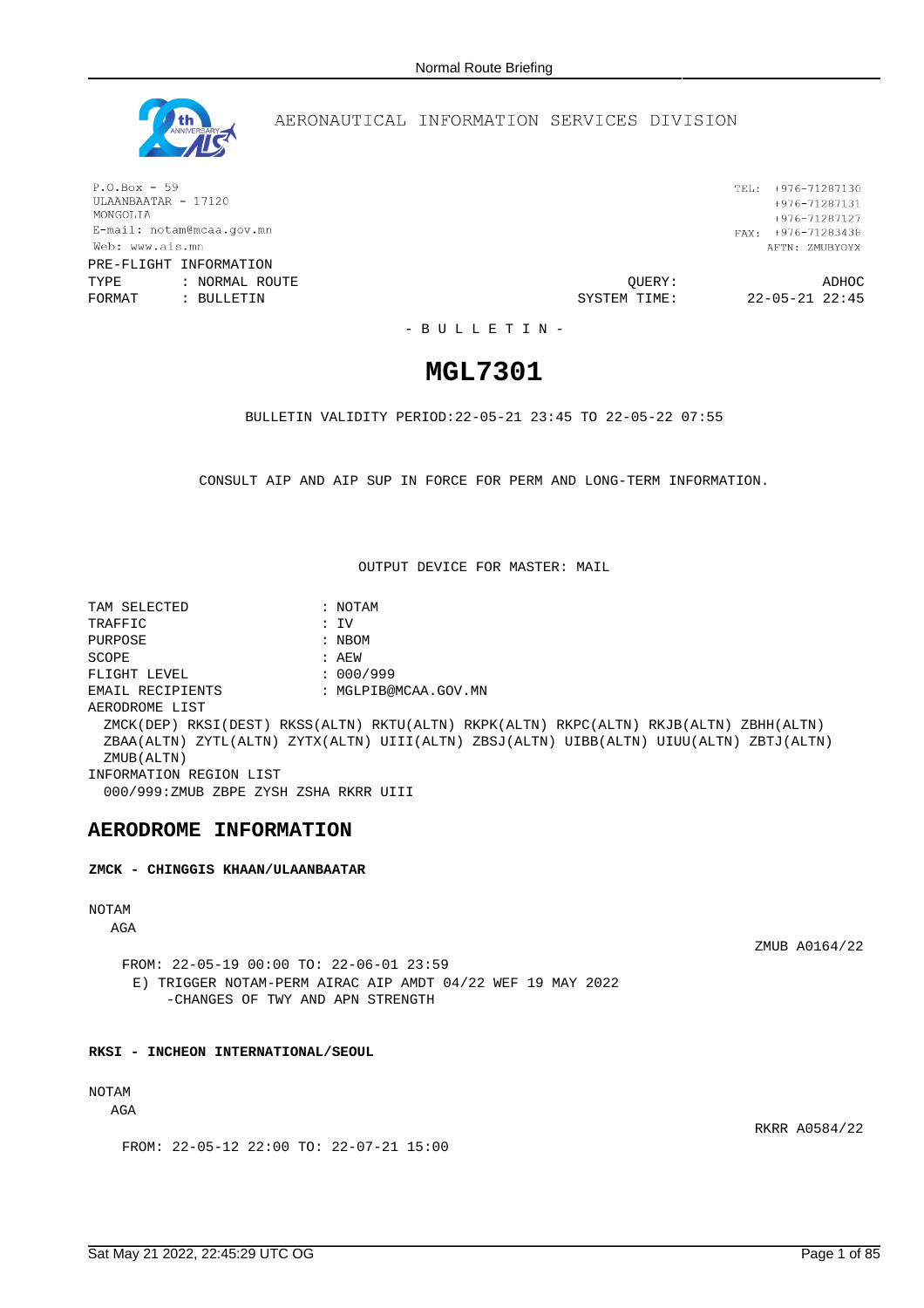| E) TAXILANE M18 AND M19(BTN TWY M AND TAXILANE R4) TEMPO CHANGE TO<br>ACFT STAND<br>- RMK : TAXILANE M18 AND M19(BTN TWY M AND TAXILANE R4) NOT AVBL FOR                              |               |
|---------------------------------------------------------------------------------------------------------------------------------------------------------------------------------------|---------------|
| TAXIING                                                                                                                                                                               |               |
| FROM: 22-05-18 16:00 TO: 22-08-13 16:00<br>E) ACFT STAND NR 102 CLSD DUE TO WIP                                                                                                       | RKRR A0580/22 |
| FROM: 22-05-18 16:00 TO: 22-08-13 16:00<br>E) SOME PART OF TAXILANE R1(BTN ACFT STAND NR 102 AND TWY A9) CLSD<br>DUE                                                                  | RKRR A0579/22 |
| TO WIP<br>- RMK : TWY A9 NML OPS                                                                                                                                                      |               |
| FROM: 22-05-18 16:00 TO: 22-08-13 16:00<br>E) SOME PART OF TAXILANE R1(BTN TWY A10 AND A11) CLSD DUE TO WIP<br>- RMK : TWY A10 AND A11 NML OPS                                        | RKRR A0578/22 |
| FROM: 22-05-11 21:00 TO: 22-06-30 09:00<br>E) SOME PART OF TAXILANE R1(BTN ACFT STAND NR 341 AND 347) CLSD DUE<br>TO WIP                                                              | RKRR A0577/22 |
| FROM: 22-05-09 08:39 TO: 22-05-23 00:00<br>E) REF AIP SUP 12/22, TDWR SUSPENSION PERIOD START DATE CHG TO 0000<br>UTC 16 MAY 2022                                                     | RKRR A0551/22 |
| RKRR A0164/22 REPLACED BY RKRR A0513/22<br>FROM: 22-04-29 08:29 TO: 22-07-21 15:00<br>E) TAXILANE D5 TEMPO CHANGE TO ACFT STAND<br>- RMK : TAXILANE D5 NOT AVBL FOR TAXIING           |               |
| FROM: 22-05-09 00:00 TO: 22-05-24 23:59<br>E) TRIGGER NOTAM-AIP SUP 12/22<br>WEF 0000 UTC 9 MAY 2022 TIL 0000 UTC 16 AUG 2022<br>TERMINAL DOPPER WEATHER RADAR U/S DUE TO REPLACEMENT | RKRR Z0200/22 |
| FROM: 22-05-18 16:00 TO: 22-06-08 16:00<br>E) TRIGGER NOTAM-AIRAC AIP SUP 9/22<br>WEF 1600 UTC 18 MAY 2022 TIL 1600 UTC 10 AUG 2022<br>RWY 15R/33L AND TWY CLSD DUE TO CONST          | RKRR Z0197/22 |
| <b>INFO</b>                                                                                                                                                                           | RKRR A0596/22 |
| FROM: 22-05-14 15:00 TO: 22-06-01 15:00                                                                                                                                               |               |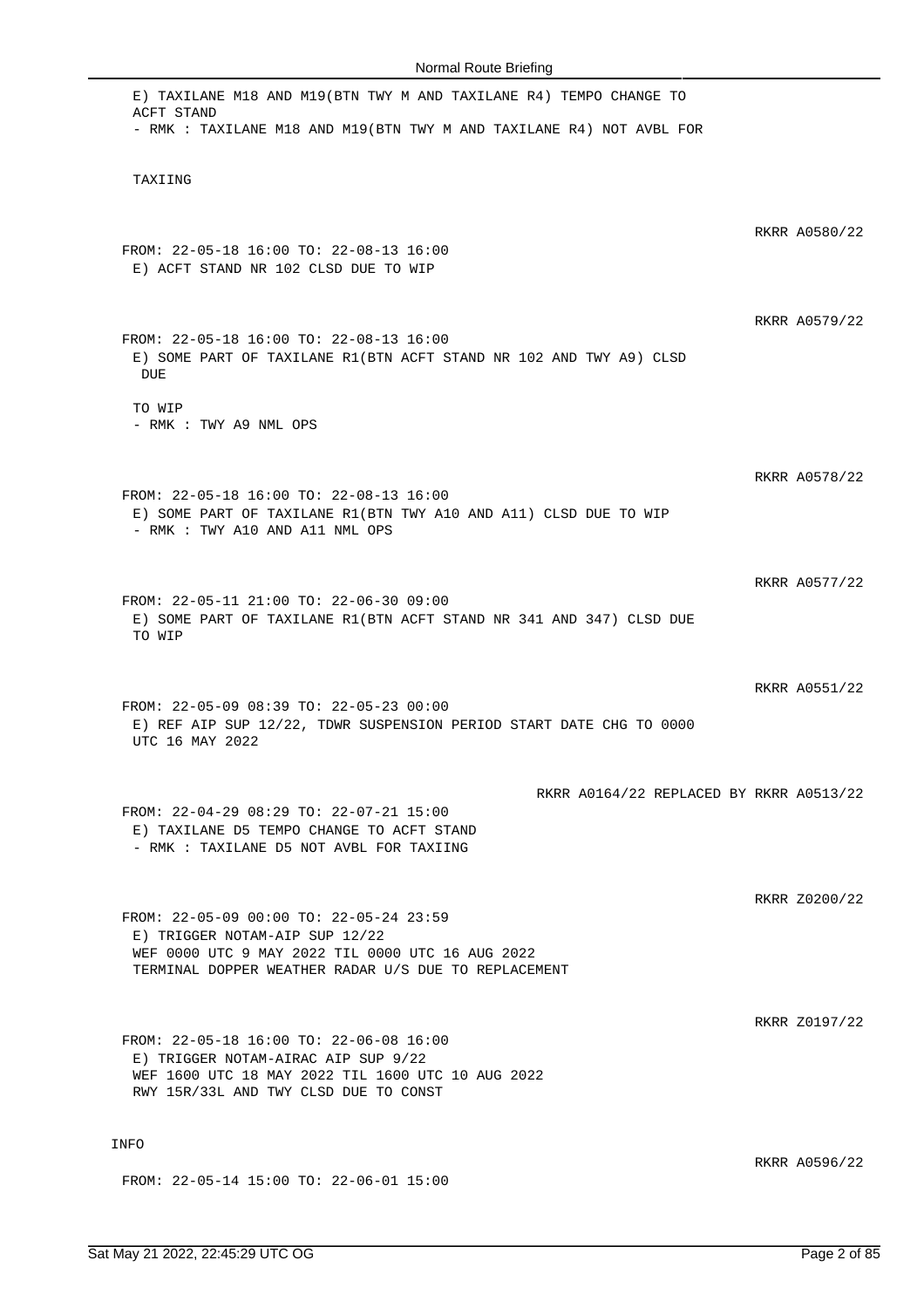| E) TEMP OBST (HYDRO CRANE FOR HIGH PLACE WORK) ERECTED AS FLW<br>1. PSN: 372921.37N 1262827.11E - 372920.55N 1262825.65E -<br>372917.74N 1262826.65E - 372919.32N 1262829.44E<br>2. HGT : 85.3M(279.85FT) AMSL                         |               |
|----------------------------------------------------------------------------------------------------------------------------------------------------------------------------------------------------------------------------------------|---------------|
|                                                                                                                                                                                                                                        | RKRR A0586/22 |
| FROM: 22-05-13 00:00 TO: 22-07-31 09:00<br>E) TEMP OBST(HIGH PLACE OPERATION CAR FOR HIGH PLACE WORK) ERECTED AS                                                                                                                       |               |
| FLW<br>1. PSN : 372856.72N 1262606.16E - 372858.88N 1262609.99E -<br>372918.60N 1262546.69E - 372920.76N 1262550.51E<br>2. HGT : 10M(32.8FT) AMSL                                                                                      |               |
| FROM: 22-05-13 00:00 TO: 22-07-31 09:00<br>E) TEMP OBST(HIGH PLACE OPERATION CAR FOR HIGH PLACE WORK) ERECTED AS                                                                                                                       | RKRR A0585/22 |
| FLW<br>1. PSN: 372649.04N 1262759.72E - 372651.20N 1262803.54E -<br>372710.93N 1262740.26E - 372713.09N 1262744.08E<br>2. HGT : 10M(32.8FT) AMSL                                                                                       |               |
|                                                                                                                                                                                                                                        |               |
| FROM: 22-05-14 15:00 TO: 22-05-28 15:00<br>E) TRIGGER NOTAM-AIP SUP 15/22<br>WEF 1500 UTC 14 MAY 2022 TIL 1500 UTC 14 MAY 2023<br>TEMPORARY OBSTACLE (TOWER CRANE) ERECTED                                                             | RKRR Z0251/22 |
| ATM                                                                                                                                                                                                                                    |               |
|                                                                                                                                                                                                                                        | RKRR A0307/22 |
| FROM: 22-03-23 16:00 TO: 22-06-15 16:00<br>E) INSTR APCH PROC ILS RWY 16L, LOC RWY 16L, ILS RWY 34R, LOC RWY 34R<br>NOT AVBL DUE TO TEMP OBST(TOWER CRANES) ERECTED AS FLW<br>1) HGT : 101.29M(332.3FT) AMSL<br>2) RADIUS : 50M(164FT) |               |
| REF TO AIRAC AIP SUP 5/22 FOR DETAILS                                                                                                                                                                                                  |               |
| RKSS - GIMPO INTERNATIONAL/SEOUL                                                                                                                                                                                                       |               |
| NOTAM                                                                                                                                                                                                                                  |               |
| AGA                                                                                                                                                                                                                                    |               |
| FROM: 22-05-18 21:00 TO: 22-06-04 14:00                                                                                                                                                                                                | RKRR A0635/22 |
| D) 2100-1400<br>E) RWY14L/32R DECLARED DISTANCES CHANGE AS FLW DUE TO CURING OF                                                                                                                                                        |               |
| PAVEMENT<br>RWY32R THRESHOLD TO 395M(1,296FT)<br>RWY32R:TORA AND ASDA(11,811FT TO 10,515FT)/TODA(12,795FT TO                                                                                                                           |               |
| 11,499FT) /LDA(NOT CHANGE)<br>RMK: ONLY RWY 32R VIA B2 INT DEP AVBL<br>RWY14L: ALL OF DECLARED DISTANCES NOT CHANGE                                                                                                                    |               |
|                                                                                                                                                                                                                                        | RKRR A0605/22 |

FROM: 22-05-17 14:00 TO: 22-06-10 21:00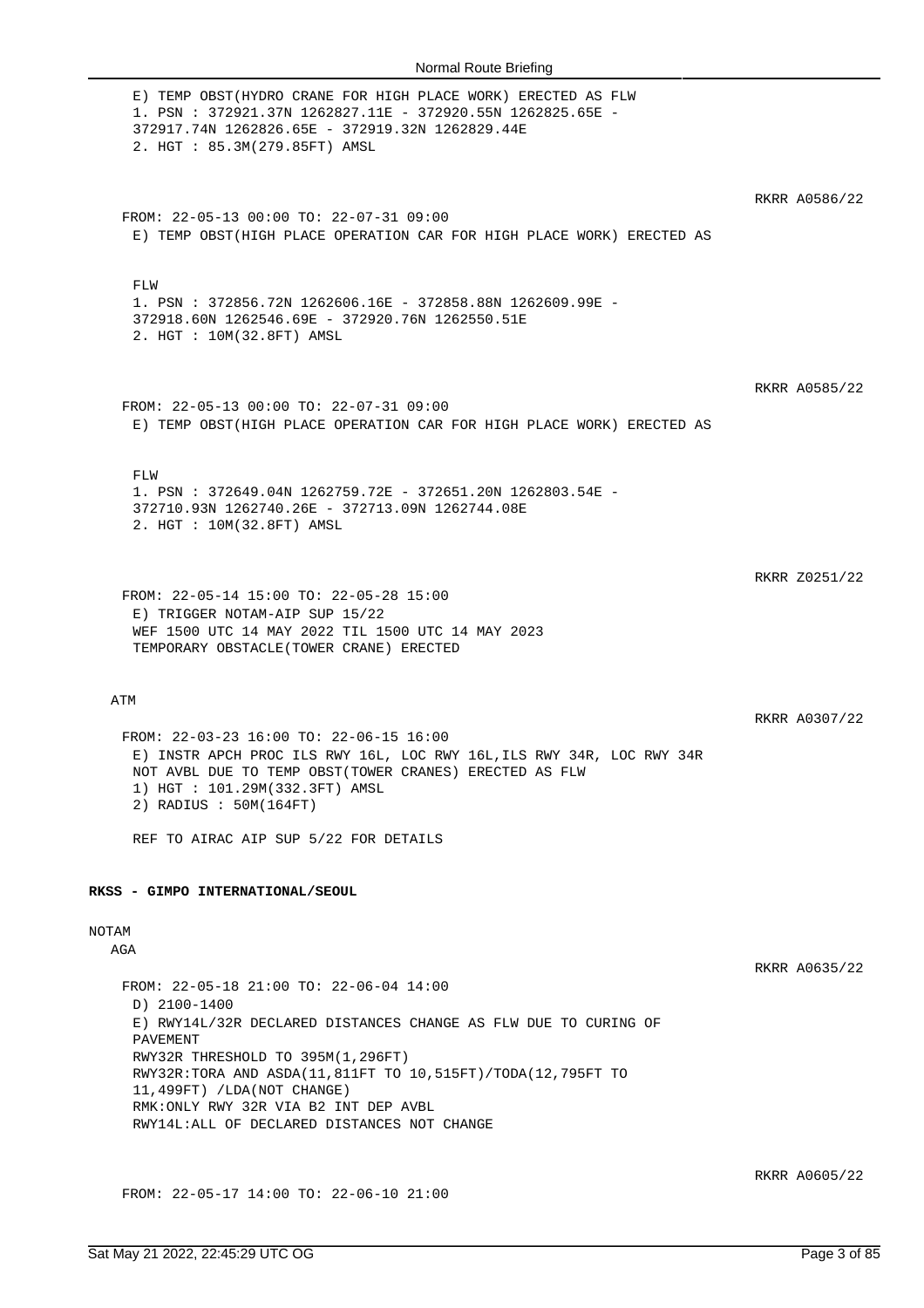D) 1400-2100 E) PART OF RWY 14L/32R(FM RWY 32R THR TO B2 INT) CLSD DUE TO WIP RKRR A0594/22 FROM: 22-05-11 14:00 TO: 22-07-13 16:00 E) CODE F ACFT TAX RTE INCLUDE LVP CHANGE AS FLW DUE TO WIP RWY14R DEP:STAND-P1-P-B2-RWY14L/32R-G1-RWY14R RWY32L ARR:RWY32L-G1-RWY14L/32R-B2-P-P1-STAND RWY14R ARR/RWY 32L DEP : NO CHANGE RMK ACFT TAXIING DOWN RWY14L/32R UNDER LVP REQ FOLLOW-ME-CAR RKRR A0583/22 FROM: 22-05-16 14:00 TO: 22-06-10 21:00 D) 1400-2100 E) PORTION OF TWY R(BTN ACFT STAND NR 127 AND 130) AND TWY P2 CLSD DUE TO WIP RKRR Z0201/22 FROM: 22-05-19 14:00 TO: 22-06-02 14:00 E) TRIGGER NOTAM-AIRAC AIP SUP 10/22 WEF 19 MAY 2022 TIL 30 JUN 2022, 1400 UTC TO 2100 UTC DAILY TCLL FOR TWY D2 U/S DUE TO REPLACEMENT RKRR Z0194/22 FROM: 22-05-18 16:00 TO: 22-06-01 16:00 E) TRIGGER NOTAM-PERM AIRAC AIP AMDT 4/22A WEF 1600 UTC 18 MAY 2022 1.INFORMATION OF TAXI AND GROUND MOVEMENT PROCEDURES FOR NORTH APRON. 2.ESTABLISHMENT OF ACFT STANDS NR. 225-226, INFORMATION OF ACFT STANDS NR. 203, 224 AND WITHDRAWAL OF ACFT STAND NR. 223. 3.INFORMATION OF INS COORDINATES AND ACFT TYPE FOR ACFT STANDS. **RKTU - CHEONGJU INTL/CHEONGJU** NOTAM INFO RKRR A0616/22 FROM: 22-05-16 23:00 TO: 22-05-22 08:00 D) 2300-0800 E) TEMPO OBST(CRANE, PUMP CAR) ERECTED AS FLW PSN : 364249N 1273019E HGT : 325FT(99.1M) MSL **RKPK - GIMHAE INTERNATIONAL/BUSAN** NOTAM NIL **RKPC - JEJU INTERNATIONAL/JEJU** NOTAM AGA RKRR A0641/22 FROM: 22-05-19 14:00 TO: 22-07-22 21:00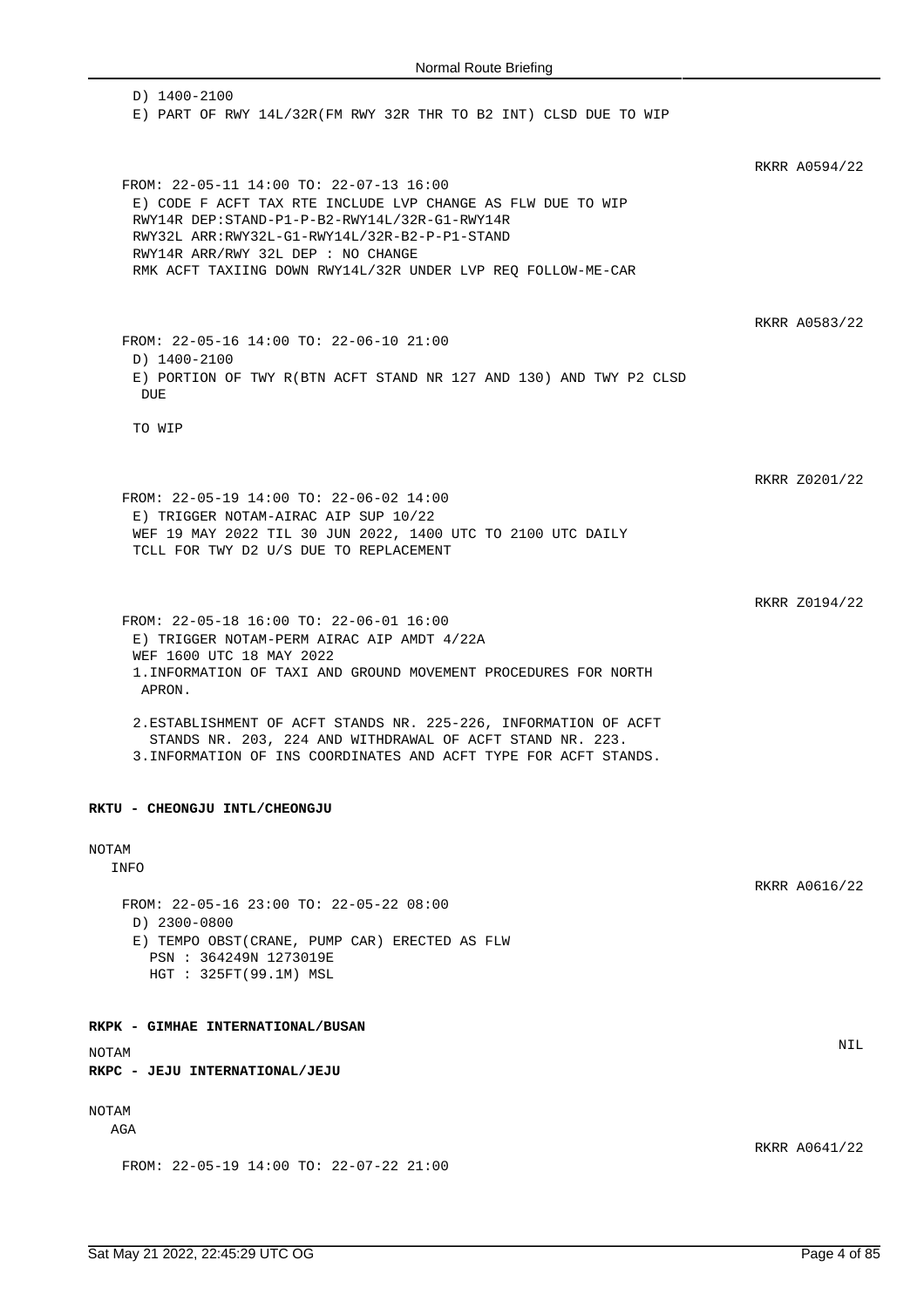E) CL LGT OF TWY P4, P5, P6, P7 U/S DUE WIP RKRR A0617/22 FROM: 22-05-16 14:00 TO: 22-07-08 21:00 E) CL LGT OF TWY P8, P9, P10 U/S DUE WIP RKRR A0518/22 FROM: 22-05-09 14:00 TO: 22-06-03 21:00 E) TWY P11, P12, P13 CL LGT U/S DUE WIP RKRR Z0253/22 FROM: 22-05-09 14:00 TO: 22-05-23 14:00 E) TRIGGER NOTAM-AIP SUP 18/22 WEF 1400 UTC 9 MAY 2022 TIL 2100 UTC 28 DEC 2022 OPERATIONAL RESTRICTIONS OF RWY 07/25 RKRR Z0195/22 FROM: 22-05-18 16:00 TO: 22-06-01 16:00 E) TRIGGER NOTAM-PERM AIRAC AIP AMDT 4/22A WEF 1600 UTC 18 MAY 2022 INFORMATION OF ACFT TYPES FOR ACFT STAND NR. 1E.

**RKJB - MUAN INTERNATIONAL/MUAN**

# NOTAM

AGA

FROM: 22-05-18 23:00 TO: 22-08-17 23:00 E) REF AIP SUP 7/22, PERIOD IS CHANGED AS FLW : WEF 2300 UTC 18 MAY 2022 TO 2300 UTC 17 AUG 2022 INSTEAD OF WEF 1500 UTC 9 FEB 2022 TO 2300 UTC 18 MAY 2022 RMK : AIP SUP 7/22 IS HERE BY SUPERSEDED

#### **ZBHH - BAITA/HOHHOT**

#### NOTAM

**AGA** 

FROM: 22-05-07 02:00 TO: 22-06-06 15:59 E) PRKG STAND NR.20 CLSD DUE TO WIP.

FROM: 22-05-06 23:00 TO: 22-08-05 10:30 D) 2300-0030(NEXT DAY) AND 0800-1030 DLY E) ACTIVITIES OF BIRD FLOCKS WILL TAKE PLACE AROUND AD. HEIGHT:30-100M, EXERCISE CAUTION WHILE LANDING AND TAKE-OFF.

CNS

ZBBB E0899/22

RKRR A0623/22

ZBBB E1142/22

ZBBB E1140/22

FROM: 22-04-15 10:00 TO: 22-07-13 15:59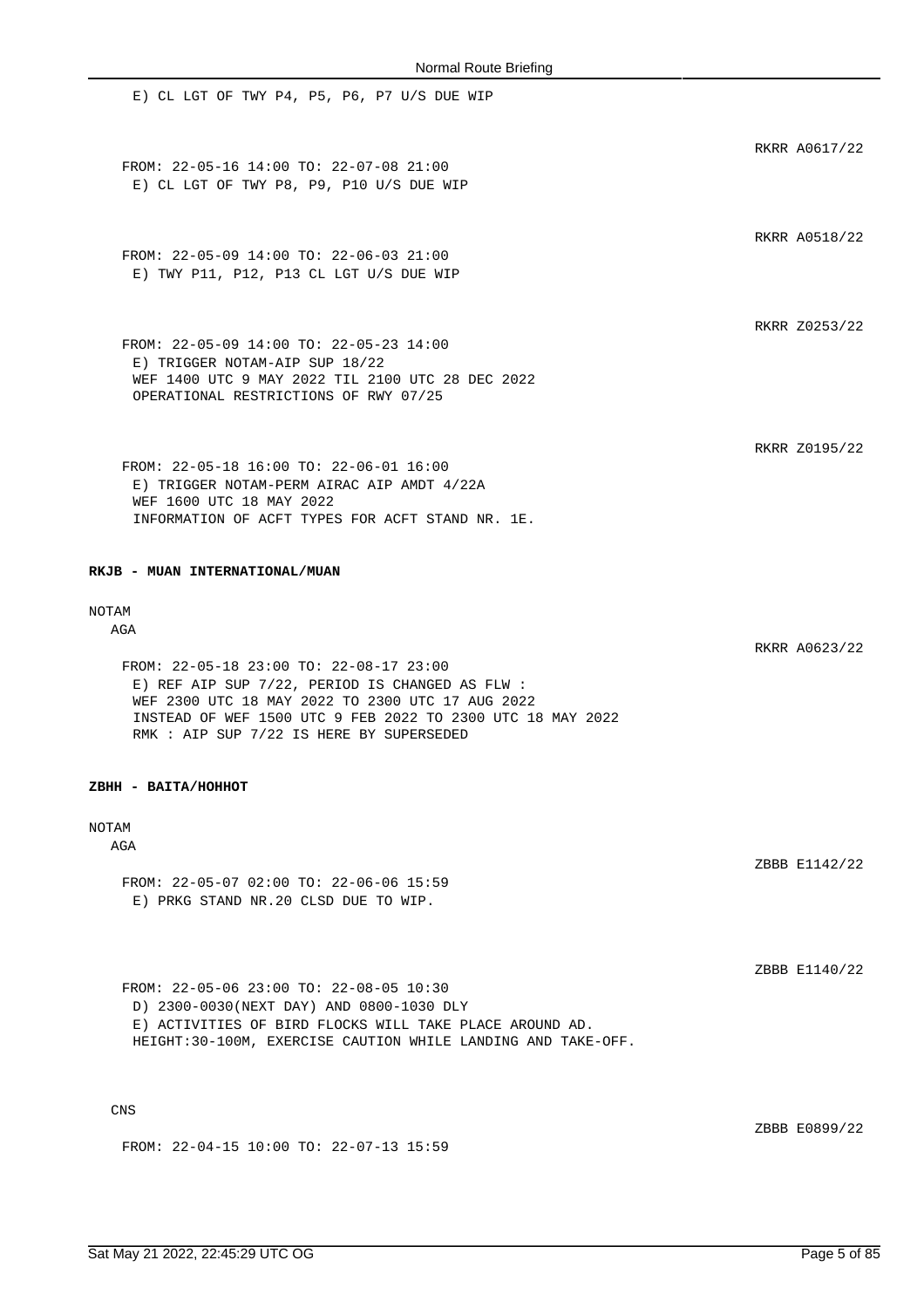| Normal Route Briefing                                                                                                                                                                                                                                                                                                                                                                   |               |
|-----------------------------------------------------------------------------------------------------------------------------------------------------------------------------------------------------------------------------------------------------------------------------------------------------------------------------------------------------------------------------------------|---------------|
| E) CHENJIAYING NDB 'KJ'434KHZ LIMITED TO USE:<br>1.U/S BEYOND 7NM OF BEARING 42DEG.<br>2.U/S BEYOND 6NM OF BEARING 34DEG.<br>3.U/S BEARING 77DEG.<br>4. U/S BEYOND 6NM OF BEARING 51DEG.<br>5.U/S BEYOND 20NM OF BEARING 326DEG.<br>6.U/S BEYOND 15NM OF BEARING 299DEG.<br>7.U/S BEYOND 20NM OF BEARING 356DEG.                                                                        |               |
| ZBBB E1894/21 REPLACED BY ZBBB E3950/21<br>FROM: 21-12-29 07:45 TO: 22-06-30 15:59<br>E) HOHHOT/BAITA NDB ' FX '372KHZ U/S.                                                                                                                                                                                                                                                             |               |
| ATM<br>FROM: 22-04-27 08:00 TO: 22-08-10 17:00<br>E) FLW STANDARD INSTRUMENT ARRIVAL PROCEDURE COMPLETELY WITHDRAWN:<br>1. ZBHH-9C(2022-3-15): STAR NDB RWY08.<br>2. ZBHH-9D(2022-3-15): STAR NDB RWY26.                                                                                                                                                                                | ZBBB E1059/22 |
| FROM: 22-04-27 08:00 TO: 22-08-10 17:00<br>E) FLW STANDARD INSTRUMENT DEPARTURE PROCEDURE COMPLETELY<br>WITHDRAWN:<br>1. ZBHH-7C(2022-3-15): SID NDB RWY08.<br>2. ZBHH-7D(2022-3-15): SID NDB RWY26.                                                                                                                                                                                    | ZBBB E1058/22 |
| FROM: 22-04-27 08:00 TO: 22-08-10 17:00<br>E) FLW INSTRUMENT APPROACH PROCEDURE COMPLETELY WITHDRAWN:<br>1. ZBHH-10C(2022-3-15): ILS/DME Y RWY08 APPROACH PROCEDURE.<br>2. ZBHH-10D(2022-3-15): ILS/DME Y RWY26 APPROACH PROCEDURE.<br>3. ZBHH-10E(2022-3-15): NDB/DME RWY08 APPROACH PROCEDURE.<br>4. ZBHH-10F(2022-3-15): NDB/DME RWY26 APPROACH PROCEDURE.<br>ZBAA - CAPITAL/BEIJING | ZBBB E1057/22 |
|                                                                                                                                                                                                                                                                                                                                                                                         |               |
| NOTAM<br>AGA                                                                                                                                                                                                                                                                                                                                                                            | ZBBB E1329/22 |
| FROM: 22-05-20 16:00 TO: 22-05-31 15:59                                                                                                                                                                                                                                                                                                                                                 |               |
| E) ACTIVITIES OF BIRD FLOCKS TAKE PLACE AROUND AD.<br>HEIGHT: 0-500M, EXERCISE CAUTION WHILE LANDING AND TAKE-OFF.                                                                                                                                                                                                                                                                      |               |

ZBBB E0971/22

FROM: 22-04-24 17:00 TO: 22-06-21 21:30 D) 1700-2130 EVERY SUN-TUE AND MAY 11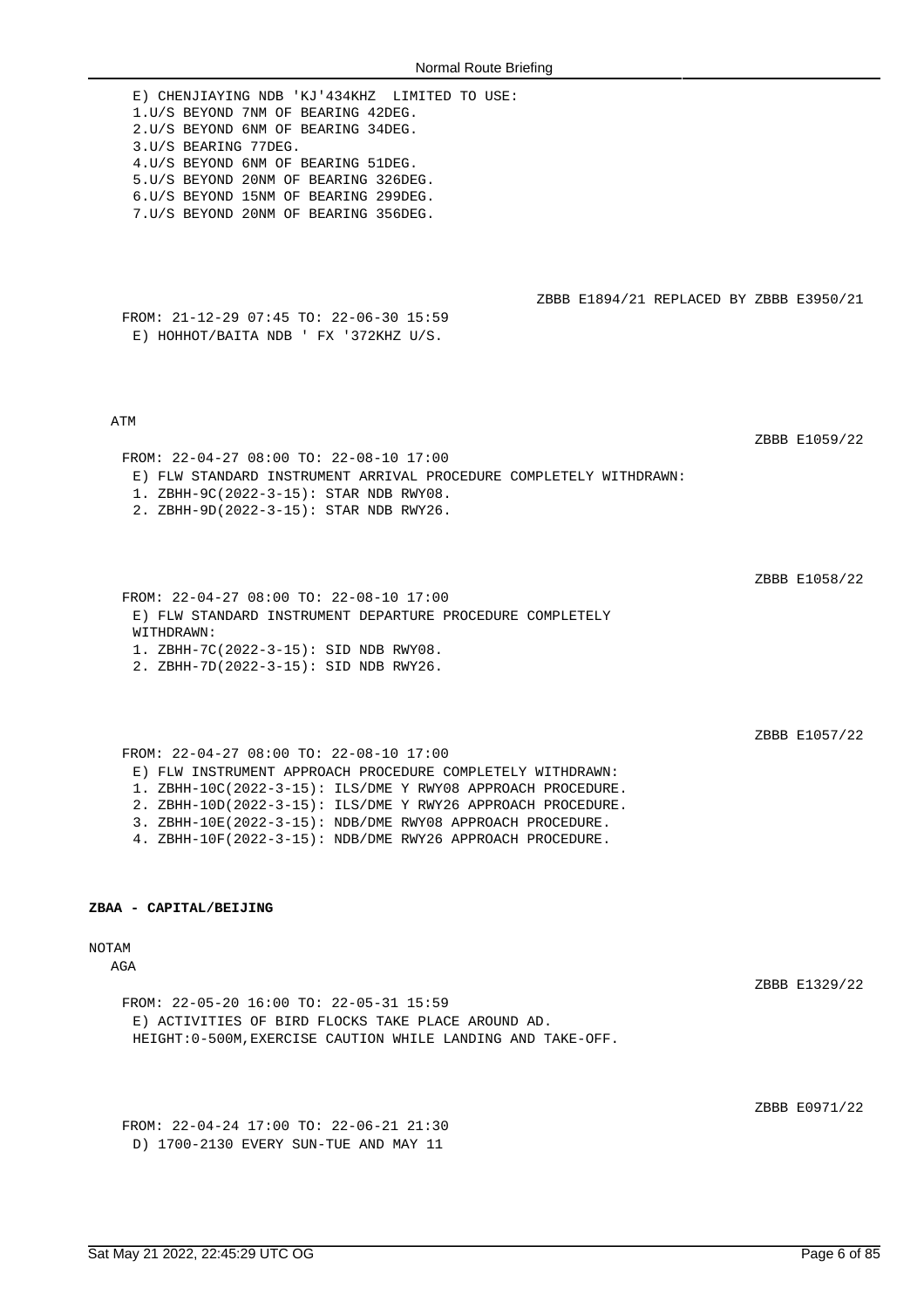E) AD NOT AVBL FOR ACFT WITH WING SPAN 65M AND MORE TO TAKE-OFF. ZBBB E0961/22 FROM: 22-04-24 17:00 TO: 22-06-21 21:30 D) 1700-2130 EVERY SUN-TUE AND MAY 11 E) AD NOT AVBL FOR ARRIVAL FLT. ZBBB E0960/22 FROM: 22-04-21 00:00 TO: 22-06-23 10:00 E) RWY36L ONLY AVBL FOR TAKE-OFF,NOT AVBL FOR LANDING. ZBBB E3916/21 REPLACED BY ZBBB E0678/22 FROM: 22-03-25 07:09 TO: 22-06-30 15:59 E) TWY Z23 CLSD BTN TWY C AND TWY Z24. ZBBB E0448/22 FROM: 22-03-01 04:00 TO: 22-05-31 15:59 E) TWY J CLSD NORTH OF STAND NR.M04. ZBBB E0373/22 FROM: 22-02-18 16:00 TO: 22-08-31 15:59 E) PARKING STAND NR.223,224,225 WITHDRAWN. CNS ZBBB E1104/22 REPLACED BY ZBBB E1137/22 FROM: 22-05-05 01:30 TO: 22-06-30 10:00 E) RWY18L OM U/S DUE TO MAINT. ZBBB E3194/21 REPLACED BY ZBBB E0963/22 FROM: 22-04-20 06:46 TO: 22-11-05 15:59 E) LOC 18L ILS CAT I LIMITATION AS FLW: U/S BEYOND 21.5NM OF FRONT COURSE. ZBBB E0957/22 FROM: 22-04-21 00:00 TO: 22-06-23 10:00 E) RWY36L ILS U/S DUE TO WIP. ZBBB E3237/21 REPLACED BY ZBBB E0956/22 FROM: 22-04-19 08:01 TO: 22-11-05 15:59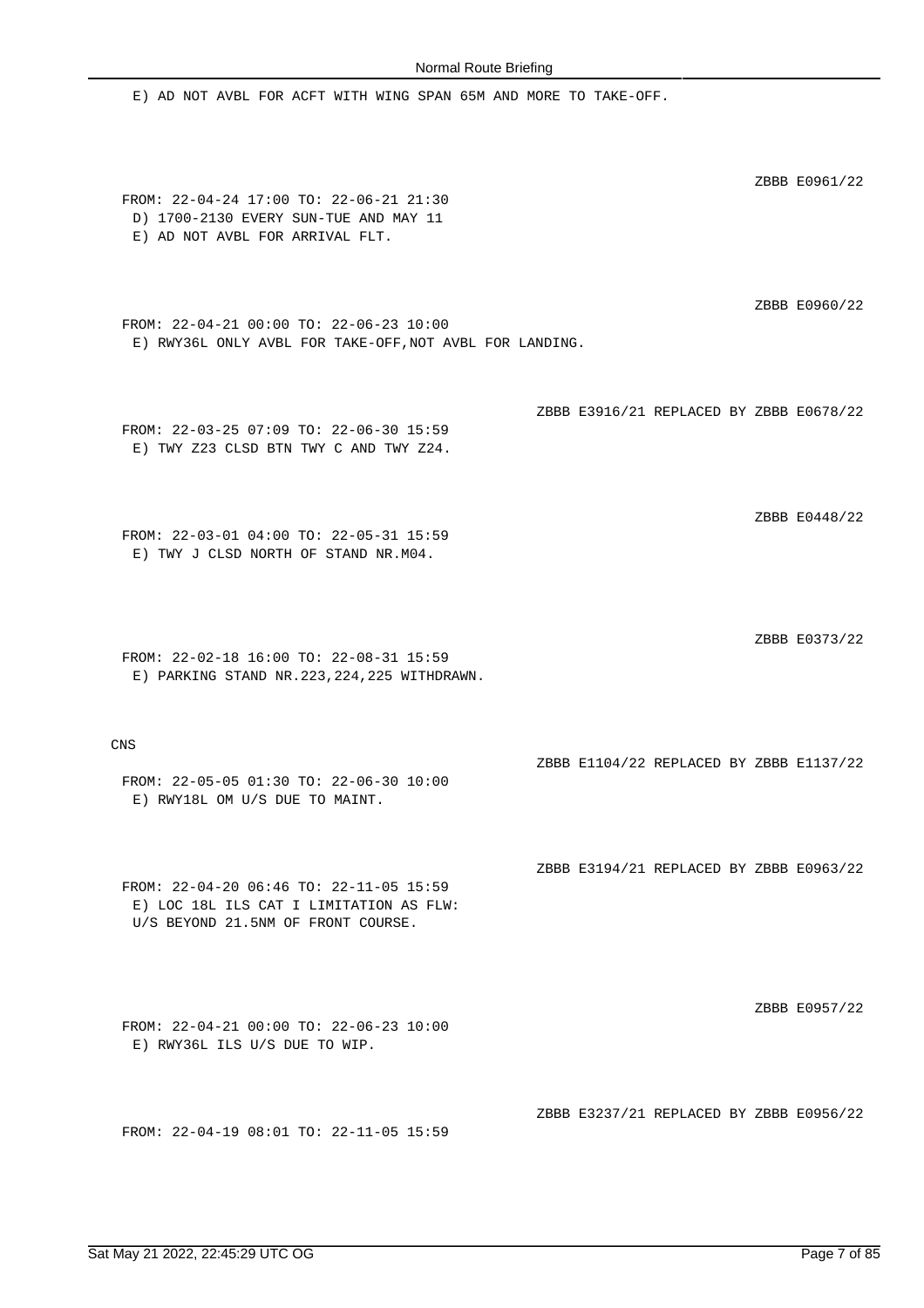COURSE U/S.

COURSE U/S.

FROM: 22-01-12 09:31 TO: 22-08-04 15:59 E) LOC 19 ILS CAT I LIMITATION:

1.REF ZBAA AD2.24-20G RNAV ILS/DME Z RWY19,BEYOND 19NM OF FRONT

2.REF ZBAA AD2.24-20H RNAV ILS/DME Y RWY19,BEYOND 21NM OF FRONT

E) DME 01 'INJ' CH22X LIMITED TO USE: BEYOND 21NM U/S.

ZBBB E3236/21 REPLACED BY ZBBB E0955/22 FROM: 22-04-19 07:59 TO: 22-11-05 15:59 E) LOC 01 ILS CAT IIIA LIMITATION: BEYOND 015DEG LEFTSIDE OF FRONT COURSE U/S. ZBBB E3118/21 REPLACED BY ZBBB E0954/22 FROM: 22-04-19 07:58 TO: 22-10-26 15:59 E) LOC 36R ILS CAT IIIA LIMITATION: BEYOND 010DEG LEFTSIDE OF FRONT COURSE U/S. ZBBB E3239/21 REPLACED BY ZBBB E0953/22 FROM: 22-04-19 07:57 TO: 22-10-29 15:59 E) LOC FOR RWY18R(ILS CAT I) U/S BEYOND 21NM OF FRONT COURSE. ZBBB E0952/22 FROM: 22-04-19 07:56 TO: 22-10-18 15:59 E) MM FOR RWY19 U/S. ZBBB E0951/22 FROM: 22-04-19 07:49 TO: 22-10-18 15:59 E) MM FOR RWY01 U/S. ZBBB E3942/21 REPLACED BY ZBBB E0578/22 FROM: 22-03-17 01:19 TO: 22-06-29 23:59 E) RWY18L NDB 'OR' 196KHZ U/S DUE TO MAINT. ZBBB E0198/22 FROM: 22-01-28 00:58 TO: 22-07-24 15:59 E) OM FOR RWY18R U/S.

ZBBB E3546/21

ZBBB E0091/22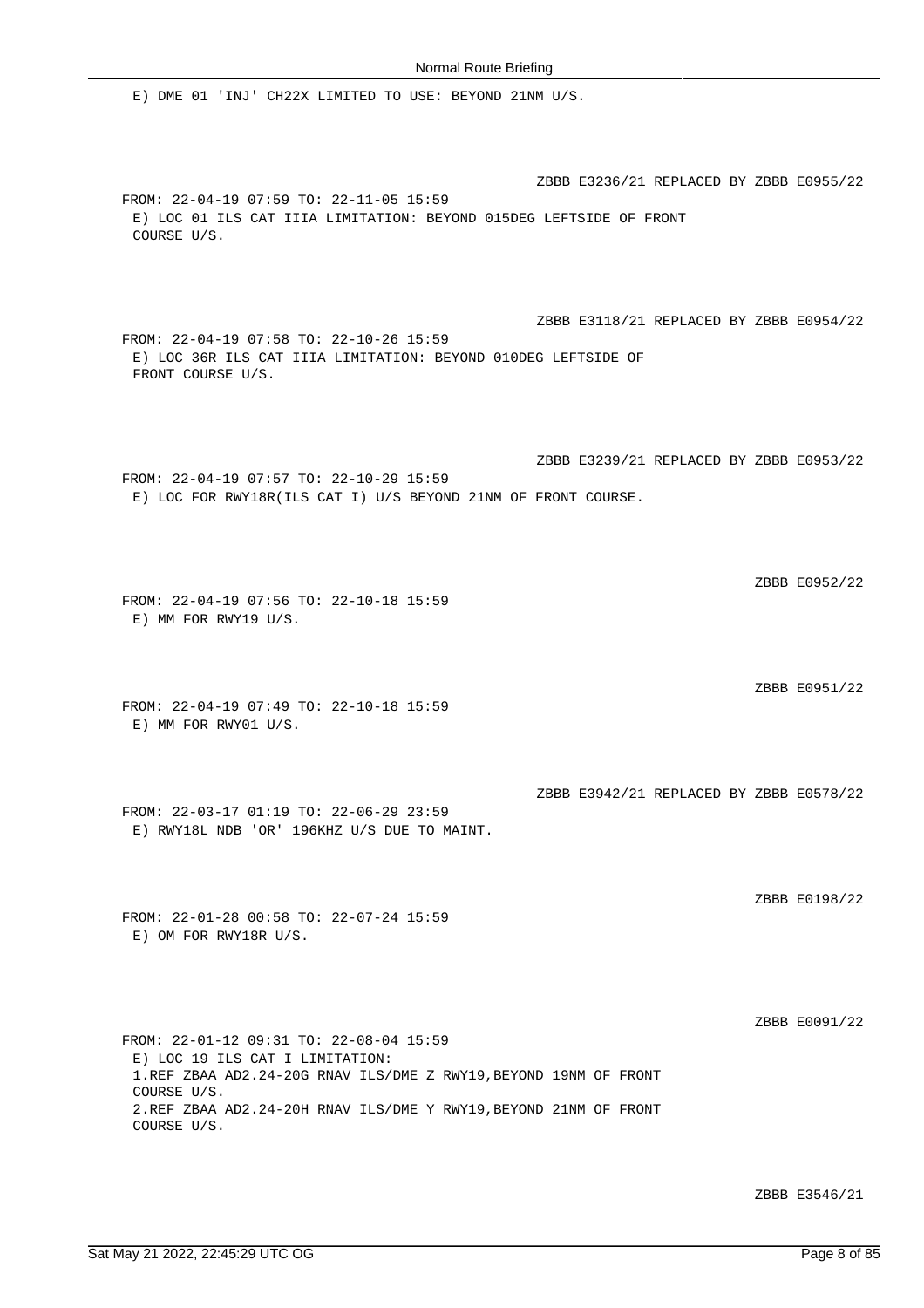FROM: 21-11-18 08:07 TO: PERM E) SHAZIYING VOR/DME 'SZY'117.2MHZ/CH119X LIMITED TO USE: VOR/DME U/S BTN RADIAL 160DEG-250DEG CLOCKWISE.

FROM: 21-02-09 08:22 TO: PERM E) XILIUHETUN NDB 'WF' 395KHZ U/S.

FROM: 14-10-27 16:00 TO: PERM

### **TNFO**

ZBBB E0346/22 REPLACED BY ZBBB E1266/22

FROM: 22-05-14 01:25 TO: 22-08-14 15:59 EST E) BEIJING/DAXING AIRPORT ZBAD NOT AVBL FOR INTERNATIONAL FLIGHT ARRIVAL.FLIGHT PLAN TO ARRIVAL AT BEIJING/DAXING AIRPORT ZBAD CHANGE TO ARRIVAL AT BEIJING/CAPITAL AIRPORT ZBAA.

ZBBB E2772/19

FROM: 19-11-30 16:00 TO: PERM E) WHEN ACFT TAKE OFF FROM RWY18L/36R, TWR ATC ISSUE INITIAL HEADING INSTRUCTION: WHEN AIRBORNE TRACK EXTENDED CENTRELINE.

E) INDEPENDENT VISUAL APPROACHES (IVA) MAY BE USED AT BEIJING

ZBBB E5022/14

CAPITAL INTERNATIONAL AIRPORT DURING PARALLEL OPERATIONS IN THE RWY36L/36R/01 OR RWY 18R/18L/19 DIRECTION. DEPENDING ON THE METEOROLOGICAL CONDITIONS THEY MAY BE INITIATED FROM A TURNING TO FINAL OR FROM AN ILS APPROACH ONCE THE PILOT IS VISUAL. IMPORTANT INSTRUCTIONS AND ADVISORY INFORMATION FOR PILOTS: 1. REPORT PRECEDING AIRCRAFT AND/OR THE RUNWAY IN SIGHT AS SOON AS POSSIBLE. 2. APPROACH CONTROLLER SHALL GIVE IVA EXPECTATION AND ASSIGNED RWY TO THE FLIGHT CREW AT THE INITIAL CONTACT. IF NO OBJECTION THAT HAS BEEN ACCEPTED. 3. MANAGE IAS ON BASE LEG TO ENSURE YOU DO NOT OVERSHOOT THE CENTERLINE AND ON FINAL TO KEEP THE INTERVALS BETWEEN AIRCRAFT. STANDARD TERMINAL AREA SPEEDS APPLY, 180KT 10NM FROM THRESHOLD AND 160KT 5NM FROM THRESHOLD. IF FLIGHT CREW CANNOT FULFILL THE REQUIRED SPEED, INFORM ATC IMMEDIATELY. 4. FLY ACCURATE HEADINGS WHEN BEING VECTORED TO FINAL. THE VECTOR FOR FINAL WILL NOT BE GREATER THAN 30 DEGREES. 5. THE PHRASEOLOGY WILL INCLUDE 'CLEARED INDEPENDENT VISUAL APPROACH'. 6. ATC WILL PROVIDE SEPARATIONS UNTIL CLEARED FOR AN VISUAL APPROACH. IF THE AIRCRAFT IS TO FOLLOW A PRECEDING AIRCRAFT TO MAKE THE VISUAL APPROACH, YOU WILL RESPONSIBLE FOR THE SEPARATION WITH THE PRECEDING AIRCRAFT, OR YOU JUST HAVE THE RUNWAY IN SIGHT TO MAKE THE VISUAL APPROACH BUT NOT THE PRECEDING AIRCRAFT, ATC WILL PROVIDE SEPARATIONS BETWEEN YOU AND THE PRECEDING AIRCRAFT. 7. IT IS NOT NECESSARY TO APPLY ANY OTHER TYPE OF SEPARATION WITH THE OTHER AIRCRAFT APPROACHING ON THE ADJACENT FINAL AFTER ONE AIRCRAFT IS CLEARED FOR AN INDEPENDENT VISUAL APPROACH. 8. ONCE THE VISUAL APPROACH HAS BEEN ISSUED AND THE PILOT HAS ACKNOWLEDGED RECEIPT OF THE VISUAL APPROACH CLEARANCE, THE SEPARATION BETWEEN AIRCRAFT AND OBSTACLES IS IN THE CHARGE OF THE FLIGHT CREW. 9. DO NOT PASS THROUGH YOUR ASSIGNED RUNWAY CENTERLINE. OTHER AIRCRAFT WILL BE OPERATING ON THE ADJACENT APPROACH.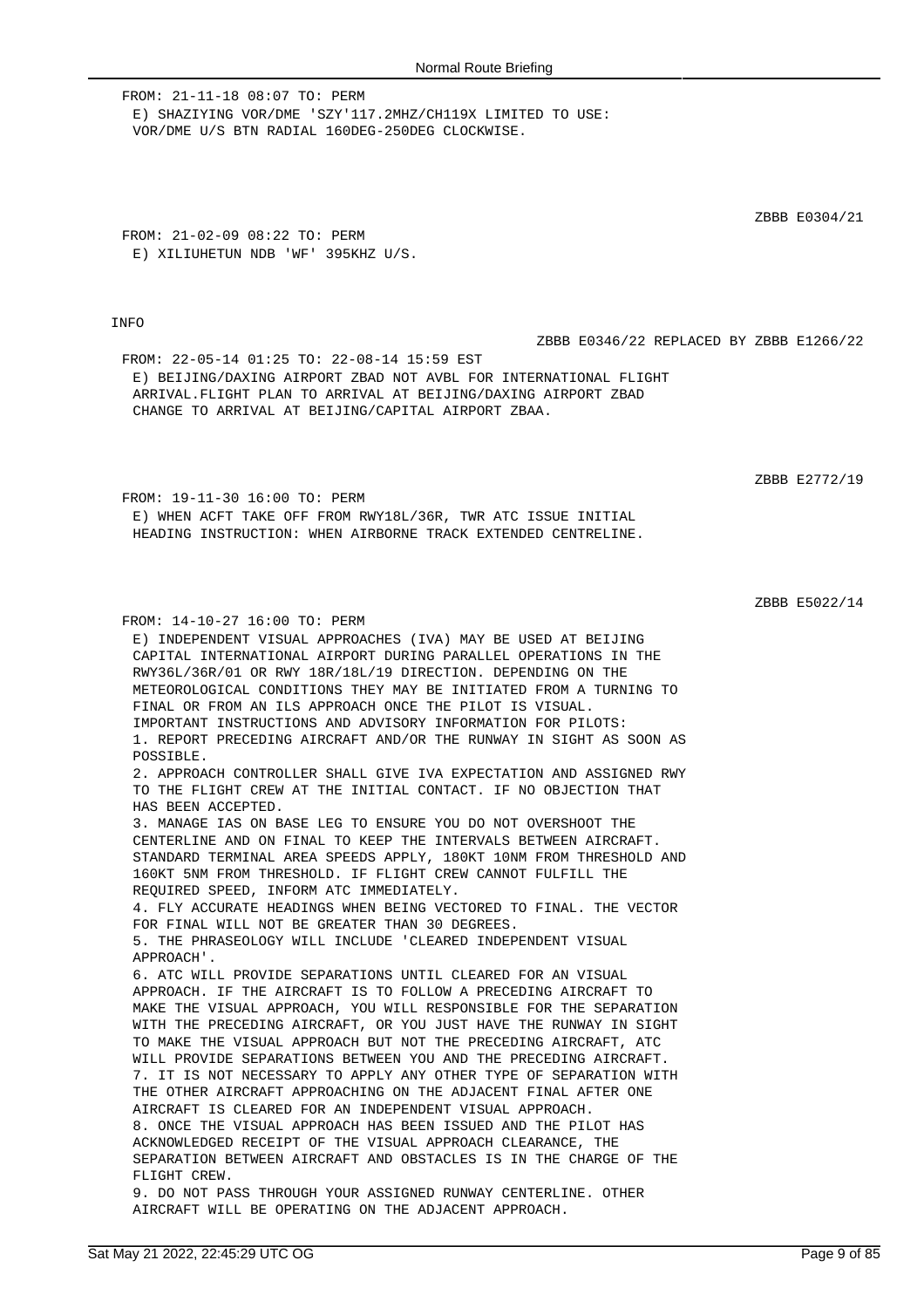10. ATC WILL PROVIDE THE TYPE AND WAKE TURBULENCE CATEGORY OF THE PRECEDING AIRCRAFT FOR ALL LANDING AIRCRAFTS WHICH ARE TAILING AFTER THE HEAVY AIRCRAFTS AND ABOVE (OR B757). 11. IF NECESSARY, ATC SHALL INFORM THE TRAFFIC INFORMATION OF OTHER RELEVANT AIRCRAFT. 12. FLIGHT CREW MUST RESPOND TO ANY TCAS ALERT IN ACCORDANCE WITH THE PROCEDURES IN THE AIRCRAFT'S FLIGHT MANUAL. 13. ACCURATELY TRACK THE EXTENDED RUNWAY CENTERLINE DURING THE FINAL. 14. IF FOR ANY REASON, INCLUDING RADIO FAILURE OR RADIO CONGESTION, CONTACT CANNOT BE ESTABLISHED OR MAINTAINED WITH FINAL ATC SUCH THAT IT PREVENTS AN INSTRUCTION BEING ISSUED BY ATC OR A VECTORING REQUEST BEING MADE BY THE FLIGHT CREW TO ENABLE INTERCEPT OF THE FINAL APPROACH COURSE FOR THE RUNWAY ASSIGNED, THEN AN AIRCRAFT SHALL INITIATE A TURN IN ORDER TO TRACK THE EXTENDED CENTERLINE OF THE RUNWAY ASSIGNED AND CONTACT THE TWR. 15. ALL MEDIUM AIRCRAFTS AND BELOW SHALL FULLY VACATE RWY WITHIN 50S AFTER TOUCHDOWN, AND ALL HEAVY AIRCRAFTS AND ABOVE SHALL FULLY VACATE RWY WITHIN 70S AFTER TOUCHDOWN, IF FLIGHT CREW CANNOT FULFILL THE PROCESS WITHIN THE REQUIRED TIME, PILOT SHALL INFORM ATC IN ADVANCE.

#### **ZYTL - ZHOUSHUIZI/DALIAN**

### NOTAM

 $\Delta G \Delta$ 

FROM: 22-04-28 07:49 TO: 22-06-30 15:59 EST E) WIP WI AN AREA: 1,000M -1,400M WEST OF RWY28 DTHR,75M-170M SOUTH OF RCL.

ZBBB Y0166/22

FROM: 22-03-26 08:00 TO: 22-05-31 08:00 E) ACTIVITIES OF BIRD FLOCKS TAKE PLACE AROUND AD, HEIGHT: 0-3000M, EXERCISE CAUTION WHILE APPROACH.

ZBBB Y1535/21 REPLACED BY ZBBB Y0152/22

ZBBB Y0131/22 REPLACED BY ZBBB Y0378/22

FROM: 22-03-12 02:15 TO: 22-06-19 11:00 EST E) PARKING STAND NR.230 CLSD.

ZBBB Y1525/21 REPLACED BY ZBBB Y0151/22

FROM: 22-03-12 02:13 TO: 22-06-13 10:00 EST E) PARKING STAND NR.231 AND 232 CLSD.

ZBBB Y0132/22

FROM: 22-03-15 22:00 TO: 22-06-15 22:00 EST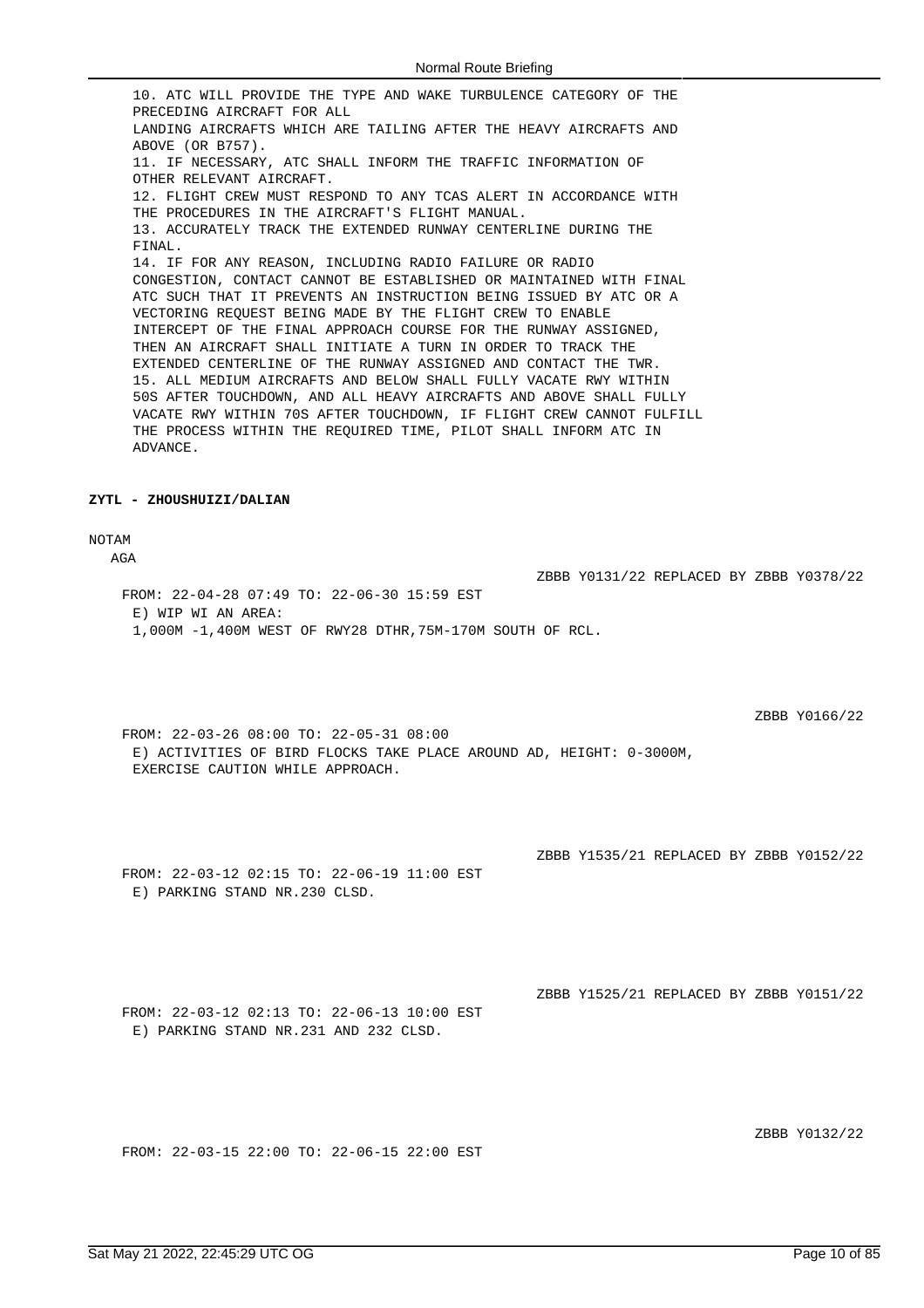E) WIP WI AN AREA: 780M -1,050M WEST OF RWY28 DTHR,250M-390M SOUTH OF RCL.

ZBBB Y0130/22

FROM: 22-03-15 22:00 TO: 22-06-15 22:00 EST E) PARKING STAND NR.145,146,147,09,10 CLSD DUE TO WIP.

### CNS

ZBBB Y0157/22

ZBBB Y0406/22

FROM: 22-03-14 05:10 TO: 22-06-12 04:00 EST E) FUJIAZHUANG NDB 'FC' 213KHZ LIMITATION CHANGED TO: 1.ON BEARING 107DEG U/S. 2.ON BEARING 163DEG U/S. 3.WI 6NM ON BEARING 190DEG U/S. 4.BTN 2.3NM-3.1NM ON BEARING 283DEG U/S.

#### **ZYTX - TAOXIAN/SHENYANG**

### NOTAM

AGA

FROM: 22-05-11 01:00 TO: 22-05-31 05:00 E) PRKG STAND Y07 CLSD.

ZBBB Y0225/22 REPLACED BY ZBBB Y0383/22

ZBBB Y1539/21 REPLACED BY ZBBB Y0183/22

FROM: 22-04-29 04:20 TO: 22-05-31 05:00 E) PARKING STAND NR.Y06 CLSD DUE TO MAINT.

FROM: 22-03-25 12:18 TO: 22-06-25 12:20 EST E) TWY F CLSD.

### CNS

FROM: 22-05-22 04:00 TO: 22-05-22 10:00 E) DONGYANGJIAO NDB 'PU' 296KHZ U/S DUE TO CHECK. ZBBB Y0443/22

ZBBB Y0442/22

FROM: 22-05-22 00:00 TO: 22-05-22 04:00 E) OM FOR RWY06 U/S DUE TO CHECK.

ZBBB Y0382/22

FROM: 22-04-29 03:00 TO: 22-07-31 15:59 EST E) DONGYANGJIAO NDB 'PU' 296KHZ LIMITED TO USE: 1. U/S BEYOND 14NM ON BEARING 287DEG FOR ARRIVAL/DEPARTURE PROCEDURE. 2. U/S BEYOND 13NM ON BEARING 341DEG FOR DEPARTURE PROCEDURE. 3. U/S BEYOND 15NM ON BEARING 331DEG FOR ARRIVAL PROCEDURE.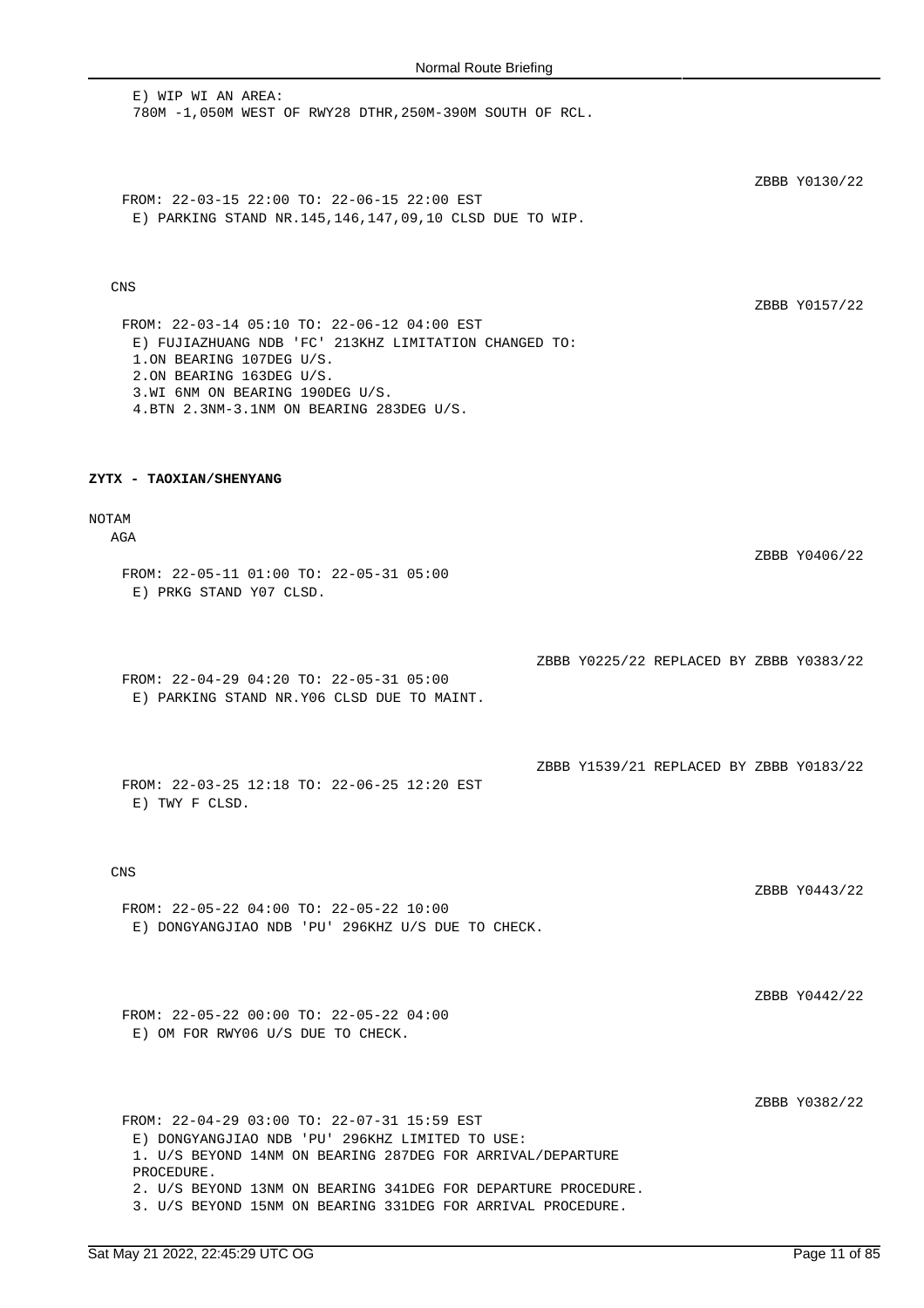4. U/S BEYOND 13NM ON BEARING 293DEG FOR ARRIVAL PROCEDURE. 5. U/S BEYOND 14NM ON BEARING 261DEG FOR ARRIVAL/DEPARTURE PROCEDURE. 6. U/S BEYOND 35NM ON BEARING 257DEG FOR ARRIVAL PROCEDURE. 7. U/S ON BEARING 293DEG FOR HOLDING PROCEDURE.

ZBBB Y0374/22

FROM: 22-04-27 05:30 TO: 22-07-31 15:59 EST E) WANGBINGOU NDB 'KY' 365KHZ LIMITED TO USE: 1. U/S BTN 10NM-20NM ON BEARING 056DEG FOR ARRIVAL/DEPARTURE PROCEDURE. 2. U/S BEYOND 12NM ON BEARING 099DEG FOR DEPARTURE PROCEDURE. 3. U/S BEYOND 9NM ON BEARING 289DEG FOR ARRIVAL PROCEDURE. 4. U/S BEYOND 8NM ON BEARING 273DEG FOR ARRIVAL PROCEDURE. 5. U/S BEYOND 8NM ON BEARING 305DEG FOR ARRIVAL PROCEDURE. 6. U/S BTN 10NM-20NM ON BEARING 056DEG FOR INITIAL APCH PROCEDURE.

ZBBB Y0021/22 REPLACED BY ZBBB Y0372/22 FROM: 22-04-27 02:16 TO: 22-07-31 15:59 EST E) NDB 'K' 321KHZ FOR RWY24 ON BEARING 125DEG-165DEG(CLOCKWISE) LIMITED TO USE.

### **UIII - IRKUTSK/IRKUTSK**

#### NOTAM

**AGA** 

UUUU A2189/22 REPLACED BY UUUU A2501/22

FROM: 22-05-05 02:00 TO: 22-09-15 23:59 E) ACFT WITH INDEX 4, 5, 6 ARE PROHIBITED TO CARRY OUT TURN ON RWY WHEN AIR TEMPERATURE IS 20 DEG OR HIGHER. TURN SHALL BE PERFORMED ONLY ON TURNING PADS.

UUUU A1538/22 REPLACED BY UUUU A2310/22

FROM: 22-04-26 06:30 TO: 22-05-31 23:59 EST E) RWY 12: TAKE-OFF CARRIED OUT ONLY FROM DTHR. DECLARED DISTANCES: FROM DTHR RWY 12: TORA 2767, TODA 2967, ASDA 3166, LDA 3166. FROM THR RWY 30: TORA 3166, TODA 3166, ASDA 3166, LDA 2767.

UUUU A2239/22

FROM: 22-05-17 06:00 TO: 22-06-30 14:00 D) TUE THU 0600-1400, SAT 0600-1200 E) RWY 12/30 CLSD FUE TO RREPAIR. DRG REPAIR AD NOT AVBL AS ALTN.

UUUU A2085/22

FROM: 22-04-15 00:00 TO: 22-11-15 23:59 E) TAX OF TYPE A-330, A-321, B747, B777, B767, B737-800, B737-900 ACFT FOR DEP FROM RWY 30 AND AFTER LDG ON RWY 12 CARRIED OUT ALONG RWY AND TWY 6.

FROM: 21-11-29 03:31 TO: 22-05-31 23:59 EST

UUUU A2561/21 REPLACED BY UUUU A7565/21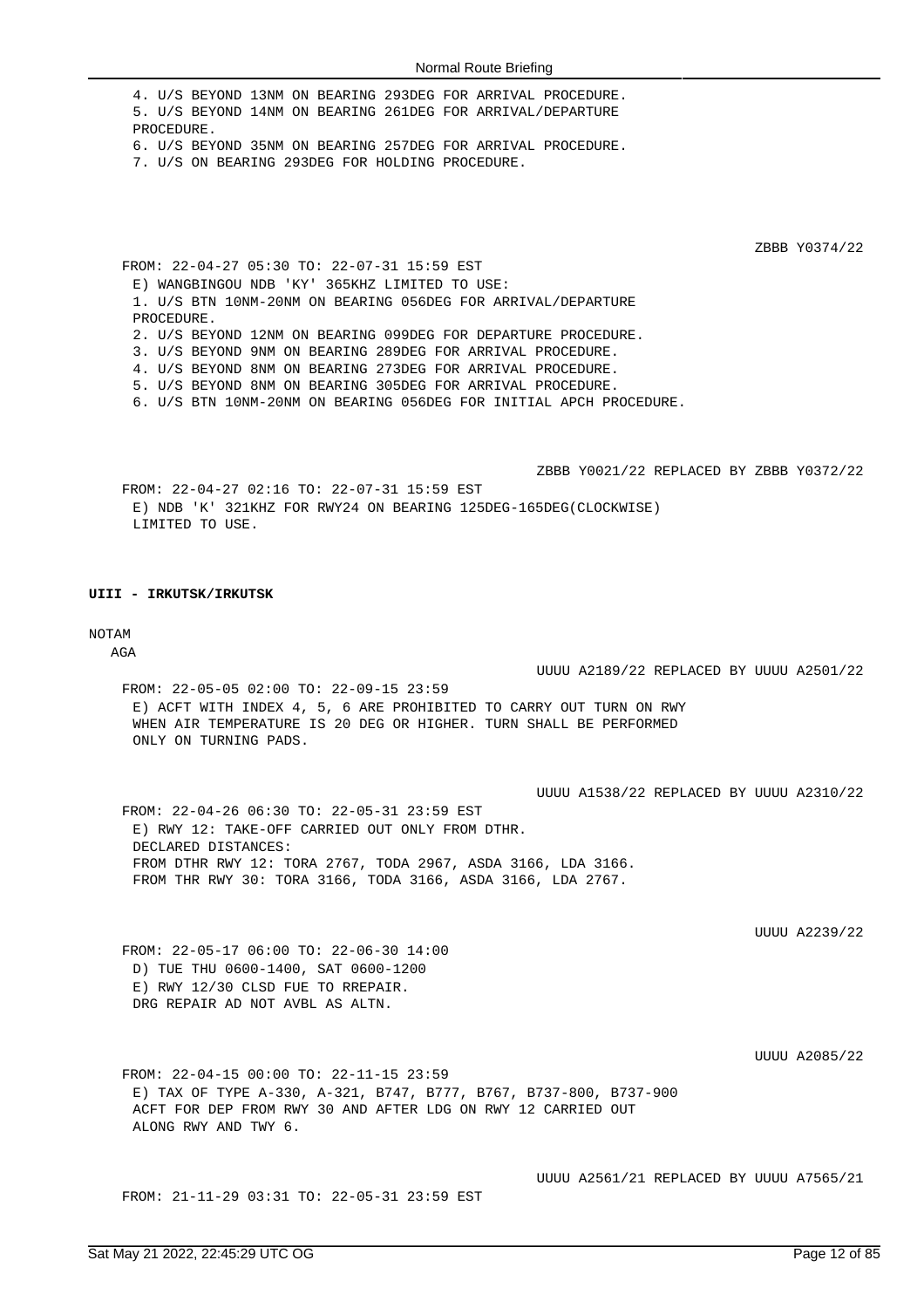E) STANDS 1, 16, 39 CLSD DUE TO REPAIR. UUUU A3179/21 REPLACED BY UUUU A7564/21 FROM: 21-11-29 03:30 TO: 22-05-31 23:59 EST E) ACFT STAND 61 CLSD DUE TO REPAIR. UUUU A3180/21 REPLACED BY UUUU A7563/21 FROM: 21-11-29 03:29 TO: 22-05-31 23:59 EST E) TWY 10 CLSD DUE TO REPAIR. UUUU A4630/21 FROM: 21-07-30 00:00 TO: PERM E) AD AVBL FOR A-321-200 ACFT: - WITH MEAN ANNUAL FLT INTST LIMITATION 2 DEP PER WEEK AND WO MASS LIMITATIONS, - OR WITH MEAN ANNUAL FLT INTST LIMITATION 1 DEP PER 24HR AND MASS LIMITATION UP TO 87.8T, - OR WITH MEAN ANNUAL FLT INTST LIMITATION 12 DEP PER WEEK AND MASS LIMITATION UP TO 85.7T, - OR WITH MEAN ANNUAL FLT INTST LIMITATION 2 DEP PER 24HR AND MASS LIMITATION UP TO 82.8T. REF AIP BOOK 1 PAGE AD 1.3-7. CNS UUUU G0105/22 FROM: 22-03-24 00:00 TO: 22-06-23 23:59 E) BODAYBO GBAS (UIKB) 114.350 CH 22309 (575213.5N 1141334.9E) U/S. UUUU G1871/21 REPLACED BY UUUU G0101/22 FROM: 22-03-15 09:00 TO: 22-06-23 23:59 EST E) KIRENSK (UIKK) GBAS 114.400 CH 22311 (574612.8N 1080312.7E) U/S. UUUU A8756/20 REPLACED BY UUUU A7356/21 FROM: 21-11-19 03:53 TO: PERM E) REF AIP BOOK 1 PAGE AD 2.1 UIII-8 TABLE AD 2.19 RADIO NAVIGATION AIDS AND LANDING AIDS RWY 30: ILS PROVIDES CAT II, GP RDH 16.0M. UUUU A8746/20 REPLACED BY UUUU A7355/21 FROM: 21-11-19 03:50 TO: PERM E) RWY30 ILS: RDH READ 16.0M INSTEAD OF PUBLISHED. REF AIP RUSSIA BOOK 1 PAGE AD 2.1 UIII-98,100. ATM UUUU A0372/22

FROM: 22-01-27 00:00 TO: PERM E) REF AIRAC AIP AMDT 01/22 PAGE AD 2.1 UIII-12 SECTION AD 2.21 NOISE ABATEMENT PROSEDURES POINT 4.1 TAKE-OFF RESTRICTIONS DELETE TEXT: ,WHEN EXECUTING TAKE-OFF FROM RWY 12 THE MINIMUM CLIMB GRADIENT IS 3.5 PER CENT UP TO (300)M AAL,.

**ZBSJ - ZHENGDING/SHIJIAZHUANG**

NOTAM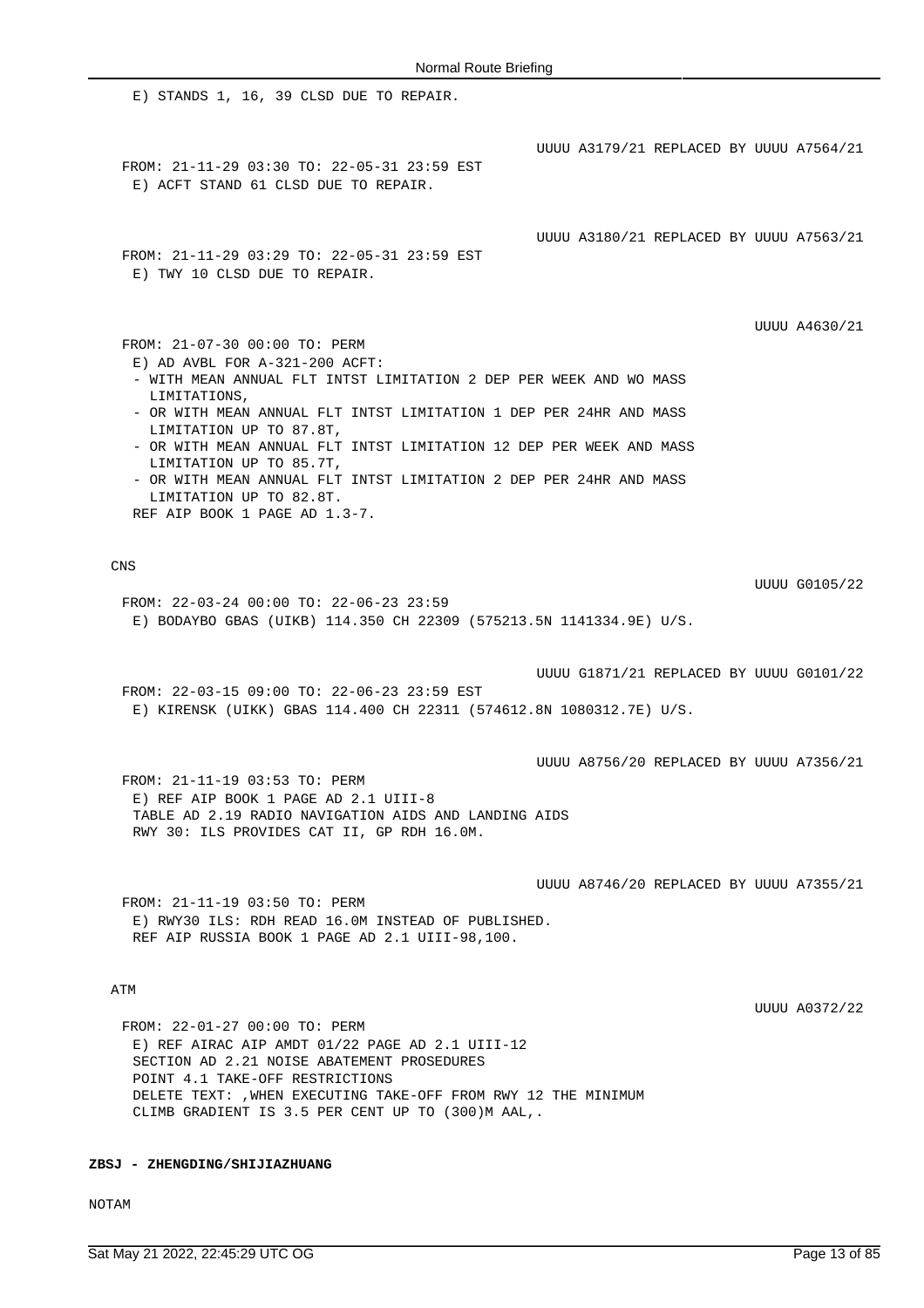FROM: 22-05-21 16:01 TO: 22-09-17 15:59 E) WIP WI FLW AREA WITH FENCE: 1. 233.5M-293M WEST OF RCL,1,597.5M SOUTH OF RWY15 THR-1,454M NORTH OF RWY33 THR. 2. 233.5M-312M WEST OF RCL,1,945M SOUTH OF RWY15 THR-994M NORTH OF RWY33 THR. 3. 233.5M-357M WEST OF RCL,2,405M SOUTH OF RWY15 THR-787M NORTH OF RWY33 THR. 4. 233.5M-326M WEST OF RCL,2,612M SOUTH OF RWY15 THR-525M NORTH OF RWY33 THR. 5. 233.5M-465M WEST OF RCL,2,875M SOUTH OF RWY15 THR-492M NORTH OF RWY33 THR.

ZBBB E0296/22 REPLACED BY ZBBB E1220/22 FROM: 22-05-11 01:30 TO: 22-08-11 15:59 E) PARKING STAND NR.111,NR.112,NR.114,NR.115,AND NR.116 CLSD DUE TO WIP.

FROM: 22-04-03 22:00 TO: 22-06-30 15:59 E) ACTIVITIES OF BIRD FLOCKS TAKE PLACE AT 8-20KM NORTHEAST AND 20-30KM SOUTHWEST OF ZBSJ AD,HEIGHT:300M-1000M, TIME: 2200-1800. EXERCISE CAUTION WHILE LANDING AND TAKE-OFF.

#### CNS

AGA

ZBBB E0229/22 REPLACED BY ZBBB E1065/22

ZBBB E0291/22 REPLACED BY ZBBB E1228/22

ZBBB E1298/22

ZBBB E0823/22

FROM: 22-04-28 09:23 TO: 22-07-28 15:59 E) RWY15 LOC BEYOND 025DEG LEFTSIDE OF FRONT COURSE U/S.

### INFO

FROM: 22-05-11 09:37 TO: 22-08-11 15:59 E) ATP ZBSJ CNL FLY OVER POINT 'Y' OF WAYPOINT ID DUBIX IN DATA FOR RNAV FLIGHT PROCEDURES TABLE FOR RWY15 DEP UKMIS-9ZD. CNL FLY OVER POINT 'Y' OF WAYPOINT ID OC IN DATA FOR RNAV FLIGHT PROCEDURES TABLE FOR RWY33 DEP VADKA-8ZD. CNL FLY OVER POINT 'Y' OF WAYPOINT ID OC IN DATA FOR RNAV FLIGHT PROCEDURES TABLE FOR RWY33 DEP BELAX-8ZD. CNL FLY OVER POINT 'Y' OF WAYPOINT ID OC IN DATA FOR RNAV FLIGHT PROCEDURES TABLE FOR RWY33 DEP UKMIS-8ZD. CNL FLY OVER POINT 'Y' OF WAYPOINT ID OC IN DATA FOR RNAV FLIGHT PROCEDURES TABLE FOR RWY33 DEP ADBES-8ZD.

FROM: 21-05-31 07:08 TO: 22-05-31 15:59

ZBBB E1153/20 REPLACED BY ZBBB E1659/21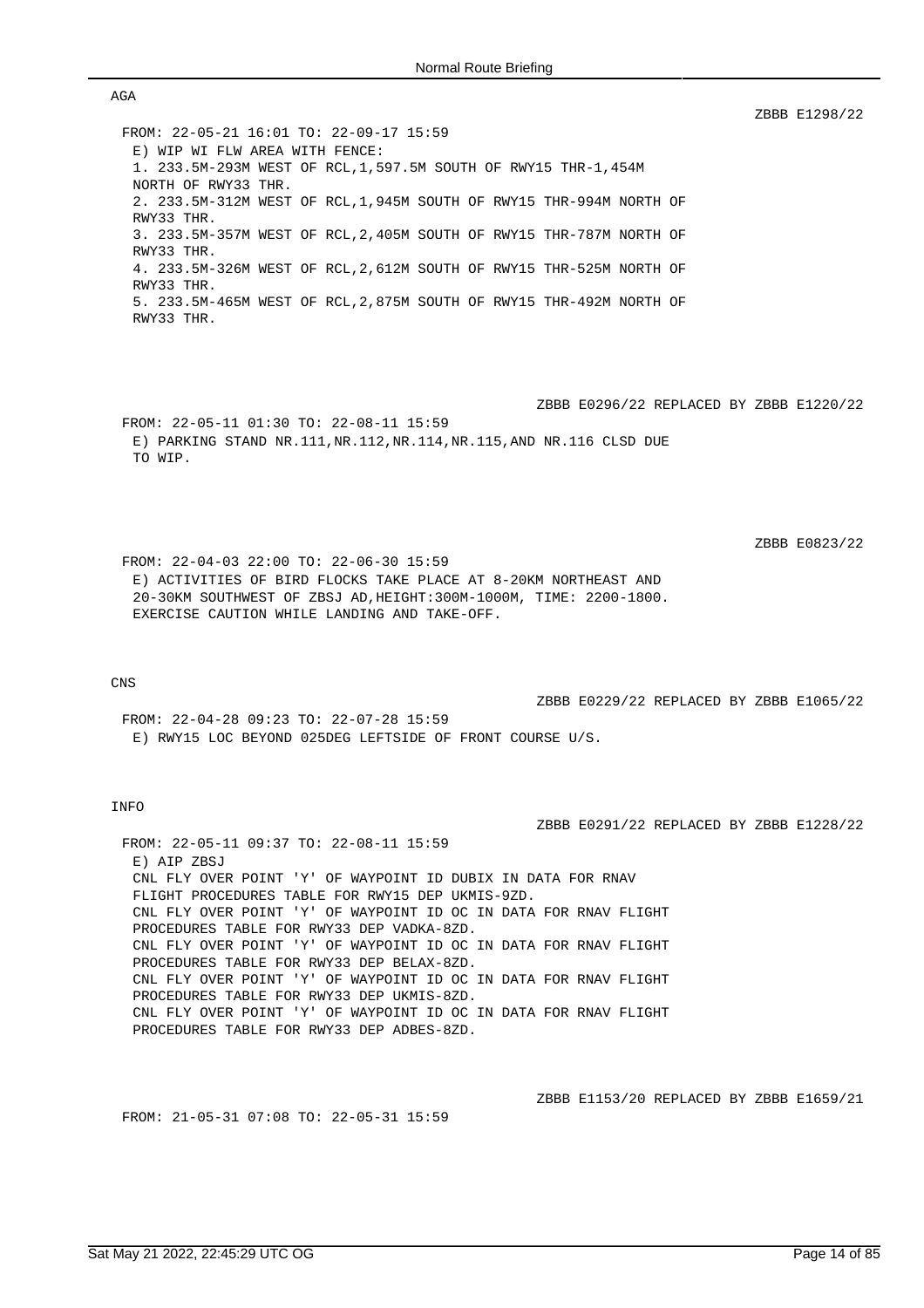E) NEW TEMPORARY OBST ERECTED WITH LGT AS FLW, ALL DATA BASED ON RWY CENTER: OBSTACLE TYPE BRG(MAG)(DEG) DIST(M) ELEVATION(M) CRANE 247 907 162

#### **UIBB - BRATSK/BRATSK**

NOTAM

AGA

UUUU A2533/22

FROM: 22-05-07 00:00 TO: 22-05-31 23:59 EST E) DUE TO LACK OF TC-1 FUEL ACFT REFUELLING PROVIDED AS FLW: - NON-SKED FLT: ONLY WHEN IT IS AVBL.

- ON REQ NOT LESS THAN 48 HR BEFORE FLT.

UUUU A1116/22 REPLACED BY UUUU A1736/22

FROM: 22-03-27 01:49 TO: 22-06-30 23:59 E) ACFT STANDS 19-22: ACFT STAND 21 PUT INTO OPR FOR AN28/140, YAK40, MI8, ATR42, HAWKER125, BOMBARDIER300/600, DHC6, CESSNA208/750, FALKON10/50/900, DIAMOND40/42, GULFSTREAM G200 ACFT.

UUUU A1482/22

FROM: 22-03-27 00:00 TO: 22-10-29 23:59 E) 1. AD OPR HR: 0000-1200 DLY. FIRE FIGHTING CATEGORY 8 PROVIDED. 2. AD MAY BE CHOSEN AS ALTN SUBJ AIR CARRIERS REQ BASED ON PREVIOUSLY MADE AGREEMENT ON PROVISION OF HANDING SERVICES AT BRATSK INTERNATIONAL AEROPORT. AT LEAST 3 HR BEFORE AD CLOSURE REQUIRED TO CANCEL SUCH REQUESTS.

UUUU A7579/21 REPLACED BY UUUU A1115/22

FROM: 22-02-25 06:00 TO: 22-05-31 23:59 EST E) 1. MAIN TWY SEGMENT BTN TWY D CURVE TO ACFT STAND 26 AVBL FOR TAX. ENTRY/EXIT TO/FROM STANDS 26 AND 27 VIA TWY D ONLY.

- 2. STANDS 5, 6, 7, 8, 9, 10, 23, 24, 25 CLSD DUE TO REPAIR.
- 3. MAIN TWY SEGMENT BTN STANDS 5 AND 26 CLSD FOR TAX OF ALL ACFT TYPES.
- 4. NON-SKED FLT ARR/DEP SUBJ 48HR PRIOR REQUEST STRICTLY DUE TO LACK OF STANDS.

UUUU A7575/21 REPLACED BY UUUU A1114/22

FROM: 22-02-25 05:40 TO: 22-05-30 23:59 EST E) DURING AD RECONSTRUCTION WORKS: STAND 35 ALLOCATED FOR SANITARY AND QUARANTINE USE.

UUUU A8303/21

FROM: 21-12-22 06:00 TO: PERM E) RWY 30: LDG SIGN LGT ESTABLISHED AS FLW: UNIDIRECTIONAL WHITE LGT, 285M FM RWY 30 THR, 5 LGT WITH SPACING 3M BOTH SIDE OF RWY. REF AIP PAGE AD 2.1 UIBB-5, 31.1.

FROM: 21-12-22 06:00 TO: PERM

UUUU A6082/21 REPLACED BY UUUU A8301/21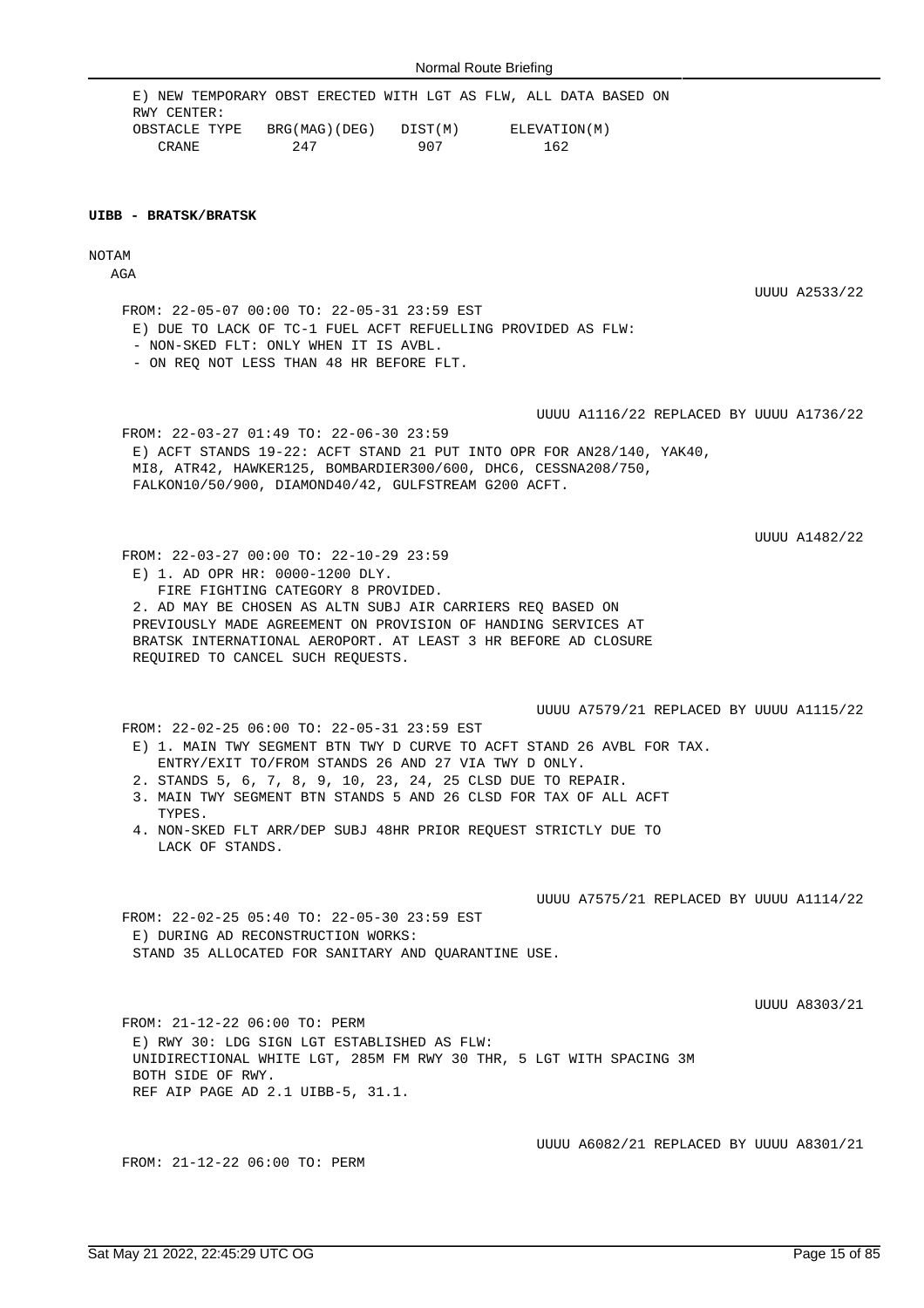E) RWY 30: PAPI DECOMMISSIONED. REF AIP PAGE AD 2.1 UIBB-5, 31.1.

### CNS

FROM: 20-12-31 00:00 TO: PERM E) RWY 30 DME ACOSSIATED WITH ILS PUT INTO OPERATION: ID IBS, FREQ 110.3 MHZ /CH 40X, COORD 562151.8N 1014259.2E (PZ-90.11), ELEVATION 480M, ZERO READINGS OVER THR, OPR HR - H24. REF AIP BOOK 1 PAGE AD 2.1 UIBB-7 TABLE AD 2.19.

UUUU A8757/20

UUUU A1489/21

UUUU A8758/20

```
FROM: 20-12-31 00:00 TO: PERM
E) RWY 30: ILS PROVIDES CAT II, LOC RDH 15.4 M.
REF AIP BOOK 1 PAGE AD 2.1 UIBB-7 TABLE AD 2.19.
```
#### ATM

FROM: 21-03-15 10:00 TO: PERM E) NEW OCA/H VALID INSTEAD OF PUBLISHED RWY 12: - GLS: CAT BC A 537/(47)M, CAT B 540/(50)M, CAT C 542/(52)M, CAT D 546/(56)M, - 2 NDB WITH FAF: ACFT CAT A,B,C,D 590/(100)M, - NDB (LOM) WITH FAF: CAT BC A,B,C,D 610/(120)M, - NDB (LMM): CAT BC A, B, C, D 610/(120)M, - VOR: CAT BC A,B,C,D 585/(95)M, - RNAV(GNSS)LNAV: CAT BC A,B,C,D 590/(100)M. RWY 30: - ILS KAT I AND GLS KAT I: ACFT CAT A 533/(44)M, CAT B 536/(47)M, CAT C 540/(51)M, CAT D544/(55)M, - 2 NDB WITH FAF: ACFT CAT A,B,C,D 595/(105)M, - 2 NDB WITHOUT FAF: CAT BC  $A, B, C, D$  925/(435)M, - NDB (LOM) WITH FAF: ACFT CAT A,B,C,D 595/(105)M, - VOR: ACFT CAT A,B,C,D 590/(100)M, - RNAV(GNSS)LNAV: ACFT CAT A,B,C,D 595/(105)M. RWY 12/30: CIRCLING: ACFT CAT A 680/(190)M, CAT B 795/(310)M,CAT C 825/(335)M, CAT D 860/(370)M. REF AIP BOOK 1 PAGE AD 2.1 97,99,100,101,102,103,139,140, 149,155,156,157,158. UUUU A8775/20 FROM: 20-12-31 07:00 TO: PERM E) REF AIP BOOK 1 PAGE AD 2.1 UIBB-97 1. IAC: PROC DESIGNATION CHANGE ILS RWY 30 TO READ ILS RWY 30 CAT I 2. RDH TO READ 15.5 INSTEAD OF PUBLISHED. 3. DISTANCIES FROM RWY 30 THR TO DME ASSOCIATED WITH ILS (FREQ 110.3 CS IBS) AND CROSSING HGT:

LMM D1.1 H (70).

 FAP D15.1 H (800), LOM D3.8 H (210),

### **UIUU - MUKHINO/ULAN-UDE**

NOTAM

AGA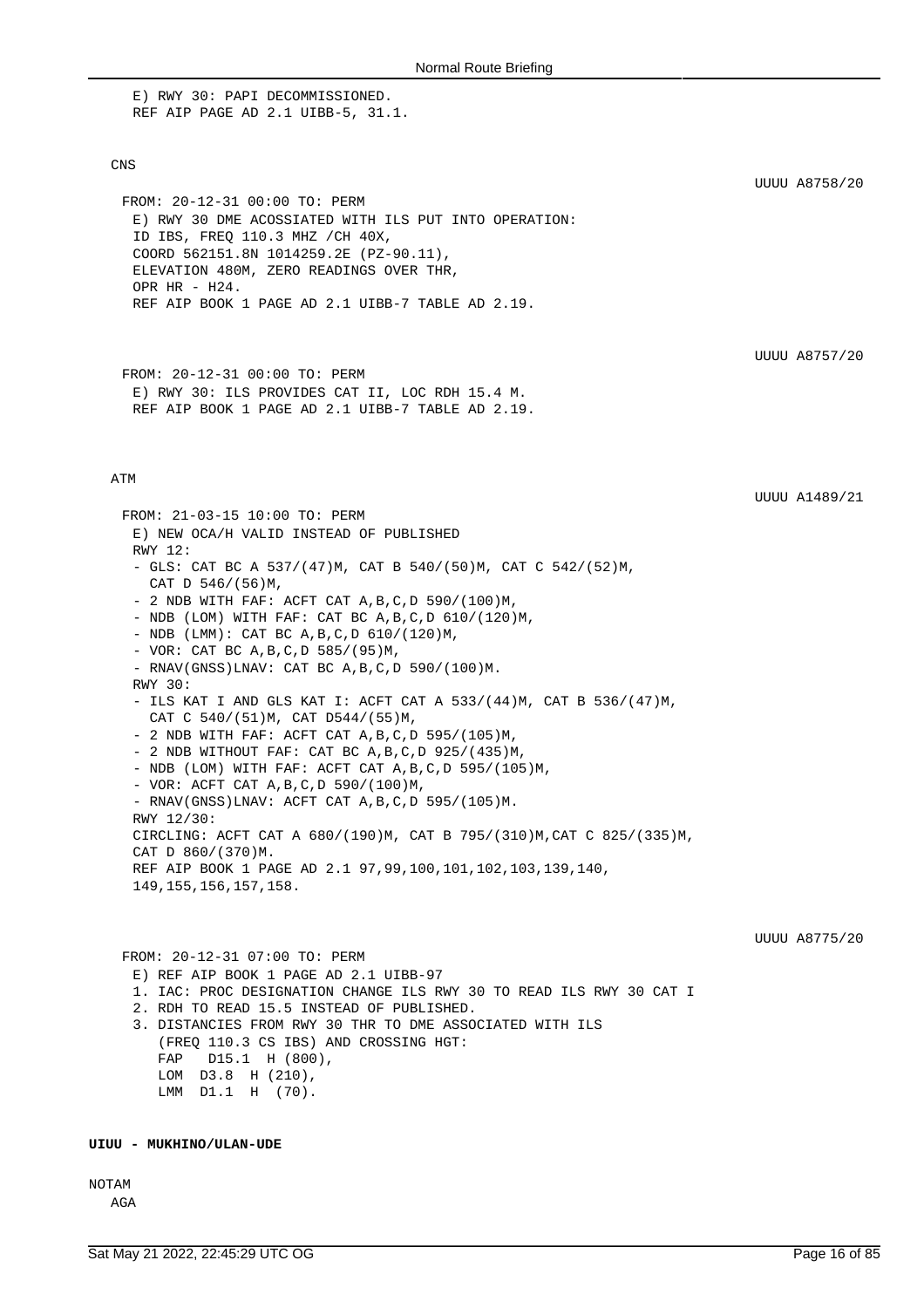UUUU A1668/22 REPLACED BY UUUU A2528/22 FROM: 22-05-06 08:15 TO: 22-09-30 23:59  $E)$  AD OPR HR - H24. AD CAT 7 FOR FIRE FIGHTING PROVIDED: SUN 2200-MON 0159, MON 1400-1600, MON 2200-TUE 0159, TUE 2200-WED 0159, WED 2200-THU 0159, THU 1145-1600, THU 2200-FRI 0159, FRI 2200-SAT 0345, SAT 2200-SUN 0159, SUN 1300-1445. AD CAT 6 FOR FIRE FIGHTING PROVIDED. MON 0200-0715, TUE 0200-1000 2045-2159, WED 0200-1345 2030-2159, THU 0200-1145 2045-2159, FRI 0200-0715, SAT 0345-0515 1830-2159, SUN 0200-1300. AT ALL OTHER TIMES AD CAT 3 FOR FIRE FIGHTING PROVIDED. UUUU A8556/21 REPLACED BY UUUU A1797/22 FROM: 22-03-30 01:05 TO: 22-06-30 23:59 E) TAXIING OF IL-76T/TD, AN-12, IL-18 ACFT VIA TWY E SHALL BE CARRIED OUT STRICTLY ALONG CL AT REDUCED SPEED AFTER FOLLOW-ME VEHICLE. UUUU A8555/21 REPLACED BY UUUU A1796/22 FROM: 22-03-30 01:00 TO: 22-06-30 23:59 E) TWY K: TWY EDGE LGT U/S. ACFT TAX VIA TWY K IN DAYTIME WHEN VIS 2000M OR LESS, AS WELL AS AT NIGHT CARRIED OUT AFTER FOLLOW-ME CAR. UUUU A7577/21 REPLACED BY UUUU A1472/22 FROM: 22-03-15 03:46 TO: 22-05-31 23:59 E) APRON 2: SUPPLEMENTARY ACFT STAND 4A TEMPO PUT INTO OPR: ACFT STAND 4A: LOCATED BTN ACFT STANDS 3 AND 4, AVBL FOR A-321-200, B737-800, B757 ACFT AND CODE LETTER BELOW ACFT. ALL ACFT TAXIING IN/OUT OF THESE STANDS CARRIED OUT UNDER OWN ENG PWR. UUUU A6307/21 REPLACED BY UUUU A1471/22 FROM: 22-03-15 03:14 TO: 22-05-31 23:59 E) TWY A CLSD. TWY K FROM TWY A TO TWY B CLSD FOR TAX. INFO UUUU A8554/21 REPLACED BY UUUU A1795/22 FROM: 22-03-30 01:00 TO: 22-06-30 23:59 E) SOUTH OF THR 26 CONCRETE-MIXING PLANT INSTALLED: ALT 526M, COORD: 514824.4N 1072730.4E, NIGHT MARKING PROVIDED.

## **ZBTJ - BINHAI/TIANJIN**

NOTAM

AGA

ZBBB E0092/22 REPLACED BY ZBBB E0950/22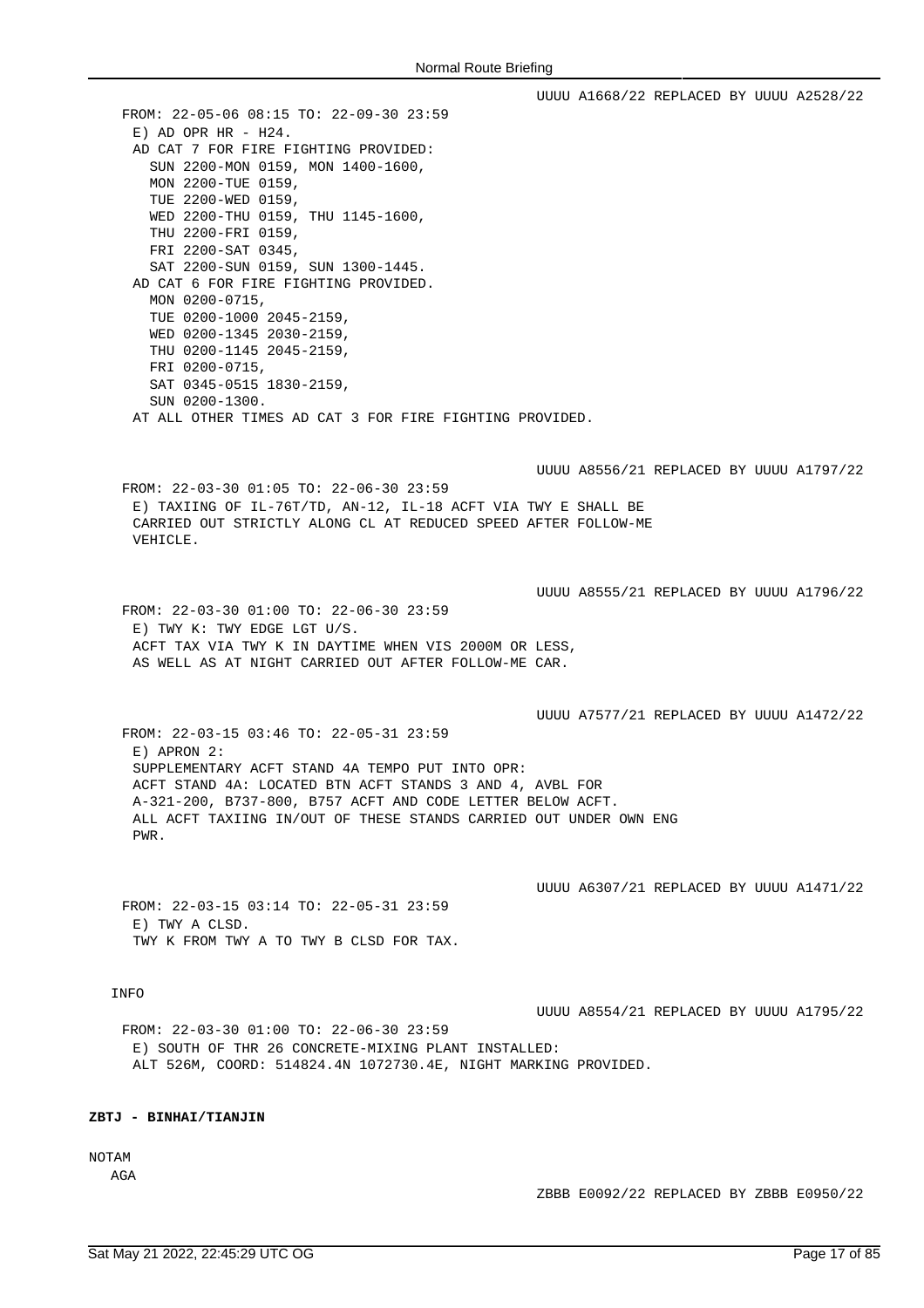FROM: 22-04-19 03:14 TO: 22-06-30 15:59 E) PARKING STAND NR.108 AND NR.109 CLSD WITH MARKINGS AND LGTS.DUE TO WIP.

ZBBB E3946/21 REPLACED BY ZBBB E0655/22

ZBBB E3762/21 REPLACED BY ZBBB E0511/22

ZBBB E3633/21 REPLACED BY ZBBB E0403/22

ZBBB E3632/21 REPLACED BY ZBBB E0402/22

ZBBB E3631/21 REPLACED BY ZBBB E0401/22

ZBBB E3630/21 REPLACED BY ZBBB E0400/22

E) AD ZBTJ APRON CONTROL PUT INTO USE: 1. APRON CONTROL AREA: 1.1.APRON AND TWY: WEST OF TWY A(NOT INCLUSIVE). 1.2.APRON AND TWY: EAST OF TWY C(NOT INCLUSIVE), NORTH OF TWY P(NOT INCLUSIVE), WEST OF TWY N7(NOT INCLUSIVE). 1.3.APRON AND TWY: EAST OF HOLDING POSITION MARKING PATTERN B FOR TWY Y9. 2. APRON CONTROL FREQUENCE: 121.725MHZ, CALL SIGN: TIANJIN APRON. 3. OPERATION REGULATION: DEP ACFT SHALL PREPARE COMPLETELY THAT READY TO START-UP AFTER GETTING DELIVERY CLEARANCE FROM TOWER, PILOT SHALL TO CONTACT TIANJIN APRON CONTROL FREQUENCE ACCORDING TO TOWER INSTRUCTION. ACFT SHALL FOLLOW THE INSTRUCTION OF TIANJIN APRON CONTROL TO PUSHBACK AND START-UP. ARRIVAL ACFT SHALL FOLLOW ATC INSTRUCTION.

ZBBB E0565/22

FROM: 22-03-16 10:00 TO: 22-06-30 15:59 E) PARKING STAND NR.874 CLSD.

FROM: 22-03-25 03:33 TO: 22-06-30 15:59

CNS

- FROM: 22-03-09 08:30 TO: 22-05-25 15:59 E) RWY34R IM U/S.
- FROM: 22-02-24 01:57 TO: 22-05-25 15:59 E) RWY34L OM U/S.
- FROM: 22-02-24 01:56 TO: 22-05-25 15:59 E) RWY34L MM U/S.
- FROM: 22-02-24 01:55 TO: 22-05-25 15:59 E) RWY16R OM U/S.
- FROM: 22-02-24 01:53 TO: 22-05-25 15:59 E) RWY16R MM U/S.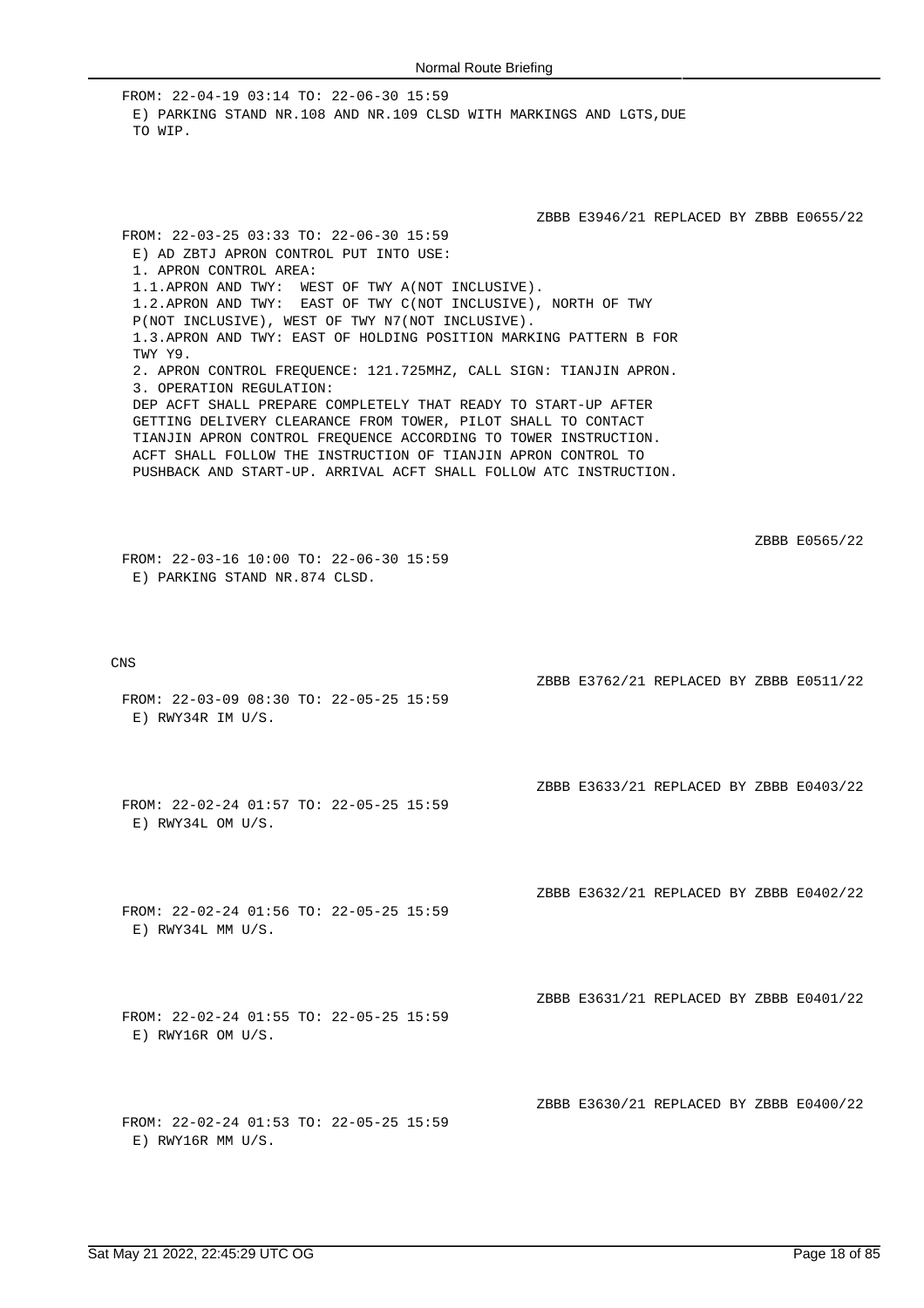| INFO                                                                                                                                                                                                                                                            |                                         |
|-----------------------------------------------------------------------------------------------------------------------------------------------------------------------------------------------------------------------------------------------------------------|-----------------------------------------|
|                                                                                                                                                                                                                                                                 | ZBBB E1311/22 REPLACED BY ZBBB E1313/22 |
| FROM: 22-05-19 00:35 TO: 22-08-19 15:59                                                                                                                                                                                                                         |                                         |
| E) NEW TEMPORARY OBST ERECTED WITH LGT AS FLW, ALL DATA BASED ON<br>ARP:                                                                                                                                                                                        |                                         |
| NR OBSTACLE TYPE<br>BRG(MAG)(DEG)<br>DIST(M)                                                                                                                                                                                                                    | ELEVATION(M)                            |
| 13,785<br>1 WIND TURBINES<br>014                                                                                                                                                                                                                                | 219.22                                  |
| 12,905<br>2 WIND TURBINES<br>019                                                                                                                                                                                                                                | 219.99                                  |
| 3 WIND TURBINES<br>018<br>13,735                                                                                                                                                                                                                                | 219.67                                  |
| 4 WIND TURBINES<br>019<br>15,414                                                                                                                                                                                                                                | 211.02                                  |
| 5 WIND TURBINES 018<br>15,806                                                                                                                                                                                                                                   | 181.34                                  |
| FROM: 22-05-18 16:00 TO: 22-06-15 15:59<br>E) REF AIP CHINA ZBTJ AD 2.20 LOCAL TRAFFIC<br>REGULATIONS (2022-4-15), ITEM 1.2 CHANGED AS FLW:<br>DCL SERVICE PROVIDED BY TWR WILL BE PUT INTO USE. FLIGHT CREW<br>SHALL REQUEST DCL WITHIN 30 MINUTES BEFORE ETD. | ZBBB E1308/22<br>ZBBB E1226/22          |
| FROM: 22-05-18 16:00 TO: 22-08-19 15:59<br>E) A NEW OBST ERECTED AT PSN: 267DEG(MAG) AND 23,244M FROM ARP<br>WITH LGTS. ALT:625M.                                                                                                                               | ZBBB E0895/22                           |
| FROM: 22-04-13 13:00 TO: 22-05-31 01:00                                                                                                                                                                                                                         |                                         |
| D) 1300-0100(NEXT DAY) DLY                                                                                                                                                                                                                                      |                                         |
| E) AD NOT AVBL FOR TRG FLIGHT.                                                                                                                                                                                                                                  |                                         |
| ZMUB - BUYANT-UKHAA/ULAANBAATAR                                                                                                                                                                                                                                 |                                         |
| <b>NOTAM</b>                                                                                                                                                                                                                                                    |                                         |
| AGA                                                                                                                                                                                                                                                             |                                         |
| FROM: 22-05-04 21:00 TO: 22-08-04 13:00<br>E) AD OPERATION HOURS CHANGED TO 2100-1300.                                                                                                                                                                          | ZMUB A0215/22                           |
| <b>CNS</b>                                                                                                                                                                                                                                                      |                                         |
| FROM: 22-04-30 16:18 TO: 22-07-31 23:59<br>E) ULAANBAATAR NDB DA 520KHZ U/S.                                                                                                                                                                                    | ZMUB A0199/22                           |
| FROM: 22-04-30 16:05 TO: 22-07-31 23:59<br>$E)$ ILS OM RWY14 U/S.                                                                                                                                                                                               | ZMUB A0040/22 REPLACED BY ZMUB A0197/22 |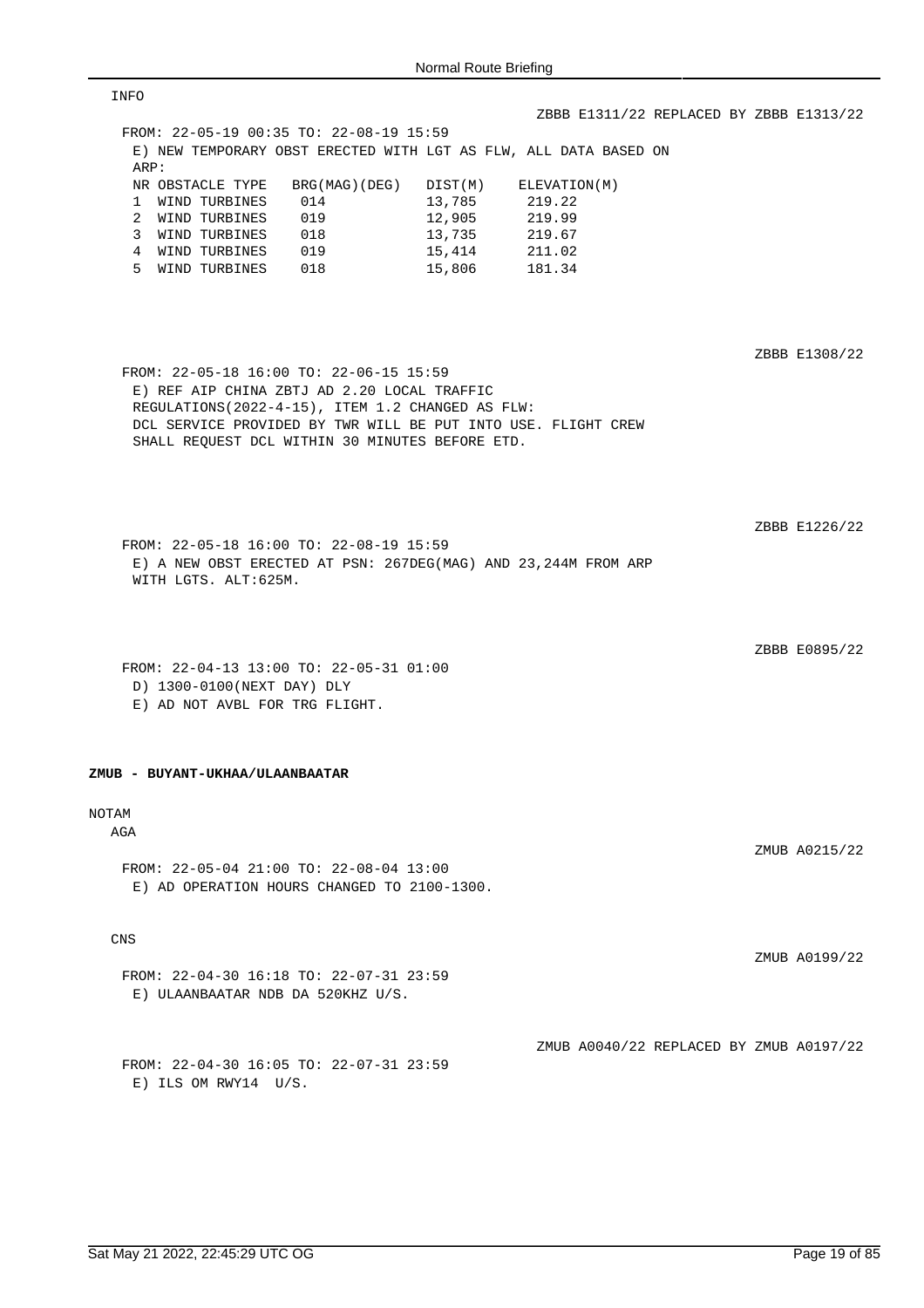### **SUPRA-REGIONAL EN-ROUTE INFORMATION**

ZBPE- BEIJING, ZGZU- GUANGZHOU, ZHWH- WUHAN, ZJSA- SANYA, ZLHW- LANZHOU, ZPKM- KUNMING, ZSHA- SHANGHAI

#### NOTAM ATM

FROM: 22-05-18 16:00 TO: 22-06-01 15:59 E) TRIGGER NOTAM AIP CHINA AMENDMENT NR.05/2022(2022-4-15) WILL BE EFFECTIVE FROM 1600UTC ON 18 MAY 2022. MAIN CHANGES AS FOLLOWS: 1.HAILAR CONTROL AREA WITHDRAWN? HARBIN CONTROL AREA ADJUSTED? ZYHBAR04 ESTABLISHED. ZGGGAR03/15/16/21/23/27/31/33/36 ADJUSTED. 2.NALATI VOR/DME ADJUSTED. 3.COMPULSORY REPORTING POINTS AGVIL, IKAVO, MIKIP, SALIV, ENVIP, VEXAN, XOPEK, OLMIB, UPMAT, BENBI, OPORU, LUMLU, AVMAD, APESO, VANPI, UKLUK, PEXID, VAKVU, GUSIV, GUDRO, SUMIB, LUPVU, LIPNO, ALGAG, AVLEN, VIKEB, OMBEB, UDUMI, REBIS, POXIB, ISMED, REPUV, IDPOG, OSNOV, PUNIR, VESUX, MOLSO, DUBNA, VIBUB, MEXON, UBMOG, XINUL, PUBIK, DUBAS, OBDON, IGEDU, AVPAM, OLDAX, AKEKO ESTABLISHED. COMPULSORY REPORTING POINTS OPUNI, EXURI, IDAXI ADJUSTED. COMPULSORY REPORTING POINTS ONIXO, UBGIV, TASAD, MOMRA,VEMBA, NODOG, VEROK, VEBLA, NODEB, NIVEM, PABMU, BESGO, IRTAS WITHDRAWN. 4.ATS ROUTES V52, V87, V88, V107, W24, W82, W83, W515, W516, W53 ESTABLISHED? ATS ROUTES A470, W19, A343, A470, A461, A599, A581, B213, B330, G586, R343, R473, V5, V66, V110, W37, W19, W4, W30, W180, W24, W45, W46, W50, W56, W80, W118, W138, W521, W608, W614, W615, W616 ADJUSTED. ATS ROUTES W88, W612, W636, W637 WITHDRAWN. 5.BESGO HOLDING PATTERN ADJUSTED. 6.PARTIAL RWY TAKE-OFF ENTER FM TWY D4/D9 ADDED AND APRON ADJUSTED AT HAIKOU/MEILAN AIRPORT(ZJHK). 7.SID RNAV RWY02L PROCEDURE ADJUSTED AT CHENGDU/SHUANGLIU AIRPORT(ZUUU). 8.VAR, AD ELEV, FLIGHT PROCEDURE AND OBST CHANGED AT KASHI/KASHI AIRPORT(ZWSH). 9.LANDING MINIMA FOR CIRCLING CHANGED IN XINING/CAOJIAPU AIRPORT  $(7.7 \times N)$ 10.E-MAIL ADDRESS FOR AIS DEPARTMENT AND NOTAM REGULATIONS IN GEN3.1 HAVE BEEN UPDATED. 11.NEW APRON, TWYS AND PARKING STANDS ADDED AND FLIGHT PROCEDURES ADJUSTED IN WUHAN/TIANHE AIRPORT (ZHHH). 12.LANDING MINIMA FOR CIRCLING CHANGED IN CHENGDU/TIANFU AIRPORT  $(ZIITF)$ . 13.FLIGHT PROCEDURES, QNH AND MVA ADJUSTED IN GUANGZHOU/BAIYUN AIRPORT(ZGGG). 14.FLIGHT PROCEDURE ADJUSTED IN CHANGSHA/HUANGHUA AIRPORT(ZGHA). 15.FLIGHT PROCEDURE ADJUSTED IN XUZHOU/GUANYIN AIRPORT(ZSXZ). 16.NEW PARKING STANDS ADDED IN SHANGHAI/HONGQIAO AIRPORT (ZSSS). 17.VAR, STRIP, MAGNETIC COURSE, PROCEDURE, ALTITUDE, NAVIGATION SPECIFICATION, OBSTACLES, LANDING MINIMA CHANGED IN TIANJIN/BINHAI AIRPORT(ZBTJ). 18. FLIGHT PROCEDURES ADJUSTED IN ZHANGJIAJIE/HEHUA AIRPORT  $(7GDY)$ 19. LIANYUNGANG/HUAGUOSHAN (ZSLG) AIRPORT WILL OPEN TO FOREIGN FLIGHTS. 20. SUP NR.02/22(2022-4-15) ABOUT CONSTRUCTION AREA OF HANGZHOU/XIAOSHAN AIRPORT(ZSHC) WILL BE EFFECTIVE FROM 1600UTC ON 18 MAY 2022.. 21.PCN OF TWY AND APRON AT GUILIN/LIANGJIANG AIRPORT(ZGKL). LOG ON AIS CHINA WEBSITE: WWW.EAIPCHINA.CN FOR PREVIEWING THE

ZBBB A0848/22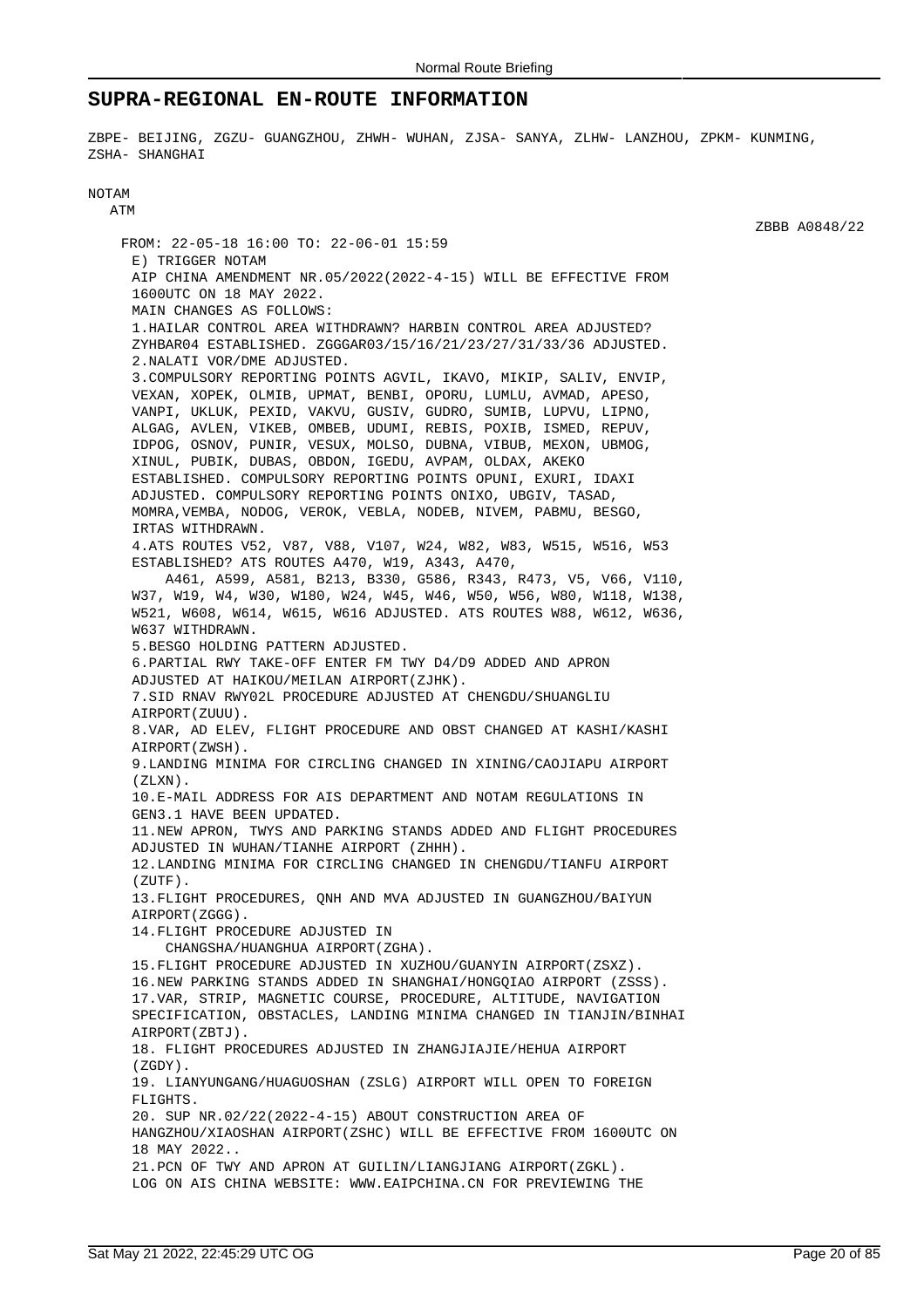WHOLE INFORMATION.

### INFO

ZBBB A1383/21 REPLACED BY ZBBB A0031/22 FROM: 22-01-05 03:20 TO: 22-06-30 15:59 EST E) SAFETY GUIDANCE 1. REMINDER FOR PILOTS (1)FOLLOW ATC'S INSTRUCTIONS STRICTLY IN YOUR OPERATION. IF YOU HAVE ANY QUESTION, PLEASE CONFIRM AND VERIFY IT WITH ATC. (2) MONITOR THE FREQUENCY AND REPEAT ATC'S INSTRUCTIONS ATTENTIVELY, ESPECIALLY THOSE RELATING TO ROUTE, ALTITUDE, FREQUENCY, APPROACH AND DEPARTURE ROUTES, GROUND TAXIING, IN ORDER TO AVOID MISUNDERSTANDINGS. A SPECIAL REMINDER FOR THE AIRCREW: CAUTION WITH THE ZBAA AND ZBAD'S APPROACH AND DEPARTURE PROCEDURES AND THE GROUND TAXIING ROUTES, THEY ARE COMPLICATED. (3) FLIGHT LEVELS IN CHINA ARE MEASURED USING THE METRIC SYSTEM. WHEN FLYING IN AND OUT OF CHINA, PAY ATTENTION TO THE FLIGHT LEVEL CONVERSION. THE RVSM AIRSPACE IS IMPLEMENTED IN ACCORDANCE WITH CHINA'S AIP. (4) DURING YOUR FLIGHT MISSION IN CHINA, THE EMERGENCY FREQUENCY 121.5 MHZ SHALL BE MONITORED ALL THE TIME TO AVOID COMMUNICATION FAILURE. 2. REMINDER FOR AIRLINES DANGEROUS GOODS RELATING TO EPIDEMIC PREVENTION CARRRIED BY COMMERCIAL FLIGHTS, SUCH AS THE LITHIUM BATTERIES IN RESPIRATORS, ALCOHOL-BASED HAND SANITIZERS,SHALL BE IN COMPLIANCE WITH ICAO DOC 9284 (TECHNICAL INSTRUCTIONS FOR THE SAFE TRANSPORT OF DANGEROUS GOODS BY AIR).

ZBPE- BEIJING, ZHWH- WUHAN, ZLHW- LANZHOU

#### NOTAM

INFO

ZBBB A0887/22

FROM: 22-04-24 06:30 TO: PERM E) ALL FLIGHTS SHALL ADD ZLXYZPZX TO ATS MESSAGE ADDRESS LIST WHILE OVERFLING FLW ATS RTES: 1. W4 :IGADA-OMLIX 2. W175: LIMGI-BIVAT 3. W104: OMDIS-LEBOM 4. W210 :BIVAT-RIDMI

ZWUQ- URUMQI, ZYSH- SHENYANG

### NOTAM

ATM

FROM: 22-05-18 16:00 TO: 22-06-01 15:59 E) TRIGGER NOTAM AIP CHINA AMENDMENT NR.05/2022(2022-4-15) WILL BE EFFECTIVE FROM 1600UTC ON 18 MAY 2022.

ZBBB A0849/22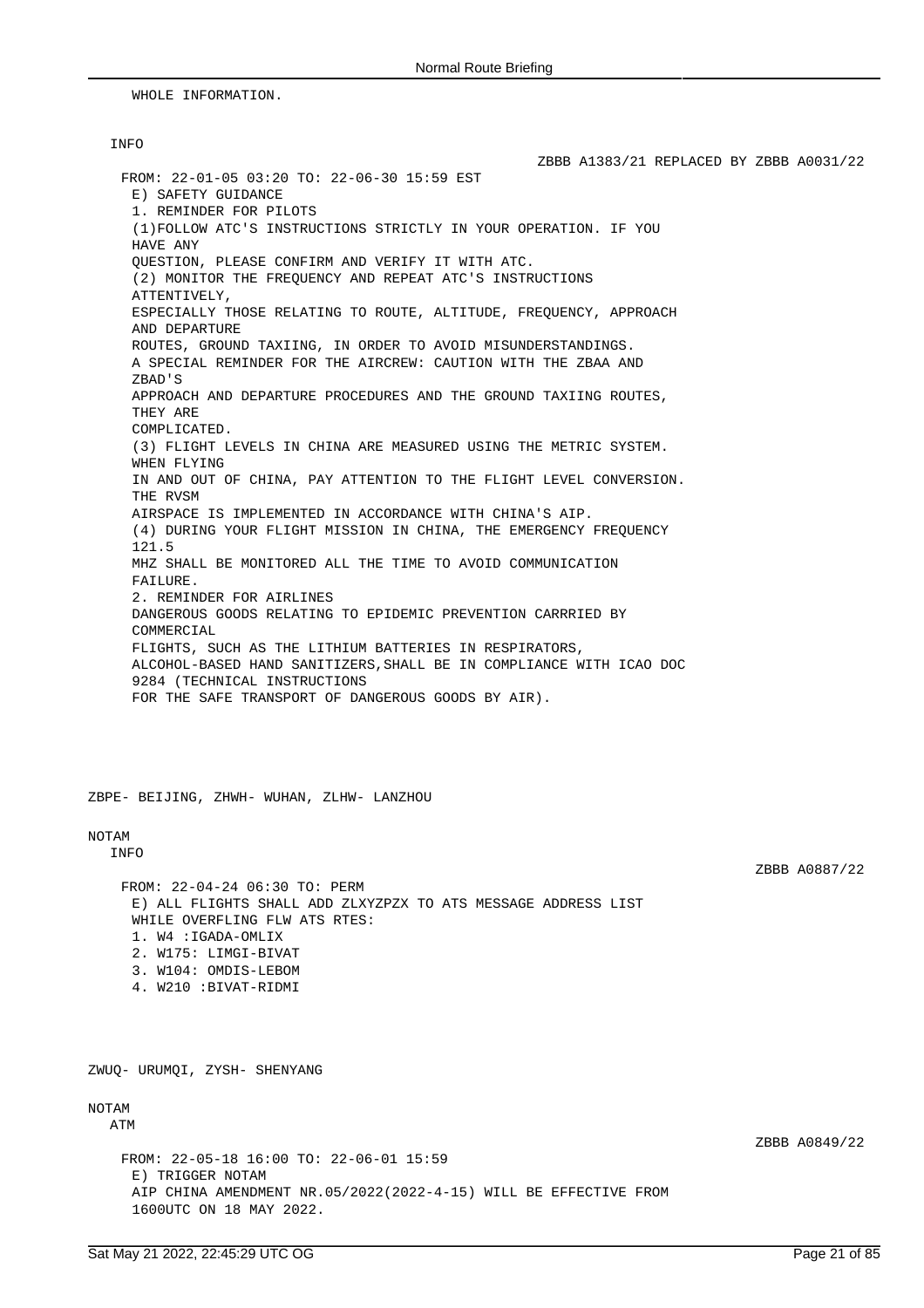MAIN CHANGES AS FOLLOWS: 1.HAILAR CONTROL AREA WITHDRAWN? HARBIN CONTROL AREA ADJUSTED? ZYHBAR04 ESTABLISHED. ZGGGAR03/15/16/21/23/27/31/33/36 ADJUSTED. 2.NALATI VOR/DME ADJUSTED. 3.COMPULSORY REPORTING POINTS AGVIL, IKAVO, MIKIP, SALIV, ENVIP, VEXAN, XOPEK, OLMIB, UPMAT, BENBI, OPORU, LUMLU, AVMAD, APESO, VANPI, UKLUK, PEXID, VAKVU, GUSIV, GUDRO, SUMIB, LUPVU, LIPNO, ALGAG, AVLEN, VIKEB, OMBEB, UDUMI, REBIS, POXIB, ISMED, REPUV, IDPOG, OSNOV, PUNIR, VESUX, MOLSO, DUBNA, VIBUB, MEXON, UBMOG, XINUL, PUBIK, DUBAS, OBDON, IGEDU, AVPAM, OLDAX, AKEKO ESTABLISHED. COMPULSORY REPORTING POINTS OPUNI, EXURI, IDAXI ADJUSTED. COMPULSORY REPORTING POINTS ONIXO, UBGIV, TASAD, MOMRA,VEMBA, NODOG, VEROK, VEBLA, NODEB, NIVEM, PABMU, BESGO, IRTAS WITHDRAWN. 4.ATS ROUTES V52, V87, V88, V107, W24, W82, W83, W515, W516, W53 ESTABLISHED? ATS ROUTES A470, W19, A343, A470, A461, A599, A581, B213, B330, G586, R343, R473, V5, V66, V110, W37, W19, W4, W30, W180, W24, W45, W46, W50, W56, W80, W118, W138, W521, W608, W614, W615, W616 ADJUSTED. ATS ROUTES W88, W612, W636, W637 WITHDRAWN. 5.BESGO HOLDING PATTERN ADJUSTED. 6.PARTIAL RWY TAKE-OFF ENTER FM TWY D4/D9 ADDED AND APRON ADJUSTED AT HAIKOU/MEILAN AIRPORT(ZJHK). 7.SID RNAV RWY02L PROCEDURE ADJUSTED AT CHENGDU/SHUANGLIU AIRPORT(ZUUU). 8.VAR, AD ELEV, FLIGHT PROCEDURE AND OBST CHANGED AT KASHI/KASHI AIRPORT(ZWSH). 9.LANDING MINIMA FOR CIRCLING CHANGED IN XINING/CAOJIAPU AIRPORT (ZLXN). 10.E-MAIL ADDRESS FOR AIS DEPARTMENT AND NOTAM REGULATIONS IN GEN3.1 HAVE BEEN UPDATED. 11.NEW APRON, TWYS AND PARKING STANDS ADDED AND FLIGHT PROCEDURES ADJUSTED IN WUHAN/TIANHE AIRPORT (ZHHH). 12.LANDING MINIMA FOR CIRCLING CHANGED IN CHENGDU/TIANFU AIRPORT (ZUTF). 13.FLIGHT PROCEDURES, QNH AND MVA ADJUSTED IN GUANGZHOU/BAIYUN AIRPORT(ZGGG). 14.FLIGHT PROCEDURE ADJUSTED IN CHANGSHA/HUANGHUA AIRPORT(ZGHA). 15.FLIGHT PROCEDURE ADJUSTED IN XUZHOU/GUANYIN AIRPORT(ZSXZ). 16.NEW PARKING STANDS ADDED IN SHANGHAI/HONGQIAO AIRPORT (ZSSS). 17.VAR, STRIP, MAGNETIC COURSE, PROCEDURE, ALTITUDE, NAVIGATION SPECIFICATION, OBSTACLES, LANDING MINIMA CHANGED IN TIANJIN/BINHAI AIRPORT(ZBTJ). 18. FLIGHT PROCEDURES ADJUSTED IN ZHANGJIAJIE/HEHUA AIRPORT  $(7GDY)$ 19. LIANYUNGANG/HUAGUOSHAN (ZSLG) AIRPORT WILL OPEN TO FOREIGN FLIGHTS. 20. SUP NR.02/22(2022-4-15) ABOUT CONSTRUCTION AREA OF HANGZHOU/XIAOSHAN AIRPORT(ZSHC) WILL BE EFFECTIVE FROM 1600UTC ON 18 MAY 2022.. 21.PCN OF TWY AND APRON AT GUILIN/LIANGJIANG AIRPORT(ZGKL). LOG ON AIS CHINA WEBSITE: WWW.EAIPCHINA.CN FOR PREVIEWING THE WHOLE INFORMATION. INFO ZBBB A1384/21 REPLACED BY ZBBB A0032/22 FROM: 22-01-05 02:29 TO: 22-06-30 15:59 EST E) SAFETY GUIDANCE 1. REMINDER FOR PILOTS (1)FOLLOW ATC'S INSTRUCTIONS STRICTLY IN YOUR OPERATION. IF YOU

QUESTION, PLEASE CONFIRM AND VERIFY IT WITH ATC.

(2) MONITOR THE FREQUENCY AND REPEAT ATC'S INSTRUCTIONS ATTENTIVELY,

ESPECIALLY THOSE RELATING TO ROUTE, ALTITUDE, FREQUENCY, APPROACH

HAVE ANY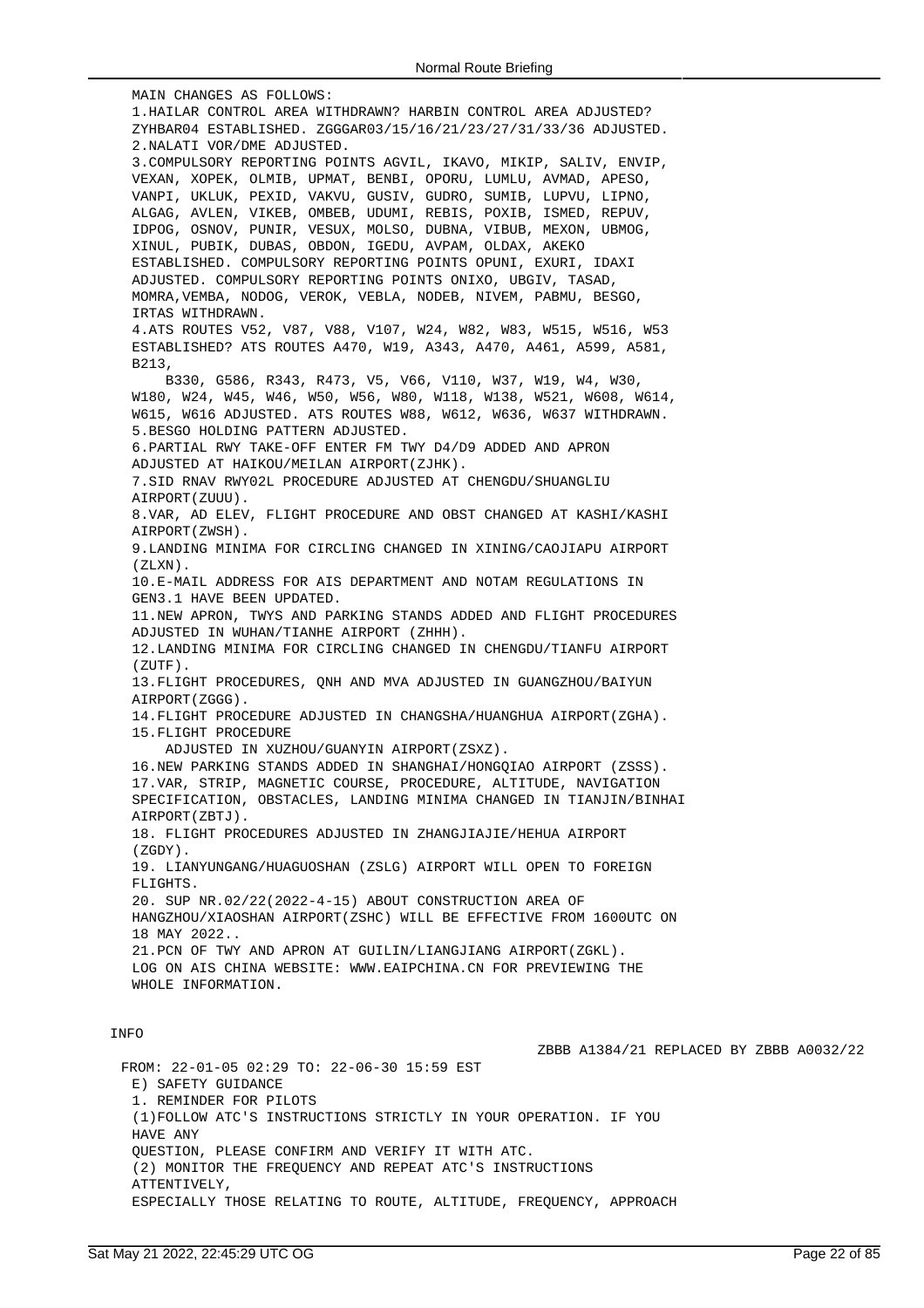AND DEPARTURE ROUTES, GROUND TAXIING, IN ORDER TO AVOID MISUNDERSTANDINGS. A SPECIAL REMINDER FOR THE AIRCREW: CAUTION WITH THE ZBAA AND ZBAD'S APPROACH AND DEPARTURE PROCEDURES AND THE GROUND TAXIING ROUTES, THEY ARE COMPLICATED. (3) FLIGHT LEVELS IN CHINA ARE MEASURED USING THE METRIC SYSTEM. WHEN FLYING IN AND OUT OF CHINA, PAY ATTENTION TO THE FLIGHT LEVEL CONVERSION. THE RVSM AIRSPACE IS IMPLEMENTED IN ACCORDANCE WITH CHINA'S AIP. (4) DURING YOUR FLIGHT MISSION IN CHINA, THE EMERGENCY FREQUENCY 121.5 MHZ SHALL BE MONITORED ALL THE TIME TO AVOID COMMUNICATION FAILURE. 2. REMINDER FOR AIRLINES DANGEROUS GOODS RELATING TO EPIDEMIC PREVENTION CARRRIED BY COMMERCIAL FLIGHTS, SUCH AS THE LITHIUM BATTERIES IN RESPIRATORS, ALCOHOL-BASED HAND SANITIZERS,SHALL BE IN COMPLIANCE WITH ICAO DOC 9284 (TECHNICAL INSTRUCTIONS FOR THE SAFE TRANSPORT OF DANGEROUS GOODS BY AIR). ZGZU- GUANGZHOU, ZHWH- WUHAN, ZSHA- SHANGHAI

### NOTAM

INFO

ZBBB A2216/20

FROM: 20-06-23 16:00 TO: PERM E) RADAR CONTROL SERVICE AND ADS-B ARE PROVIDED WITHIN GUANGZHOU ACC AND ZSSSAR22: 1. USE RADAR HORIZONTAL SEPARATION. 2. ACFT SHALL GUARANTEE THE TRANSMMITTER SETTINGS OF FLIGHT ID ARE IN ACCORDANCE WITH THE ITEM 7 IN FPL(ACID). 3. WHEN EQPT RELEVANT ADS-B U/S, CONTACT ATC.

## **REGIONAL EN-ROUTE INFORMATION**

#### **ZMUB - ULAANBAATAR**

#### NOTAM INFO

ZMUB A0234/22 FROM: 22-05-15 16:00 TO: 22-06-14 16:00 E) PUBLIC HOLIDAY ON 16 MAY 2022 CHANGED TO 14 JUN 2022.

ZMUB A0178/22

FROM: 22-04-15 13:35 TO: PERM E) INFORMATION ON KHUVSGUL/MUREN AD WILL BE ISSUED BY NOTAM SERIES A. REF AIP MONGOLIA GEN 3.1

ZMIJR A0175/22

FROM: 22-05-19 00:00 TO: 22-06-01 23:59 E) TRIGGER NOTAM-PERM AIRAC AIP AMDT 04/22 WEF 19 MAY 2022. INFO TO BE ISSUED BY NOTAM SERIES A CHANGED.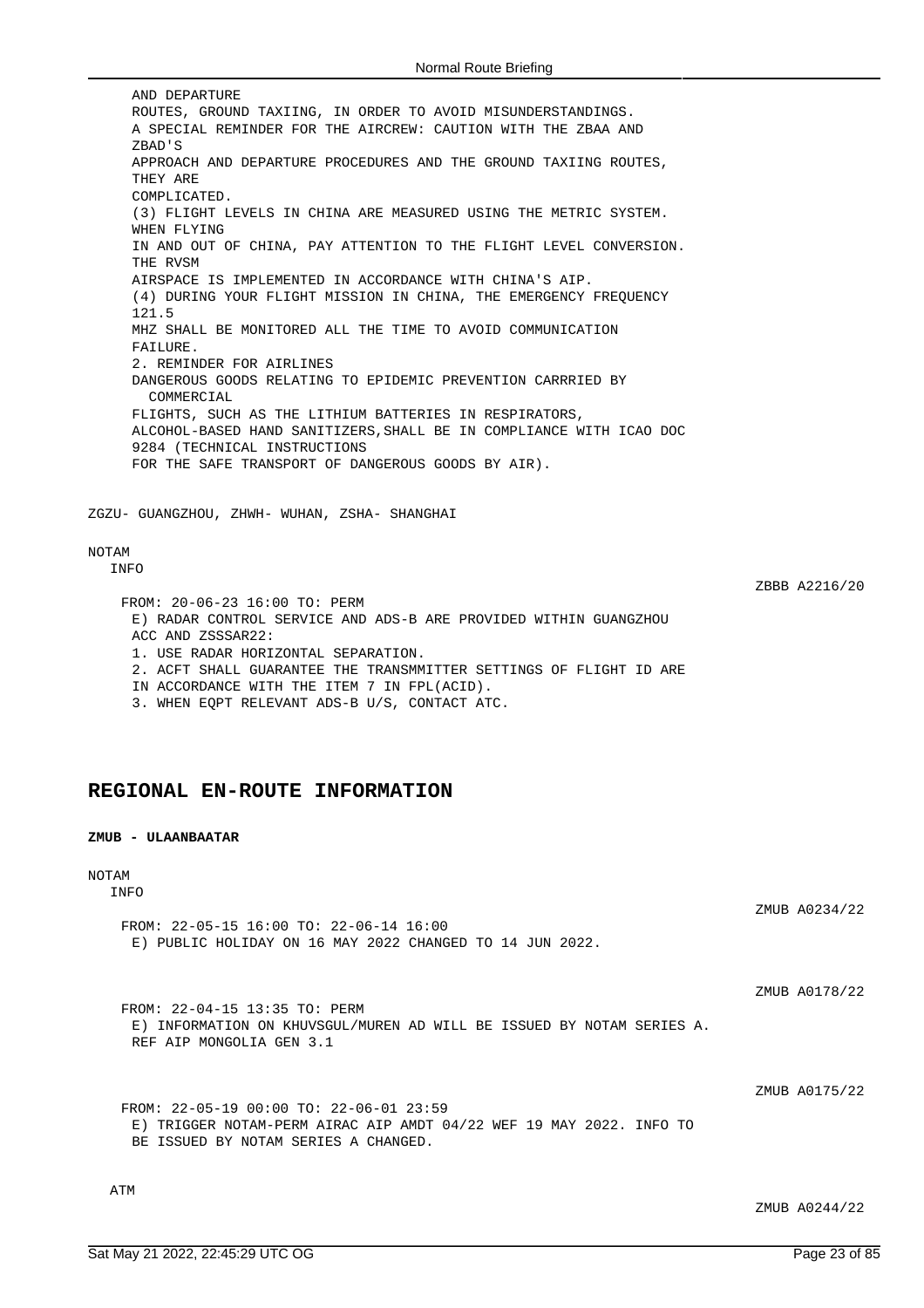FROM: 22-05-19 01:41 TO: 22-05-22 23:59 E) APP NOT AVBL.

#### **ZBPE - BEIJING**

#### NOTAM

#### CNS

ZBBB A0195/22 FROM: 22-01-24 16:00 TO: 22-06-30 15:59 E) TIANZHEN VOR/DME 'TZH' 115.6MHZ/CH103X U/S.

FROM: 22-04-15 10:00 TO: 22-07-13 15:59 E) CHENJIAYING NDB 'KJ'434KHZ LIMITED TO USE: 1.U/S BEYOND 7NM OF BEARING 42DEG. 2.U/S BEYOND 6NM OF BEARING 34DEG. 3.U/S BEARING 77DEG. 4.U/S BEYOND 6NM OF BEARING 51DEG. 5.U/S BEYOND 20NM OF BEARING 326DEG. 6.U/S BEYOND 15NM OF BEARING 299DEG. 7.U/S BEYOND 20NM OF BEARING 356DEG.

FROM: 21-02-09 08:27 TO: PERM E) TANGHEKOU NDB 'YV' 514KHZ U/S.

FROM: 21-02-09 08:26 TO: PERM E) HUAILAI NDB 'KM' 360KHZ U/S.

FROM: 21-02-09 08:24 TO: PERM E) CHEDAOYU NDB 'CDY' 292KHZ U/S.

FROM: 21-02-09 08:22 TO: PERM E) SHIGEZHUANG NDB 'VM' 280KHZ U/S.

#### INFO

ZBBB E1308/22

ZBBB E0899/22

ZBBB A0245/21

ZBBB A0244/21

ZBBB A0243/21

ZBBB A0242/21

FROM: 22-05-18 16:00 TO: 22-06-15 15:59 E) REF AIP CHINA ZBTJ AD 2.20 LOCAL TRAFFIC REGULATIONS(2022-4-15), ITEM 1.2 CHANGED AS FLW: DCL SERVICE PROVIDED BY TWR WILL BE PUT INTO USE. FLIGHT CREW SHALL REQUEST DCL WITHIN 30 MINUTES BEFORE ETD.

FROM: 22-05-14 01:25 TO: 22-08-14 15:59 EST

ZBBB E0346/22 REPLACED BY ZBBB E1266/22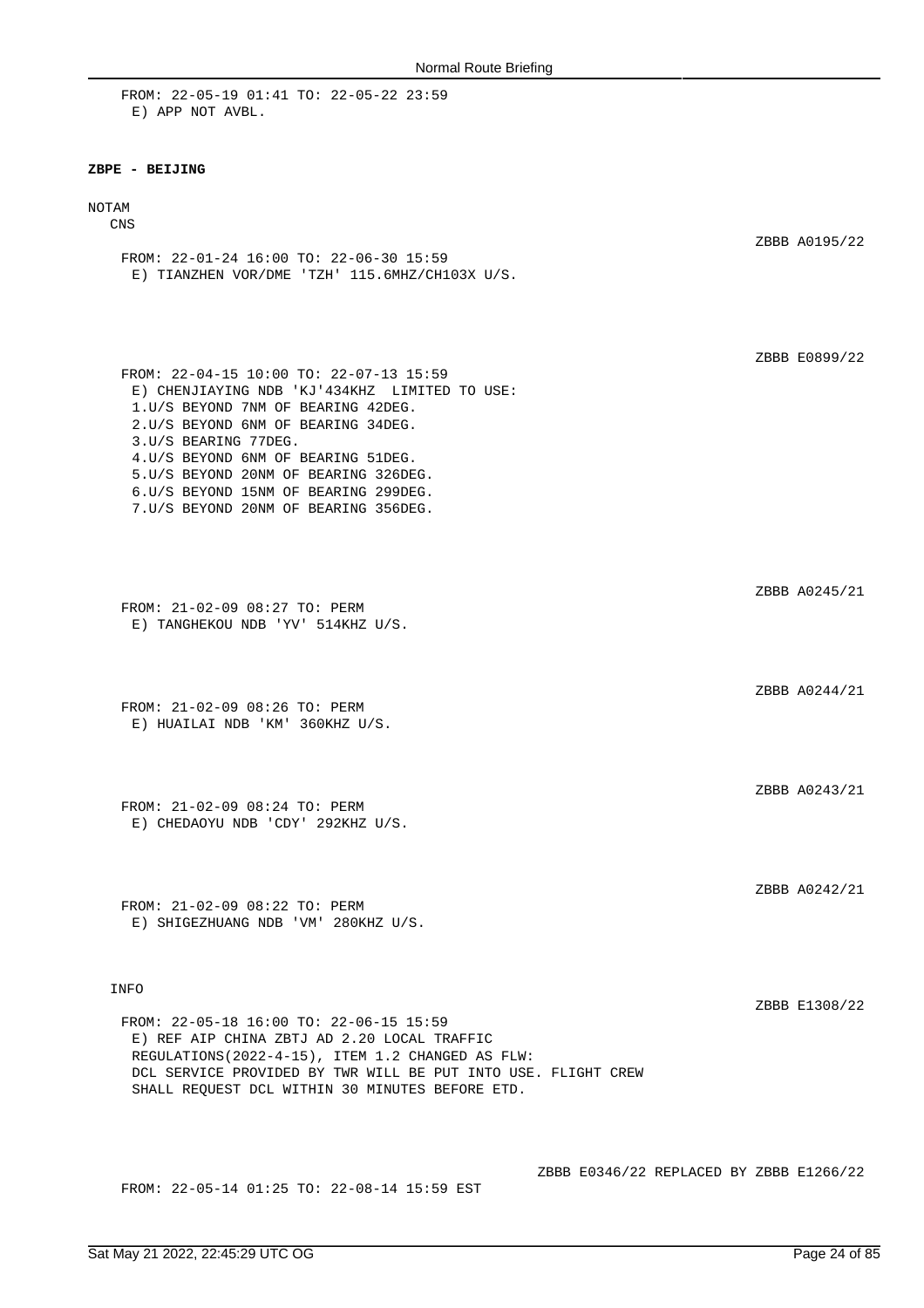E) BEIJING/DAXING AIRPORT ZBAD NOT AVBL FOR INTERNATIONAL FLIGHT ARRIVAL.FLIGHT PLAN TO ARRIVAL AT BEIJING/DAXING AIRPORT ZBAD CHANGE TO ARRIVAL AT BEIJING/CAPITAL AIRPORT ZBAA. ZBBB E0345/22 REPLACED BY ZBBB E1265/22 FROM: 22-05-14 01:25 TO: 22-08-14 15:59 EST E) BEIJING/DAXING AIRPORT ZBAD NOT AVBL FOR INTERNATIONAL FLIGHT ARRIVAL.FLIGHT PLAN TO ARRIVAL AT BEIJING/DAXING AIRPORT ZBAD CHANGE TO ARRIVAL AT BEIJING/CAPITAL AIRPORT ZBAA. ZBBB E1226/22 FROM: 22-05-18 16:00 TO: 22-08-19 15:59 E) A NEW OBST ERECTED AT PSN: 267DEG(MAG) AND 23,244M FROM ARP WITH LGTS. ALT:625M. ZBBB A5048/19 FROM: 19-10-09 16:00 TO: PERM E) LANDING ACFT AT ZBTJ VIA BUMDU,SHALL FLW ATC AFTER BUMDU. ZBBB A5047/19 FROM: 19-10-09 16:00 TO: PERM E) LANDING ACFT AT ZBTJ VIA OMDEK,SHALL FLY DIRECT TO AVBOX FM OMDEK,THEN ENTER ARRIVAL PROCEDURE,FLW ATC. ZBBB E5022/14 FROM: 14-10-27 16:00 TO: PERM E) INDEPENDENT VISUAL APPROACHES (IVA) MAY BE USED AT BEIJING CAPITAL INTERNATIONAL AIRPORT DURING PARALLEL OPERATIONS IN THE RWY36L/36R/01 OR RWY 18R/18L/19 DIRECTION. DEPENDING ON THE METEOROLOGICAL CONDITIONS THEY MAY BE INITIATED FROM A TURNING TO FINAL OR FROM AN ILS APPROACH ONCE THE PILOT IS VISUAL. IMPORTANT INSTRUCTIONS AND ADVISORY INFORMATION FOR PILOTS: 1. REPORT PRECEDING AIRCRAFT AND/OR THE RUNWAY IN SIGHT AS SOON AS POSSIBLE. 2. APPROACH CONTROLLER SHALL GIVE IVA EXPECTATION AND ASSIGNED RWY TO THE FLIGHT CREW AT THE INITIAL CONTACT. IF NO OBJECTION THAT HAS BEEN ACCEPTED. 3. MANAGE IAS ON BASE LEG TO ENSURE YOU DO NOT OVERSHOOT THE CENTERLINE AND ON FINAL TO KEEP THE INTERVALS BETWEEN AIRCRAFT. STANDARD TERMINAL AREA SPEEDS APPLY, 180KT 10NM FROM THRESHOLD AND 160KT 5NM FROM THRESHOLD. IF FLIGHT CREW CANNOT FULFILL THE REQUIRED SPEED, INFORM ATC IMMEDIATELY. 4. FLY ACCURATE HEADINGS WHEN BEING VECTORED TO FINAL. THE VECTOR FOR FINAL WILL NOT BE GREATER THAN 30 DEGREES. 5. THE PHRASEOLOGY WILL INCLUDE 'CLEARED INDEPENDENT VISUAL APPROACH'. 6. ATC WILL PROVIDE SEPARATIONS UNTIL CLEARED FOR AN VISUAL APPROACH. IF THE AIRCRAFT IS TO FOLLOW A PRECEDING AIRCRAFT TO MAKE THE VISUAL APPROACH, YOU WILL RESPONSIBLE FOR THE SEPARATION WITH THE PRECEDING AIRCRAFT, OR YOU JUST HAVE THE RUNWAY IN SIGHT TO MAKE THE VISUAL APPROACH BUT NOT THE PRECEDING AIRCRAFT, ATC WILL PROVIDE SEPARATIONS BETWEEN YOU AND THE PRECEDING AIRCRAFT. 7. IT IS NOT NECESSARY TO APPLY ANY OTHER TYPE OF SEPARATION WITH THE OTHER AIRCRAFT APPROACHING ON THE ADJACENT FINAL AFTER ONE AIRCRAFT IS CLEARED FOR AN INDEPENDENT VISUAL APPROACH. 8. ONCE THE VISUAL APPROACH HAS BEEN ISSUED AND THE PILOT HAS ACKNOWLEDGED RECEIPT OF THE VISUAL APPROACH CLEARANCE, THE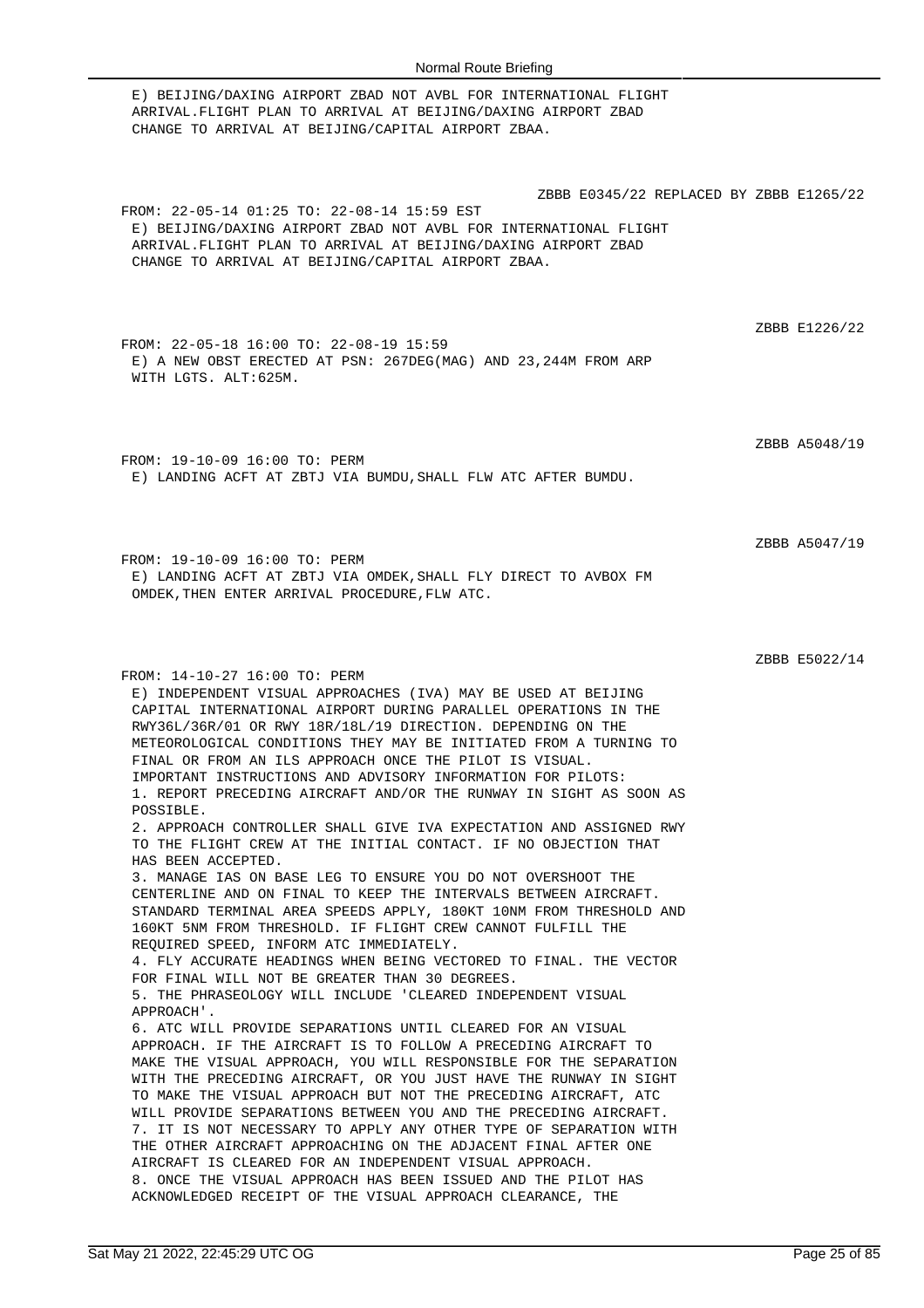SEPARATION BETWEEN AIRCRAFT AND OBSTACLES IS IN THE CHARGE OF THE FLIGHT CREW. 9. DO NOT PASS THROUGH YOUR ASSIGNED RUNWAY CENTERLINE. OTHER AIRCRAFT WILL BE OPERATING ON THE ADJACENT APPROACH. 10. ATC WILL PROVIDE THE TYPE AND WAKE TURBULENCE CATEGORY OF THE PRECEDING AIRCRAFT FOR ALL LANDING AIRCRAFTS WHICH ARE TAILING AFTER THE HEAVY AIRCRAFTS AND ABOVE (OR B757). 11. IF NECESSARY, ATC SHALL INFORM THE TRAFFIC INFORMATION OF OTHER RELEVANT AIRCRAFT. 12. FLIGHT CREW MUST RESPOND TO ANY TCAS ALERT IN ACCORDANCE WITH THE PROCEDURES IN THE AIRCRAFT'S FLIGHT MANUAL. 13. ACCURATELY TRACK THE EXTENDED RUNWAY CENTERLINE DURING THE FINAL. 14. IF FOR ANY REASON, INCLUDING RADIO FAILURE OR RADIO CONGESTION, CONTACT CANNOT BE ESTABLISHED OR MAINTAINED WITH FINAL ATC SUCH THAT IT PREVENTS AN INSTRUCTION BEING ISSUED BY ATC OR A VECTORING REQUEST BEING MADE BY THE FLIGHT CREW TO ENABLE INTERCEPT OF THE FINAL APPROACH COURSE FOR THE RUNWAY ASSIGNED, THEN AN AIRCRAFT SHALL INITIATE A TURN IN ORDER TO TRACK THE EXTENDED CENTERLINE OF THE RUNWAY ASSIGNED AND CONTACT THE TWR. 15. ALL MEDIUM AIRCRAFTS AND BELOW SHALL FULLY VACATE RWY WITHIN 50S AFTER TOUCHDOWN, AND ALL HEAVY AIRCRAFTS AND ABOVE SHALL FULLY VACATE RWY WITHIN 70S AFTER TOUCHDOWN, IF FLIGHT CREW CANNOT FULFILL THE PROCESS WITHIN THE REQUIRED TIME, PILOT SHALL INFORM ATC IN ADVANCE.

#### ATM

ZBBB E0819/22

FROM: 22-04-03 04:00 TO: 22-07-01 04:00 E) DUE TO OBST, CENTERED AT ORDOS VOR/DME 'HDS' BTN RADIAL 260DEG-350DEG CLOCKWISE WITH RADIUS OF 20KM-46KM,MSA 1950M CHANGED TO 2100M.

### **ZYSH - SHENYANG**

#### NOTAM

CNS

ZBBB A1063/22

FROM: 22-05-16 10:00 TO: 22-07-31 15:59 EST E) CHAOYANG VOR/DME 'CHG' 114.5MHZ/CH92X LIMITED TO USE: 1.VOR ON RADIAL 046DEG-052DEG CLOCKWISE U/S. 2.VOR/DME ON RADIAL 105DEG-115DEG CLOCKWISE U/S. 3.VOR/DME BEYOND 42NM ON RADIAL 093DEG FOR EN-ROUTE PROCEDURE U/S. 4.VOR BEYOND 46NM ON RADIAL 076DEG FOR EN-ROUTE PROCEDURE U/S. 5.DME BEYOND 42NM ON RADIAL 076DEG FOR EN-ROUTE PROCEDURE U/S.

ZBBB A0251/22 REPLACED BY ZBBB A0912/22

FROM: 22-04-27 02:21 TO: 22-07-31 15:59 EST

- E) DANDONG VOR/DME 'DDG'113.9MHZ/CH86X LIMITED TO USE:
- 1. VOR/DME U/S ON RADIAL 043-200DEG CLOCKWISE.
- 2. VOR U/S ON RADIAL 012-023DEG CLOCKWISE.
- 3. DME U/S ON RADIAL 005-043DEG CLOCKWISE
- 4. VOR/DME U/S BEYOND 6NM ON RADIAL 114DEG FOR EN-ROUTE PROCEDURE.
- 5. VOR U/S BEYOND 39NM ON RADIAL 004DEG FOR EN-ROUTE PROCEDURE.

FROM: 22-04-27 02:13 TO: 22-07-31 15:59 EST

ZBBB A0219/22 REPLACED BY ZBBB A0911/22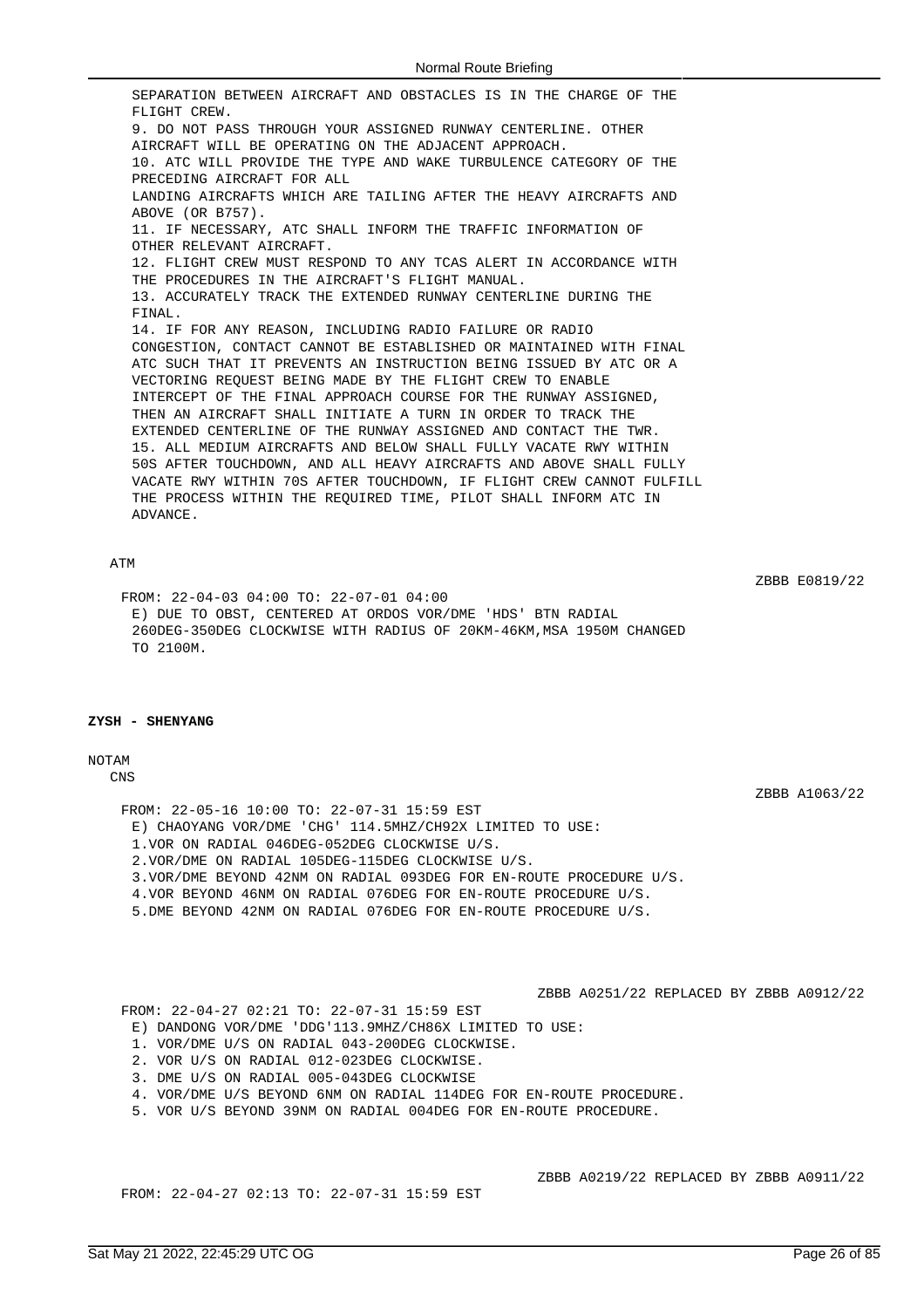E) DAHUSHAN VOR/DME 'DHN' 116.5MHZ/CH112X LIMITED TO USE: DME U/S BTN 7.5NM-10NM ON RADIAL 273DEG. ZBBB Y0443/22 FROM: 22-05-22 04:00 TO: 22-05-22 10:00 E) DONGYANGJIAO NDB 'PU' 296KHZ U/S DUE TO CHECK. ZBBB Y0247/22 REPLACED BY ZBBB Y0437/22 FROM: 22-05-18 05:40 TO: 22-08-18 07:00 EST E) SHUIQUAN NDB 'LS'445KHZ U/S DUE TO WIP. ZBBB Y0072/22 REPLACED BY ZBBB Y0385/22 FROM: 22-04-30 01:05 TO: 22-07-31 15:59 EST E) MUDANJIANG DME 'MDJ' CH118X LIMITED TO USE: DME U/S ON RADIAL 252DEG FOR HOLDING PROCEDURE. ZBBB Y0382/22 FROM: 22-04-29 03:00 TO: 22-07-31 15:59 EST E) DONGYANGJIAO NDB 'PU' 296KHZ LIMITED TO USE: 1. U/S BEYOND 14NM ON BEARING 287DEG FOR ARRIVAL/DEPARTURE PROCEDURE. 2. U/S BEYOND 13NM ON BEARING 341DEG FOR DEPARTURE PROCEDURE. 3. U/S BEYOND 15NM ON BEARING 331DEG FOR ARRIVAL PROCEDURE. 4. U/S BEYOND 13NM ON BEARING 293DEG FOR ARRIVAL PROCEDURE. 5. U/S BEYOND 14NM ON BEARING 261DEG FOR ARRIVAL/DEPARTURE PROCEDURE. 6. U/S BEYOND 35NM ON BEARING 257DEG FOR ARRIVAL PROCEDURE. 7. U/S ON BEARING 293DEG FOR HOLDING PROCEDURE. ZBBB Y0027/22 REPLACED BY ZBBB Y0379/22 FROM: 22-04-29 00:07 TO: 22-07-28 23:53 EST E) RWY17L NDB 'G' 424KHZ BTN 4NM-6.5NM ON BEARING 168DEG U/S. ZBBB Y0374/22 FROM: 22-04-27 05:30 TO: 22-07-31 15:59 EST E) WANGBINGOU NDB 'KY' 365KHZ LIMITED TO USE: 1. U/S BTN 10NM-20NM ON BEARING 056DEG FOR ARRIVAL/DEPARTURE PROCEDURE. 2. U/S BEYOND 12NM ON BEARING 099DEG FOR DEPARTURE PROCEDURE. 3. U/S BEYOND 9NM ON BEARING 289DEG FOR ARRIVAL PROCEDURE. 4. U/S BEYOND 8NM ON BEARING 273DEG FOR ARRIVAL PROCEDURE. 5. U/S BEYOND 8NM ON BEARING 305DEG FOR ARRIVAL PROCEDURE. 6. U/S BTN 10NM-20NM ON BEARING 056DEG FOR INITIAL APCH PROCEDURE. ZBBB Y0021/22 REPLACED BY ZBBB Y0372/22 FROM: 22-04-27 02:16 TO: 22-07-31 15:59 EST

E) NDB 'K' 321KHZ FOR RWY24 ON BEARING 125DEG-165DEG(CLOCKWISE) LIMITED TO USE.

ZBBB Y0195/22 REPLACED BY ZBBB Y0324/22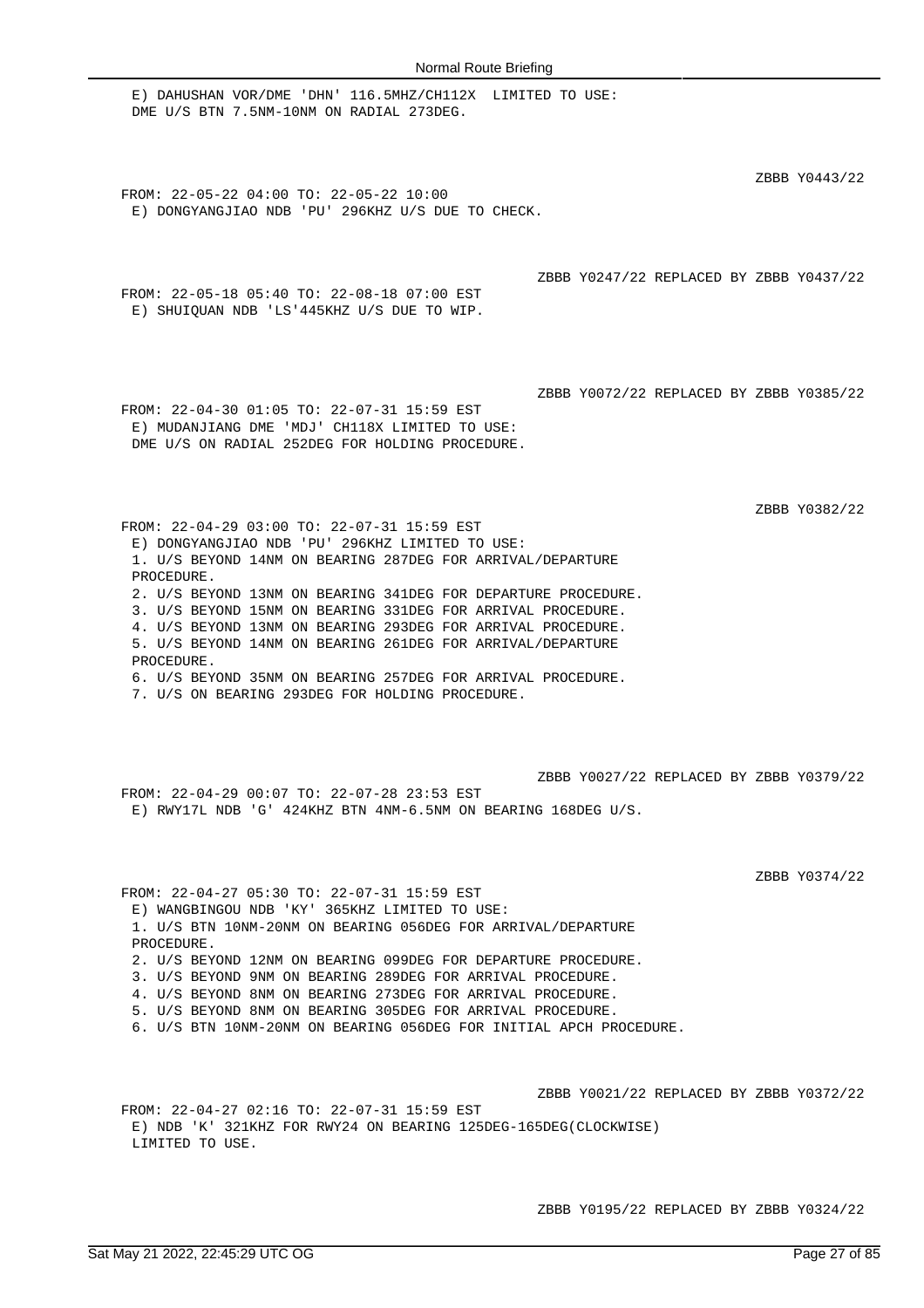FROM: 22-04-22 00:27 TO: 22-07-20 08:30 E) NDB 'JA' 332KHZ FOR RWY09 LIMITED TO USE: 1. U/S BEYOND 10NM OF BEARING 347DEG FOR NDB ARRIVAL PROCEDURE. 2. U/S BEYOND 12NM OF BEARING 177DEG FOR NDB ARRIVAL/DEPARTURE PROCEDURE. 3. U/S BEYOND 12NM OF BEARING 234DEG FOR NDB ARRIVAL/DEPARTURE PROCEDURE. 4. U/S BEYOND 18NM OF BEARING 036DEG FOR NDB DEPARTURE PROCEDURE.

ZBBB Y0157/22

ZBBB A0326/22 REPLACED BY ZBBB A1098/22

FROM: 22-03-14 05:10 TO: 22-06-12 04:00 EST E) FUJIAZHUANG NDB 'FC' 213KHZ LIMITATION CHANGED TO: 1.ON BEARING 107DEG U/S. 2.ON BEARING 163DEG U/S. 3.WI 6NM ON BEARING 190DEG U/S. 4.BTN 2.3NM-3.1NM ON BEARING 283DEG U/S.

ZBBB Y1503/21 REPLACED BY ZBBB Y0075/22 FROM: 22-02-27 01:20 TO: 22-05-31 15:00 EST E) RWY06 NDB 'R' 200KHZ U/S BEYOND 7NM ON BEARING 042DEG.

#### INFO

FROM: 22-05-20 07:05 TO: 22-08-22 15:59 EST E) SCHEDULE FLIGHT OVERFLYING DALIAN CTA ADJUSTED AS FOLLOW: 1. ACFT OVERFLYING DALIAN CTA VIA W100, ORAVA, W201 AND HUANGCHENG VOR 'HCH': SHALL FLY TO HUANGCHENG VOR 'HCH' FM MUDOT DIRECTLY. 2. ACFT OVERFLYING DALIAN CTA VIA W36, LOTGO, W575, GOTSU, W201 AND HUANGCHENG VOR 'HCH': SHALL FLY TO HUANGCHENG VOR 'HCH' FM UGASA DIRECTLY. 3. ACFT OVERFLYING DALIAN CTA VIA W100, ORAVA, W201, UNSEK, A326 AND DONVO: SHALL FLY TO UNSEK FM MUDOT DIRECTLY. 4. ACFT OVERFLYING DALIAN CTA SOUTHWARD VIA A588, UDETI, W106 AND MAKNO: SHALL FLY TO MAKNO FM VENOS DIRECTLY. 5. ACFT FLY TO ZSYT VIA A588, VENOS, W573 AND DALIAN VOR 'DBL': SHALL FLY TO MAKNO FM VENOS DIRECTLY. 6. ACFT FLY TO ZBTJ VIA A588, VENOS, W573, DALIAN VOR 'DBL', W5, EKULI, W576 AND OVTUP: SHALL FLY TO EKULI FM VENOS DIRECTLY.

ZBBB A1026/22

FROM: 22-05-18 16:00 TO: 22-08-18 15:59 EST E) ALL FLIGHTS SHALL ADD ZYHBZXZX TO ATS MESSAGE ADDRESS LIST WHILE OVERFLYING FLW AD/ATS RTES: 1.DEP/ARR AT AD ZBLA AND AD ZBMZ. 2.A345 : ELPUN-TELOK. 3.G338 : SARUL-KAGAK.

ZBBB Y0005/22

FROM: 22-01-06 01:20 TO: PERM E) NEW OBST WITHIN A CIRCLE WITH A RADIUS OF 15KM BASED ON ARP ADDED AS FLW: NR OBSTACLE TYPE BRG(MAG)(DEG) DIST(M) ELEVATION(M) FLIGHT PROCEDURE/ TAKE-OFF FLIGHT PATH AREA AFFECTED 1. OBST 100 3,496 685.3 RWY27 VOR/DME,GP INOP,NDB FINAL APPROACH? RWY09 TAKE-OFF PATH 2. OBST 274 1,799 666.3 RWY27 TAKE-OFF PATH 3. OBST 277 4,184 695.6 RWY27 TAKE-OFF PATH 3. OBST 277 4,184 695.6 RWY27 TAKE-OFF PATH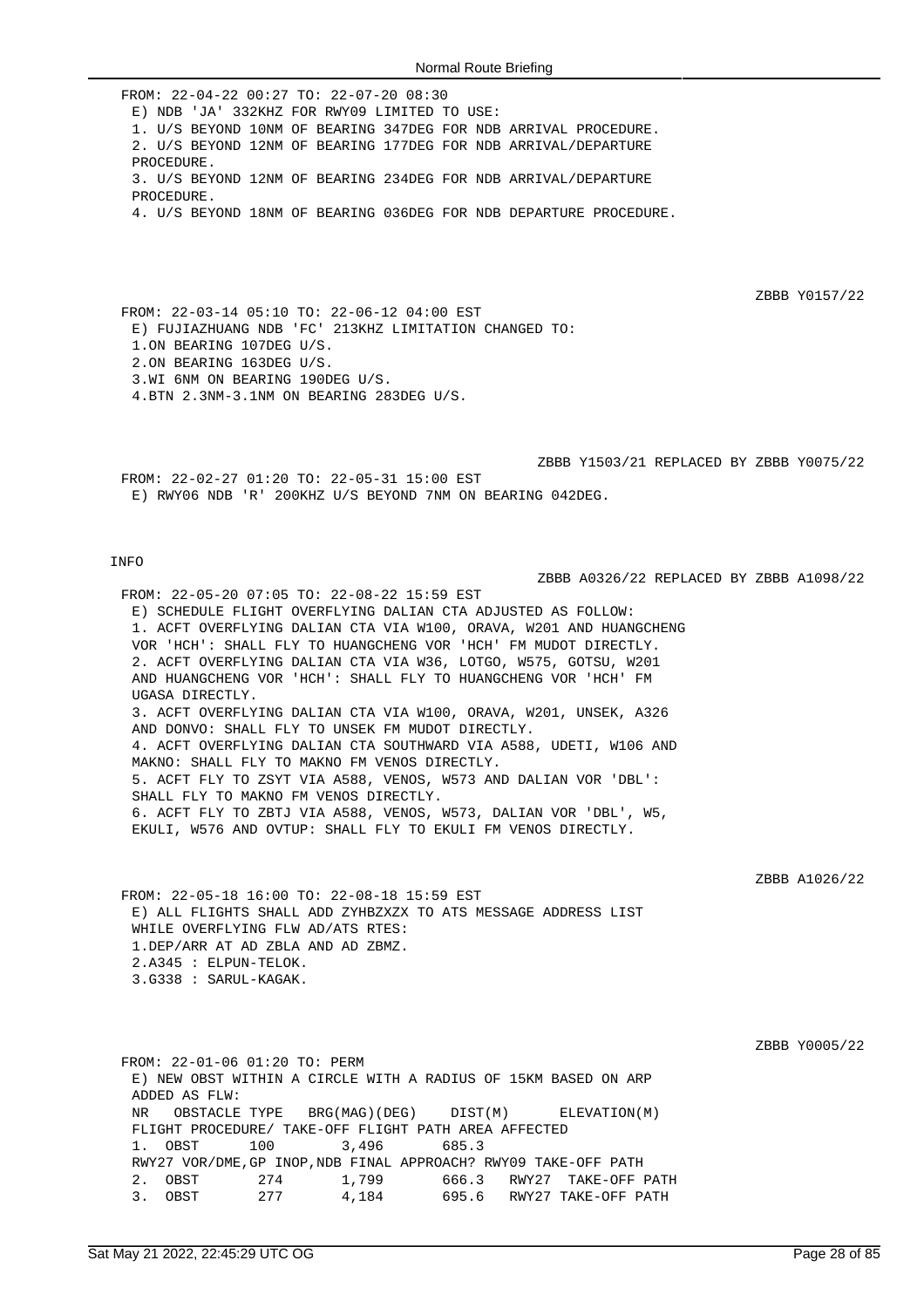FROM: 20-12-14 16:00 TO: PERM

1.ADS-B IS PROVIDED WITHIN AREA

SURVEILLANCE:1090ES ADS-B OUT.

PREMARY SURVEILLANCE: RADAR

OF HARBIN CONTROL AREA BELOW S0980.

OF 1090ES ADS-B OUT IN FPL ITEM 10.

AUXILIARY SURVEILLANCE:1090ES ADS-B OUT.

IN ACCORDANCE WITH THE IN FPL ITEM 7(ACID).

WHEN EQPT RELEVANT ADS-B U/S, CONTACT ATC.

CONTROL AREA

S0980.

FROM: 20-03-08 16:00 TO: PERM E) ADS-B AND RADAR CONTROL SERVICE ARE PROVIDED WITHIN SHENYANG CONTROL AREA: 1.ADS-B AND RADAR CONTROL SERVICE ARE PROVIDED WITHIN FLW AREA: LATERAL LIMITS: N533000E1222035-N503748E1230212-N501636E1224618-N483112E1230354- N460412E1220424-N463655E1194603-TERRITORY BOUNDARY-N452317E1152115- N431442E1173100-N395412E1192036-N401548E1221130-N394941E1241006-N39 4941E1241006-TERRITORY BOUNDARY-N533000E1222035.

4. LIGHTENING ROD 277 4,487 702.2 RWY27 TAKE-OFF PATH, CIRCLING CAT A 5. LIGHTENING ROD 281 4,929 701.7 RWY27 TAKE-OFF PATH 6. TWR 284 5,161 725.1 RWY09 VOR/DME FINAL APPROACH, CIRCLING CAT B 7. ANTENNA 308 1,286 696.3 8. TWR 312 8,320 836.7 CIRCLING CAT C/D OBST NR.4-8 WITH LIGHT.

FROM: 22-01-06 01:49 TO: PERM E) ADD NEW OBST WITHIN A CIRCLE WITH A RADIUS OF 15KM-50KM BASED ON ARP: NR OBSTACLE TYPE BRG(MAG)(DEG) DIST(M) ELEVATION(M) FLIGHT PROCEDURE/TAKE-OFF FLIGHT PATH AREA AFFECTED 1 OBST 101 25,627 867 RWY27 INITIAL APPROACH 2 OBST 267 22,222 855 SECTOR 3 OBST 268 18,992 854 RWY09 INITIAL/INTERMEDIATE APPROACH

E) RADAR CONTROL SERVICE AND ADS-B ARE PROVIDED WITHIN HARBIN

N525454E1222512-N503748E1230212-N501636E1224618-E1225435N492850-SIM LI-TERRITORY BOUNDARY-N525454E1222512 BTN S0600(INCLUSIVE) AND

2.RADAR CONTROL SERVICE AND ADS-B ARE PROVIDED WITHIN OTHER AREA

3.DURING OPERATION,ACFT OVERFLYING HARBIN CONTROL AREA SHALL TURN ON ADS-B AND GUARANTEE THE TRANSMMITTER SETTINGS OF FLIGHT ID ARE

OPERATORS SHALL SUPPLEMENTARY INFORMATION IF ACFT HAS CAPABILITY

ZBBB Y1350/21 REPLACED BY ZBBB Y1537/21 FROM: 21-12-23 04:34 TO: PERM E) NEW TEMPO DEICING COMMANDER FREQ OPEN TO USE: CALL SIGN: DEICING COMMANDER. FREQ:121.825MHZ. HOURS OF OPERATION:HO.

ZBBB A4228/20

ZBBB Y0004/22

ZBBB A0563/20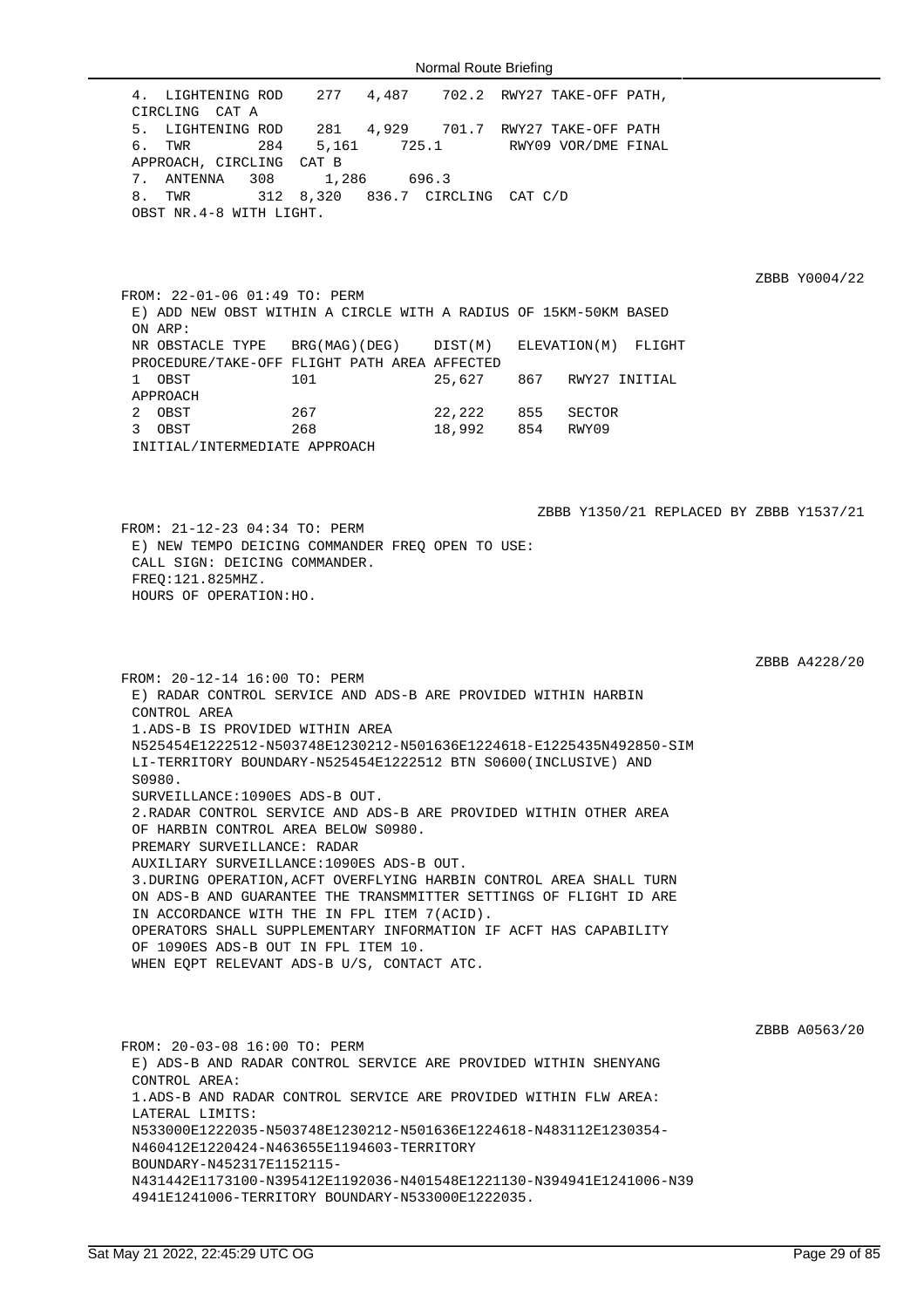VERTICAL LIMITS: WI AREA N533000E1222035-N503748E1230212-N501636E1224618-N483112E1230354 -N460412E1220424-N444836E1230430-N442718E1235454-N441506E1242330 -N434618E1255057-N435240E1261656-N433724E1271700-N440303E1311747 -TERRITORY BOUNDARY-N533000E1222035: 9800M AND ABOVE. OTHER AREA: GND-UNL(EXCEPT TOWER AREA). 2. PRIMARY SURVEILLANCE: RADAR. AUXILIARY SURVEILLANCE: ADS-B. 3. DURING OPERATION, ACFT(HAVE ADS-B) WITHIN SHENYANG CONTROL AREA SHALL TURN ON ADS-B AND GUARANTEE THE TRANSMMITTER SETTINGS OF FLIGHT ID ARE IN ACCORDANCE WITH THE IN FPL ITEM 7(ACID). 4. OPERATORS SHALLSUPPLEMENTARY INFORMATION IF ACFT HAS CAPABILITY OF 1090ES ADS-B OUT IN FPL ITEM 10. 5. WHEN EQPT RELEVANT ADS-B U/S, CONTACT ATC. ZBBB A0030/20 FROM: 20-01-09 16:00 TO: PERM E) ADS-B AND RADAR CONTROL SERVICE ARE PROVIDED WITHIN DALIAN CONTROL AREA 1.ADS-B AND RADAR CONTROL SERVICE ARE PROVIDED WITHIN AREA N395400E1192100-N401548E1221130-N394941E1241006-N380000E1240000-N38 1500E1230000-N381500E1200000-N393000E1195200-N395400E1192100,AND ATS ROUTE AREA INSTEAD OF MANAGEMENT CHINA AND SOUTH KOREA N381501E1221256-N380726E1221704-N372831E1230712-N370056E1230759-N36 5100E1232200-N363726E1234005-N363732E1240000-N380000E1240000-N38150 0E1230000-N3 81501E1221256.VERTICAL:GND-UNL(EXCEPT TOWER AREA). 2.PREMARY SURVEILLANCE: RADAR. AUXILIARY SURVEILLANCE:BROADCAST AUTOMATIC CORRELATION SURVEILLANCE. 3.DURING OPERATION,ACFT(HAVE ADS-B) WITHIN DALIAN CONTROL AREA AND ATS ROUTE AREA INSTEAD OF MANAGEMENT CHINA AND SOUTH KOREA SHALL TURN ON ADS-B AND GUARANTEE THE TRANSMMITTER SETTINGS OF FLIGHT ID ARE IN ACCORDANCE WITH THE IN FPL ITEM 7(ACID). OPERATORS SHALL SUPPLEMENTARY INFORMATION IF ACFT HAS CAPABILITY OF 1090ES ADS-B OUT IN FPL ITEM 10. WHEN EQPT RELEVANT ADS-B U/S, CONTACT ATC.

### **ZSHA - SHANGHAI**

NOTAM

CNS

ZBBB A2881/21 REPLACED BY ZBBB A1022/22

FROM: 22-05-11 10:32 TO: 22-11-14 01:00 E) NANFENG NDB 'NF'292KHZ U/S DUE TO MAINT.

ZBBB A0947/22

FROM: 22-05-06 16:01 TO: 22-08-31 15:59 E) WEIFANG VOR/DME 'WFG' 116.6MHZ/113X U/S DUE TO MAINT.

ZBBB F2168/22

FROM: 22-05-22 00:30 TO: 22-05-29 00:30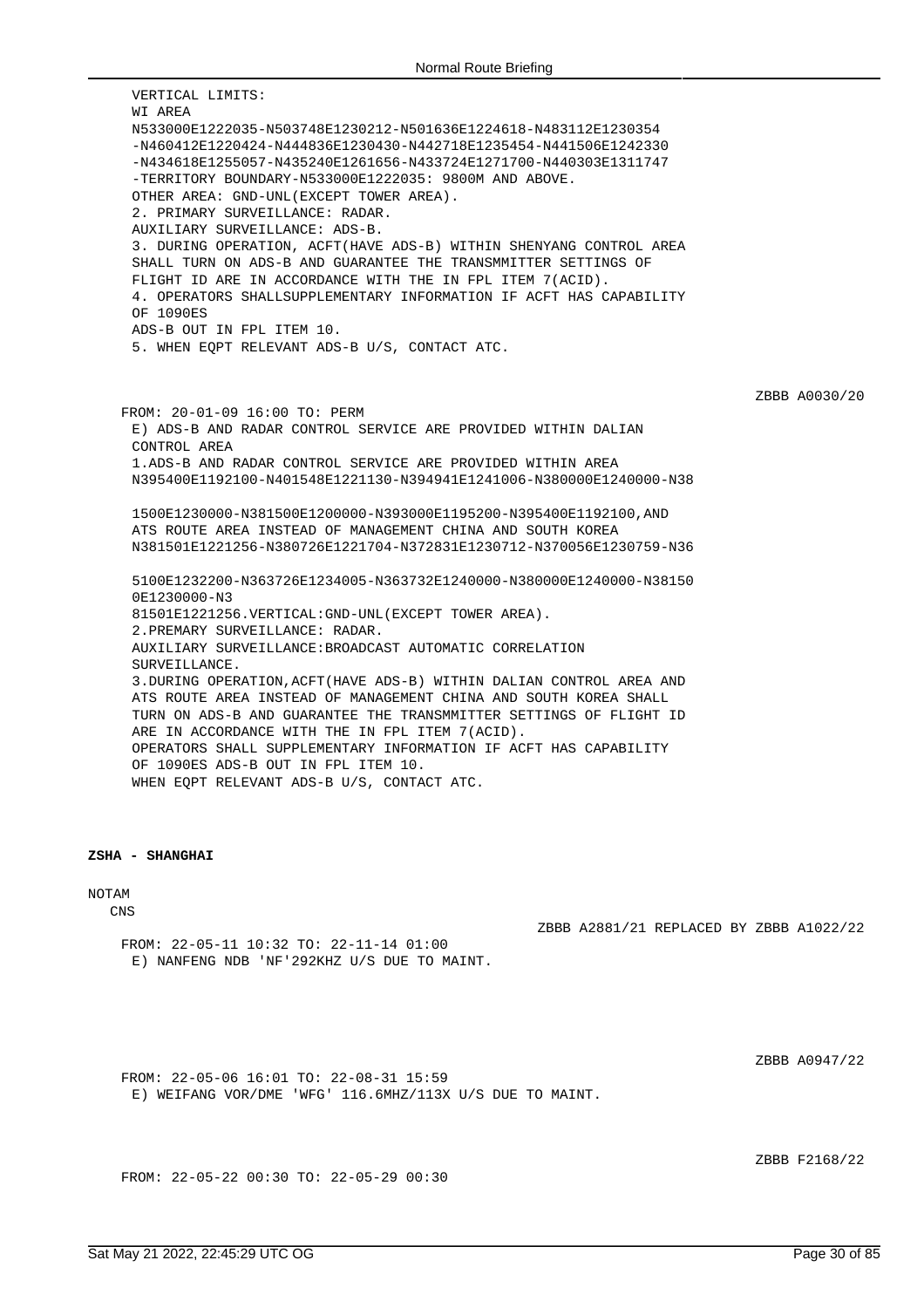ZBBB F0487/22

E) JIAOBEI VOR/DME 'JDW' 116.85MHZ/CH115Y U/S DUE TO FLTCK. ZBBB F2134/22 FROM: 22-05-20 00:30 TO: 22-05-26 00:30 E) SHANGMA VOR/DME 'JDE' 116.25MHZ/CH109Y ON TEST, DO NOT USE DUE TO FLTCK. ZBBB F1706/22 REPLACED BY ZBBB F2019/22 FROM: 22-05-10 06:24 TO: 22-11-10 15:00 E) NDB 'W' 425KHZ LIMITED TO USE: 1.ON BEARING 028DEG U/S. 2.BEYOND 4NM ON BEARING 004DEG U/S. 3.BEYOND 5NM ON BEARING 125DEG U/S. 4.BEYOND 5NM ON BEARING 008DEG U/S. ZBBB F1724/22 FROM: 22-04-21 06:29 TO: 22-10-20 15:59 E) LISHE NDB 'BK' 227KHZ LIMITED TO USE: 1.U/S BTN 11-15.5NM OF BEARING 093DEG FOR NDB ARRIVAL/DEPARTURE PROCEDURE. 2.U/S ON BEARING 310DEG FOR NDB ARRIVAL/DEPARTURE PROCEDURE. 3.U/S BTN 2-3NM OF BEARING 143DEG FOR NDB DEPARTURE PROCEDURE. 4.U/S ON BEARING 293DEG FOR NDB INITIAL PROCEDURE. ZBBB F0927/22 REPLACED BY ZBBB F1406/22 FROM: 22-03-29 08:54 TO: 22-06-01 15:59 E) LIANJIANG VOR/DME 'LJG' 117.6MHZ/CH123X U/S DUE TO MAINT. ZBBB F5486/21 REPLACED BY ZBBB F1200/22 FROM: 22-03-17 06:00 TO: 22-06-24 15:59 E) DANGSHAN VOR/DME 'DSH' 117.3MHZ/CH120X U/S DUE TO MAINT. ZBBB F1086/22 FROM: 22-03-06 13:59 TO: PERM E) FUQING VOR/DME 'FQG'/117.4MHZ/CH121X LIMITATION CHANGED TO: BEYOND 24NM ON RADIAL 041DEG FOR VOR/DME INITIAL APCH PROCEDURE U/S. ZBBB F5326/21 REPLACED BY ZBBB F1076/22 FROM: 22-03-06 04:21 TO: 22-09-08 15:59 E) LUOGANG VOR/DME 'HFE' 116.7MHZ/CH114X U/S DUE TO WIP.

FROM: 22-01-26 00:44 TO: PERM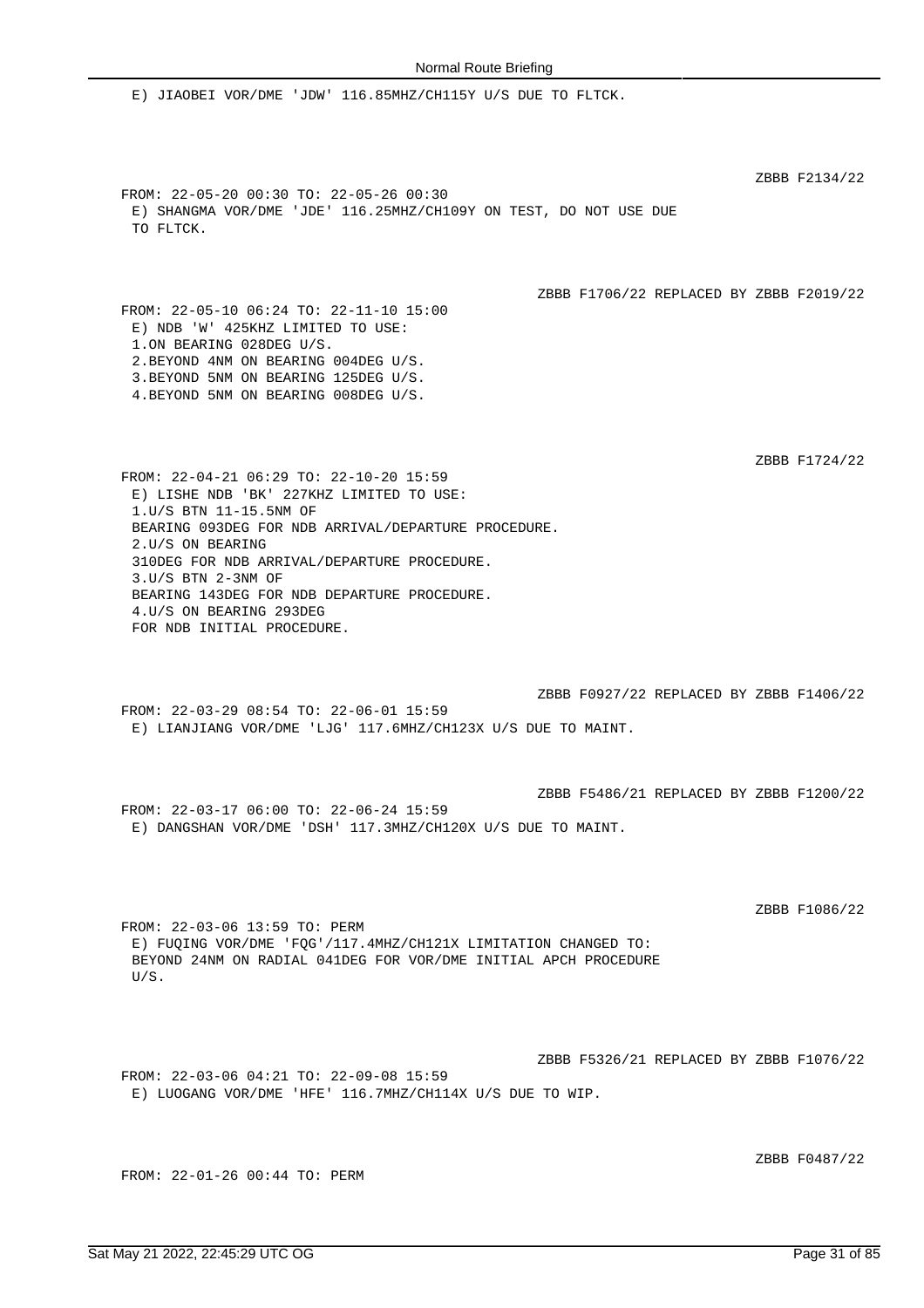| Sat May 21 2022, 22:45:29 UTC OG | Page 32 of 85 |
|----------------------------------|---------------|

| Page 32 of 85 |  |  |
|---------------|--|--|
|               |  |  |

ZBBB F6291/21 REPLACED BY ZBBB F0241/22 FROM: 22-01-13 07:33 TO: 22-07-13 07:00 E) PENGLAI VOR'YCS' 116.4MHZ LIMITED TO USE: U/S BTN 23NM-24.5NM ON RADIAL 346DEG FOR HOLDING PROCEDURE.

E) HUANGSHAN VOR/DME 'TXN' 116.1MHZ/CH108X LIMITED TO USE:

VOR/DME U/S BTN 37NM-49.5NM ON RADIAL 011DEG.

### INFO

ZBBB F1541/22

FROM: 22-04-10 01:47 TO: PERM E) FOLLOW-ME VEHICLE SERVICE ONLY AVBL AT 0600-1500 UTC.

ZBBB F5764/21 REPLACED BY ZBBB F1444/22

FROM: 22-03-31 00:03 TO: 22-09-30 15:59 E) ADD TEMPORARY OBST ERECTED WITHIN A CIRCLE WITH A RADIUS OF 15KM CENTERED ON ARP: 110DEG(MAG) AND 2,371M FROM ARP, ALT:101.4M.

ZBBB F0915/22

ZBBB F7316/21

| 241 |                                                                                                                                          |                                                                                                                                                                                                                                                                                                                                                                                                                                                                                                                                                                                                                                                                                                                                                                                                                                                                                                            |
|-----|------------------------------------------------------------------------------------------------------------------------------------------|------------------------------------------------------------------------------------------------------------------------------------------------------------------------------------------------------------------------------------------------------------------------------------------------------------------------------------------------------------------------------------------------------------------------------------------------------------------------------------------------------------------------------------------------------------------------------------------------------------------------------------------------------------------------------------------------------------------------------------------------------------------------------------------------------------------------------------------------------------------------------------------------------------|
|     | 12 WIND TURBINES 242<br>13 WIND TURBINES 242<br>15 WIND TURBINES 244<br>18 WIND TURBINES 247<br>21 WIND TURBINES 240<br>24 WIND TURBINES | FROM: 22-02-25 09:30 TO: 22-05-31 15:59 EST<br>E) ADD NEW OBST WITHIN A CIRCLE WITH A RADIUS OF 15KM-50KM BASED<br>NR OBSTACLE TYPE BRG(MAG)(DEG) DIST(M) ELEVATION(M)<br>1 WIND TURBINES 244 29,988<br>293<br>2 WIND TURBINES 243 30,079 362<br>3 WIND TURBINES 243 30,360 368<br>4 WIND TURBINES 243 30,635 378<br>5 WIND TURBINES 243 30,909 372<br>6 WIND TURBINES 243 31,229 364<br>7 WIND TURBINES 242 31,512 374<br>8 WIND TURBINES 243 31,539 335<br>9 WIND TURBINES 243 31,808 342<br>10 WIND TURBINES 244 32,116 357<br>11 WIND TURBINES 242 31,851 344<br>32,143 310<br>32,418 294<br>14 WIND TURBINES 243 32,718 301<br>32,920 290<br>16 WIND TURBINES 242 32,868 272<br>17 WIND TURBINES 242 33,135 262<br>29,697 272<br>19 WIND TURBINES 247 29,753 309<br>20 WIND TURBINES 240 25,641 302<br>25,227 297<br>22 WIND TURBINES 239 25,334 283<br>23 WIND TURBINES 241 25,735 285<br>25,976 267 |

FROM: 21-12-22 05:00 TO: PERM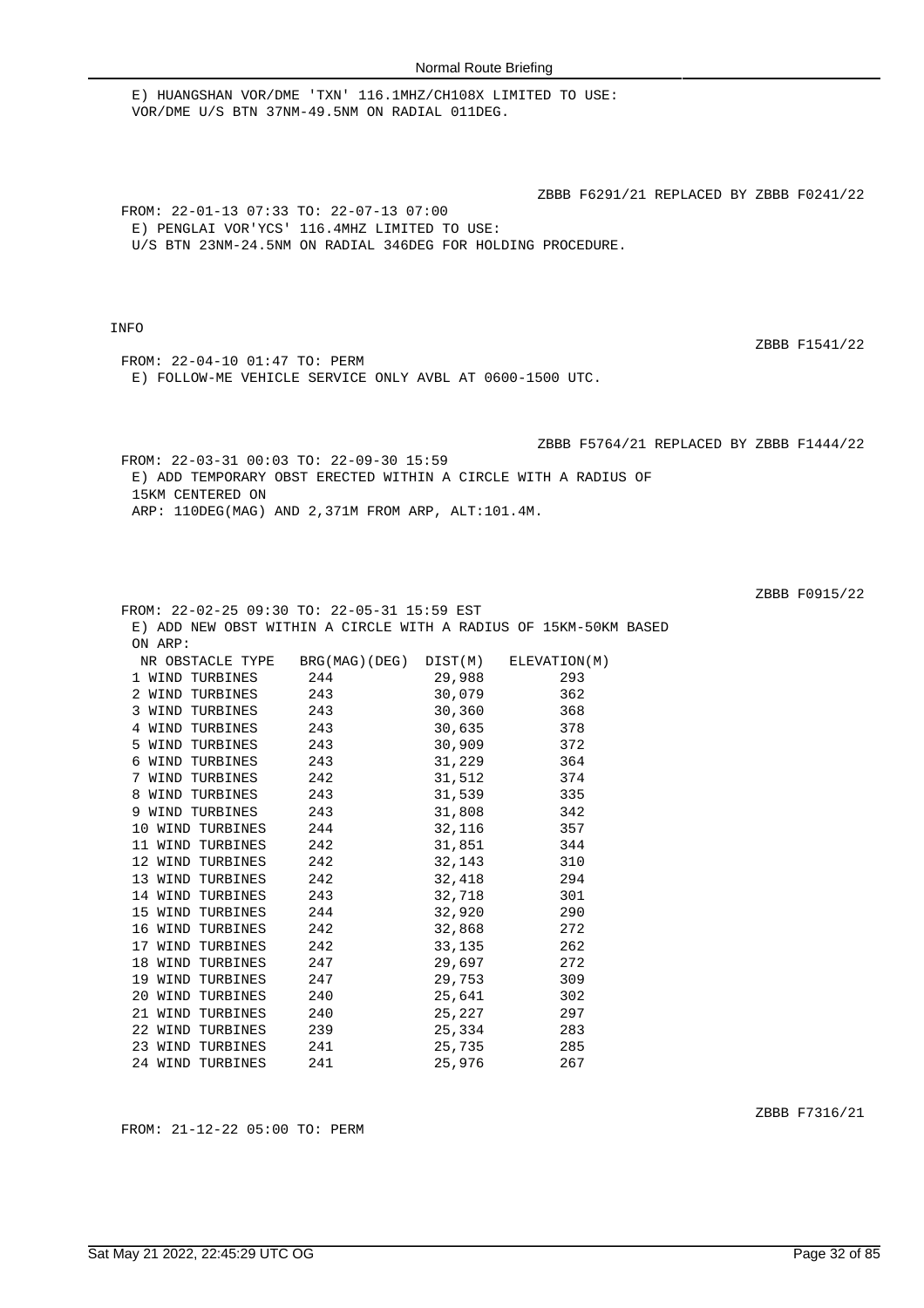|                               |                                                                 |       | E) ADD NEW OBST WITHIN A CIRCLE WITH A RADIUS BTN 15KM-50KM BASED  |               |
|-------------------------------|-----------------------------------------------------------------|-------|--------------------------------------------------------------------|---------------|
|                               | ON RWY CENTER, WITH LGTS, DETAILS AS FLW:                       |       |                                                                    |               |
|                               | OBSTACLE TYPE BRG(MAG)(DEG) DIST(M) ALT(M)                      |       |                                                                    |               |
| BUILDING                      | 213 23,256                                                      |       | 530                                                                |               |
|                               |                                                                 |       |                                                                    |               |
|                               |                                                                 |       |                                                                    |               |
|                               |                                                                 |       |                                                                    |               |
|                               |                                                                 |       |                                                                    |               |
|                               |                                                                 |       |                                                                    | ZBBB F3541/21 |
| FROM: 21-06-17 07:21 TO: PERM |                                                                 |       |                                                                    |               |
| 15KM CENTERED ON ARP:         | E) ADD NEW TEMPO OBST WITH LGT WITHIN A CIRCLE WITH A RADIUS OF |       |                                                                    |               |
|                               |                                                                 |       |                                                                    |               |
|                               | OBSTACLE TYPE BRG(MAG)(DEG) DIST(M) ELEVATION(M)<br>318         |       | 246.4                                                              |               |
| <b>BLDG</b>                   |                                                                 | 7,370 |                                                                    |               |
|                               | BLDG 317 7,446                                                  |       |                                                                    |               |
|                               |                                                                 |       |                                                                    |               |
|                               |                                                                 |       | ZBBB A4992/18 REPLACED BY ZBBB A1833/19                            |               |
| FROM: 19-04-25 02:18 TO: PERM |                                                                 |       |                                                                    |               |
|                               |                                                                 |       | E) 1. FOR FLIGHT EASTBOUND VIA IKEKA, A591AGAVO FROM SHANGHAI FIR  |               |
|                               | TO Y644RILRO BEYOND IN INCHEON FIR, AIRCRAFT SHALL ESTABLISH A  |       |                                                                    |               |
|                               | LATERAL OFFSET AT A DISTANCE OF 6NM TO THE RIGHT SIDE OF A591   |       |                                                                    |               |
|                               |                                                                 |       | WHILE OPERATING FROM IKEKA TO AGAVO, THEN MAINTAIN OFF SETTING AND |               |
|                               | FOLLOW THE INSTRUCTIONS OF ATC TO RESUME OWN NAVIGATION.        |       |                                                                    |               |
|                               |                                                                 |       | 2. FOR FLIGHT EASTBOUND VIA DONVO, G597AGAVO FROM SHANGHAI FIR TO  |               |
|                               |                                                                 |       | Y644RILRO BEYOND IN INCHEON FIR, AIRCRAFT SHALL BE RADAR VECTERED  |               |
|                               | FROM DONVO DIRECT TO RILRO, THEN RESUME OWN NAVIGATION.         |       |                                                                    |               |
|                               |                                                                 |       |                                                                    |               |
|                               |                                                                 |       |                                                                    |               |
|                               |                                                                 |       |                                                                    |               |
|                               |                                                                 |       |                                                                    |               |

### ATM

FROM: 22-05-12 04:00 TO: 22-06-15 15:59 E) PRIMARY FREQ OF XIAMEN CONTROL AREA ZSAMAR01 CHANGED TO 133.175MHZ. SEC FREQ OF XIAMEN CONTROL AREA ZSAMAR01 CHANGED TO 132.725MHZ. PRIMARY FREQ OF XIAMEN CONTROL AREA ZSAMAR02 CHANGED TO 120.525MHZ. SEC FREQ OF XIAMEN CONTROL AREA ZSAMAR03 CHANGED TO 125.3MHZ. SEC FREQ OF XIAMEN CONTROL AREA ZSAMAR04 CHANGED TO 125.3MHZ.

ZBBB A0914/22

ZBBB A1018/22

 $21$ 

FROM: 22-04-28 16:00 TO: PERM E) PRIMARY FREQ OF HEFEI CONTROL AREA ZSOFAR01 CHANGED TO 125.775MHZ.

ZBBB A0233/22 REPLACED BY ZBBB A0236/22 FROM: 22-01-29 00:43 TO: 22-06-30 15:59 EST E) ADD NEW SCHEDULED FLIGHTS ROUTE: 1. ADD NEW SCHEDULED FLIGHTS ROUTE FROM ZSSS, ZSPD, ZSNB, ZSZS VIA PIKAS-G330-UNTAN-G345-OLRIS-R343-LUOGANG VOR 'HFE'-B208 TO FUYANG VOR 'FYG' AND A POINT BEYOND FUYANG VOR 'FYG': ZSSS/ZSPD/ZSNB/ZSZS-PIKAS-G330-PIMOL-V14-NOBEM-W73-VEMEX-W163-LUOGA NG VOR'HFE'-B208-FUYANG VOR'FYG' , THEN JOIN THE EXISTING SCHEDULED FLIGHTS ROUTE. 2. ADD NEW SCHEDULED FLIGHTS ROUTE FROM ZSSS, ZSPD, ZSNB, ZSZS VIA PIKAS-G330-UNTAN-G345-OLRIS-R343-MADUK-W51-LEGIV-W164-ADGOL-W50 TO XISHUI VOR 'XSH' AND A POINT BEYOND XISHUI VOR 'XSH':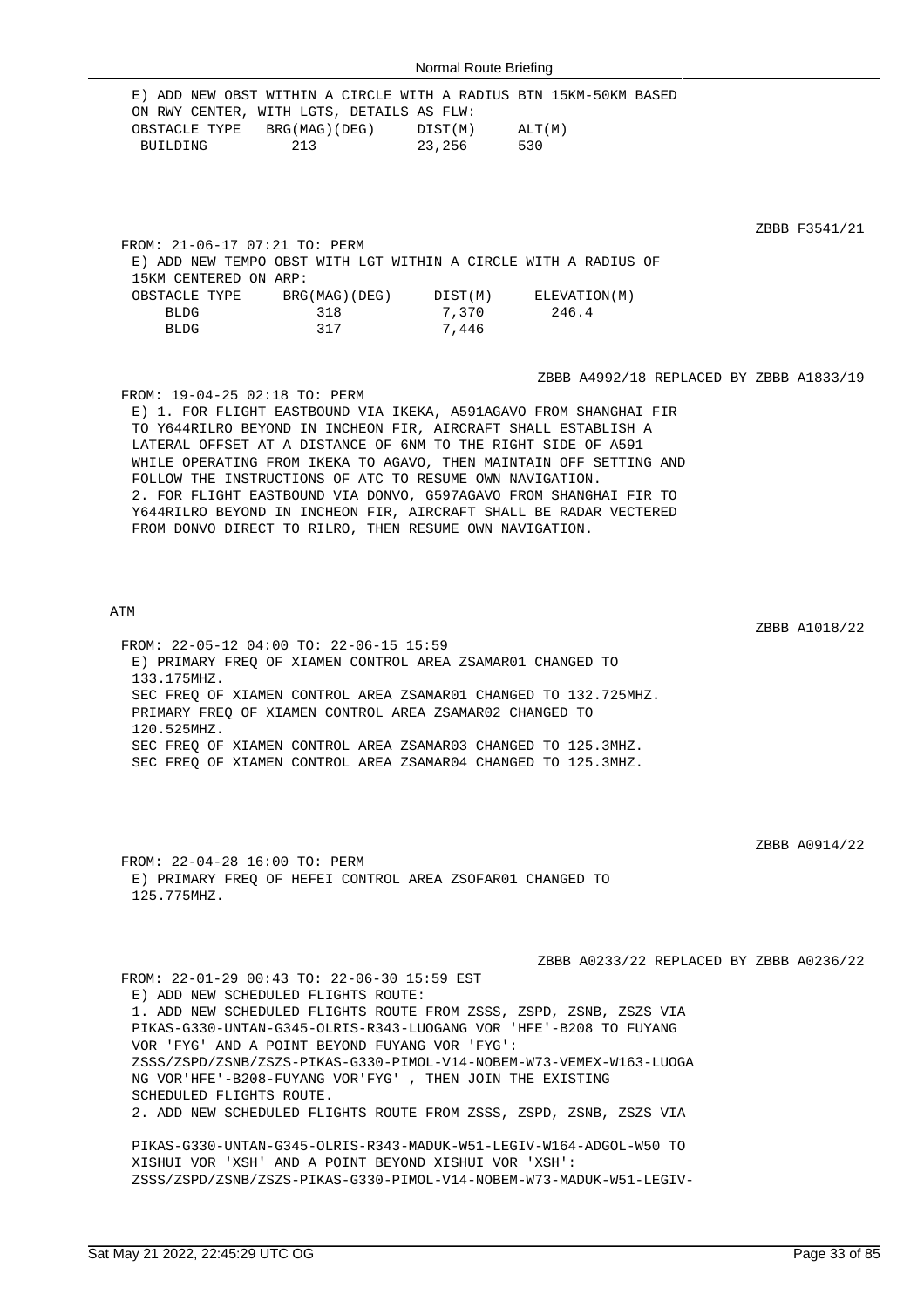W164-ADGOL-W50-XISHUI VOR'XSH', THEN JOIN THE EXISTING SCHEDULED FLIGHTS ROUTE. 3. ADD NEW SCHEDULED FLIGHTS ROUTE FROM ZSNT, ZSCG ,ZSYA VIA BENNIU NDB'ZJ'-G345-OLRIS-R343- LUOGANG VOR'HFE' AND A POINT BEYOND LUOGANG VOR'HFE':ZSNT/ZSCG/ZSYA-BENNIU NDB'ZJ'-G345-PIMUS-V11-DOGVI-W545-VEMEX-W163- LUOGANG VOR'HFE' ,THEN JOIN THE EXISTING SCHEDULED FLIGHTS ROUTE. 4. ADD NEW SCHEDULED FLIGHTS ROUTE FROM ZSNT, ZSCG , ZSYA VIA BENNIU NDB'ZJ'-G345-OLRIS-R343- MADUK- W51- LEGIV- W164- VILID AND A POINT BEYOND VILID:ZSNT/ZSCG/ZSYA-BENNIU NDB'ZJ'-G345-PIMUS-V11-DOGVI-W545-VEMEX-W73-MADUK- W51- LEGIV-W164- VILID ,THEN JOIN THE EXISTING SCHEDULED FLIGHTS ROUTE. 5. ADD NEW SCHEDULED FLIGHTS ROUTE FROM ZSWX VIA SASAN-R343 - LUOGANG VOR'HFE' AND A POINT BEYOND LUOGANG VOR'HFE':ZSWX-SASAN-W161-WUXI VOR'VMB'-V11-DOGVI-W545-VEMEX-W163-LUOGANG VOR'HFE', THEN JOIN THE EXISTING SCHEDULED FLIGHTS ROUTE. 6. ADD NEW SCHEDULED FLIGHTS ROUTE FROM ZSWX VIA SASAN-R343 - MADUK- W51- LEGIV- W164 -VILID AND A POINT BEYOND VILID:ZSWX-SASAN-W161-WUXI VOR'VMB'-V11-DOGVI-W545-VEMEX-W73-MADUK-W51-LEGIV-W164-VILID,THEN JOIN THE EXISTING SCHEDULED FLIGHTS ROUTE. 7.ADD NEW SCHEDULED FLIGHTS ROUTE FROM ZSWX VIA SASAN-W161-WUXI VOR'VMB'-V11-DOGVI-W545-VEMEX-W73-MADUK-R343-LUOGANG VOR'HFE'-B208-FUYANG VOR'FYG' AND A POINT BEYOND FUYANG VOR'FYG':ZSWX-SASAN-W161-WUXI VOR 'VMB'-V11-DOGVI-W545-VEMEX-W163-LUOGANG VOR'HFE'-B208-FUYANG VOR'FYG' AND A POINT BEYOND FUYANG VOR'FYG', THEN JOIN THE EXISTING SCHEDULED FLIGHTS ROUTE. 8. ADD NEW SCHEDULED FLIGHTS ROUTE FROM ZSHC TO A POINT BEYOND ALDAP: ZSHC-ANDONG VOR 'AND'-B221-GOVNI-V140-IDNIK-V141-ALDAP AND A POINT BEYOND ALDAP. 9. ADD NEW SCHEDULED FLIGHTS ROUTE FROM ZSNB TO A POINT BEYOND ALDAP: ZSNB- GOVNI-V140-IDNIK-V141-ALDAP AND A POINT BEYOND ALDAP. 10.ADD NEW SCHEDULED FLIGHTS ROUTE FROM ZSNT, ZSCG ,ZSYA VIA **BENNIU** NDB'ZJ'-G345-PIMUS-V11-DOGVI-W545-VEMEX-W73-MADUK-R343-LUOGANG VOR'HFE' AND A POINT BEYOND LUOGANG VOR'HFE':ZSNT/ZSCG/ZSYA-BENNIU NDB'ZJ'-G345-PIMUS-V11-DOGVI-W545-VEMEX-W163-LUOGANG VOR'HFE',THEN JOIN THE EXISTING SCHEDULED FLIGHTS ROUTE. THE NEW SCHEDULED FLIGHTS ROUTES ARE PRIMARY SCHEDULED FLIGHTS ROUTES.SEND FPL ACCORDING TO THE NEW SCHEDULED FLIGHTS ROUTES.IF THERE IS ANY TEMPORARY CHANGE, FLW ATC INSTRUCTIONS.

ZBBB F6527/21

FROM: 21-11-10 04:00 TO: PERM E) AD MSA CENTERED AT JIAODONG VOR/DME 'JDG' BTN BRG 030-270DEG **CHANGED** FM 700M TO 800M.

**RKRR - INCHEON FIR**

# NOTAM

CNS

FROM: 22-05-22 04:00 TO: 22-05-22 07:00 E) TAR U/S DUE TO MAINT

RKRR C1475/22

RKRR C1123/22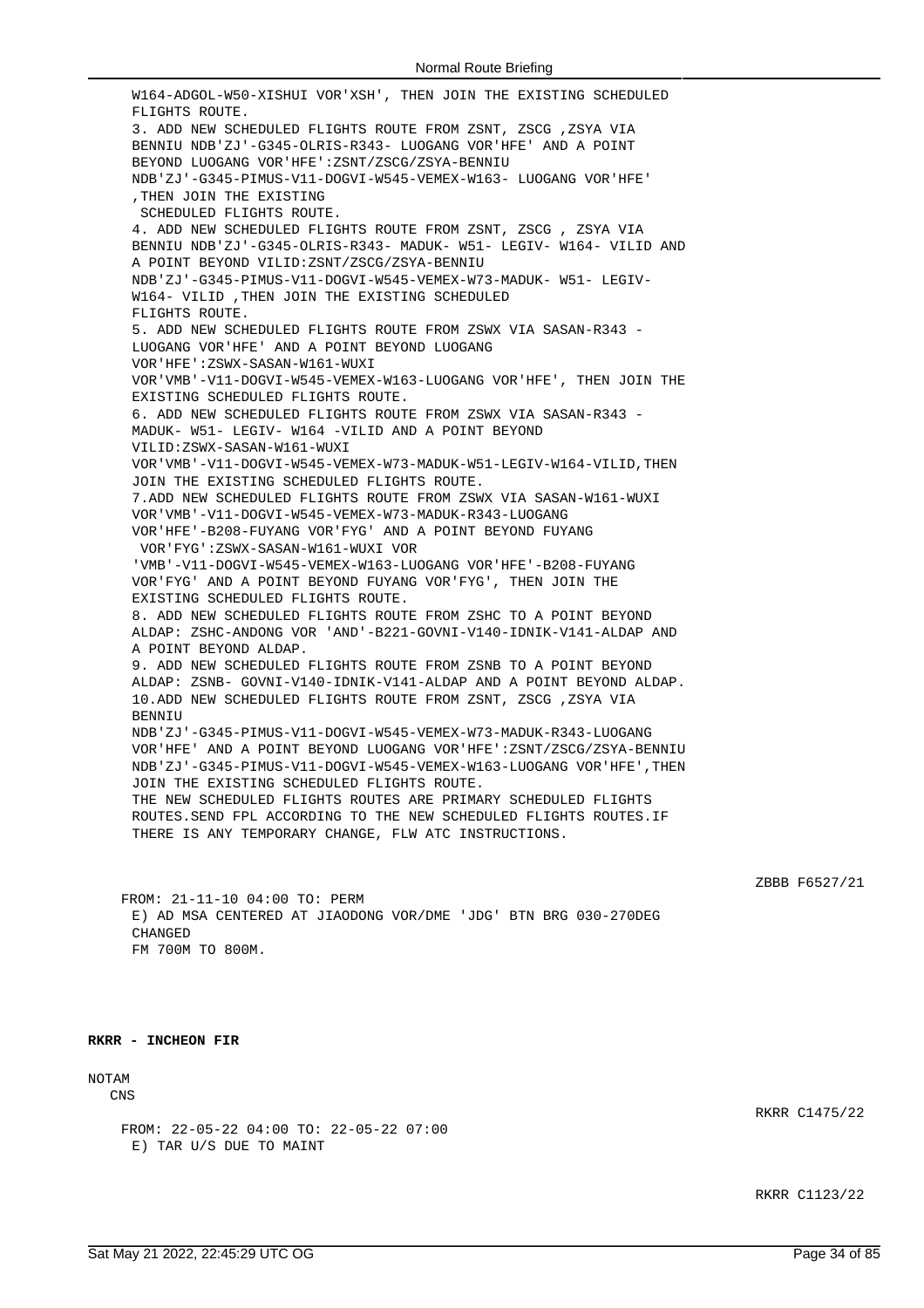FROM: 22-04-14 00:43 TO: 22-06-30 15:00 E) UHF RADIO U/S DUE TO WIP RKRR Z0112/22 REPLACED BY RKRR Z0233/22 FROM: 22-04-26 01:52 TO: 22-05-31 16:00 E) VORTAC KPO 112.5MHZ/CH72X U/S DUE TO MAINT - USE 355838N 1292828E INSTEAD OF KPO - ACFT EQUIPPED WITH VOR ONLY REQUEST RADAR VECTOR TO DAEGU/INCHEON ACC BEFORE FLYING ON THE AIRWAYS WITHIN THE KPO COVERAGE - CAN NOT USE DME/DME NAVIGATION ON AIRWAY USING KPO AS CRITICAL DME RKRR Z0226/22 FROM: 22-04-25 16:00 TO: PERM E) CHANGED RESTRICTIONS OF VORTAC CJU 116.1MHZ/108X 1. VOR UNUSABLE RDL 281 CLOCKWISE RDL 298 BEYOND 22NM BELOW 11,000FT AMSL RDL 225 CLOCKWISE RDL 280 BEYOND 9NM BELOW 24,000FT AMSL 2. TACAN UNUSABLE RDL 305 CLOCKWISE RDL 340 BEYOND 17NM BELOW 9,000FT AMSL RDL 225 CLOCKWISE RDL 304 BEYOND 9NM BELOW 27,000FT AMSL RKRR Z0199/22 FROM: 22-05-18 16:00 TO: 22-06-01 16:00 E) TRIGGER NOTAM-AIRAC AIP SUP 12/22 WEF 1600 UTC 18 MAY 2022 TIL 1559 UTC 31 AUG 2022 VOR/DME JDG 117.9MHZ/CH126X U/S DUE TO REPALCEMANT RKRR C4280/21 FROM: 21-12-31 15:00 TO: PERM E) 1. VOR UNSERVICEABLE - RDL 291 CLOCKWISE 359 BEYOND 28 NM BELOW 8 000 FT AMSL 2. DME UNSERVICEABLE - RDL 000 CLOCKWISE 060 BEYOND 33 NM BELOW 6 000 FT AMSL - RDL 088 CLOCKWISE 110 BEYOND 28 NM BELOW 8 000 FT AMSL - RDL 111 CLOCKWISE 140 BEYOND 22 NM BELOW 10 000 FT AMSL - RDL 141 CLOCKWISE 190 BEYOND 14 NM BELOW 9 000 FT AMSL - RDL 191 CLOCKWISE 270 BEYOND 36 NM BELOW 5 000 FT AMSL - RDL 271 CLOCKWISE 290 BEYOND 30 NM BELOW 8 000 FT AMSL - RDL 291 CLOCKWISE 359 BEYOND 28 NM BELOW 8 000 FT AMSL INFO RKRR A0616/22 FROM: 22-05-16 23:00 TO: 22-05-22 08:00 D) 2300-0800 E) TEMPO OBST(CRANE, PUMP CAR) ERECTED AS FLW PSN : 364249N 1273019E HGT : 325FT(99.1M) MSL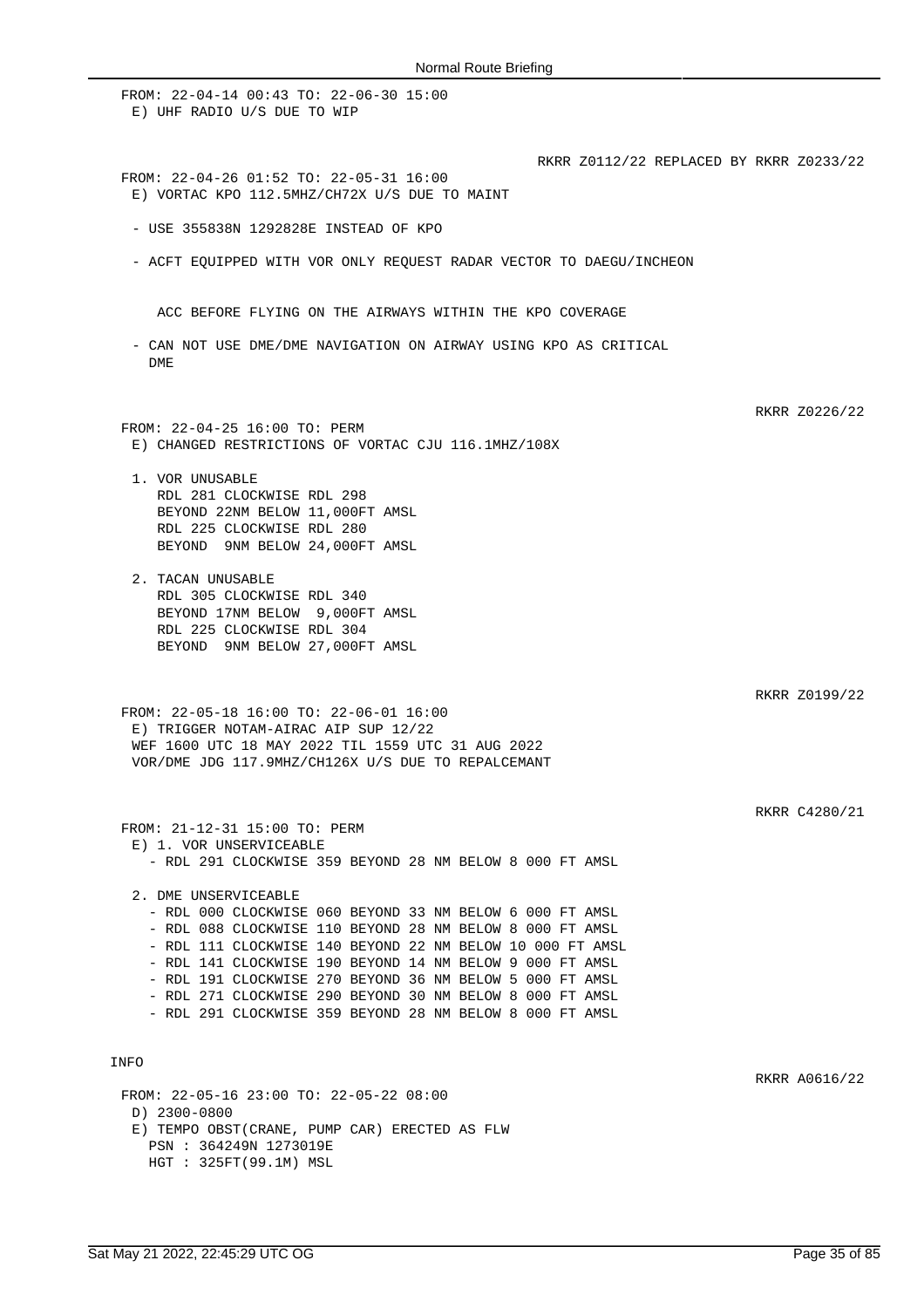|                                                                                                                                                                                                                                                           | RKRR A0596/22 |
|-----------------------------------------------------------------------------------------------------------------------------------------------------------------------------------------------------------------------------------------------------------|---------------|
| FROM: 22-05-14 15:00 TO: 22-06-01 15:00<br>E) TEMP OBST (HYDRO CRANE FOR HIGH PLACE WORK) ERECTED AS FLW<br>1. PSN: 372921.37N 1262827.11E - 372920.55N 1262825.65E -<br>372917.74N 1262826.65E - 372919.32N 1262829.44E<br>2. HGT : 85.3M(279.85FT) AMSL |               |
| FROM: 22-05-13 00:00 TO: 22-07-31 09:00<br>E) TEMP OBST(HIGH PLACE OPERATION CAR FOR HIGH PLACE WORK) ERECTED AS                                                                                                                                          | RKRR A0586/22 |
| FLW<br>1. PSN : 372856.72N 1262606.16E - 372858.88N 1262609.99E -<br>372918.60N 1262546.69E - 372920.76N 1262550.51E<br>2. HGT : 10M(32.8FT) AMSL                                                                                                         |               |
| FROM: 22-05-13 00:00 TO: 22-07-31 09:00<br>E) TEMP OBST(HIGH PLACE OPERATION CAR FOR HIGH PLACE WORK) ERECTED AS                                                                                                                                          | RKRR A0585/22 |
| FLW<br>1. PSN : 372649.04N 1262759.72E - 372651.20N 1262803.54E -<br>372710.93N 1262740.26E - 372713.09N 1262744.08E<br>2. HGT : 10M(32.8FT) AMSL                                                                                                         |               |
| FROM: 22-05-21 10:06 TO: 22-06-21 23:59<br>E) TEMPO OBST (PUMP CAR) ERECTED AS FLW<br>PSN : 363736N 1282021E                                                                                                                                              | RKRR C1593/22 |
| HGT : 91FT(28M) AGL<br>FROM: 22-05-21 10:04 TO: 22-06-21 23:59<br>E) TEMPO OBST (PUMP CAR) ERECTED AS FLW                                                                                                                                                 | RKRR C1592/22 |
| PSN : 363738.08N 1282008.03E<br>HGT : 100FT(30M) AGL                                                                                                                                                                                                      | RKRR C1591/22 |
| FROM: 22-05-21 10:03 TO: 22-06-21 23:59<br>E) TEMPO OBST (CRANE) ERECTED AS FLW<br>PSN : 363747N 1282020E<br>363749.12N 1282215.84E<br>HGT : 100FT(30M) AGL                                                                                               |               |
| FROM: 22-05-21 10:00 TO: 22-06-21 23:59<br>E) TEMPO OBST (PUMP CAR) ERECTED AS FLW<br>PSN : 363746.11N 1282009.52E<br>HGT : 100FT(30M) AGL                                                                                                                | RKRR C1590/22 |
| FROM: 22-05-09 04:19 TO: 22-07-31 23:59<br>E) OBST ERECTED AS FLW<br>CRANE NO.1 WORKS                                                                                                                                                                     | RKRR C1424/22 |
| WORKING POSITION : 372547.37N 1270604.52E<br>RADIUS : 45M<br>HEIGHT : 103.7M<br>CRANE NO.2 WORKS                                                                                                                                                          |               |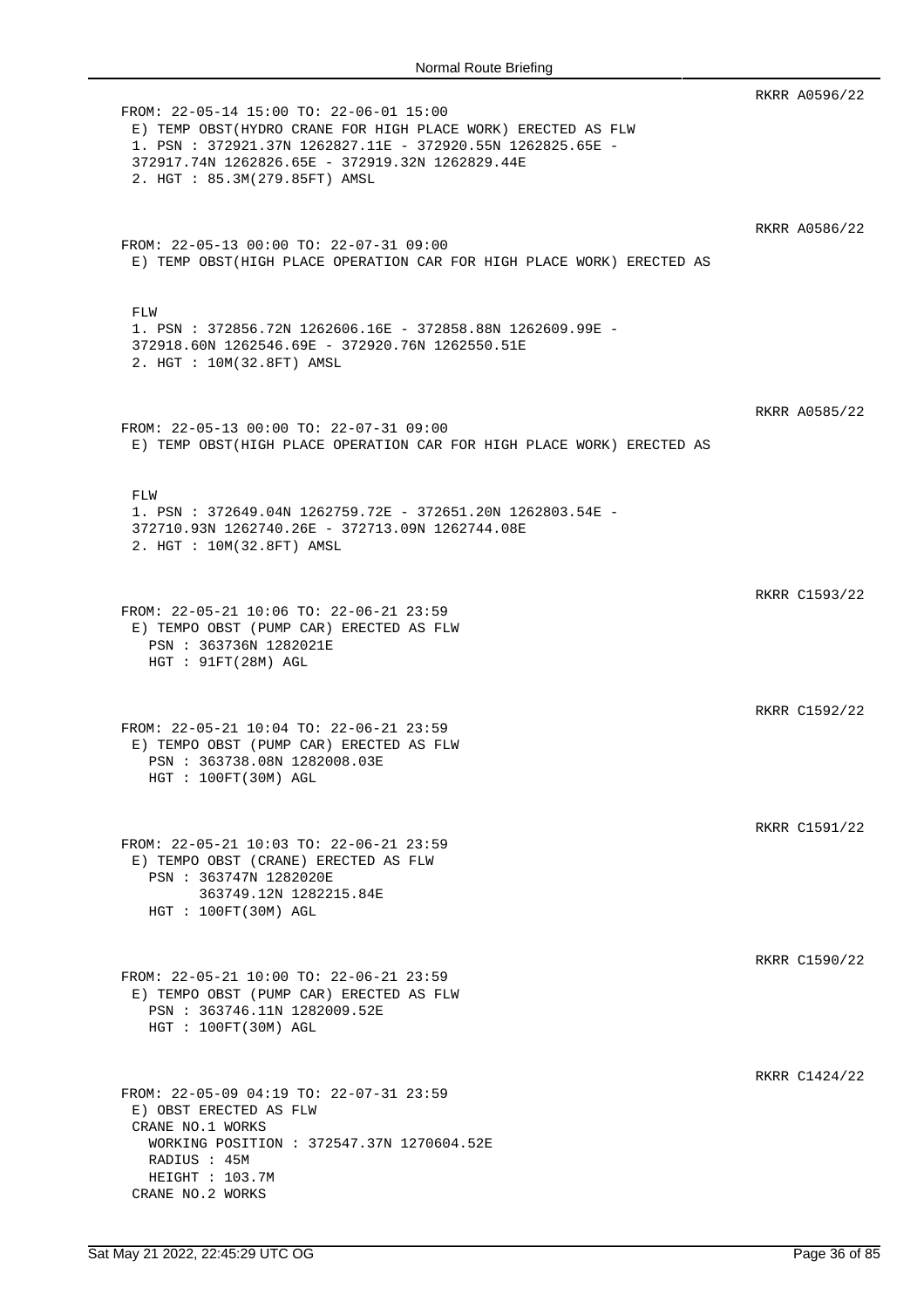WORKING POSITION : 372545.01N 1270604.76E RADIUS : 50M HEIGHT : 103.7M CRANE NO.3 WORKS WORKING POSITION : 372539.91N 1270605.20E RADIUS : 45M HEIGHT : 102.7M CRANE NO.4 WORKS WORKING POSITION : 372537.60N 1270604.47E RADIUS : 60M HEIGHT : 102.7M CRANE NO.5 WORKS WORKING POSITION : 372533.52N 1270603.46E RADIUS : 45M HEIGHT : 102.1M CRANE NO.6 WORKS WORKING POSITION : 372534.48N 1270606.03E RADIUS : 60M HEIGHT : 102.1M

RKRR Z0251/22

FROM: 22-05-14 15:00 TO: 22-05-28 15:00 E) TRIGGER NOTAM-AIP SUP 15/22 WEF 1500 UTC 14 MAY 2022 TIL 1500 UTC 14 MAY 2023 TEMPORARY OBSTACLE(TOWER CRANE) ERECTED

RKRR Z0163/22

FROM: 22-03-20 15:00 TO: 22-06-20 14:59 EST E) BASED ON DECISION OF STATE AUTHORITIES, AIRLINES WHICH ARRIVE AT REPUBLIC OF KOREA FROM 29 MARCH 2020 SHOULD COMPLY WITH FLW:

1. AIRLINES SHOULD CHECK PAX NEGATIVE COVID-19 CERTIFICATE CONDUCTED WITHIN 48HOURS OF DEP 2. THE PRE-BOARDING TEMPERATURE CHECK (WHICH MAY BE PERFORMED AT ANY LOCATION IN THE AIRPORT) MUST BE CONDUCTED ON ALL PAX TAKING REPUBLIC OF KOREA-BOUND FLT REGARDLESS OF NATIONALITY, EXCEPT FLIGHT CREW. 3. IF A PAX IS CONFIRMED TO HAVE FEVER OVER 37.5 DEGREES CELSIUS, TWO MORE TEMPERATURE CHECKS WILL BE CONDUCTED AT AN INTERVAL OF 10 **MTN** 4. IF FINAL TEMPERATURE CHECKS INDICATE FEVER OVER 37.5 DEGREES CELSIUS, HE/SHE IS DEPLANED AND GETS A REFUND OR GOES THROUGH ANY OTHER PROCESS DEEMED NECESSARY 5. FLIGHT CREW ARE NOT SUBJECT TO MANDATORY QUARANTINE BUT MUST INSTALL SELF DIAGNOSIS APP ON THEIR MOBILE DEVICES AND OBSERVE

### ATM

RKRR A0154/22 REPLACED BY RKRR A0549/22

FROM: 22-05-09 04:21 TO: 22-08-04 09:00 E) APPLY 'MDA 1210FT', 'MDH 969FT', 'VIS 4500M' FOR CAT C CIRCLING APCH, 'MDA 1230FT', 'MDH 989FT', 'VIS 4600M' FOR CAT D CIRCLING APCH

ON AIP RKNY AD CHART 2-14, 2-15, 2-16, 2-17.

HEALTH GUIDELINES REQUIRED OF THEM.

RKRR A0153/22 REPLACED BY RKRR A0548/22

FROM: 22-05-09 04:20 TO: 22-08-04 09:00 E) APPLY '7300FT' INSTEAD OF '6900FT' FOR SOUTHWEST SECTOR OF MSA ON AIP RKNY AD CHART 2-8, 2-9, 2-10, 2-11, 2-12, 2-14, 2-15, 2-16,  $2 - 17$ .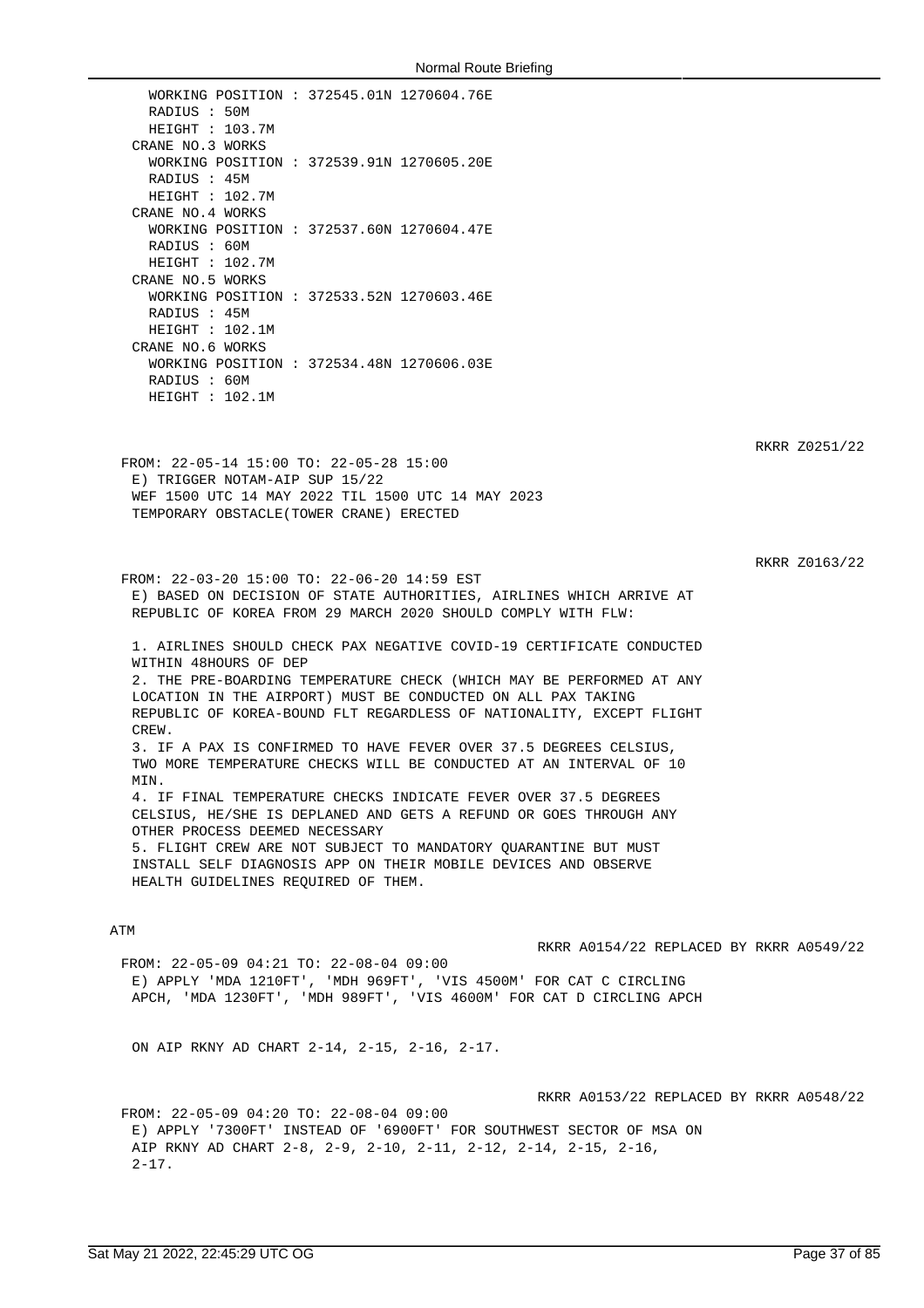RKRR Z0286/22 FROM: 22-05-21 21:00 TO: 22-05-22 21:00 E) CONDITIONAL ROUTE(CDR2) AVBL AS FLW, NEW NR ROUTE TIME FM TIME TO LOWER LVL UPPER LVL 1 MASTA-ATINA 05212100 05212230 13,000FT AMSL FL400 (MASTA-MAKET) 05220000 05220800 05220930 05222100 2 RUGMA-TOPAX 05212100 05222100 10,000FT AMSL FL400 RKRR Z0111/22 REPLACED BY RKRR Z0283/22 FROM: 22-05-21 00:21 TO: 22-08-20 15:00 EST E) DOMESTIC ATS ROUTE IS INSTALLED AS FLW : 1. ROUTE DESIGNATOR : Y65 2. NAME AND COORDINATES OF SIGNIFICANT POINTS, TRACK MAG AND DIST NAME OF SIGNIFICANT POINTS TRACK MAG DIST(NM) COORDINATES TOLIS(ON REQUEST REPORTING POINT) 335030N 1242453E 173 DEGREE 123.8 353 DEGREE SADLI(COMPULSORY REPORTING POINT) 315000N 1245954E 181 181 DEGREE 81.5 001 DEGREE BONSO(ON REQUEST REPORTING POINT) 302840N 1250851E 180 DEGREE 28.5 001 DEGREE ATOTI(COMPULSORY REPORTING POINT) 300013N 1251154E 3. NAVIGATION SPECIFICATION : RNAV5(INS OR IRS, GNSS) 4. LOWER LIMITS : FL140(MINIMUM FLIGHT ALTITUDE) 5. UPPER LIMITS : UNL 6. AIRSPACE CLASSIFICATIONS : CLASS A, D AND G 7. DIRECTION OF CRUISING LEVELS 1) FROM TOLIS TO BONSO : EVEN 2) FROM BONSO TO TOLIS : ODD F) FL140 G) UNL RKRR Z0611/21 REPLACED BY RKRR Z0176/22 FROM: 22-03-25 06:10 TO: 22-06-26 16:00 E) FOR TRAFFIC ENTERING JEJU SOUTH HIGH SECTOR (AT OR ABOVE FL335), EXPECT TO CONTACT JEJU SOUTH LOW SECTOR (FREQ. PRIMARY 125.725MHZ, SECONDARY 132.825MHZ) UNLESS OTHERWISE INSTRUCTED BY ATC FOR AIR TRAFFIC MANAGEMENT PURPOSES. REF. REPUBLIC OF KOREA AIP PAGE ENR 2.1-14 (1.4 CONTROL AREA), INCHEON CONTROL JEJU SOUTH HIGH SECTOR.

TEL: 82-32-880-0237, E-MAIL: BLUEICE77(AT)KOREA.KR TEL: 82-32-880-0238, E-MAIL: YH9130(AT)KOREA.KR F) FL335 G) FL600

#### **UIII - IRKUTSK**

# NOTAM

CNS

FROM: 22-03-24 00:00 TO: 22-06-23 23:59 EST

UUUU G0107/22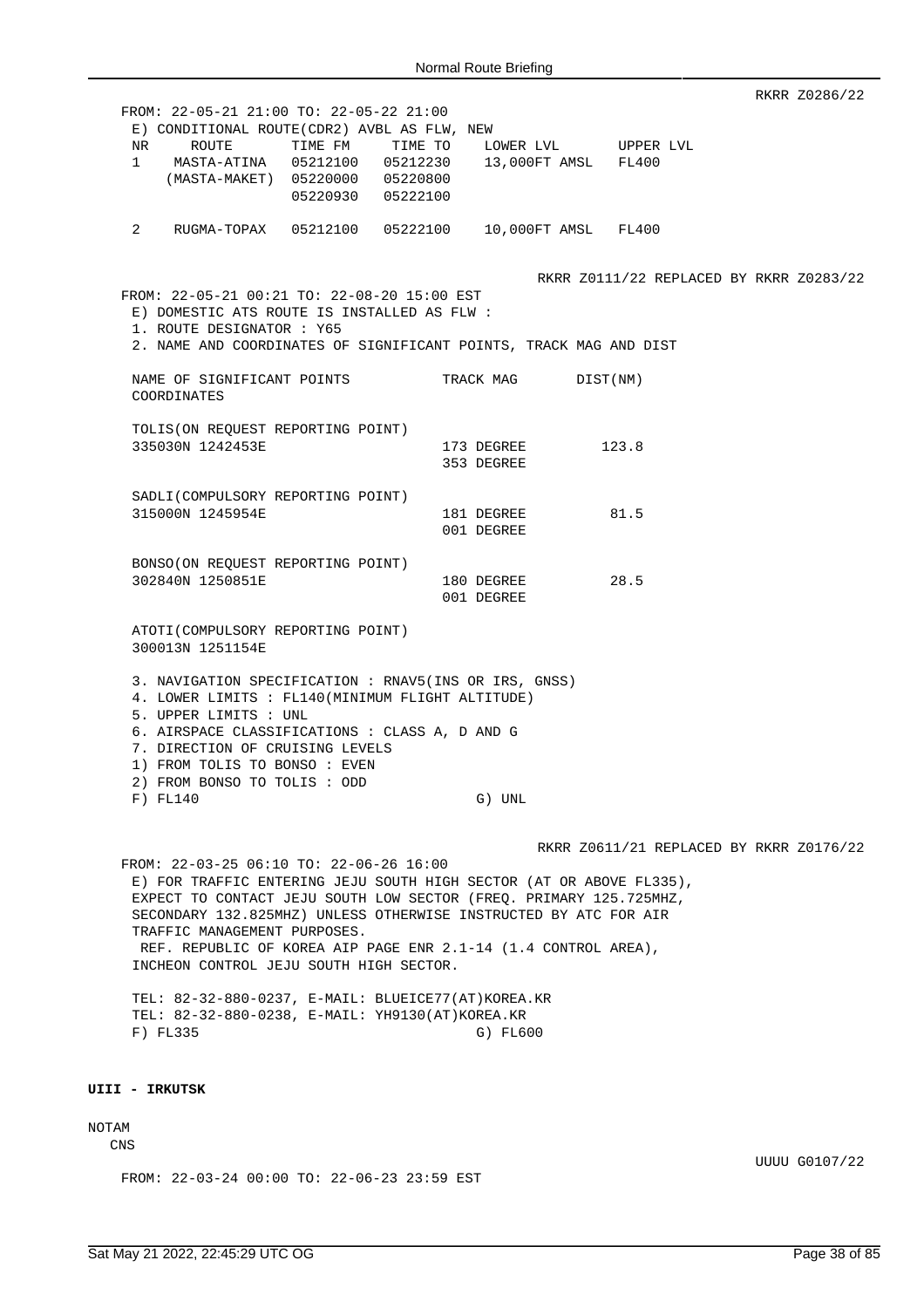E) RWY 30: GBAS (565124.4N 1054431.7E) U/S.

UUUU G0105/22

ZMUB A0229/22

FROM: 22-03-24 00:00 TO: 22-06-23 23:59 E) BODAYBO GBAS (UIKB) 114.350 CH 22309 (575213.5N 1141334.9E) U/S.

UUUU G1871/21 REPLACED BY UUUU G0101/22

FROM: 22-03-15 09:00 TO: 22-06-23 23:59 EST E) KIRENSK (UIKK) GBAS 114.400 CH 22311 (574612.8N 1080312.7E) U/S.

### **SUPRA-REGIONAL NAV WARNINGS**

NOTAM NIL

## **REGIONAL NAV WARNINGS**

#### **ZMUB - ULAANBAATAR**

# NOTAM

WARN

| FROM: 22-05-11 01:00 TO: 22-07-10 10:00<br>$D) 0100 - 1000$<br>E) UA(DRONE) WILL TAKE PLACE WI AREA:<br>475412N1065951E-475415N1065823E-475425N1065824E-475428N1065600E-47535<br>4N1065558E-475354N1065510E-475303N1065509E-475304N1065338E-475322N106<br>5339E-475323N1065247E-475324N1065148E-475426N1065151E-475426N1065258E<br>$-475622N1065300E - 475620N1065456E - 475553N1065455E - 475553N1065653E - 475553N1065653E - 475553N1065653E - 475553N1065653E - 475553N1065653E - 4755553N1065653E - 4755553N1065653E - 4755553N1065653E - 4755553N1065653E - 4755553N106$<br>48N1065653E-475546N1065940E-475521N1065940E-475521N1065954E-475412N10<br>65951E<br>WT: 8.37KG<br>MARK: MATRICE 300 RTK<br>DIRECTION: 8900M DIST 53 DEGREES FM ZMUB ARP.<br>$F)$ GND<br>G) 150M AGL |            |
|-------------------------------------------------------------------------------------------------------------------------------------------------------------------------------------------------------------------------------------------------------------------------------------------------------------------------------------------------------------------------------------------------------------------------------------------------------------------------------------------------------------------------------------------------------------------------------------------------------------------------------------------------------------------------------------------------------------------------------------------------------------------------------------|------------|
| ZBPE - BEIJING                                                                                                                                                                                                                                                                                                                                                                                                                                                                                                                                                                                                                                                                                                                                                                      |            |
| <b>NOTAM</b>                                                                                                                                                                                                                                                                                                                                                                                                                                                                                                                                                                                                                                                                                                                                                                        | <b>NIL</b> |
| ZYSH - SHENYANG                                                                                                                                                                                                                                                                                                                                                                                                                                                                                                                                                                                                                                                                                                                                                                     |            |
| <b>NOTAM</b>                                                                                                                                                                                                                                                                                                                                                                                                                                                                                                                                                                                                                                                                                                                                                                        | <b>NIL</b> |
| ZSHA - SHANGHAI                                                                                                                                                                                                                                                                                                                                                                                                                                                                                                                                                                                                                                                                                                                                                                     | <b>NIL</b> |
| <b>NOTAM</b>                                                                                                                                                                                                                                                                                                                                                                                                                                                                                                                                                                                                                                                                                                                                                                        |            |
| RKRR - INCHEON FIR                                                                                                                                                                                                                                                                                                                                                                                                                                                                                                                                                                                                                                                                                                                                                                  |            |
| <b>NOTAM</b>                                                                                                                                                                                                                                                                                                                                                                                                                                                                                                                                                                                                                                                                                                                                                                        |            |

### ATM

RKRR Z0649/21 REPLACED BY RKRR Z0183/22 FROM: 22-03-31 02:15 TO: 22-06-30 15:00 EST E) AIRSPACE SAFETY AND SECURITY WARNING: ENROUTE ATS IN KABUL FIR REMAIN UNAVAILABLE. BASED ON SAFETY CONCERNS WITHIN THE TERRITORY AND AIRSPACE OF KABUL FIR(OAKX), AIR OPERATORS AND OWNERS OF AIRCRAFT REGISTERED IN REPUBLIC OF KOREA AND FOREIGN AIR CARRIERS OPERATING TO/FROM REPUBLIC OF KOREA MAY

WARN

CONSIDER PROPER SAFETY MEASURE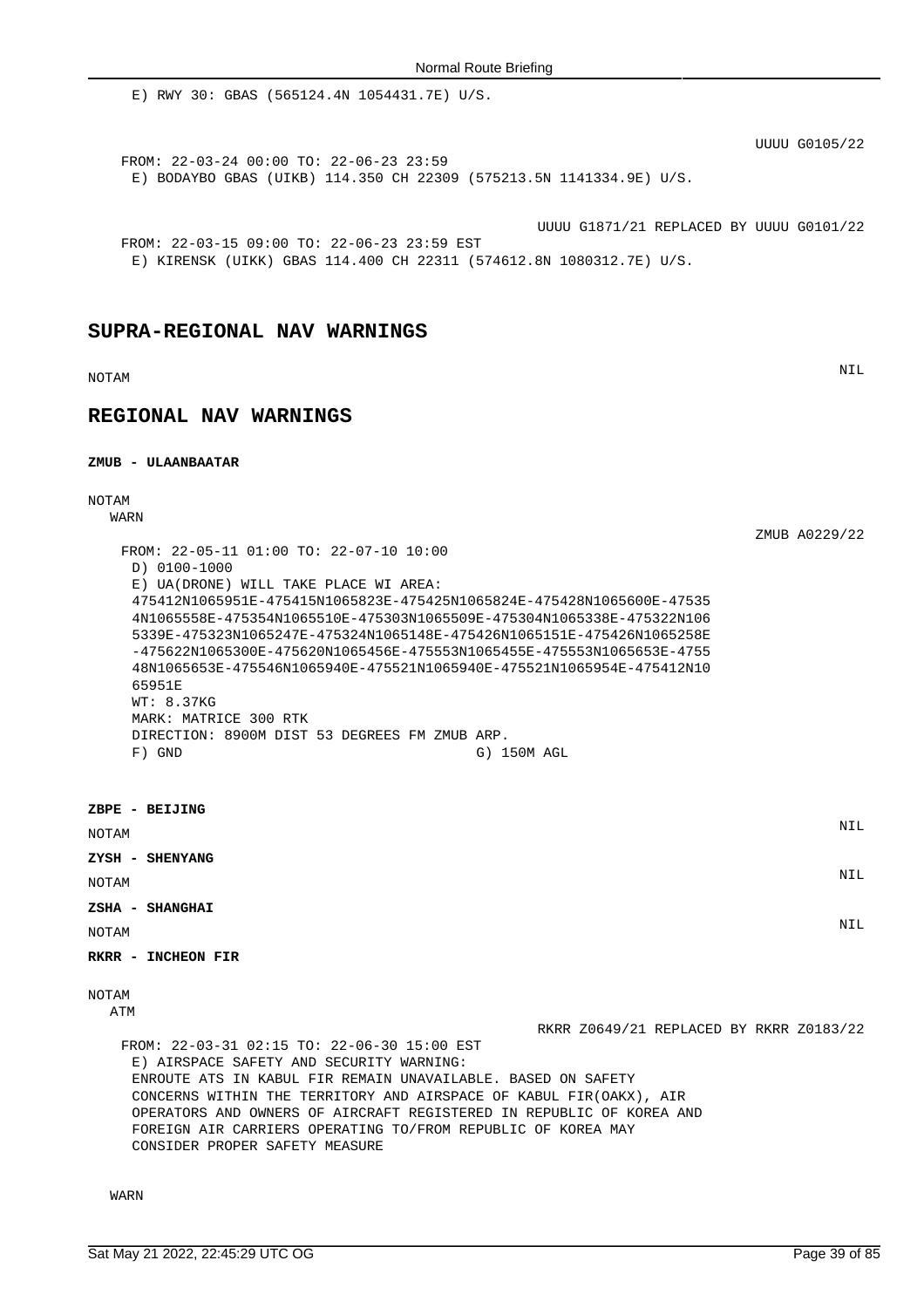RKRR D1508/22 FROM: 22-05-22 03:50 TO: 22-05-22 06:40 E) TEMPO PROHIBITED AREA ACT AS FLW: 1. AREA : A CIRCLE RADIUS 5NM CENTERED ON 370526N1270147E(RKSO) 2. BUFFER ZONE : TEMPO BUFFER ZONE FM OUTSIDE OF PROHIBITED AREA TO 10NM 3. RMK : - EXC SKED CIV AIRLINES AND SURVEILLANCE/INFO ASSET FLT - FOR PRE-COORDINATION AND APV FOR PASSING THROUGH OR ENTERING BUFFER ZONE CTC ROKAF SODO AT 031-669-7020/1 OR 031-661-4471 THEN CTC MCRC/ACC ON FREQ DURING THE FLT F) SFC G) UNL RKRR D1419/22 FROM: 22-05-18 10:00 TO: 22-05-31 18:00 D) 1000-1800 E) MULTIPLE U.S. MIL ACT WILL BE CONDUCTED WI INCHEON FIR AS FLW : 5NM EITHER SIDE OF LINE 314900N1245900E-324700N1243300E-335000N1241000E-353200N1241000E ATC WILL NOT CLEAR NON-PARTICIPATING FLT THRU THIS AREA RMK : INCLUDING ALL ATS RTE IN THIS AREA F) FL210 G) FL230 RKRR D1412/22 FROM: 22-05-15 23:00 TO: 22-05-22 09:00 D) 15 2300-2359, 16-18 0000-0100 0600-1100 2300-2359, 19 0000-0100 0600-1000 2300-2359, 20 0000-0100 0600-1100, 21 0000-0900, 22 0300-0900 E) CATA 7H ACT F) 2500FT AGL G) 5000FT AMSL RKRR D1371/22 FROM: 22-05-16 00:00 TO: 22-05-22 09:00 D) 0000-0900 E) RESTRICTED AREA RK R148A ACT F) SFC G) 300FT AMSL RKRR D1367/22 FROM: 22-05-16 00:00 TO: 22-05-22 11:00 D) 16 0000-0900, 17 0000-0900 2300-2359, 18 0000-0900, 19 0100-0900 2300-2359, 20 0000-1100, 21 22 0100-1100 E) RESTRICTED AREA RK R144 ACT F) SFC G) 300FT AMSL RKRR D1366/22 FROM: 22-05-17 00:00 TO: 22-05-22 09:00 D) 0000-0900 E) RESTRICTED AREA RK R143 ACT F) SFC G) 300FT AMSL RKRR D1365/22 FROM: 22-05-16 00:00 TO: 22-05-22 09:00 D) 16-17 19-22 0000-0900 E) RESTRICTED AREA RK R142C ACT F) SFC G) 300FT AMSL RKRR D1363/22 FROM: 22-05-17 00:00 TO: 22-05-22 09:00 D) 17 22 0000-0900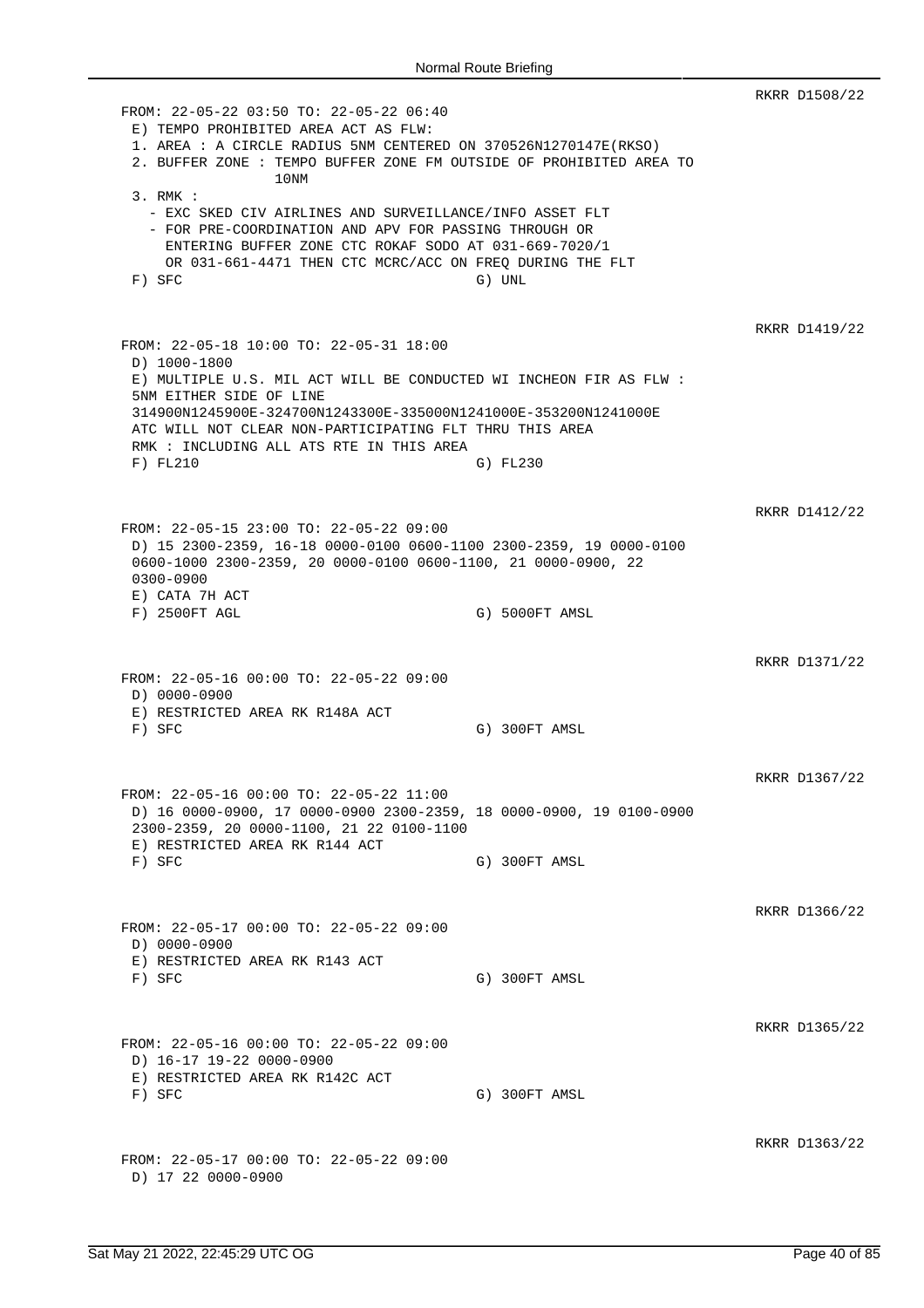| Normal Route Briefing                                                                                                                                                                                                                                                                                                                                                                                                                                                                                                                                                                            |                                                     |               |  |  |
|--------------------------------------------------------------------------------------------------------------------------------------------------------------------------------------------------------------------------------------------------------------------------------------------------------------------------------------------------------------------------------------------------------------------------------------------------------------------------------------------------------------------------------------------------------------------------------------------------|-----------------------------------------------------|---------------|--|--|
| E) RESTRICTED AREA RK R142B ACT<br>$F)$ SFC                                                                                                                                                                                                                                                                                                                                                                                                                                                                                                                                                      | G) 300FT AMSL                                       |               |  |  |
| FROM: 22-05-16 00:00 TO: 22-05-22 09:00<br>D) 16 0000-0800, 17 0000-0900, 18 0000-0800, 19 0000-0800 2300-2359,<br>20 0000-0800, 21 22 0600-0900<br>E) RESTRICTED AREA RK R124 ACT<br>$F)$ SFC                                                                                                                                                                                                                                                                                                                                                                                                   | G) 2500FT AMSL                                      | RKRR D1356/22 |  |  |
| FROM: 22-05-19 07:00 TO: 22-05-31 18:00<br>D) 19 0700-1500, 20 22 25 28 30-31 1000-1800<br>E) MULTIPLE U.S. MIL ACT WILL BE CONDUCTED WI INCHEON FIR AS FLW :<br>5NM EITHER SIDE OF LINE 314900N1245900E-324700N1243300E-<br>335000N1241000E-353200N1241000E<br>ATC WILL NOT CLEAR NON-PARTICIPATING FLT THRU THIS AREA<br>RMK : INCLUDING ALL ATS RTE IN THIS AREA<br>F) FL210                                                                                                                                                                                                                  | G) FL230                                            | RKRR D1343/22 |  |  |
| FROM: 22-05-09 15:00 TO: 22-07-09 14:59<br>E) PROHIBITED AREA(P73A, B) DEACTIVATED<br>REF RKRR AIP ENR 5.1-1<br>$F)$ GND                                                                                                                                                                                                                                                                                                                                                                                                                                                                         | G) UNL                                              | RKRR D1259/22 |  |  |
| FROM: 22-05-09 15:00 TO: 22-07-09 14:59<br>E) TEMPO PROHIBITED AREA ACT AS FLW:<br>1. AREA: A CIRCLE RADIUS 1NM CENTERED ON 372949N1270047E<br>2. RMK:<br>-EXC CIV ACFT AND INFO ASSET FLT<br>-EMERG ACFT(LIFEGUARD, FIRE FIGHTING, ETC) OPERATION NEED PRIOR<br>PERMISSION (CDC POC : 02-524-3345/3346 (PROTECTION BRANCH),<br>02-524-7451/7452(JAOC), 02-2687-1562(P73 MASTER CONTROL))<br>F) SFC                                                                                                                                                                                              | G) UNL                                              | RKRR D1258/22 |  |  |
| FROM: 22-05-09 15:00 TO: 22-07-09 14:59<br>E) TEMPO PROHIBITED AREA ACT AS FLW:<br>1. AREA: A CIRCLE RADIUS 2NM CENTERED ON 373209N1265838E<br>2. RMK:<br>HAN-GANG CORRIDOR(YP, JP CORRIDOR) AND EMERG ACFT(LIFEGUARD, FIRE<br>FIGHTING, ETC) OPERATION NEED PRIOR PERMISSION(CDC POC :<br>02-524-3345/3346(PROTECTION BRANCH), 02-524-7451/7452(JAOC),<br>02-2687-1562(P73 MASTER CONTROL))<br>$F)$ SFC                                                                                                                                                                                         | G) UNL                                              | RKRR D1257/22 |  |  |
| FROM: 22-04-01 00:37 TO: 22-07-01 15:00 EST<br>E) FOR REASONS OF NATIONAL SECURITY, AIRCRAFT FLIGHT OPERATIONS ARE<br>PROHIBITED WITHIN THE FOLLOWING AREA :<br>1. AREA : A CIRCLE RADIUS 10NM CENTERED ON 362536N1272211E,<br>EXC RK P65A AND UA(ULTRA-LIGHT VEHICLE AREA) 41 AREA<br>2. AREA IDENTIFICATION : RK P65B<br>3. CTL UNIT: MINISTRY OF LAND, INFRASTRUCTURE AND TRANSPORT (MOLIT)<br>4. RMK : EXC SKED AND NON SKED CIVIL AIRLINES, AUTHORIZED BY ATC,<br>OTHER ACFT AUTHORIZED BY MOLIT, LIFE GUARD, POLICE, SAR, MILITARY<br>OPERATION FLIGHT AND FIRE FIGHTING ACFT.<br>$F)$ SFC | RKRR D0011/22 REPLACED BY RKRR D0845/22<br>G) FL180 |               |  |  |

 $\mathbb{R}$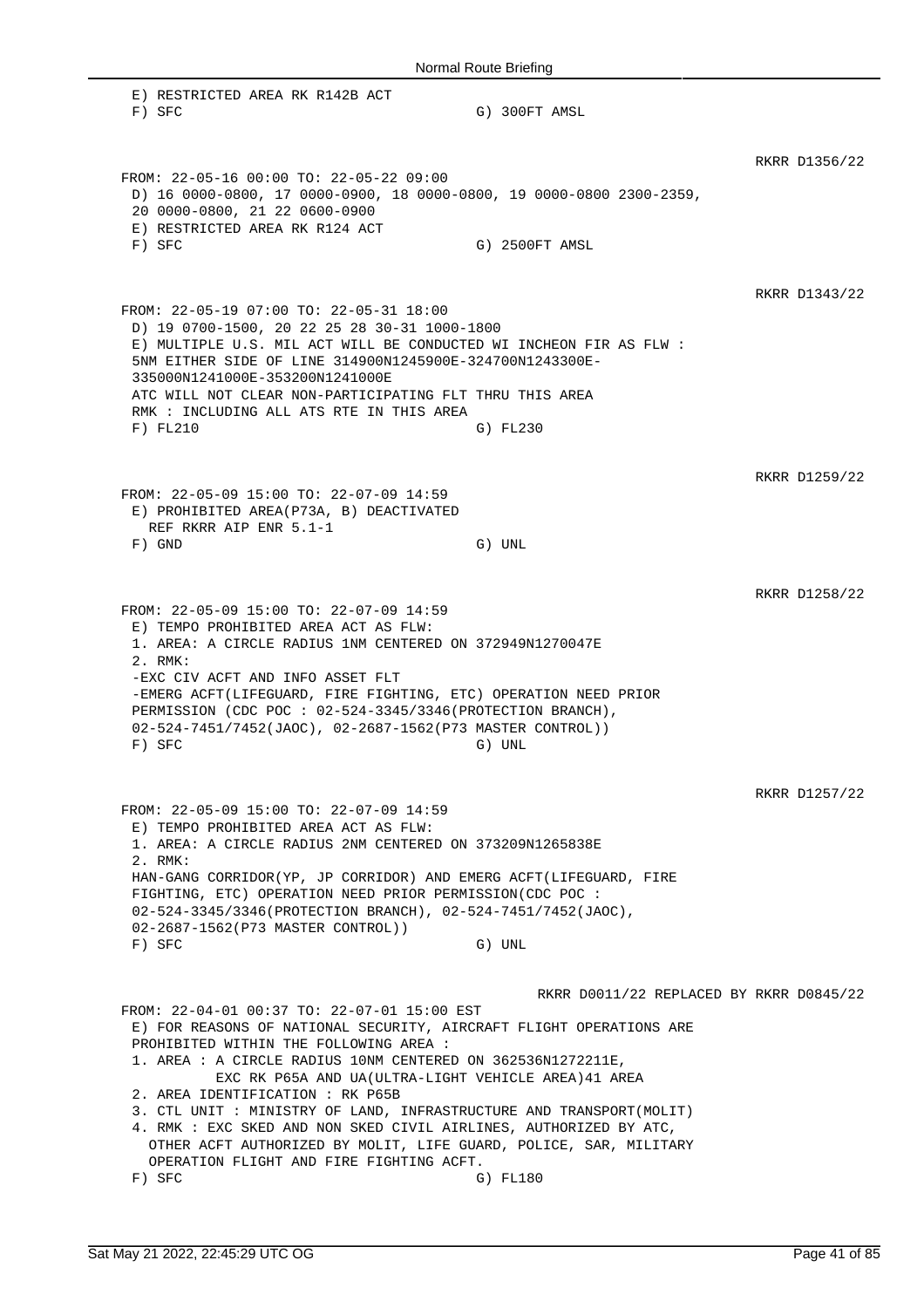RKRR D0010/22 REPLACED BY RKRR D0844/22 FROM: 22-04-01 00:29 TO: 22-07-01 15:00 EST E) FOR REASONS OF NATIONAL SECURITY, AIRCRAFT FLIGHT OPERATIONS ARE PROHIBITED WITHIN THE FOLLOWING AREA : 1. AREA : A CIRCLE RADIUS 1NM CENTERED ON 362536N1272211E 2. AREA IDENTIFICATION : RK P65A 3. CTL UNIT : MASTER CTL REPORTING CENTER(MCRC) 4. RMK : EXC ONLY ROKAF OPERATION ACFT F) SFC G) 8000FT AMSL RKRR D0009/22 REPLACED BY RKRR D0843/22 FROM: 22-04-01 00:23 TO: 22-07-01 15:00 EST E) FOR REASONS OF NATIONAL SECURITY, AIRCRAFT FLIGHT OPERATIONS ARE PROHIBITED WITHIN THE FOLLOWING AREA : 1. AREA : A CIRCLE RADIUS 10NM CENTERED ON 370600N1292300E, EXC RK P64A AREA 2. AREA IDENTIFICATION : RK P64B 3. CTL UNIT : MINISTRY OF LAND, INFRASTRUCTURE AND TRANSPORT(MOLIT) 4. RMK : EXC SKED AND NON SKED CIVIL AIRLINES, AUTHORIZED BY ATC, OTHER ACFT AUTHORIZED BY MOLIT, LIFE GUARD, POLICE, SAR, MILITARY OPERATION FLIGHT AND FIRE FIGHTING ACFT. F) SFC G) FL180 RKRR D0008/22 REPLACED BY RKRR D0842/22 FROM: 22-04-01 00:22 TO: 22-07-01 15:00 EST E) FOR REASONS OF NATIONAL SECURITY, AIRCRAFT FLIGHT OPERATIONS ARE PROHIBITED WITHIN THE FOLLOWING AREA : 1. AREA : A CIRCLE RADIUS 2NM CENTERED ON 370600N1292300E, RK D8 HANUL 2. AREA IDENTIFICATION : RK D8 TEMPO CHANGED TO RK P64A 3. CTL UNIT : MASTER CTL REPORTIONG CENTER(MCRC) 4. RMK : EXC ONLY ROKAF OPERATION ACFT F) SFC G) 8000FT AMSL RKRR D0007/22 REPLACED BY RKRR D0841/22 FROM: 22-04-01 00:22 TO: 22-07-01 15:00 EST E) FOR REASONS OF NATIONAL SECURITY, AIRCRAFT FLIGHT OPERATIONS ARE PROHIBITED WITHIN THE FOLLOWING AREA : 1. AREA : A CIRCLE RADIUS 10 NM CENTERED ON 352429N1262429E, EXC RK P63A AREA 2. AREA IDENTIFICATION : RK P63B 3. CTL UNIT : MINISTRY OF LAND, INFRASTRUCTURE AND TRANSPORT(MOLIT) 4. RMK : EXC SKED AND NON SKED CIVIL AIRLINES, AUTHORIZED BY ATC, OTHER ACFT AUTHORIZED BY MOLIT, LIFE GUARD, POLICE, SAR, MILITARY OPERATION FLIGHT AND FIRE FIGHTING ACFT. F) SFC G) FL180 RKRR D0006/22 REPLACED BY RKRR D0840/22 FROM: 22-04-01 00:21 TO: 22-07-01 15:00 EST E) FOR REASONS OF NATIONAL SECURITY, AIRCRAFT FLIGHT OPERATIONS ARE PROHIBITED WITHIN THE FOLLOWING AREA : 1. AREA : A CIRCLE RADIUS 2NM CENTERED ON 352429N1262429E, RK D7 HANBIT 2. AREA IDENTIFICATION : RK D7 TEMPO CHANGED TO RK P63A 3. CTL UNIT : MASTER CTL REPORTING CENTER(MCRC) 4. RMK : EXC ONLY ROKAF OPERATION ACFT F) SFC G) 10000FT AMSL RKRR D0005/22 REPLACED BY RKRR D0839/22 FROM: 22-04-01 00:21 TO: 22-07-01 15:00 EST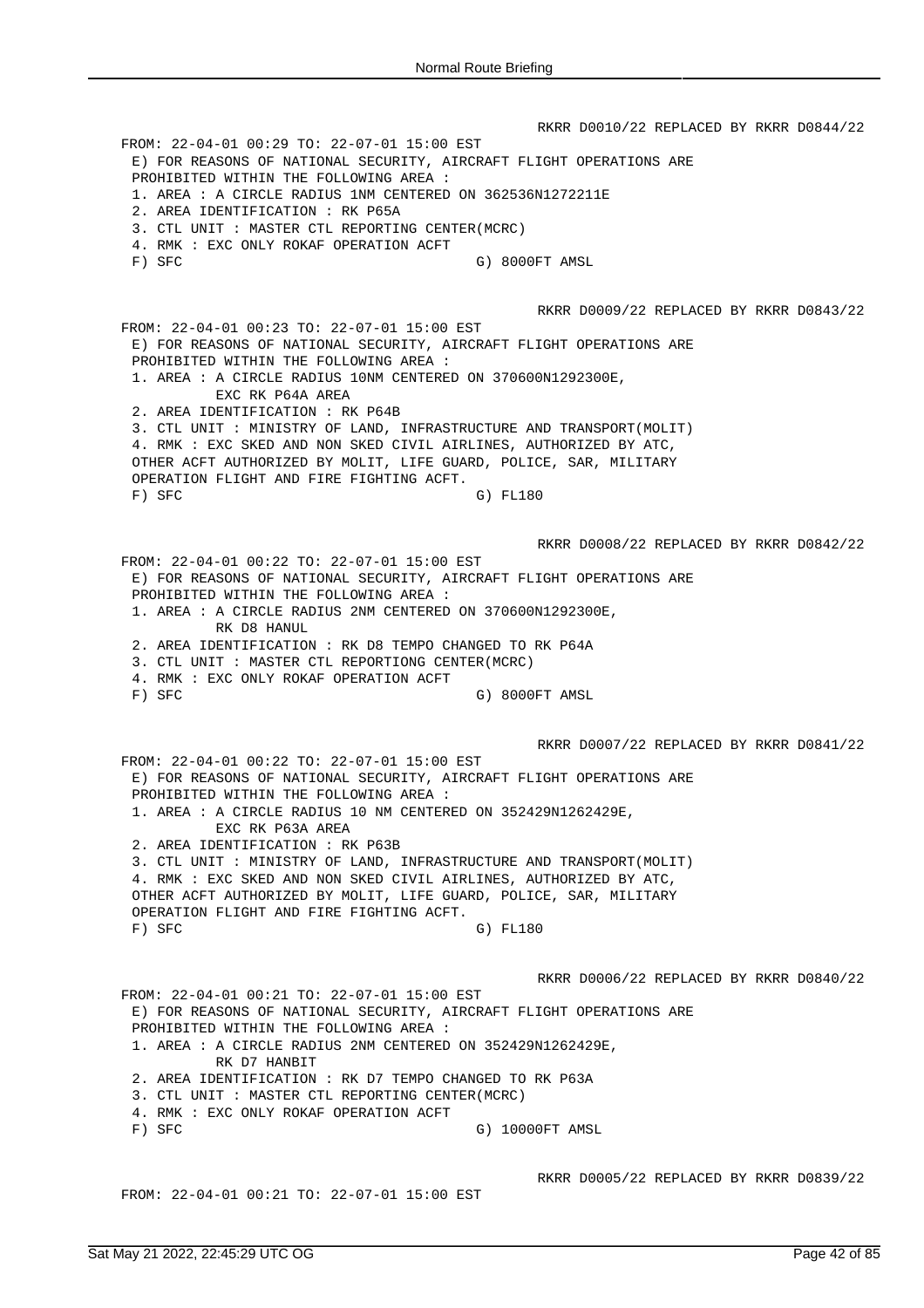E) FOR REASONS OF NATIONAL SECURITY, AIRCRAFT FLIGHT OPERATIONS ARE PROHIBITED WITHIN THE FOLLOWING AREA : 1. AREA : A CIRCLE RADIUS 10NM CENTERED ON 354200N1292800E, EXC RK P62A AREA 2. AREA IDENTIFICATION : RK P62B 3. CTL UNIT : MINISTRY OF LAND, INFRASTRUCTURE AND TRANSPORT(MOLIT) 4. RMK : EXC SKED AND NON SKED CIVIL AIRLINES, AUTHORIZED BY ATC, OTHER ACFT AUTHORIZED BY MOLIT, LIFE GUARD, POLICE, SAR, MILITARY OPERATION FLIGHT AND FIRE FIGHTING ACFT. F) SFC G) FL180 RKRR D0004/22 REPLACED BY RKRR D0838/22 FROM: 22-04-01 00:20 TO: 22-07-01 15:00 EST E) FOR REASONS OF NATIONAL SECURITY, AIRCRAFT FLIGHT OPERATIONS ARE PROHIBITED WITHIN THE FOLLOWING AREA : 1. AREA : A CIRCLE RADIUS 2NM CENTERED ON 354200N1292800E, RK D2 WOLSEONG 2. AREA IDENTIFICATION : RK D2 TEMPO CHANGED TO RK P62A 3. CTL UNIT : MASTER CTL REPORTING CENTER(MCRC) 4. RMK : EXC ONLY ROKAF OPERATION ACFT F) SFC G) 10000FT AMSL RKRR D0003/22 REPLACED BY RKRR D0837/22 FROM: 22-04-01 00:20 TO: 22-07-01 15:00 EST E) FOR REASONS OF NATIONAL SECURITY, AIRCRAFT FLIGHT OPERATIONS ARE PROHIBITED WITHIN THE FOLLOWING AREA : 1. AREA : A CIRCLE RADIUS 10NM CENTERED ON 351900N1291800E, EXC RK P61A AREA 2. AREA IDENTIFICATION : RK P61B 3. CTL UNIT : MINISTRY OF LAND, INFRASTRUCTURE AND TRANSPORT(MOLIT) 4. RMK : EXC SKED AND NON SKED CIVIL AIRLINES, AUTHORIZED BY ATC, OTHER ACFT AUTHORIZED BY MOLIT, LIFE GUARD, POLICE, SAR, MILITARY OPERATION FLIGHT AND FIRE FIGHTING ACFT. F) SFC G) FL180 RKRR D0002/22 REPLACED BY RKRR D0836/22 FROM: 22-04-01 00:19 TO: 22-07-01 15:00 EST E) FOR REASONS OF NATIONAL SECURITY, AIRCRAFT FLIGHT OPERATIONS ARE PROHIBITED WITHIN THE FOLLOWING AREA : 1. AREA : A CIRCLE RADIUS 2NM CENTERED ON 351900N1291800E, RK D1 GORI 2. AREA IDENTIFICATION : RK D1 TEMPO CHANGED TO RK P61A 3. CTL UNIT : MASTER CTL REPORTING CENTER(MCRC) 4. RMK : EXC ONLY ROKAF OPERATION ACFT F) SFC G) 10000FT AMSL RKRR D4370/21 REPLACED BY RKRR D0834/22 FROM: 22-03-31 01:54 TO: 22-06-30 15:00 EST E) TEMPO PROHIBITED AREA ACT AS FLW: 1. AREA : A CIRCLE RADIUS 1.5NM CENTERED ON 360243N1281333E 2. RMK : - EXC APPROVED TAKE-OFF/LDG FLT IN THIS AREA (UNABLE PASSING FLIGHT) - FLT APV INQUIRY : DSN (315) 784-2729, TEL. 050334-2729 F) SFC G) 500FT AGL RKRR E2103/22 REPLACED BY RKRR E2180/22 FROM: 22-05-21 00:34 TO: 22-05-22 09:30 D) 21 0034-0200 0900-1030 2230-2359, 22 0800-0930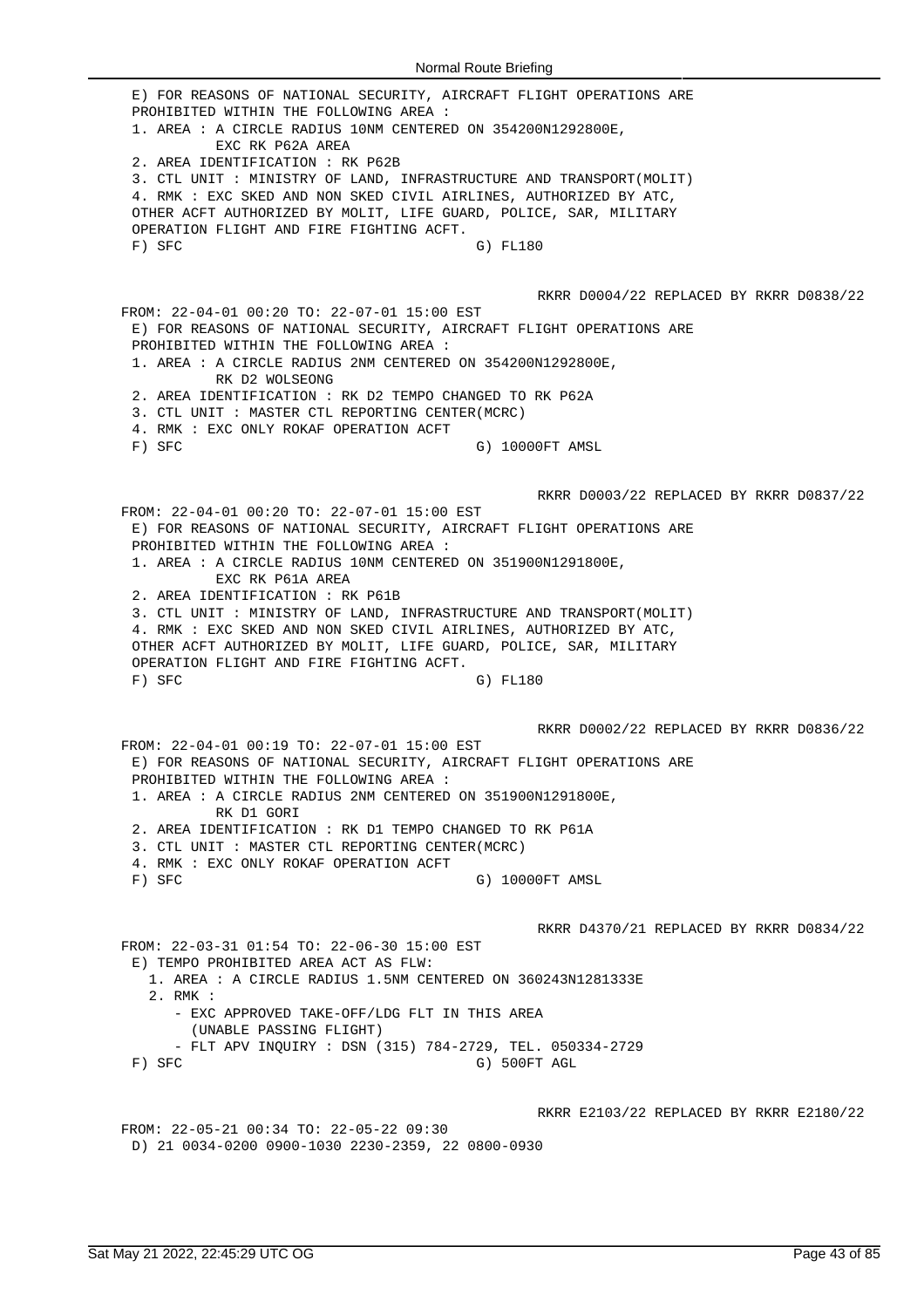E) TEMPO RESTRICTED AREA ACT AS FLW AREA BOUNDED BY THE FOLLOWING 353810N1272850E-353940N1282410E-353745N1282550E-351515N1282350E-351400N1272400E TO THE BEGINNING RMK : EXCLUDING THE AREA THAT OVERLAP WITH ATS RTE V547/Y657 F) 7000FT AMSL G) FL430 RKRR E2101/22 REPLACED BY RKRR E2179/22 FROM: 22-05-21 00:32 TO: 22-05-22 09:30 D) 21 0032-0200 0900-1030 2230-2359, 22 0800-0930 E) TEMPO RESTRICTED AREA ACT AS FLW AREA BOUNDED BY THE FOLLOWING 350000N1271814E-350000N1282230E-344930N1282130E-340847N1271813E TO THE BEGINNING RMK : EXCLUDING THE AREA THAT OVERLAP WITH ATS RTE V547/Y657 F) 7000FT AMSL G) FL430 RKRR E2162/22 FROM: 22-05-19 21:09 TO: 22-05-26 08:00 E) TEMPO RESTRICTED AREA ACT AS FLW AREA BOUNDED BY THE FOLLOWING 374858N1285156E-380122N1312852E-375112N1313352E-374440N1285220E TO THE BEGINNING RMK: ACFT USING ATS RTE Y233 PRIOR COORDINATION WITH ATC REQUIRED F) SFC G) UNL RKRR E2133/22 FROM: 22-05-21 01:00 TO: 22-05-29 09:00 D) 21 0100-0900, 22 0300-0900, 28 0100-0900, 29 0300-0900 E) TEMPO RESTRICTED AREA ACT AS FLW AREA BOUNDED BY THE FOLLOWING 365348N1274937E-365504N1281504E-364623N1281428E-364512N1280814E-362930N1280910E-362845N1281543E-361804N1281624E-361834N1274130E TO THE BEGINNING F) SFC G) 5500FT AMSL RKRR E2132/22 FROM: 22-05-18 22:00 TO: 22-06-17 09:00 D) 2200-0900 E) TEMPO RESTRICTED AREA ACT AS FLW A CIRCLE RADIUS 0.6NM CENTERED ON 370658N1264110E F) SFC G) 1640FT AMSL RKRR E2097/22 FROM: 22-05-22 05:00 TO: 22-05-24 02:00 D) 22 0500-0900, 23 0500-0900 2300-2359, 24 0000-0200 E) TEMPO RESTRICTED AREA ACT AS FLW AREA BOUNDED BY THE FOLLOWING 365200N1300000E-365000N1301300E-364400N1302500E-360200N1302500E-360200N1300000E TO THE BEGINNING F) 5000FT AMSL G) 10000FT AMSL RKRR E2096/22 FROM: 22-05-21 20:00 TO: 22-05-26 09:30 D) 21 2000-2359, 22 0000-0200 0500-0700 1000-1200 2000-2359, 23 0000-0200 1000-1200 2000-2359, 24 0000-0100 0200-0400 0500-0800, 25 0100-0300 0600-1030 2300-2359, 26 0000-0930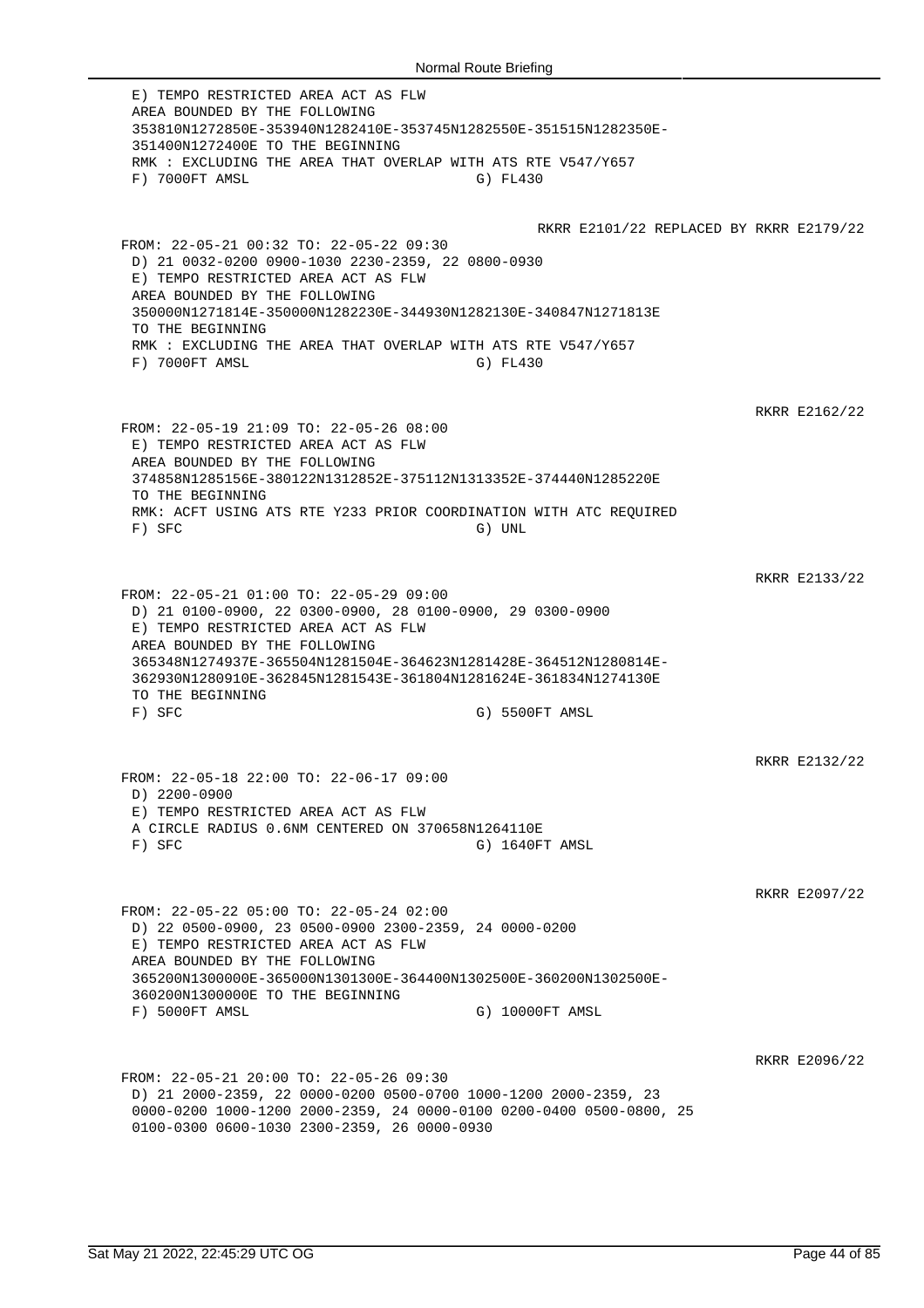E) TEMPO RESTRICTED AREA ACT AS FLW AREA BOUNDED BY THE FOLLOWING 365200N1300000E-365000N1301300E-364400N1302500E-360200N1302500E-360200N1300000E TO THE BEGINNING F) SFC G) 5000FT AMSL RKRR E2095/22 FROM: 22-05-21 08:00 TO: 22-05-25 06:00 D) 21 0800-1459 2100-2359, 22 0000-0300, 24 0900-1459, 25 0500-0600 E) TEMPO RESTRICTED AREA ACT AS FLW AREA BOUNDED BY THE FOLLOWING 365200N1300000E-365000N1301300E-364400N1302500E-360200N1302500E-360200N1300000E TO THE BEGINNING F) SFC G) 7000FT AMSL RKRR E2093/22 FROM: 22-05-21 20:00 TO: 22-05-26 03:00 D) 21 2000-2359, 22 23 0000-0200 2000-2359, 24 0000-0100 0200-0400 0500-0800, 25 26 0100-0300 E) TEMPO RESTRICTED AREA ACT AS FLW: AREA BOUNDED BY THE FOLLOWING 362600N1282900E-360200N1291200E-360000N1290300E-360000N1283200E  $-36120$ 0N1281700E-362600N1282900E TO THE BEGINNING F) SFC G) 5000FT AMSL RKRR E2091/22 FROM: 22-05-22 05:00 TO: 22-05-24 02:00 D) 22 0500-0900, 23 0500-0900 2300-2359, 24 0000-0200 E) TEMPO RESTRICTED AREA ACT AS FLW AREA BOUNDED BY THE FOLLOWING 363000N1291500E-363000N1293500E-360500N1293700E-362100N1290600E-363000N1291500E TO THE BEGINNING RMK : EXC ATS RTE V11/Y744(BTN 8,500FT AND 10,500FT AMSL) F) 5000FT AMSL G) 10000FT AMSL RKRR E2090/22 FROM: 22-05-21 20:00 TO: 22-05-25 03:00 D) 21 2000-2359, 22 0000-0200 0500-0700 1000-1200 2000-2359, 23 0000-0200 1000-1200 2000-2359, 24 0000-0100 0200-0400 0500-0800, 25 0100-0300 E) TEMPO RESTRICTED AREA ACT AS FLW AREA BOUNDED BY THE FOLLOWING 363000N1291500E-363000N1293500E-360500N1293700E-362100N1290600E-363000N1291500E TO THE BEGINNING F) SFC G) 5000FT AMSL RKRR E2086/22 FROM: 22-05-22 05:00 TO: 22-05-24 02:00 D) 22 0500-0900, 23 2300-24 0200 E) TEMPO RESTRICTED AREA ACT AS FLW AREA BOUNDED BY THE FOLLOWING 363000N1293500E-363000N1300000E-360200N1300000E-360500N1293700E-363000N1293500E TO THE BEGINNING RMK : EXC ATS RTE V11/Y744(BTN 8,500FT AND 10,500FT AMSL) F) 5000FT AMSL G) 10000FT AMSL RKRR E2085/22 FROM: 22-05-21 20:00 TO: 22-05-26 09:30 D) 21 2000-2359, 22 0000-0200 0500-0700 1000-1200 2000-2359, 23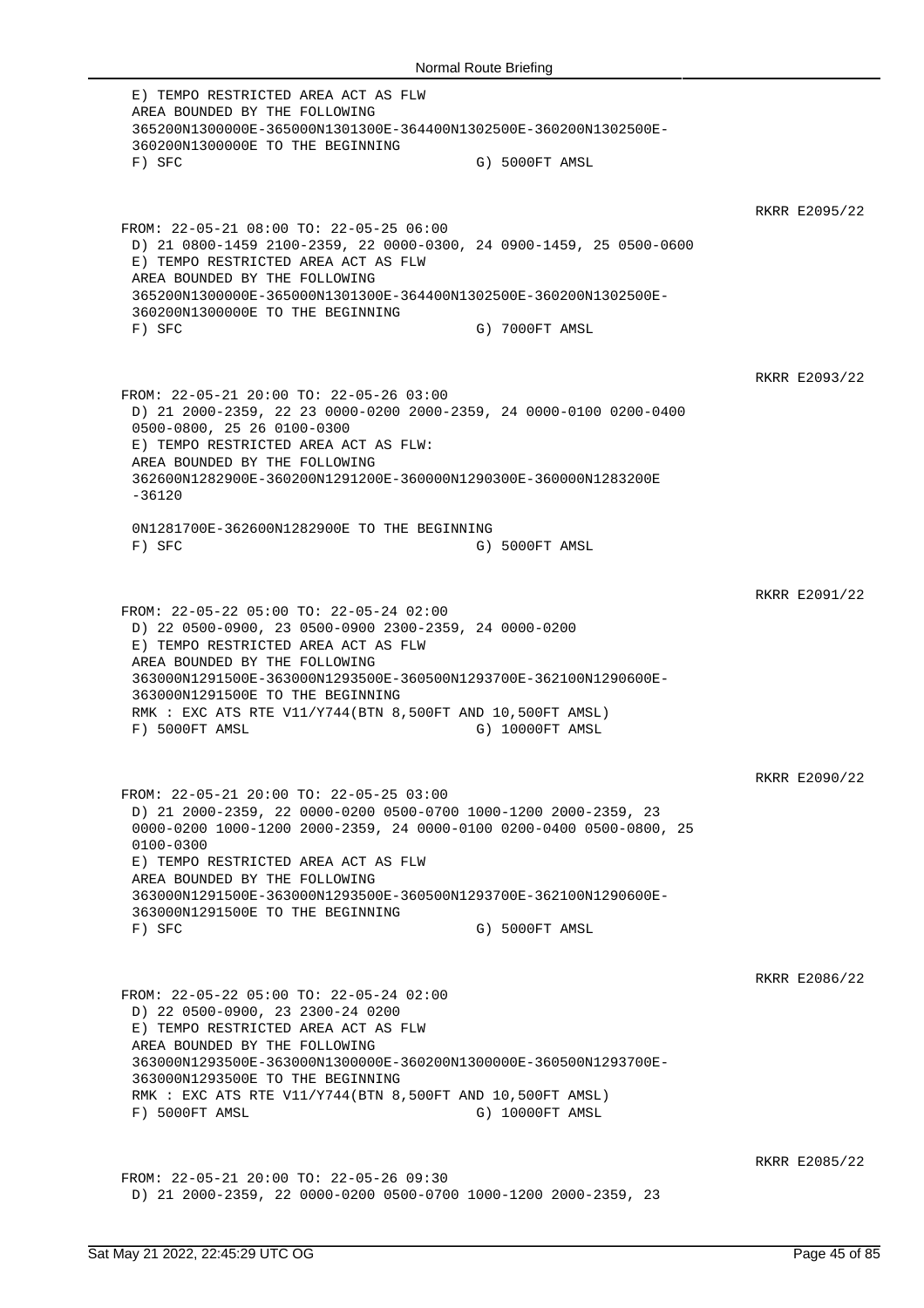0000-0200 1000-1200 2000-2359, 24 0000-0100 0200-0400 0500-0800, 25 0100-0300 0600-1030 2300-2359, 26 0000-0930 E) TEMPO RESTRICTED AREA ACT AS FLW AREA BOUNDED BY THE FOLLOWING 363000N1293500E-363000N1300000E-360200N1300000E-360500N1293700E-363000N1293500E TO THE BEGINNING F) SFC G) 5000FT AMSL RKRR E2084/22 FROM: 22-05-21 08:00 TO: 22-05-25 06:00 D) 21 0800-1459 2100-2359, 22 0000-0300, 24 0900-1459, 25 0500-0600 E) TEMPO RESTRICTED AREA ACT AS FLW AREA BOUNDED BY THE FOLLOWING 363000N1293500E-363000N1300000E-360200N1300000E-360500N1293700E-363000N1293500E TO THE BEGINNING F) SFC G) 7000FT AMSL RKRR E2081/22 FROM: 22-05-21 20:00 TO: 22-05-25 03:00 D) 21 2000-2359, 22 23 0000-0200 1000-1200 2000-2359, 24 0000-0100 0200-0400 0500-0800, 25 0100-0300 E) TEMPO RESTRICTED AREA ACT AS FLW AREA BOUNDED BY THE FOLLOWING 365000N1291500E-365000N1293200E-363000N1293500E-363000N1291500E-365000N1291500E TO THE BEGINNING F) SFC G) 5000FT AMSL RKRR E2078/22 FROM: 22-05-21 20:00 TO: 22-05-26 09:30 D) 21 2000-2359, 22 23 0000-0200 1000-1200 2000-2359, 24 0000-0100 0200-0400 0500-0800, 25 0100-0300 0600-1030 2300-2359, 26 0000-0930 E) TEMPO RESTRICTED AREA ACT AS FLW AREA BOUNDED BY THE FOLLOWING 365000N1293200E-365000N1300000E-363000N1300000E-363000N1293500E-365000N1293200E TO THE BEGINNING F) SFC G) 5000FT AMSL RKRR E2077/22 FROM: 22-05-21 10:00 TO: 22-05-25 06:00 D) 21 1000-1459 2100-2359, 22 0000-0300, 24 0900-1459, 25 0500-0600 E) TEMPO RESTRICTED AREA ACT AS FLW AREA BOUNDED BY THE FOLLOWING 365000N1293200E-365000N1300000E-363000N1300000E-363000N1293500E-365000N1293200E TO THE BEGINNING F) SFC G) 7000FT AMSL RKRR E2073/22 FROM: 22-05-22 05:00 TO: 22-05-24 02:00 D) 22 0500-0900, 23 0500-0900 2300-2359, 24 0000-0200 E) TEMPO RESTRICTED AREA ACT AS FLW A CIRCLE RADIUS 2NM CENTERED ON 360903N1292718E RMK : EXC ATS RTE V11/Y744(BTN 8,500FT AND 10,500FT AMSL) F) 5000FT AMSL G) 10000FT AMSL RKRR E2072/22 FROM: 22-05-20 15:00 TO: 22-05-26 14:59 E) TEMPO RESTRICTED AREA ACT AS FLW A CIRCLE RADIUS 5NM CENTERED ON 361321N1292235E F) SFC G) 5000FT AMSL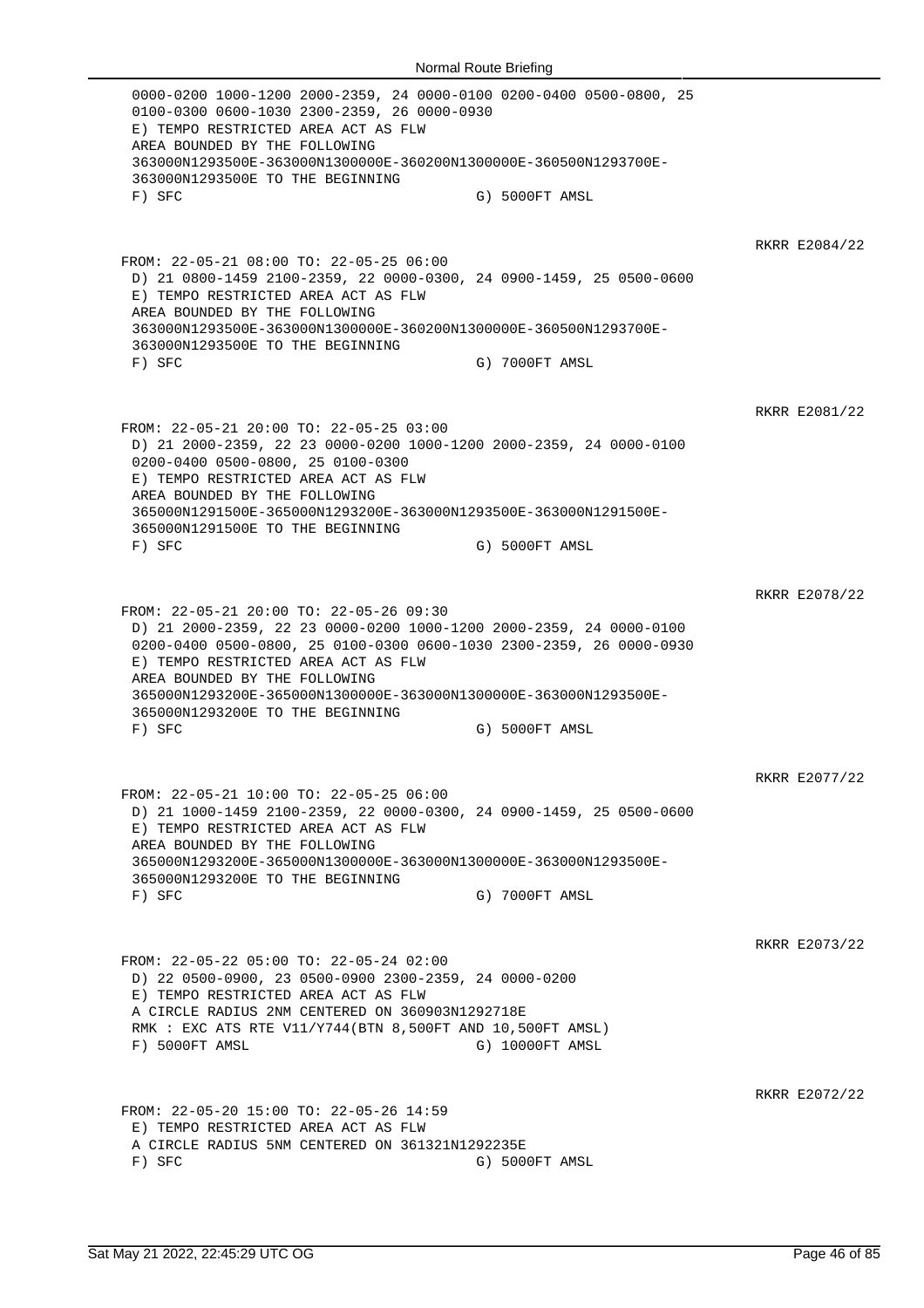RKRR E2060/22 FROM: 22-05-18 00:00 TO: 22-08-18 09:00 D) 0000-0900 E) TEMPO RESTRICTED AREA ACT AS FLW A CIRCLE RADIUS 0.6NM CENTERED ON 371202N1282546E F) SFC G) 1640FT AMSL RKRR E2059/22 FROM: 22-05-18 00:00 TO: 22-06-15 09:00 D) 0000-0900 E) TEMPO RESTRICTED AREA ACT AS FLW A CIRCLE RADIUS 1.4NM CENTERED ON 355623N1270430E F) SFC G) SFC RKRR E2058/22 FROM: 22-05-18 00:00 TO: 22-06-15 09:00 D) 0000-0900 E) TEMPO RESTRICTED AREA ACT AS FLW A CIRCLE RADIUS 1.4NM CENTERED ON 355805N1270155E F) SFC G) G60FT AGL RKRR E2057/22 FROM: 22-05-18 00:00 TO: 22-06-15 09:00 D) 0000-0900 E) TEMPO RESTRICTED AREA ACT AS FLW A CIRCLE RADIUS 1.4NM CENTERED ON 360010N1265945E F) SFC G) 660FT AGL RKRR E2056/22 FROM: 22-05-18 00:00 TO: 22-06-15 09:00 D) 0000-0900 E) TEMPO RESTRICTED AREA ACT AS FLW A CIRCLE RADIUS 1.4NM CENTERED ON 360226N1265751E F) SFC G) SFC RKRR E2055/22 FROM: 22-05-18 00:00 TO: 22-06-15 09:00 D) 0000-0900 E) TEMPO RESTRICTED AREA ACT AS FLW A CIRCLE RADIUS 1.4NM CENTERED ON 360441N1265558E F) SFC G) SFC RKRR E2054/22 FROM: 22-05-18 00:00 TO: 22-06-15 09:00 D) 0000-0900 E) TEMPO RESTRICTED AREA ACT AS FLW A CIRCLE RADIUS 1.4NM CENTERED ON 360451N1265623E F) SFC G) 660FT AGL RKRR E2053/22 FROM: 22-05-18 00:00 TO: 22-06-15 09:00 D) 0000-0900 E) TEMPO RESTRICTED AREA ACT AS FLW A CIRCLE RADIUS 1.4NM CENTERED ON 360439N1265605E F) SFC G) SFC RKRR E2052/22 FROM: 22-05-18 00:00 TO: 22-06-15 09:00 D) 0000-0900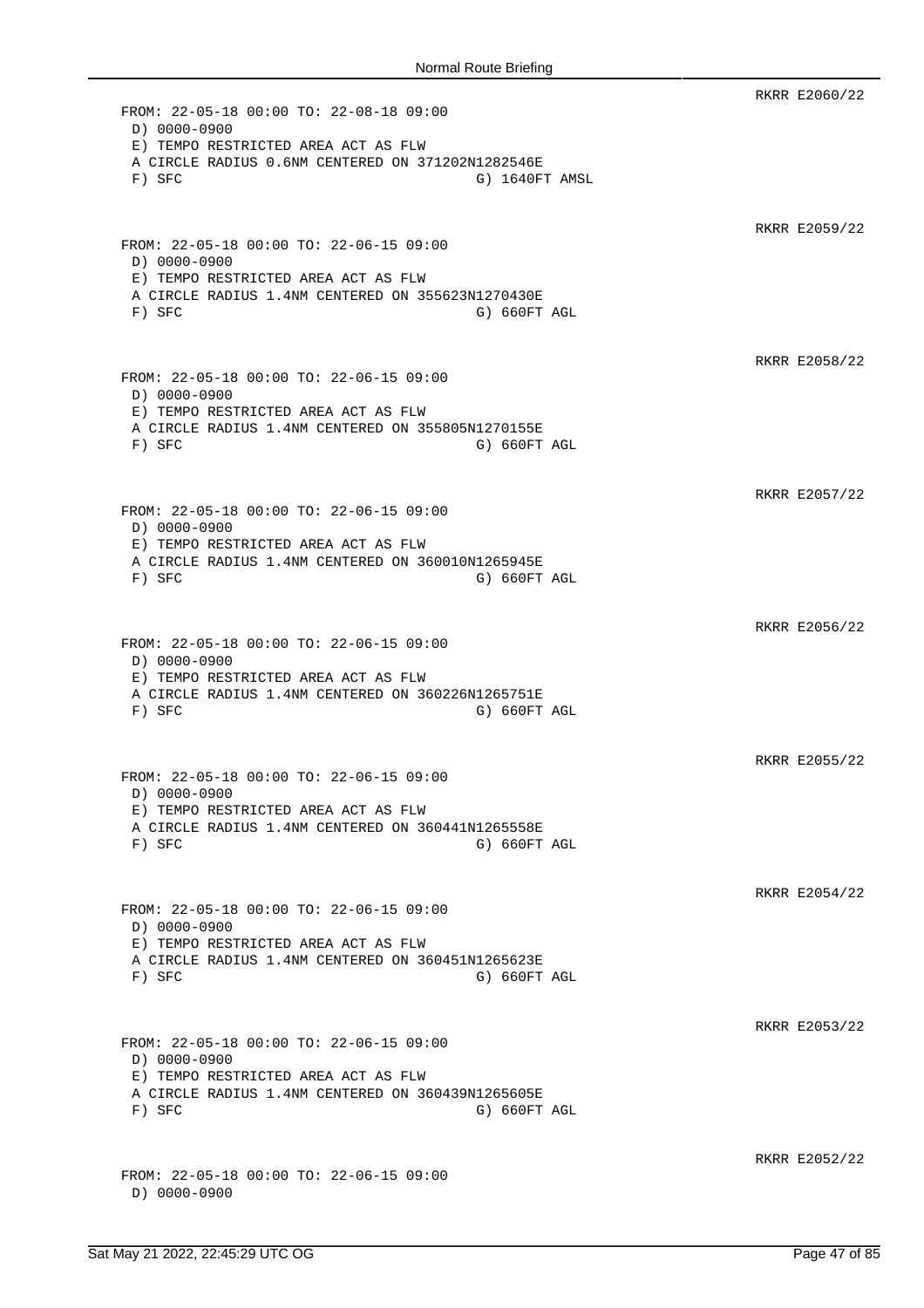E) TEMPO RESTRICTED AREA ACT AS FLW A CIRCLE RADIUS 1.4NM CENTERED ON 360704N1265428E F) SFC G) SFC RKRR E2051/22 FROM: 22-05-18 00:00 TO: 22-06-15 09:00 D) 0000-0900 E) TEMPO RESTRICTED AREA ACT AS FLW A CIRCLE RADIUS 1.4NM CENTERED ON 360926N1265253E F) SFC G) SFC G) SFC RKRR E2050/22 FROM: 22-05-18 00:00 TO: 22-06-15 09:00 D) 0000-0900 E) TEMPO RESTRICTED AREA ACT AS FLW A CIRCLE RADIUS 1.4NM CENTERED ON 361158N1265143E F) SFC G) 660FT AGL RKRR E2049/22 FROM: 22-05-18 00:00 TO: 22-06-15 09:00 D) 0000-0900 E) TEMPO RESTRICTED AREA ACT AS FLW A CIRCLE RADIUS 1.4NM CENTERED ON 361435N1265049E F) SFC G) SFC RKRR E2048/22 FROM: 22-05-18 00:00 TO: 22-06-15 09:00 D) 0000-0900 E) TEMPO RESTRICTED AREA ACT AS FLW A CIRCLE RADIUS 1.4NM CENTERED ON 361712N1264947E F) SFC G) SFC G) SFC RKRR E2047/22 FROM: 22-05-18 00:00 TO: 22-06-15 09:00 D) 0000-0900 E) TEMPO RESTRICTED AREA ACT AS FLW A CIRCLE RADIUS 1.4NM CENTERED ON 361950N1264859E F) SFC G) SFC RKRR E2046/22 FROM: 22-05-18 00:00 TO: 22-06-15 09:00 D) 0000-0900 E) TEMPO RESTRICTED AREA ACT AS FLW A CIRCLE RADIUS 1.4NM CENTERED ON 362221N1264749E F) SFC G) SFC G) SFC RKRR E2045/22 FROM: 22-05-18 00:00 TO: 22-06-15 09:00 D) 0000-0900 E) TEMPO RESTRICTED AREA ACT AS FLW A CIRCLE RADIUS 1.4NM CENTERED ON 362501N1264714E F) SFC G) SFC RKRR E2044/22 FROM: 22-05-18 00:00 TO: 22-06-15 09:00 D) 0000-0900 E) TEMPO RESTRICTED AREA ACT AS FLW A CIRCLE RADIUS 1.4NM CENTERED ON 362740N1264624E F) SFC G) G60FT AGL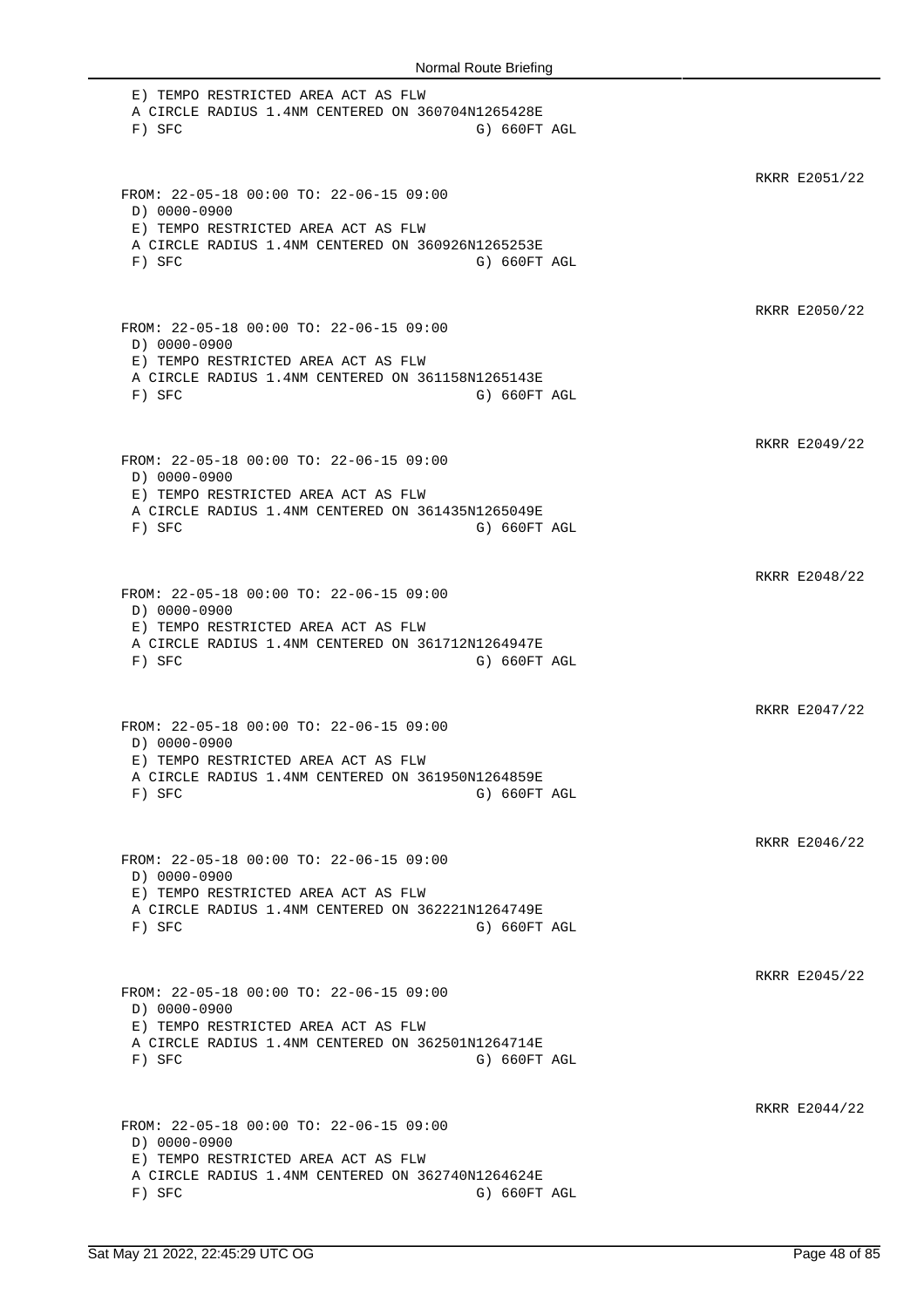RKRR E2043/22 FROM: 22-05-18 00:00 TO: 22-06-15 09:00 D) 0000-0900 E) TEMPO RESTRICTED AREA ACT AS FLW A CIRCLE RADIUS 1.4NM CENTERED ON 363023N1264554E F) SFC G) SFC G) SFC RKRR E2042/22 FROM: 22-05-18 00:00 TO: 22-06-15 09:00 D) 0000-0900 E) TEMPO RESTRICTED AREA ACT AS FLW A CIRCLE RADIUS 1.4NM CENTERED ON 363305N1264620E F) SFC G) 660FT AGL RKRR E2041/22 FROM: 22-05-18 00:00 TO: 22-06-15 09:00 D) 0000-0900 E) TEMPO RESTRICTED AREA ACT AS FLW A CIRCLE RADIUS 1.4NM CENTERED ON 363539N1264719E F) SFC G) SFC G) SFC RKRR E2040/22 FROM: 22-05-18 00:00 TO: 22-06-15 09:00 D) 0000-0900 E) TEMPO RESTRICTED AREA ACT AS FLW A CIRCLE RADIUS 1.4NM CENTERED ON 363820N1264632E F) SFC G) 660FT AGL RKRR E2039/22 FROM: 22-05-18 00:00 TO: 22-06-15 09:00 D) 0000-0900 E) TEMPO RESTRICTED AREA ACT AS FLW A CIRCLE RADIUS 1.4NM CENTERED ON 364103N1264649E F) SFC G) 660FT AGL RKRR E2038/22 FROM: 22-05-18 00:00 TO: 22-06-15 09:00 D) 0000-0900 E) TEMPO RESTRICTED AREA ACT AS FLW A CIRCLE RADIUS 1.4NM CENTERED ON 364331N1264820E F) SFC G) 660FT AGL RKRR E2037/22 FROM: 22-05-18 00:00 TO: 22-06-15 09:00 D) 0000-0900 E) TEMPO RESTRICTED AREA ACT AS FLW A CIRCLE RADIUS 1.4NM CENTERED ON 364448N1265121E F) SFC G) G60FT AGL RKRR E2036/22 FROM: 22-05-18 00:00 TO: 22-06-15 09:00 D) 0000-0900 E) TEMPO RESTRICTED AREA ACT AS FLW A CIRCLE RADIUS 1.4NM CENTERED ON 364657N1265330E F) SFC G) 660FT AGL RKRR E2035/22 FROM: 22-05-18 00:00 TO: 22-06-15 09:00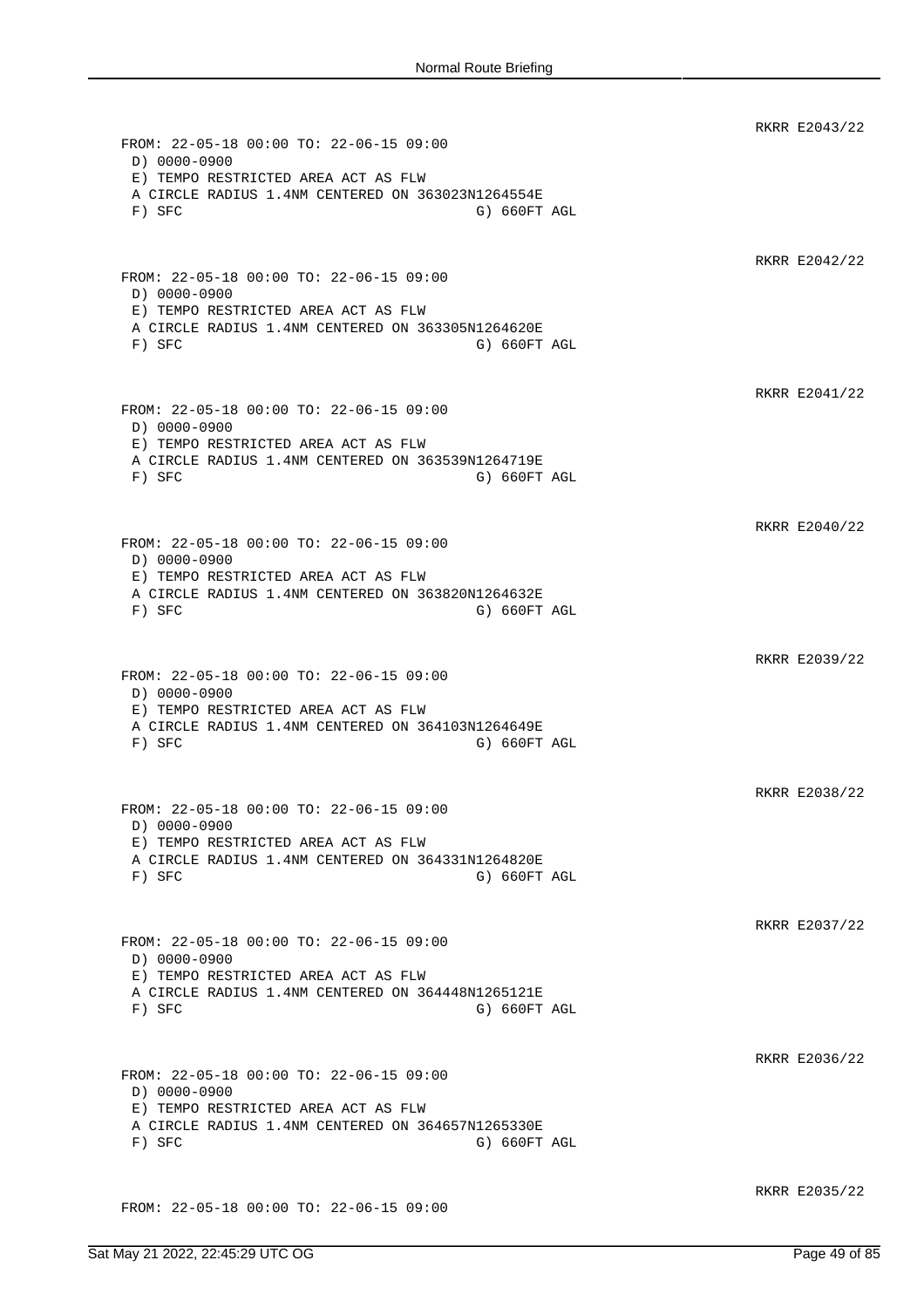D) 0000-0900 E) TEMPO RESTRICTED AREA ACT AS FLW A CIRCLE RADIUS 1.4NM CENTERED ON 364932N1265437E F) SFC G) 660FT AGL RKRR E2034/22 FROM: 22-05-18 00:00 TO: 22-06-15 09:00 D) 0000-0900 E) TEMPO RESTRICTED AREA ACT AS FLW A CIRCLE RADIUS 1.4NM CENTERED ON 365212N1265507E F) SFC G) 660FT AGL RKRR E2033/22 FROM: 22-05-18 00:00 TO: 22-06-15 09:00 D) 0000-0900 E) TEMPO RESTRICTED AREA ACT AS FLW A CIRCLE RADIUS 1.4NM CENTERED ON 365455N1265444E F) SFC G) 660FT AGL RKRR E2032/22 FROM: 22-05-18 00:00 TO: 22-06-15 09:00 D) 0000-0900 E) TEMPO RESTRICTED AREA ACT AS FLW A CIRCLE RADIUS 1.4NM CENTERED ON 365656N1265302E F) SFC G) 660FT AGL RKRR E1902/22 FROM: 22-05-16 05:46 TO: 22-08-05 09:00 D) MAY 16 0546-0900 2200-2359, 17-31 0000-0900 2200-2359, JUN 01-30 0000-0900 2200-2359, JUL 01-31 0000-0900 2200-2359, AUG 01-04 0000-0900 2200-2359, 05 0000-0900 E) TEMPO RESTRICTED AREA ACT AS FLW AREA BOUNDED BY THE FOLLOWING 361925N1274042E-361922N1274157E-361800N1274043E-361753N1274150E TO THE BEGINNING RMK : EXC MIL ACFT AND NATIONAL ACFT F) SFC G) 1400FT AMSL RKRR E1901/22 FROM: 22-05-16 05:45 TO: 22-08-05 09:00 D) MAY 16 0545-0900 2200-2359, 17-31 0000-0900 2200-2359, JUN 01-30 0000-0900 2200-2359, JUL 01-31 0000-0900 2200-2359, AUG 01-04 0000-0900 2200-2359, 05 0000-0900 E) TEMPO RESTRICTED AREA ACT AS FLW AREA BOUNDED BY THE FOLLOWING 362250N1273310E-361945N1273310E-362250N1273440E-361645N1273440E TO THE BEGINNING RMK : EXC MIL ACFT AND NATIONAL ACFT F) SFC G) 1400FT AMSL RKRR E1900/22 FROM: 22-05-16 05:44 TO: 22-08-05 09:00 D) MAY 16 0544-0900 2200-2359, 17-31 0000-0900 2200-2359, JUN 01-30 0000-0900 2200-2359, JUL 01-31 0000-0900 2200-2359, AUG 01-04 0000-0900 2200-2359, 05 0000-0900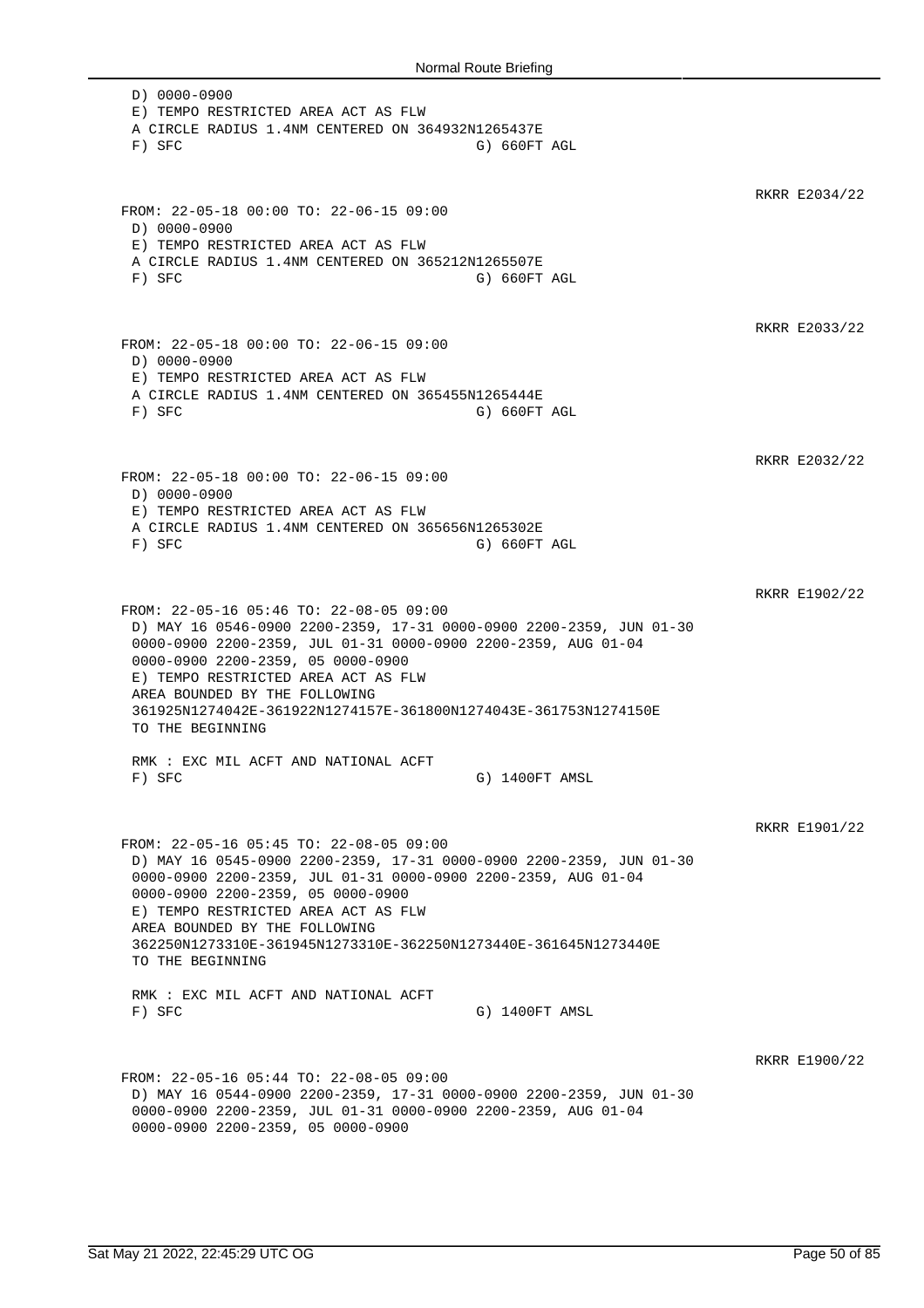E) TEMPO RESTRICTED AREA ACT AS FLW AREA BOUNDED BY THE FOLLOWING 370303N1280301E-370308N1280330E-370414N1280308E-370408N1280240E TO THE BEGINNING RMK : EXC MIL ACFT AND NATIONAL ACFT F) SFC G) 1400FT AMSL RKRR E1899/22 FROM: 22-05-16 05:43 TO: 22-08-05 09:00 D) MAY 16 0543-0900 2200-2359, 17-31 0000-0900 2200-2359, JUN 01-30 0000-0900 2200-2359, JUL 01-31 0000-0900 2200-2359, AUG 01-04 0000-0900 2200-2359, 05 0000-0900 E) TEMPO RESTRICTED AREA ACT AS FLW AREA BOUNDED BY THE FOLLOWING 361903N1265538E-361930N1265634E-361908N1265653E-361840N1265555E TO THE BEGINNING RMK : EXC MIL ACFT AND NATIONAL ACFT F) SFC G) 1400FT AMSL RKRR E1898/22 FROM: 22-05-16 05:42 TO: 22-08-05 09:00 D) MAY 16 0542-0900 2200-2359, 17-31 0000-0900 2200-2359, JUN 01-30 0000-0900 2200-2359, JUL 01-31 0000-0900 2200-2359, AUG 01-04 0000-0900 2200-2359, 05 0000-0900 E) TEMPO RESTRICTED AREA ACT AS FLW AREA BOUNDED BY THE FOLLOWING 362820N1270607E-362810N1270629E-362711N1270549E-362720N1270526E TO THE BEGINNING RMK : EXC MIL ACFT AND NATIONAL ACFT F) SFC G) 1400FT AMSL RKRR E1897/22 FROM: 22-05-16 05:41 TO: 22-08-05 09:00 D) MAY 16 0541-0900 2200-2359, 17-31 0000-0900 2200-2359, JUN 01-30 0000-0900 2200-2359, JUL 01-31 0000-0900 2200-2359, AUG 01-04 0000-0900 2200-2359, 05 0000-0900 E) TEMPO RESTRICTED AREA ACT AS FLW AREA BOUNDED BY THE FOLLOWING 362827N1271531E-362815N1271556E-362727N1271519E-362743N1271458E TO THE BEGINNING RMK : EXC MIL ACFT AND NATIONAL ACFT F) SFC G) 1400FT AMSL RKRR E1896/22 FROM: 22-05-16 05:41 TO: 22-08-05 09:00 D) MAY 16 0541-0900 2200-2359, 17-31 0000-0900 2200-2359, JUN 01-30 0000-0900 2200-2359, JUL 01-31 0000-0900 2200-2359, AUG 01-04 0000-0900 2200-2359, 05 0000-0900 E) TEMPO RESTRICTED AREA ACT AS FLW AREA BOUNDED BY THE FOLLOWING 350400N1271200E-350400N1271630E-345930N1271200E-345930N1271630E TO THE BEGINNING RMK : EXC MIL ACFT AND NATIONAL ACFT F) SFC G) 1400FT AMSL RKRR E1895/22

FROM: 22-05-16 05:40 TO: 22-08-05 09:00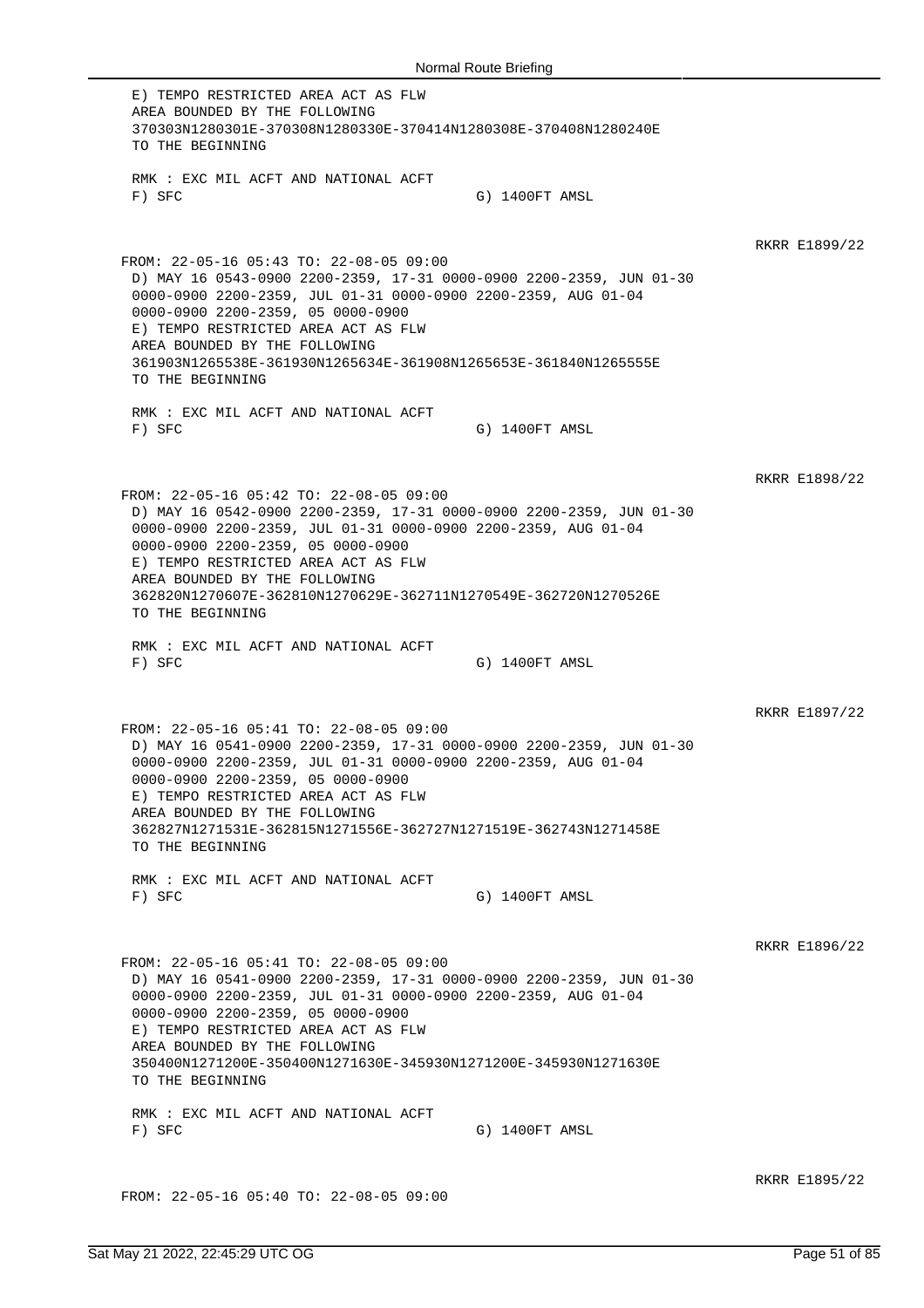D) MAY 16 0540-0900 2200-2359, 17-31 0000-0900 2200-2359, JUN 01-30 0000-0900 2200-2359, JUL 01-31 0000-0900 2200-2359, AUG 01-04 0000-0900 2200-2359, 05 0000-0900 E) TEMPO RESTRICTED AREA ACT AS FLW AREA BOUNDED BY THE FOLLOWING 353430N1270030E-353430N1270730E-353200N1270030E-353200N1270730E TO THE BEGINNING RMK : EXC MIL ACFT AND NATIONAL ACFT F) SFC G) 1400FT AMSL RKRR E1894/22 FROM: 22-05-16 05:39 TO: 22-08-05 09:00 D) MAY 16 0539-0900 2200-2359, 17-31 0000-0900 2200-2359, JUN 01-30 0000-0900 2200-2359, JUL 01-31 0000-0900 2200-2359, AUG 01-04 0000-0900 2200-2359, 05 0000-0900 E) TEMPO RESTRICTED AREA ACT AS FLW AREA BOUNDED BY THE FOLLOWING 364724N1284221E-364708N1284237E-364706N1284151E-364653N1284209E TO THE BEGINNING RMK : EXC MIL ACFT AND NATIONAL ACFT F) SFC G) 1400FT AMSL RKRR E1893/22 FROM: 22-05-16 05:38 TO: 22-08-05 09:00 D) MAY 16 0538-0900 2200-2359, 17-31 0000-0900 2200-2359, JUN 01-30 0000-0900 2200-2359, JUL 01-31 0000-0900 2200-2359, AUG 01-04 0000-0900 2200-2359, 05 0000-0900 E) TEMPO RESTRICTED AREA ACT AS FLW AREA BOUNDED BY THE FOLLOWING 364420N1283959E-364404N1284024E-364318N1283908E-364303N1283933E TO THE BEGINNING RMK : EXC MIL ACFT AND NATIONAL ACFT F) SFC G) 1400FT AMSL RKRR E1892/22 FROM: 22-05-16 05:37 TO: 22-08-05 09:00 D) MAY 16 0537-0900 2200-2359, 17-31 0000-0900 2200-2359, JUN 01-30 0000-0900 2200-2359, JUL 01-31 0000-0900 2200-2359, AUG 01-04 0000-0900 2200-2359, 05 0000-0900 E) TEMPO RESTRICTED AREA ACT AS FLW AREA BOUNDED BY THE FOLLOWING 364220N1284720E-364100N1284720E-364220N1284950E-364100N1284950E TO THE BEGINNING RMK : EXC MIL ACFT AND NATIONAL ACFT F) SFC G) 1400FT AMSL RKRR E1891/22 FROM: 22-05-16 05:36 TO: 22-08-05 09:00 D) MAY 16 0536-0900 2200-2359, 17-31 0000-0900 2200-2359, JUN 01-30 0000-0900 2200-2359, JUL 01-31 0000-0900 2200-2359, AUG 01-04 0000-0900 2200-2359, 05 0000-0900 E) TEMPO RESTRICTED AREA ACT AS FLW AREA BOUNDED BY THE FOLLOWING 360425N1285945E-360444N1290007E-360338N1290059E-360357N1290110E TO THE BEGINNING RMK : EXC MIL ACFT AND NATIONAL ACFT F) SFC G) 1400FT AMSL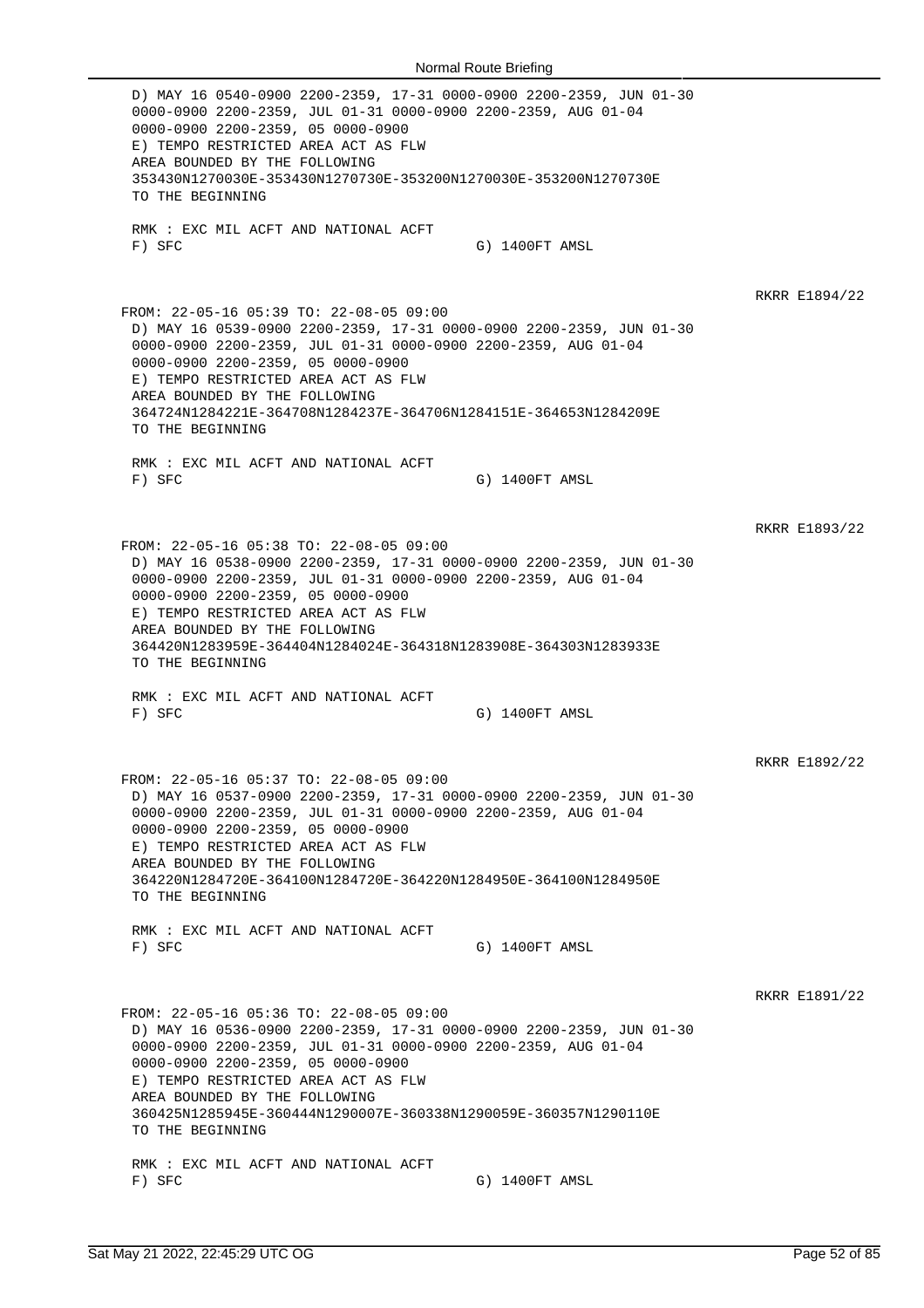RKRR E1890/22 FROM: 22-05-16 05:35 TO: 22-08-05 09:00 D) MAY 16 0535-0900 2200-2359, 17-31 0000-0900 2200-2359, JUN 01-30 0000-0900 2200-2359, JUL 01-31 0000-0900 2200-2359, AUG 01-04 0000-0900 2200-2359, 05 0000-0900 E) TEMPO RESTRICTED AREA ACT AS FLW AREA BOUNDED BY THE FOLLOWING 360722N1285652E-360748N1285735E-360842N1285542E-360905N1285623E TO THE BEGINNING RMK : EXC MIL ACFT AND NATIONAL ACFT F) SFC G) 1400FT AMSL RKRR E1880/22 REPLACED BY RKRR E1889/22 FROM: 22-05-16 05:34 TO: 22-08-05 09:00 D) MAY 16 0534-0900 2200-2359, 17-31 0000-0900 2200-2359, JUN 01-30 0000-0900 2200-2359, JUL 01-31 0000-0900 2200-2359, AUG 01-04 0000-0900 2200-2359, 05 0000-0900 E) TEMPO RESTRICTED AREA ACT AS FLW AREA BOUNDED BY THE FOLLOWING 352239N1283223E-352223N1283349E-352313N1283234E-352255N1283357E TO THE BEGINNING RMK : EXC MIL ACFT AND NATIONAL ACFT F) SFC G) 1400FT AMSL RKRR E1879/22 REPLACED BY RKRR E1888/22 FROM: 22-05-16 05:33 TO: 22-08-05 09:00 D) MAY 16 0533-0900 2200-2359, 17-31 0000-0900 2200-2359, JUN 01-30 0000-0900 2200-2359, JUL 01-31 0000-0900 2200-2359, AUG 01-04 0000-0900 2200-2359, 05 0000-0900 E) TEMPO RESTRICTED AREA ACT AS FLW AREA BOUNDED BY THE FOLLOWING 352302N1282809E-352331N1282918E-352235N1282828E-352304N1282940E TO THE BEGINNING RMK : EXC MIL ACFT AND NATIONAL ACFT F) SFC G) 1400FT AMSL RKRR E1878/22 REPLACED BY RKRR E1887/22 FROM: 22-05-16 05:32 TO: 22-08-05 09:00 D) MAY 16 0532-0900 2200-2359, 17-31 0000-0900 2200-2359, JUN 01-30 0000-0900 2200-2359, JUL 01-31 0000-0900 2200-2359, AUG 01-04 0000-0900 2200-2359, 05 0000-0900 E) TEMPO RESTRICTED AREA ACT AS FLW AREA BOUNDED BY THE FOLLOWING 353547N1282045E-353556N1282126E-353502N1282143E-353452N1282103E TO THE BEGINNING RMK : EXC MIL ACFT AND NATIONAL ACFT F) SFC G) 1400FT AMSL RKRR E1877/22 REPLACED BY RKRR E1886/22 FROM: 22-05-16 05:31 TO: 22-08-05 09:00 D) MAY 16 0531-0900 2200-2359, 17-31 0000-0900 2200-2359, JUN 01-30 0000-0900 2200-2359, JUL 01-31 0000-0900 2200-2359, AUG 01-04 0000-0900 2200-2359, 05 0000-0900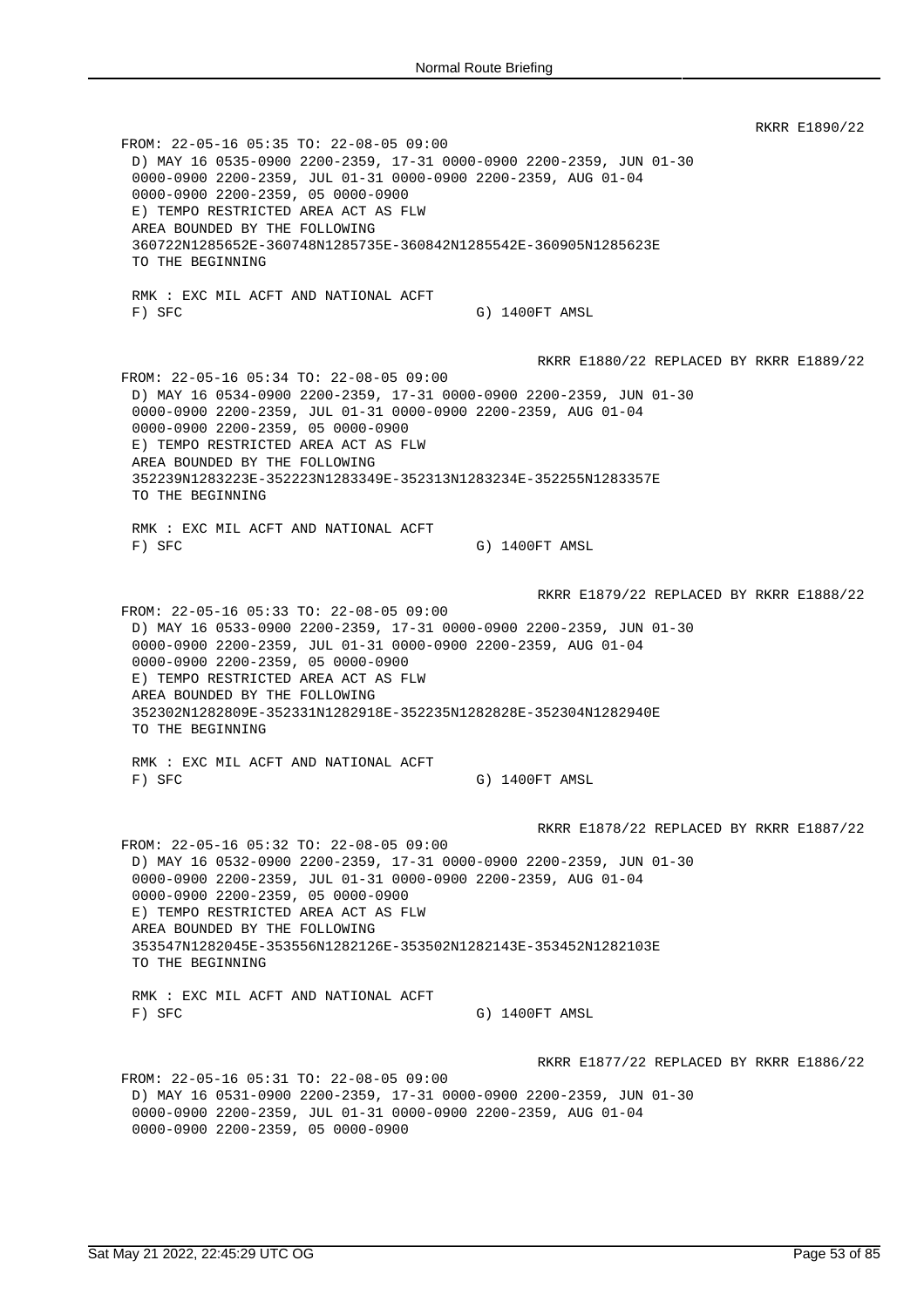E) TEMPO RESTRICTED AREA ACT AS FLW AREA BOUNDED BY THE FOLLOWING 353753N1282344E-353744N1282404E-353651N1282320E-353702N1282259E TO THE BEGINNING RMK : EXC MIL ACFT AND NATIONAL ACFT F) SFC G) 1400FT AMSL RKRR E1876/22 REPLACED BY RKRR E1885/22 FROM: 22-05-16 05:30 TO: 22-08-05 09:00 D) MAY 16 0530-0900 2200-2359, 17-31 0000-0900 2200-2359, JUN 01-30 0000-0900 2200-2359, JUL 01-31 0000-0900 2200-2359, AUG 01-04 0000-0900 2200-2359, 05 0000-0900 E) TEMPO RESTRICTED AREA ACT AS FLW AREA BOUNDED BY THE FOLLOWING 354236N1282153E-354218N1282259E-354157N1282252E-354215N1282144E TO THE BEGINNING RMK : EXC MIL ACFT AND NATIONAL ACFT F) SFC G) 1400FT AMSL RKRR E1875/22 REPLACED BY RKRR E1884/22 FROM: 22-05-16 05:28 TO: 22-08-05 09:00 D) MAY 16 0528-0900 2200-2359, 17-31 0000-0900 2200-2359, JUN 01-30 0000-0900 2200-2359, JUL 01-31 0000-0900 2200-2359, AUG 01-04 0000-0900 2200-2359, 05 0000-0900 E) TEMPO RESTRICTED AREA ACT AS FLW AREA BOUNDED BY THE FOLLOWING 354430N1282435E-354350N1282615E-354340N1282528E-354413N1282420E TO THE BEGINNING RMK : EXC MIL ACFT AND NATIONAL ACFT F) SFC G) 1400FT AMSL RKRR E1874/22 REPLACED BY RKRR E1883/22 FROM: 22-05-16 05:27 TO: 22-08-05 09:00 D) MAY 16 0527-0900 2200-2359, 17-31 0000-0900 2200-2359, JUN 01-30 0000-0900 2200-2359, JUL 01-31 0000-0900 2200-2359, AUG 01-04 0000-0900 2200-2359, 05 0000-0900 E) TEMPO RESTRICTED AREA ACT AS FLW AREA BOUNDED BY THE FOLLOWING 354939N1282807E-355014N1282835E-355110N1282645E-355037N1282618E TO THE BEGINNING RMK : EXC MIL ACFT AND NATIONAL ACFT F) SFC G) 1400FT AMSL RKRR E1873/22 REPLACED BY RKRR E1882/22 FROM: 22-05-16 05:26 TO: 22-08-05 09:00 D) MAY 16 0526-0900 2200-2359, 17-31 0000-0900 2200-2359, JUN 01-30 0000-0900 2200-2359, JUL 01-31 0000-0900 2200-2359, AUG 01-04 0000-0900 2200-2359, 05 0000-0900 E) TEMPO RESTRICTED AREA ACT AS FLW AREA BOUNDED BY THE FOLLOWING 355140N1282233E-355158N1282329E-355052N1282304E-355114N1282354E TO THE BEGINNING RMK : EXC MIL ACFT AND NATIONAL ACFT F) SFC G) 1400FT AMSL

FROM: 22-05-16 05:24 TO: 22-08-05 09:00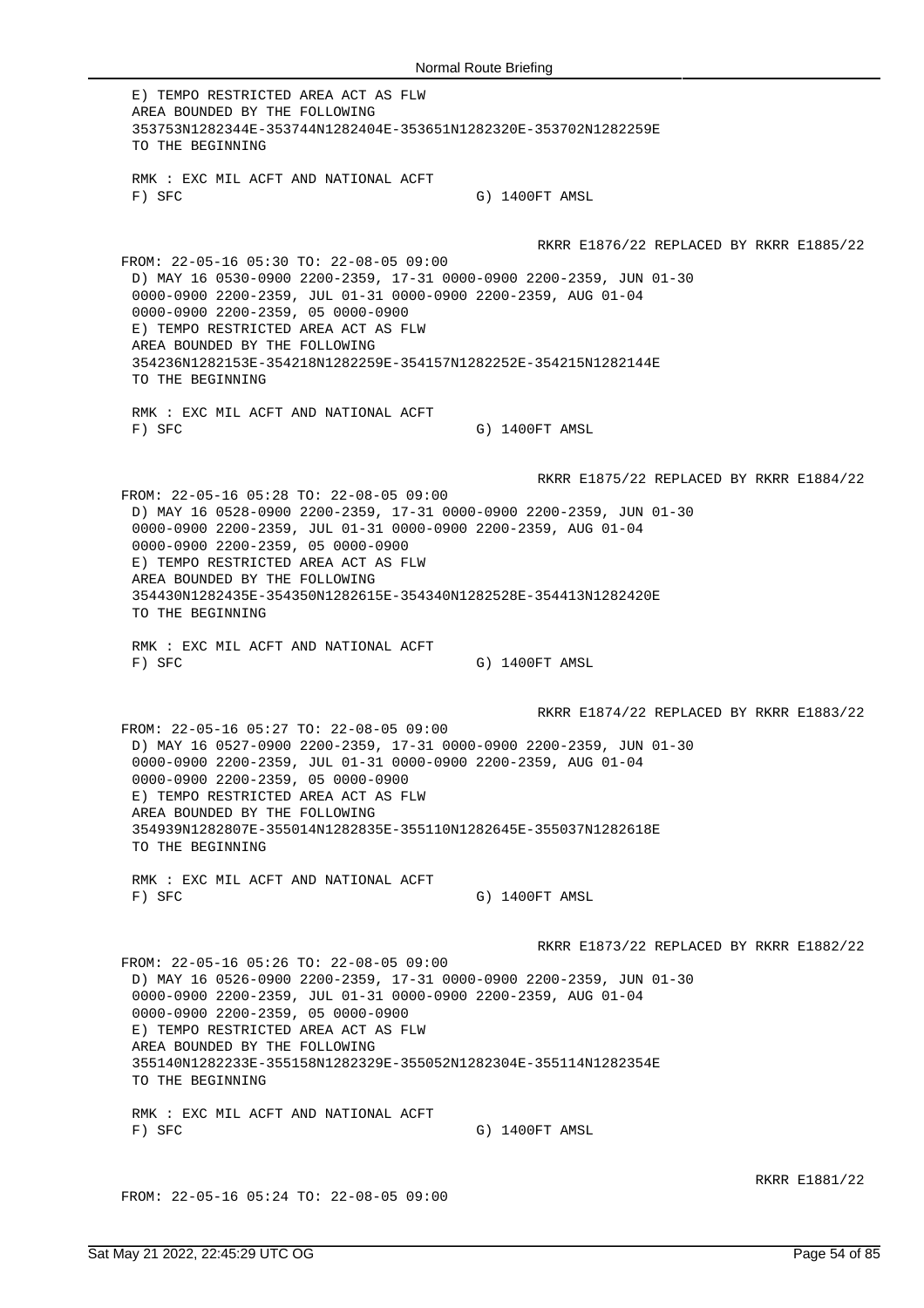D) MAY 16 0524-0900 2200-2359, 17-31 0000-0900 2200-2359, JUN 01-30 0000-0900 2200-2359, JUL 01-31 0000-0900 2200-2359, AUG 01-04 0000-0900 2200-2359, 05 0000-0900 E) TEMPO RESTRICTED AREA ACT AS FLW AREA BOUNDED BY THE FOLLOWING 351046N1275953E-351048N1280251E-350843N1280008E-350839N1280255E TO THE BEGINNING RMK : EXC MIL ACFT AND NATIONAL ACFT F) SFC G) 1400FT AMSL RKRR E1752/22 FROM: 22-05-19 21:00 TO: 22-05-22 14:59 D) 2100-1459 E) TEMPO RESTRICTED AREA ACT AS FLW A CIRCLE RADIUS 3NM CENTERED ON 361312N1292236E F) SFC G) 6500FT AMSL RKRR E1735/22 FROM: 22-05-11 22:00 TO: 22-06-30 09:00 D) 2200-0900 E) TEMPO RESTRICTED AREA ACT AS FLW 1.7NM EITHER SIDE OF LIN 342139N1262948E-335423N1262343E RMK:(CTC POINT: 032-710-1171) F) SFC G) 3000FT AMSL RKRR E1681/22 FROM: 22-05-18 00:00 TO: 22-05-27 07:00 D) 18-19 23-27 0000-0300 0400-0700 E) TEMPO RESTRICTED AREA ACT AS FLW AREA BOUNDED BY THE FOLLOWING 351300N1282500E-344700N1282400E-343600N1283900E-344700N1284900E-345900N1284900E-351000N1284400E TO THE BEGINNING F) SFC G) 2500FT AMSL RKRR E1497/22 FROM: 22-05-04 21:00 TO: 22-06-03 10:00 D) 2100-1000 E) TEMPO RESTRICTED AREA ACT AS FLW A CIRCLE RADIUS 0.1NM CENTERED ON 350729N1290721E RMK : CTC POINT(051-718-0559) F) SFC G) 1640FT AMSL RKRR E1453/22 FROM: 22-05-04 01:00 TO: 22-08-04 09:00 D) 0100-0900 E) TEMPO RESTRICTED AREA ACT AS FLW : A CIRCLE RADIUS 3NM CENTERED ON 362143N1272124E TEL : 042-611-2896<br>F) SFC G) 990FT AGL RKRR E1426/22 FROM: 22-05-01 21:00 TO: 22-05-26 10:00 D) 2100-1000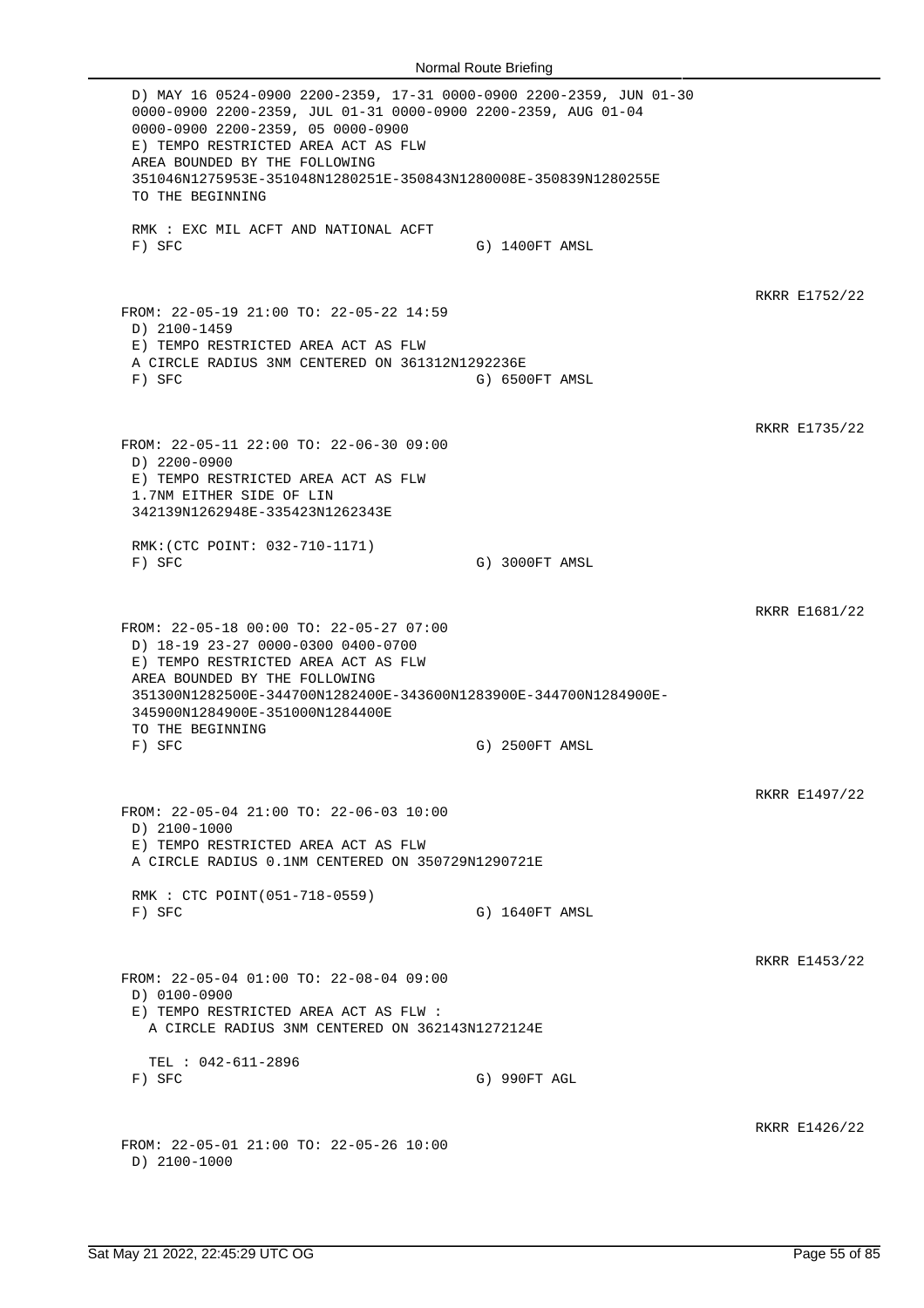E) TEMPO RESTRICTED AREA ACT AS FLW AREA BOUNDED BY THE FOLLOWING 355945N1285242E-355950N1285709E-355607N1285708E-355443N1285209E TO THE BEGINNING F) SFC G) 1000FT AMSL RKRR E1424/22 FROM: 22-05-20 23:00 TO: 22-05-29 10:15 D) 20 2300-2359, 21 0000-0115 0215-0655 0755-1015 2300-2359, 22 0000-0115 0215-0655 0755-1015, 27 2300-2359, 28 0000-0115 0215-0655 0755-1015 2300-2359, 29 0000-0115 0215-0655 0755-1015 E) TEMPO RESTRICTED AREA ACT AS FLW A CIRCLE RADIUS 5NM CENTERED ON 371210N1274442E F) 5000FT AMSL G) FL150 RKRR E1421/22 FROM: 22-05-20 23:00 TO: 22-05-29 10:15 D) 20 2300-2359, 21 0000-0115 0215-0655 0755-1015 2300-2359, 22 0000-0115 0215-0655 0755-1015, 27 2300-2359, 28 0000-0115 0215-0655 0755-1015 2300-2359, 29 0000-0115 0215-0655 0755-1015 E) TEMPO RESTRICTED AREA ACT AS FLW A CIRCLE RADIUS 3NM CENTERED ON 371210N1274442E F) SFC G) 5000FT AMSL RKRR E1415/22 FROM: 22-05-02 01:00 TO: 22-05-31 09:00 D) 0100-0900 E) TEMPO RESTRICTED AREA ACT AS FLW A CIRCLE RADIUS 0.6NM CENTERED ON 364548N1271407E RMK: CTC POINT 041-553-9211 F) SFC G) 990FT AGL RKRR E1401/22 FROM: 22-04-29 22:00 TO: 22-07-24 09:00 D) APR 29 2200-2359, 30 0000-0900 2200-2359, MAY 01 0000-0900, 06 2200-2359, 07 0000-0900 2200-2359, 08 0000-0900, 13 2200-2359, 14 0000-0900 2200-2359, 15 0000-0900, 20 2200-2359, 21 0000-0900 2200 E) TEMPO RESTRICTED AREA ACT AS FLW A CIRCLE RADIUS 5NM CENTERED ON 370631N1285628E RMK : CONTACT POINT 82 33 378 0333 F) SFC G) 1680FT AMSL RKRR E1400/22 FROM: 22-04-29 22:00 TO: 22-07-24 09:00 D) APR 29 2200-2359, 30 0000-0900 2200-2359, MAY 01 0000-0900, 06 2200-2359, 07 0000-0900 2200-2359, 08 0000-0900, 13 2200-2359, 14 0000-0900 2200-2359, 15 0000-0900, 20 2200-2359, 21 0000-0900 2200 E) TEMPO RESTRICTED AREA ACT AS FLW A CIRCLE RADIUS 5NM CENTERED ON 371627N1284717E RMK : CONTACT POINT 82 33 378 0333 F) SFC G) 1680FT AMSL RKRR E1399/22 FROM: 22-04-29 22:00 TO: 22-07-24 09:00 D) APR 29 2200-2359, 30 0000-0900 2200-2359, MAY 01 0000-0900, 06 2200-2359, 07 0000-0900 2200-2359, 08 0000-0900, 13 2200-2359, 14 0000-0900 2200-2359, 15 0000-0900, 20 2200-2359, 21 0000-0900 2200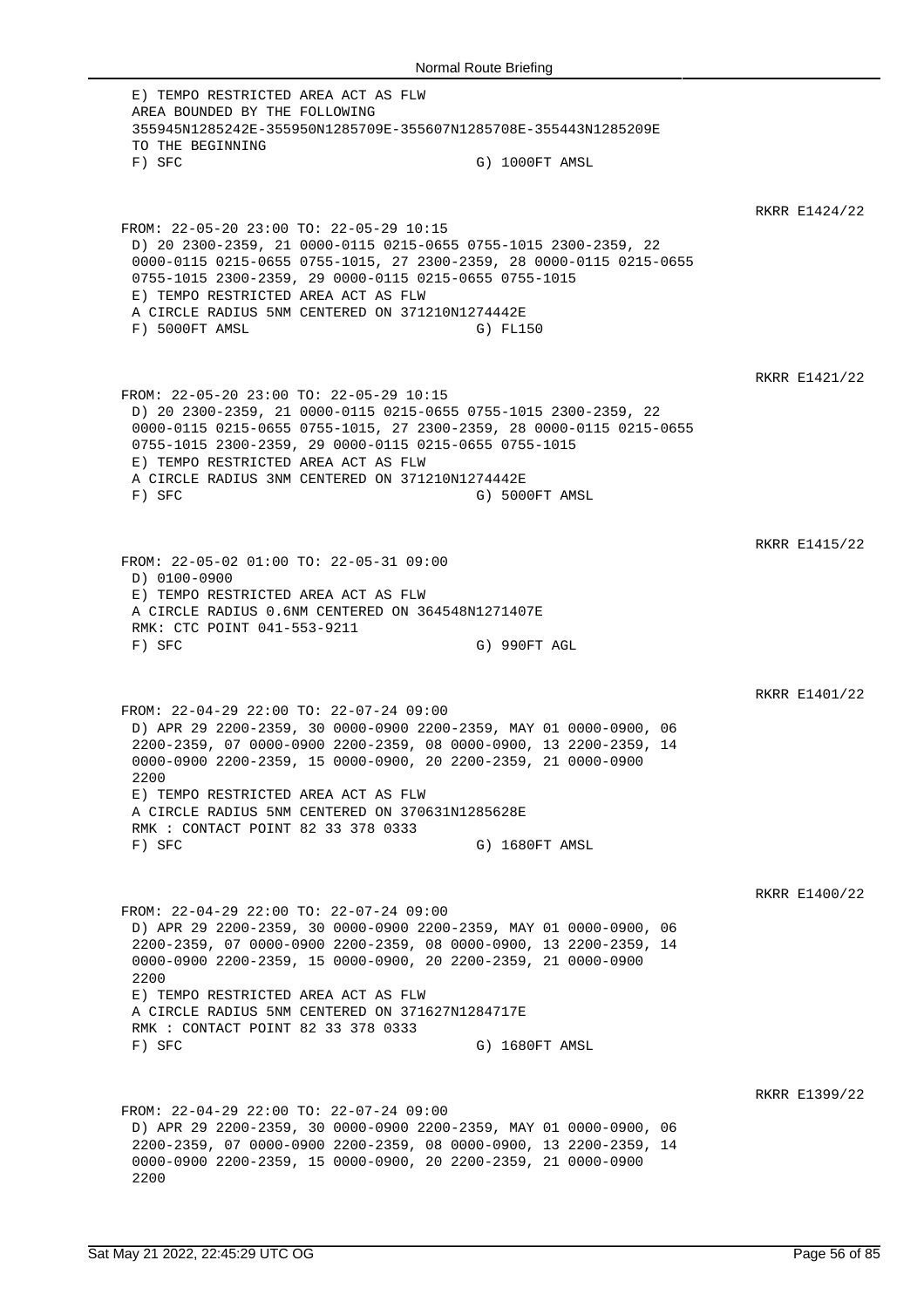E) TEMPO RESTRICTED AREA ACT AS FLW A CIRCLE RADIUS 5NM CENTERED ON 372941N1285108E RMK : CONTACT POINT 82 33 378 0333 F) SFC G) 1680FT AMSL RKRR E1398/22 FROM: 22-04-29 22:00 TO: 22-07-24 09:00 D) APR 29 2200-2359, 30 0000-0900 2200-2359, MAY 01 0000-0900, 06 2200-2359, 07 0000-0900 2200-2359, 08 0000-0900, 13 2200-2359, 14 0000-0900 2200-2359, 15 0000-0900, 20 2200-2359, 21 0000-0900 2200 E) TEMPO RESTRICTED AREA ACT AS FLW A CIRCLE RADIUS 5NM CENTERED ON 372250N1283939E RMK : CONTACT POINT 82 33 378 0333 F) SFC G) 1680FT AMSL RKRR E1395/22 FROM: 22-05-02 14:00 TO: 22-06-01 18:00 D) 1400-1800 E) TEMPO RESTRICTED AREA ACT AS FLW AREA BOUNDED BY THE FOLLOWING 373448N1262707E-373351N1263547E-374223N1263205E-374220N1263003E-373805N1262550E-373448N1262707E TO THE BEGINNING RMK : EXC WEEKEND AND HOLIDAY F) SFC G) 2000FT AMSL RKRR E1394/22 FROM: 22-05-02 14:00 TO: 22-06-01 18:00 D) 1400-1800 E) TEMPO RESTRICTED AREA ACT AS FLW AREA BOUNDED BY THE FOLLOWING 374248N1263934E-374110N1263856E-373956N1263947E-373838N1264237E-373928N1264304E-374115N1264018E-374249N1264023E-374248N1263934E TO THE BEGINNING RMK : EXC WEEKEND AND HOLIDAY F) SFC G) 3000FT AMSL RKRR E1393/22 FROM: 22-05-02 01:00 TO: 22-05-31 07:00 D) 0100-0700 E) TEMPO RESTRICTED AREA ACT AS FLW A CIRCLE RADIUS 1.1NM CENTERED ON 374000N1262656E RMK : EXC WEEKEND AND HOLIDAY F) SFC G) 1600FT AMSL RKRR E1384/22 FROM: 22-04-30 15:00 TO: 22-06-30 14:59 D) APR 30 1500-2300, MAY 01-31 1300-2300, JUN 01-29 1300-2300, 30 1300-1459 E) TEMPO RESTRICTED AREA ACT AS FLW AREA BOUNDED BY THE FOLLOWING 360824N1263437E-360733N1263323E-360414N1263624E-360529N1263922E TO THE BEGINNING F) SFC G) 1000FT AMSL RKRR E1382/22 FROM: 22-04-30 22:00 TO: 22-07-31 08:00 D) 2200-0800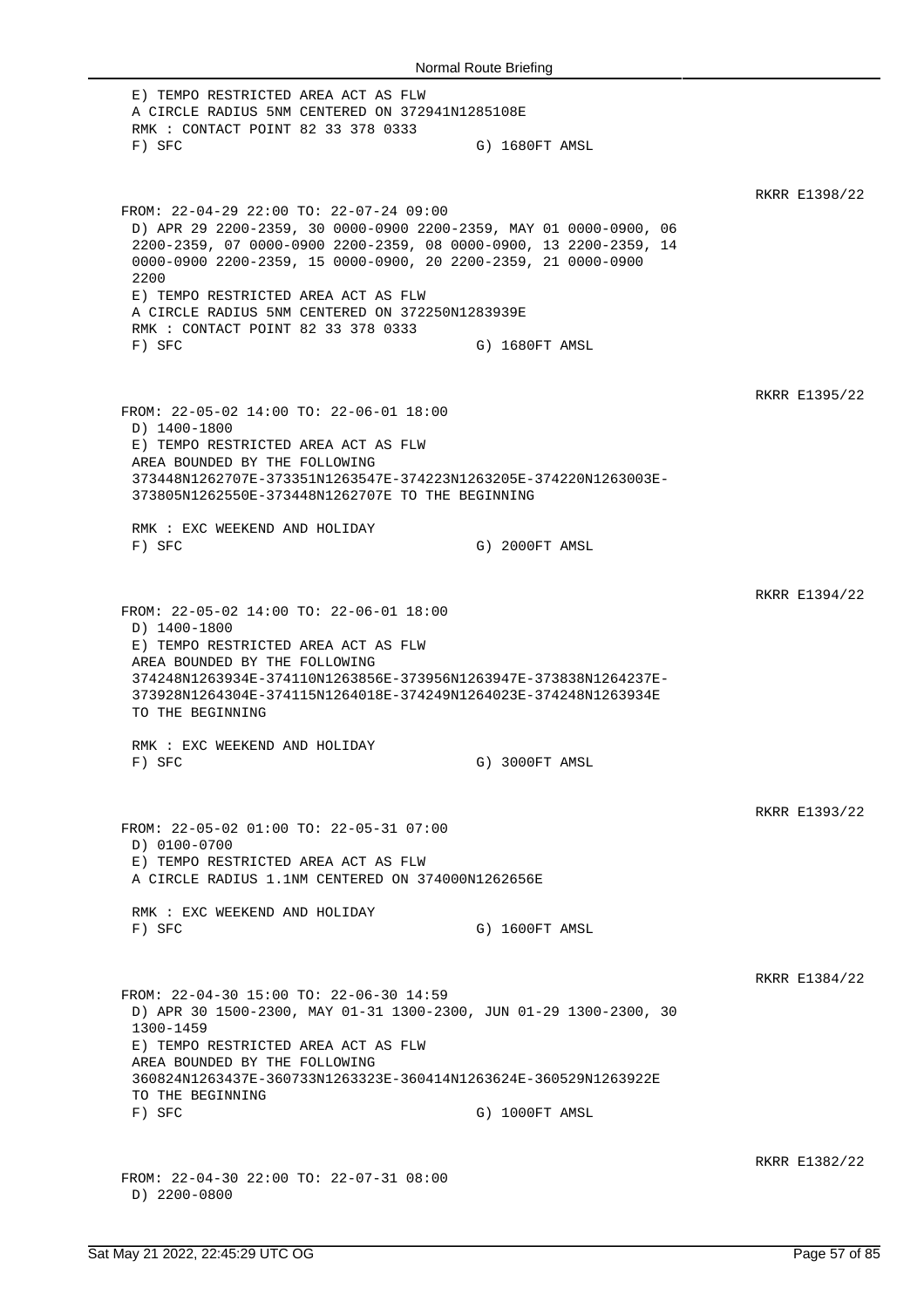E) TEMPO RESTRICTED AREA ACT AS FLW A CIRCLE RADIUS 1.1NM CENTERED ON 353524N1282121E RMK : TEL 051-723-3531 F) SFC G) 900FT AGL RKRR E1381/22 FROM: 22-04-30 22:00 TO: 22-07-31 08:00 D) 2200-0800 E) TEMPO RESTRICTED AREA ACT AS FLW A CIRCLE RADIUS 0.6NM CENTERED ON 352621N1282238E RMK : TEL 051-723-3531 F) SFC G) 900FT AGL RKRR E1380/22 FROM: 22-04-30 22:00 TO: 22-07-31 08:00 D) 2200-0800 E) TEMPO RESTRICTED AREA ACT AS FLW A CIRCLE RADIUS 0.6NM CENTERED ON 352330N1282613E RMK : TEL 051-723-3531 F) SFC G) 900FT AGL RKRR E1379/22 FROM: 22-04-30 22:00 TO: 22-07-31 08:00 D) 2200-0800 E) TEMPO RESTRICTED AREA ACT AS FLW A CIRCLE RADIUS 1.1NM CENTERED ON 352254N1283220E RMK : TEL 051-723-3531 F) SFC G) 900FT AGL RKRR E1378/22 FROM: 22-04-30 22:00 TO: 22-07-31 08:00 D) 2200-0800 E) TEMPO RESTRICTED AREA ACT AS FLW A CIRCLE RADIUS 0.6NM CENTERED ON 352132N1284321E RMK : TEL 051-723-3531 F) SFC G) 900FT AGL RKRR E1377/22 FROM: 22-04-30 22:00 TO: 22-07-31 08:00 D) 2200-0800 E) TEMPO RESTRICTED AREA ACT AS FLW A CIRCLE RADIUS 0.6NM CENTERED ON 352243N1284851E RMK : TEL 051-723-3531 F) SFC G) 900FT AGL RKRR E1376/22 FROM: 22-04-30 22:00 TO: 22-07-31 08:00 D) 2200-0800 E) TEMPO RESTRICTED AREA ACT AS FLW A CIRCLE RADIUS 1.1NM CENTERED ON 351955N1285736E RMK : TEL 051-723-3531 F) SFC G) 900FT AGL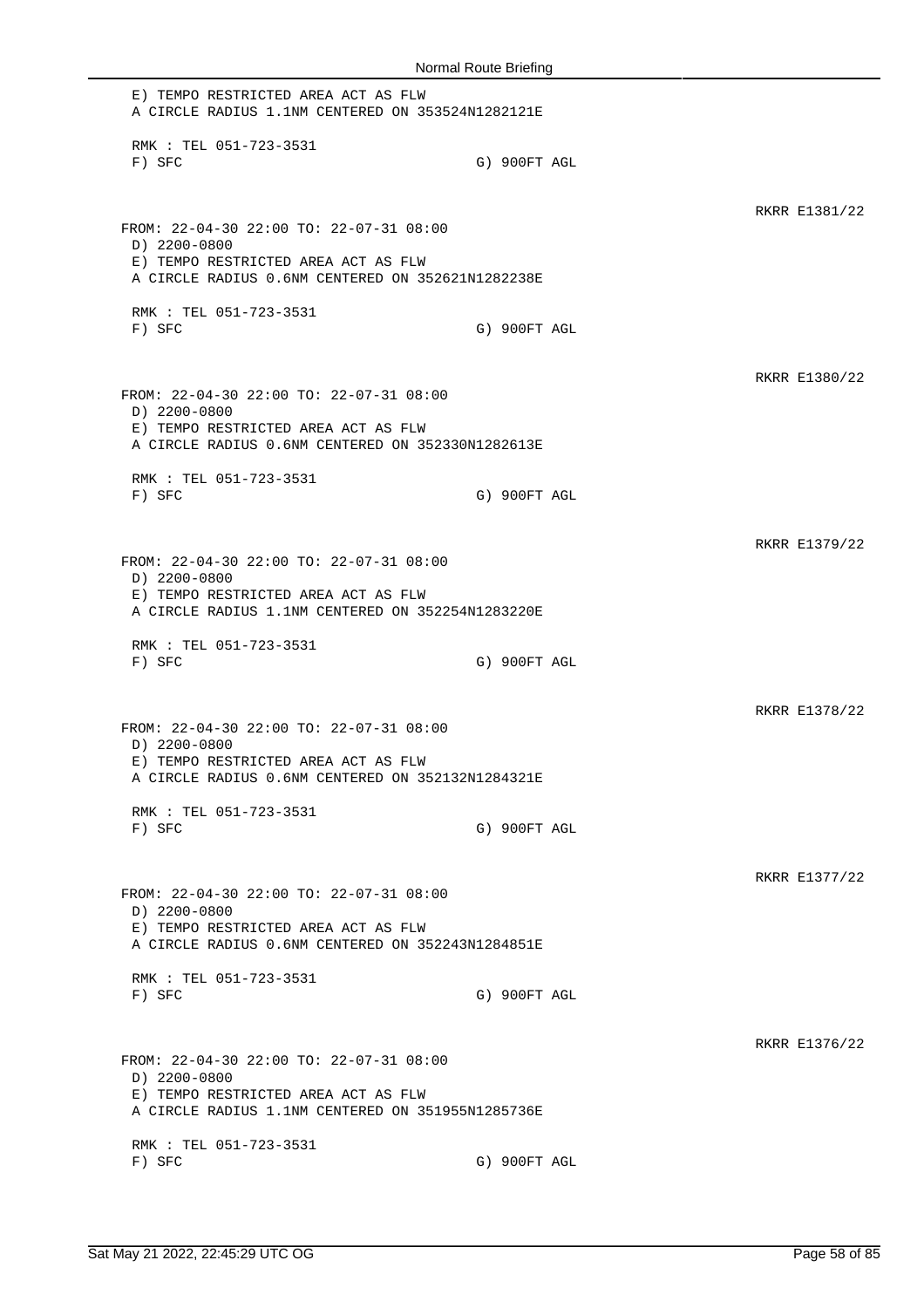RKRR E1375/22 FROM: 22-04-30 22:00 TO: 22-07-31 08:00 D) 2200-0800 E) TEMPO RESTRICTED AREA ACT AS FLW A CIRCLE RADIUS 1.1NM CENTERED ON 351724N1285942E RMK : TEL 051-723-3531 F) SFC G) 900FT AGL RKRR E1329/22 FROM: 22-04-30 15:00 TO: 22-05-31 14:59 D) APR 30 1500-2300, MAY 01-30 1300-2300, 31 1300-1459 E) TEMPO RESTRICTED AREA ACT AS FLW A CIRCLE RADIUS 3NM CENTERED ON 343601N1273259E F) SFC G) 1000FT AMSL RKRR E1328/22 FROM: 22-04-30 15:00 TO: 22-05-31 14:59 D) APR 30 1500-2300, MAY 01-30 1300-2300, 31 1300-1459 E) TEMPO RESTRICTED AREA ACT AS FLW A CIRCLE RADIUS 3NM CENTERED ON 343559N1274807E F) SFC G) 1000FT AMSL RKRR E1327/22 FROM: 22-04-30 15:00 TO: 22-05-31 14:59 D) APR 30 1500-2300, MAY 01-30 1300-2300, 31 1300-1459 E) TEMPO RESTRICTED AREA ACT AS FLW A CIRCLE RADIUS 3NM CENTERED ON 344310N1274634E F) SFC G) 1000FT AMSL RKRR E1326/22 FROM: 22-04-30 20:30 TO: 22-06-30 14:59 D) APR 30 2030-2130, MAY 01-31 1200-1459 2030-2130, JUN 01-29 1200-1459 2030-2130, 30 1200-1459 E) TEMPO RESTRICTED AREA ACT AS FLW AREA BOUNDED BY THE FOLLOWING 380907N1283552E-381038N1283550E-381051N1283825E-380915N1283826E TO THE BEGINNING F) SFC G) 800FT AMSL RKRR E1325/22 FROM: 22-04-30 20:30 TO: 22-06-30 13:00 D) APR 30 2030-2100 2300-2359, MAY 01-31 0000-0030 1200-1300 2030-2100 2300-2359, JUN 01-29 0000-0030 1200-1300 2030-2100 2300-2359, 30 0000-0030 1200-1300 E) TEMPO RESTRICTED AREA ACT AS FLW AREA BOUNDED BY THE FOLLOWING 375840N1284452E-375933N1284749E-375440N1285220E-375357N1284928E TO THE BEGINNING F) SFC G) 500FT AMSL RKRR E1324/22 FROM: 22-04-30 15:00 TO: 22-06-30 14:59 E) TEMPO RESTRICTED AREA ACT AS FLW A CIRCLE RADIUS 2NM CENTERED ON 374022N1262355E F) SFC G) 800FT AMSL RKRR E1323/22 FROM: 22-04-30 15:00 TO: 22-06-30 14:59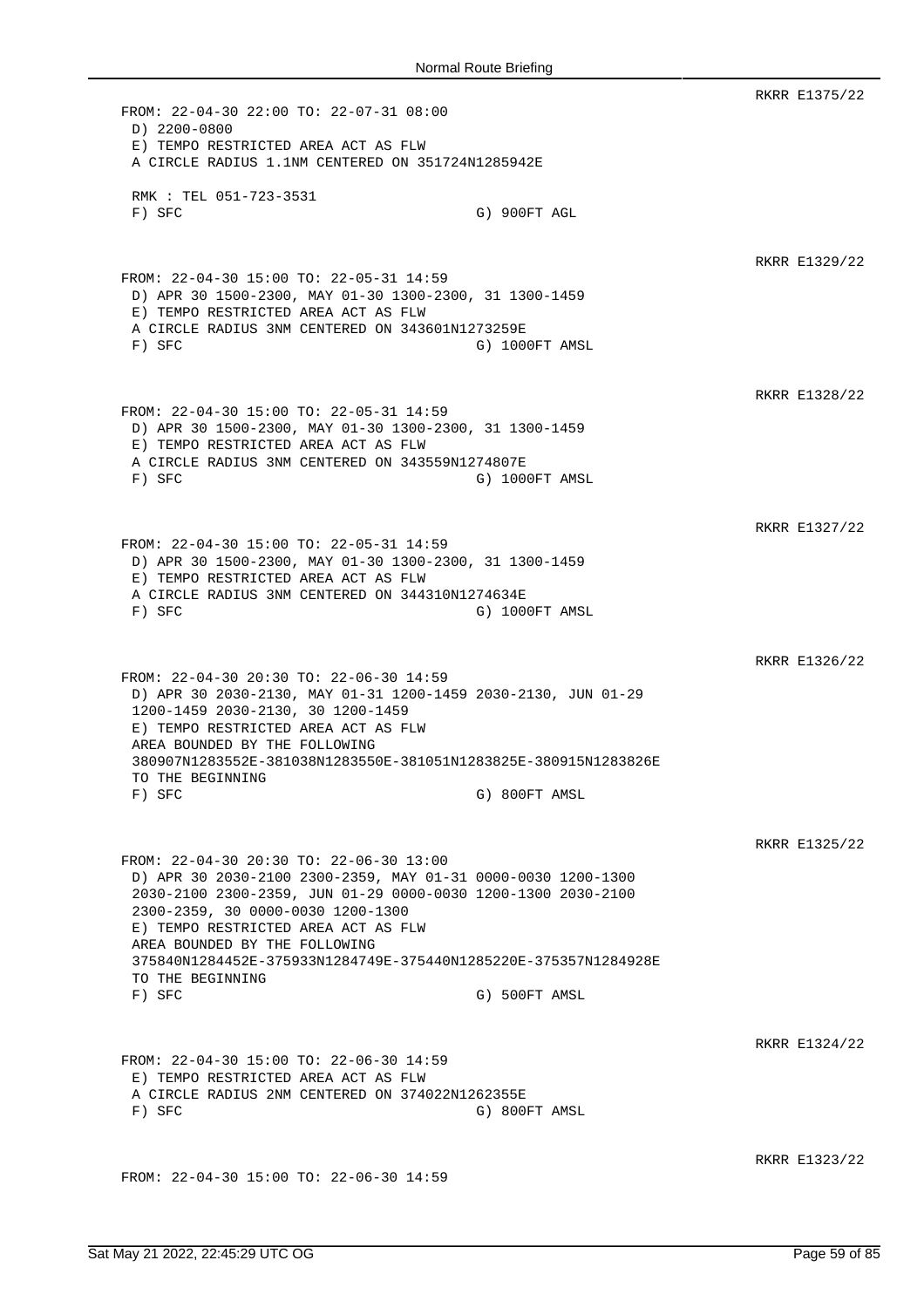| Normal Route Briefing                                                                                                                                                                                                                                                                                                                                                                                      |                |  |               |  |
|------------------------------------------------------------------------------------------------------------------------------------------------------------------------------------------------------------------------------------------------------------------------------------------------------------------------------------------------------------------------------------------------------------|----------------|--|---------------|--|
| E) TEMPO RESTRICTED AREA ACT AS FLW<br>A CIRCLE RADIUS 2NM CENTERED ON 374156N1263533E<br>$F)$ SFC                                                                                                                                                                                                                                                                                                         | G) 800FT AMSL  |  |               |  |
| FROM: 22-04-30 15:00 TO: 22-06-30 14:59<br>E) TEMPO RESTRICTED AREA ACT AS FLW<br>AREA BOUNDED BY THE FOLLOWING<br>374236N1263812E-374031N1263803E-374018N1264006E-374130N1263933E-<br>374257N1263959E TO THE BEGINNING<br>$F)$ SFC                                                                                                                                                                        | G) 800FT AMSL  |  | RKRR E1322/22 |  |
| FROM: 22-04-30 15:00 TO: 22-06-30 14:59<br>E) TEMPO RESTRICTED AREA ACT AS FLW<br>AREA BOUNDED BY THE FOLLOWING<br>374355N1263012E-374325N1263256E-373823N1263307E-373811N1263024E<br>TO THE BEGINNING<br>$F)$ SFC                                                                                                                                                                                         | G) 900FT AMSL  |  | RKRR E1321/22 |  |
| FROM: 22-04-30 15:00 TO: 22-06-30 14:59<br>E) TEMPO RESTRICTED AREA ACT AS FLW<br>A CIRCLE RADIUS 1.5NM CENTERED ON 374007N1263625E<br>$F)$ SFC                                                                                                                                                                                                                                                            | G) 900FT AMSL  |  | RKRR E1320/22 |  |
| FROM: 22-04-30 15:00 TO: 22-06-30 14:59<br>E) TEMPO RESTRICTED AREA ACT AS FLW<br>A CIRCLE RADIUS 1.5NM CENTERED ON 373648N1262750E<br>$F)$ SFC                                                                                                                                                                                                                                                            | G) 900FT AMSL  |  | RKRR E1319/22 |  |
| FROM: 22-05-13 23:00 TO: 22-05-29 08:00<br>D) 13 2300-2359, 14 0000-0800 2300-2359, 15 0000-0800, 20 2300-2359,<br>21 0000-0800 2300-2359, 22 0000-0800, 27 2300-2359, 28 0000-0800<br>2300-2359, 29 0000-0800<br>E) TEMPO RESTRICTED AREA ACT AS FLW<br>AREA BOUNDED BY THE FOLLOWING<br>361448N1292106E-361445N1292526E-361238N1292528E-361250N1292234E-<br>361335N1292105E TO THE BEGINNING<br>$F)$ SFC | G) 3000FT AMSL |  | RKRR E1318/22 |  |
| FROM: 22-04-30 21:00 TO: 22-06-30 14:59<br>D) APR 30 2100-2359, MAY 01-31 0000-1000 1300-1459 2100-2359, JUN<br>01-29 0000-1000 1300-1459 2100-2359, 30 0000-1000 1300-1459<br>E) TEMPO RESTRICTED AREA ACT AS FLW<br>AREA BOUNDED BY THE FOLLOWING<br>360105N1291416E-360106N1291510E-360015N1291508E-360016N1291416E<br>TO THE BEGINNING<br>$F)$ SFC                                                     | G) 1000FT AMSL |  | RKRR E1317/22 |  |
| FROM: 22-04-30 21:00 TO: 22-06-30 14:59<br>D) APR 30 2100-2359, MAY 01-31 0000-1000 1300-1459 2100-2359, JUN<br>01-29 0000-1000 1300-1459 2100-2359, 30 0000-1000 1300-1459                                                                                                                                                                                                                                |                |  | RKRR E1316/22 |  |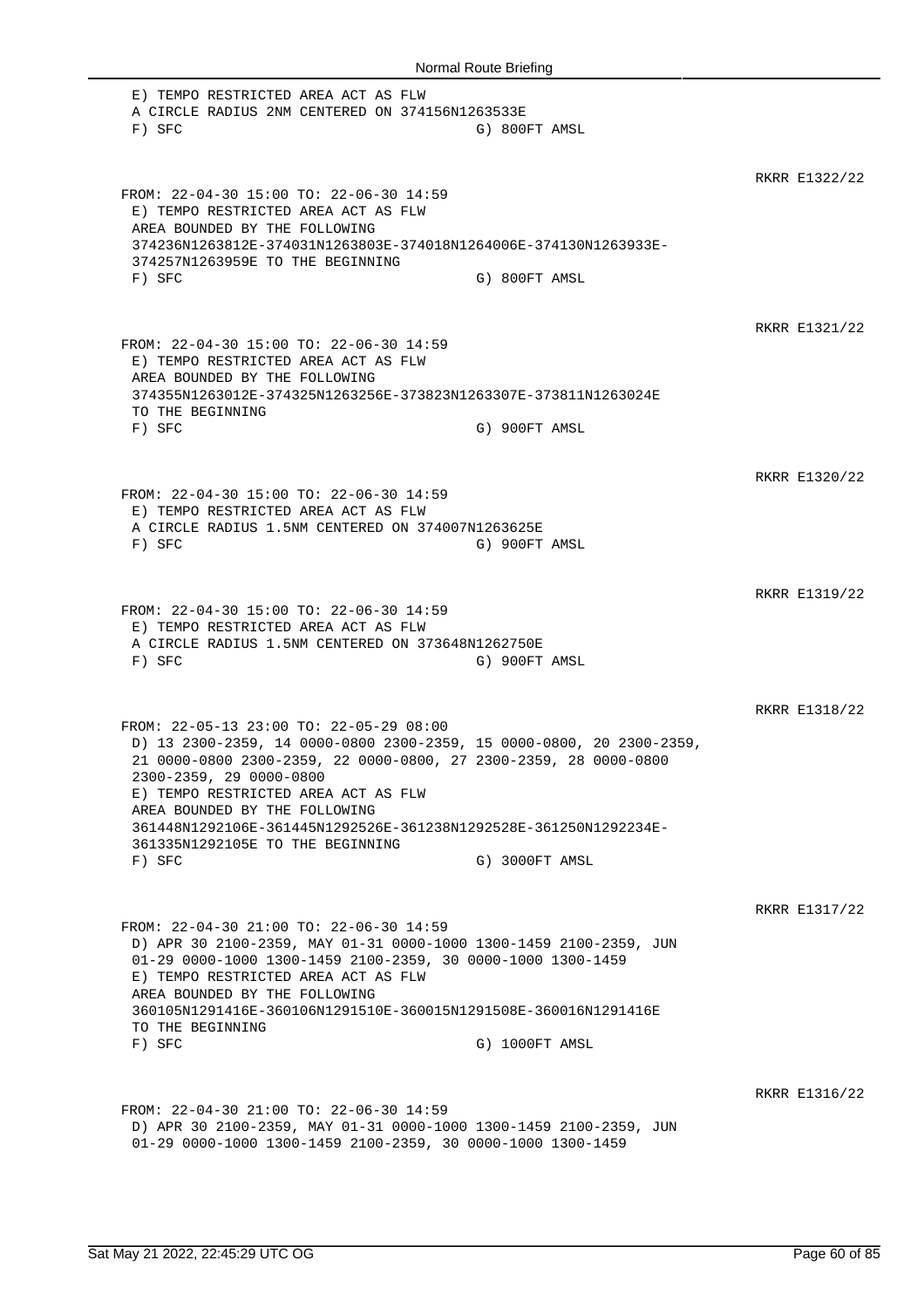E) TEMPO RESTRICTED AREA ACT AS FLW AREA BOUNDED BY THE FOLLOWING 355540N1292941E-355539N1293055E-355433N1293008E-355434N1292856E TO THE BEGINNING F) SFC G) 1000FT AMSL RKRR E1315/22 FROM: 22-04-30 21:00 TO: 22-06-30 14:59 D) APR 30 2100-2359, MAY 01-31 0000-1000 1300-1459 2100-2359, JUN 01-29 0000-1000 1300-1459 2100-2359, 30 0000-1000 1300-1459 E) TEMPO RESTRICTED AREA ACT AS FLW AREA BOUNDED BY THE FOLLOWING 354735N1292922E-354735N1293032E-354504N1293031E-354504N1292921E TO THE BEGINNING F) SFC G) 1000FT AMSL RKRR E1314/22 FROM: 22-04-30 21:00 TO: 22-06-30 14:59 D) APR 30 2100-2359, MAY 01-31 0000-1000 1300-1459 2100-2359, JUN 01-29 0000-1000 1300-1459 2100-2359, 30 0000-1000 1300-1459 E) TEMPO RESTRICTED AREA ACT AS FLW AREA BOUNDED BY THE FOLLOWING 355325N1292957E-355325N1293314E-355144N1293315E-355144N1292949E TO THE BEGINNING F) SFC G) 1000FT AMSL RKRR E1313/22 FROM: 22-04-30 21:00 TO: 22-06-30 14:59 D) APR 30 2100-2359, MAY 01-31 0000-1000 1300-1459 2100-2359, JUN 01-29 0000-1000 1300-1459 2100-2359, 30 0000-1000 1300-1459 E) TEMPO RESTRICTED AREA ACT AS FLW AREA BOUNDED BY THE FOLLOWING 360938N1292322E-360935N1292523E-360648N1292521E-360736N1292320E TO THE BEGINNING F) SFC G) 1000FT AMSL RKRR E1306/22 FROM: 22-05-01 00:00 TO: 22-06-30 08:00 D) 0000-0230 0400-0800 E) TEMPO RESTRICTED AREA ACT AS FLW A CIRCLE RADIUS 4NM CENTERED ON 364517N1280155E RMK : EXC WEEKENDS F) SFC G) 1500FT AGL RKRR E1305/22 FROM: 22-05-01 00:00 TO: 22-06-30 09:00 D) 0000-0900 E) TEMPO RESTRICTED AREA ACT AS FLW AREA BOUNDED BY THE FOLLOWING 323654N1251024E-320642N1251024E-320642N1254550E-323654N1254550E TO THE BEGINNING RMK : EXC WEEKENDS AND HOLIDAYS F) SFC G) 10000FT AMSL RKRR E1304/22 FROM: 22-04-30 23:30 TO: 22-06-30 14:59 D) 2330-1459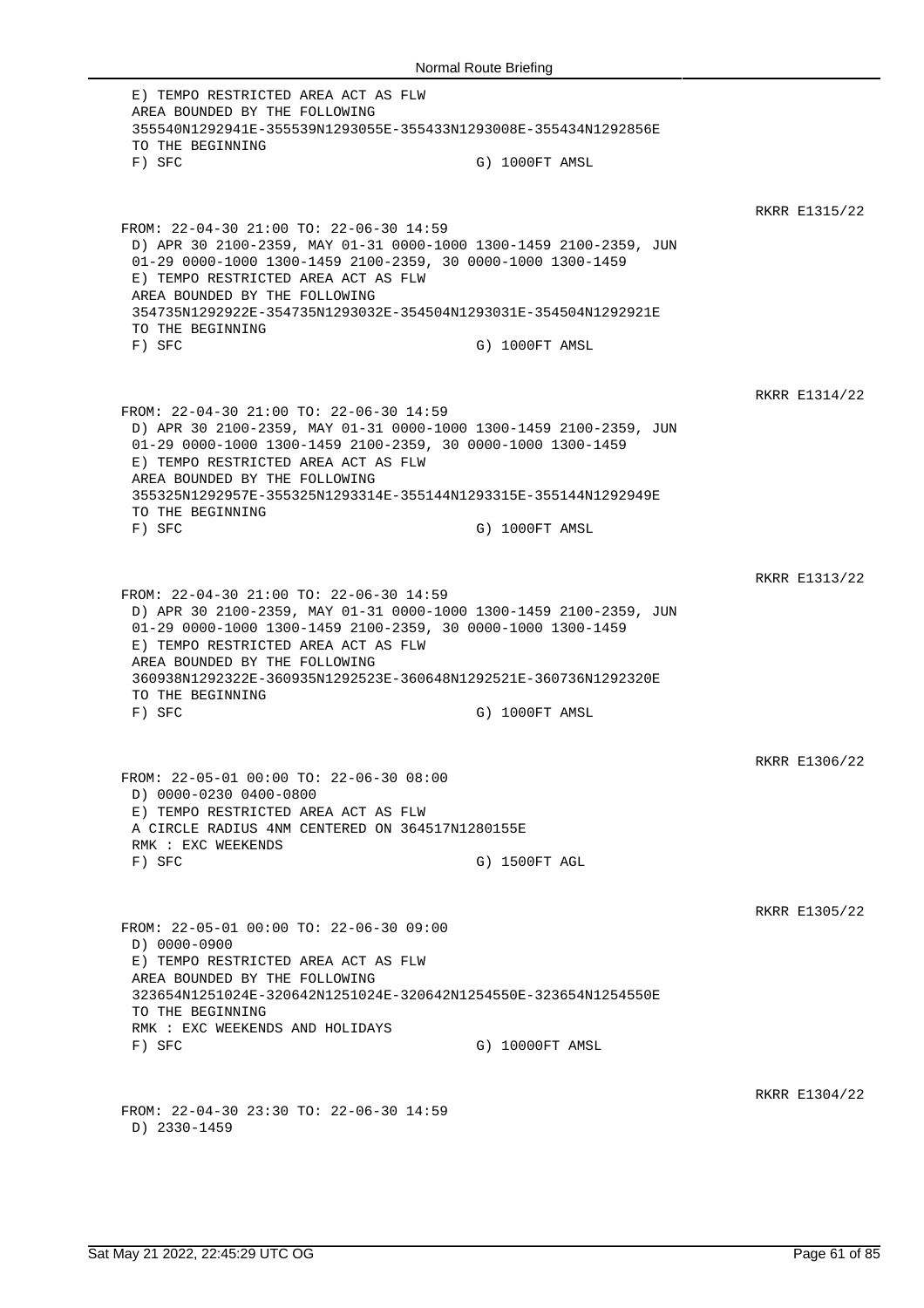E) TEMPO RESTRICTED AREA ACT AS FLW AREA BOUNDED BY THE FOLLOWING 331400N1262830E-331300N1262830E-331300N1263000E-331345N1263000E-331400N1262910E TO THE BEGINNING F) SFC G) 500FT AMSL RKRR E1285/22 FROM: 22-05-14 01:00 TO: 22-05-22 08:00 D) 14-15 21-22 0100-0800 E) TEMPO RESTRICTED AREA ACT AS FLW AREA BOUNDED BY THE FOLLOWING 352153N1273118E-351740N1272640E-351046N1272842E-350618N1273711E-350415N1273853E-350133N1274657E-350413N1274836E-352014N1274352E TO THE BEGINNING F) SFC G) 7000FT AMSL RKRR E1270/22 FROM: 22-04-13 18:00 TO: 22-06-30 11:00 D) 1800-1100 E) TEMPO RESTRICTED AREA ACT AS FLW A CIRCLE RADIUS 0.1NM CENTERED ON 375648N1284649E F) SFC G) 1640FT AMSL RKRR E1269/22 FROM: 22-04-13 18:00 TO: 22-06-30 11:00 D) 1800-1100 E) TEMPO RESTRICTED AREA ACT AS FLW A CIRCLE RADIUS 0.1NM CENTERED ON 375720N1284612E F) SFC G) 1640FT AMSL RKRR E1268/22 FROM: 22-04-13 18:00 TO: 22-06-30 11:00 D) 1800-1100 E) TEMPO RESTRICTED AREA ACT AS FLW A CIRCLE RADIUS 0.1NM CENTERED ON 365347N1261213E F) SFC G) 1640FT AMSL RKRR E1267/22 FROM: 22-04-13 18:00 TO: 22-06-30 11:00 D) 1800-1100 E) TEMPO RESTRICTED AREA ACT AS FLW A CIRCLE RADIUS 0.1NM CENTERED ON 370658N1264108E F) SFC G) 1640FT AMSL RKRR E1228/22 FROM: 22-05-01 15:00 TO: 22-05-29 14:59 E) TEMPO RESTRICTED AREA ACT AS FLW AREA BOUNDED BY THE FOLLOWING 363606N1241600E-350000N1241600E-350000N1240100E-372400N1240100E-372400N1241600E TO THE BEGINNING F) 6000FT AMSL G) 13000FT AMSL RKRR E1227/22 FROM: 22-05-01 15:00 TO: 22-05-29 14:59 E) TEMPO RESTRICTED AREA ACT AS FLW 1NM EITHER SIDE OF CENTER LINE 365221N1243440E-363600N1241600E F) 6000FT AMSL G) 7000FT AMSL RKRR E1217/22 FROM: 22-04-08 00:00 TO: 22-06-29 08:00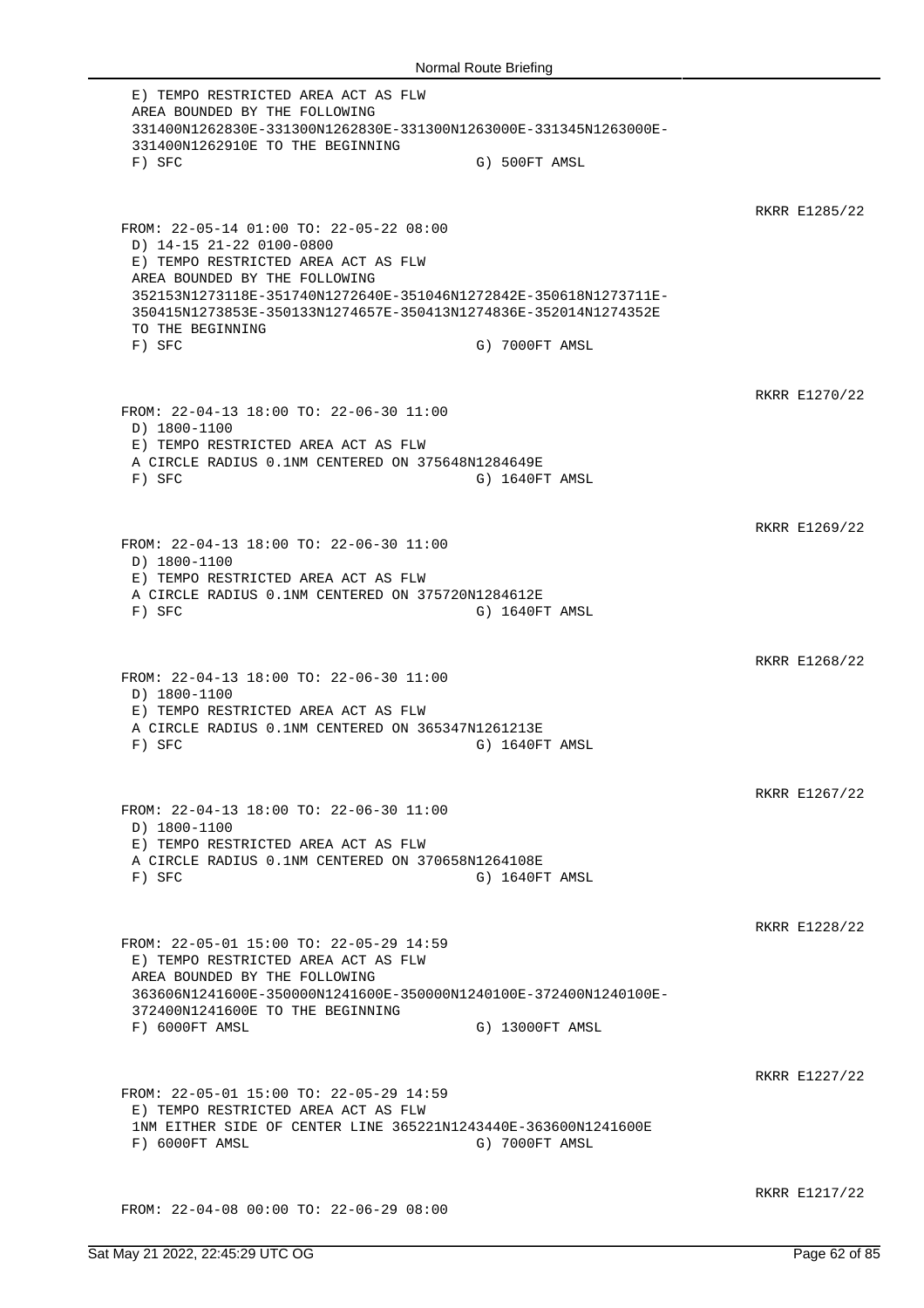D) 0000-0800 E) TEMPO RESTRICTED AREA ACT AS FLW A CIRCLE RADIUS 2.2NM CENTERED ON 372748N1290109E F) SFC G) 3000FT AMSL RKRR E1208/22 FROM: 22-04-07 00:00 TO: 22-06-30 08:00 D) 0000-0800 E) TEMPO RESTRICTED AREA ACT AS FLW A CIRCLE RADIUS 3NM CENTERED ON 372631N1275757E RMK : EXC WEEKEND AND HOLIDAY EXC RKNW AD IN-OUT BOUND SKED CIV ACFT F) SFC G) 10000FT AMSL RKRR E1207/22 FROM: 22-04-07 00:00 TO: 22-06-30 08:00 D) 0000-0800 E) TEMPO RESTRICTED AREA ACT AS FLW A CIRCLE RADIUS 7NM CENTERED ON 372631N1275757E RMK : EXC WEEKEND AND HOLIDAY EXC RKNW AD IN-OUT BOUND SKED CIV ACFT F) SFC G) 7000FT AMSL RKRR E6128/21 REPLACED BY RKRR E1161/22 FROM: 22-03-31 01:55 TO: 22-06-30 15:00 EST E) TEMPO RESTRICTED AREA ACT AS FLW : 1. AREA : A SEMICIRCLE, 360118N1281017E - A CLOCKWISE 3NM ARC CENTERED ON 360243N1281333E-360408N1281649E TO THE BEGINNING EXC A CIRCLE RADIUS 1.5NM CENTERED ON 360243N1281333E FM SFC TO 9500FT MSL. 2. RMK : - THIS NOTAM APPLIES ONLY TO THE MIL ACFT EQUIPPED WITH EED (ELECTRO EXPLOSIVE DEVICE). - REF AIP ENR 5.1-8 F) SFC G) FL196 RKRR E1134/22 FROM: 22-04-30 22:00 TO: 22-06-30 10:00 D) 2200-1000 E) TEMPO RESTRICTED AREA ACT AS FLW A CIRCLE RADIUS 0.7NM CENTERED ON 370915N1273425E RMK : EXC WEEKEND AND HOLIDAY F) SFC G) 1000FT AMSL RKRR E1133/22 FROM: 22-04-30 22:00 TO: 22-06-30 09:00 D) 2200-0900 E) TEMPO RESTRICTED AREA ACT AS FLW A CIRCLE RADIUS 0.7NM CENTERED ON 370618N1273805E RMK : EXC WEEKEND AND HOLIDAY F) SFC G) 1000FT AMSL RKRR E1132/22 FROM: 22-04-30 22:00 TO: 22-06-30 09:00 D) 2200-0900 E) TEMPO RESTRICTED AREA ACT AS FLW A CIRCLE RADIUS 0.7NM CENTERED ON 370839N1273745E RMK : EXC WEEKEND AND HOLIDAY F) SFC G) 1000FT AMSL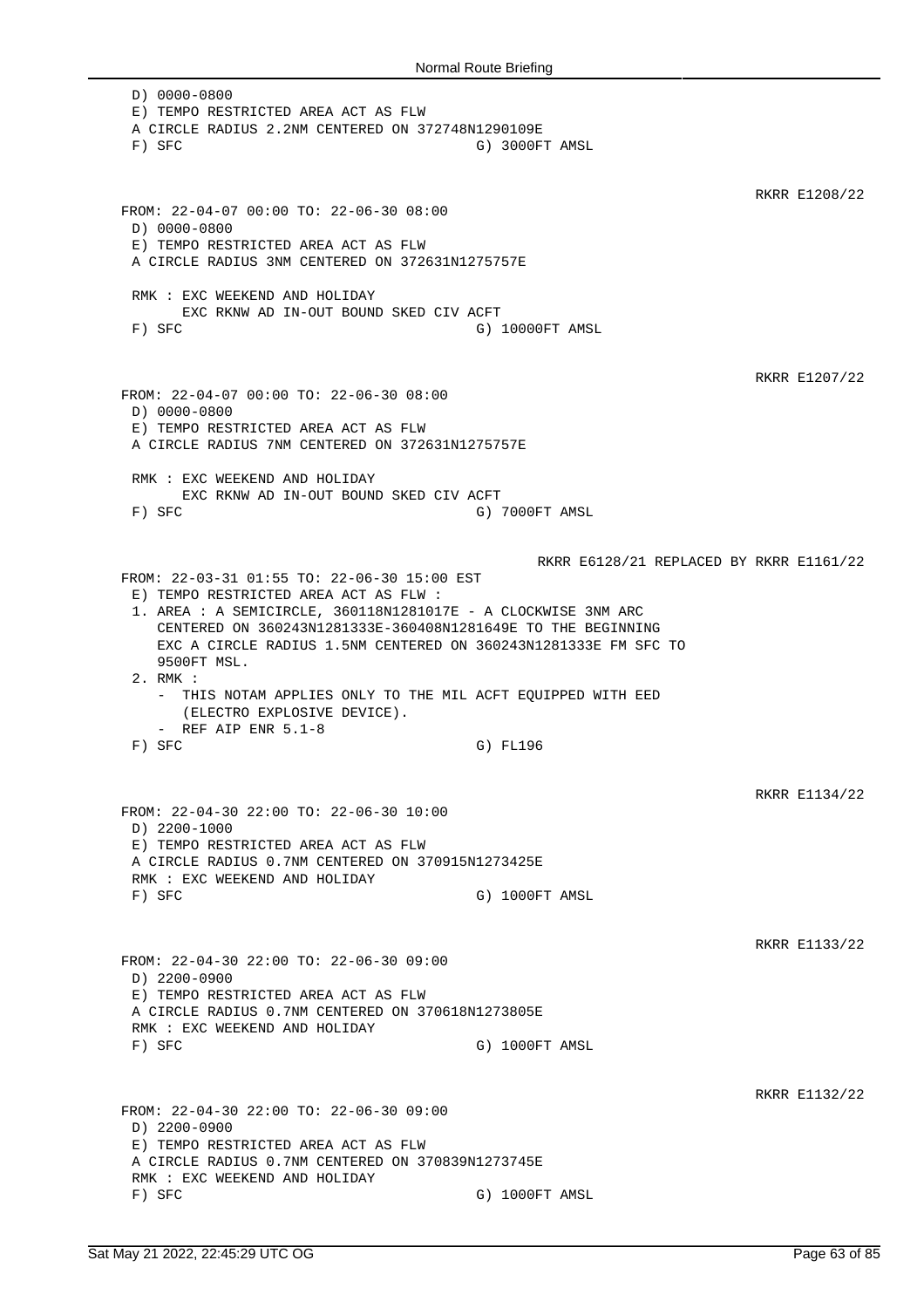RKRR E1131/22 FROM: 22-04-30 15:00 TO: 22-06-30 14:59 E) TEMPO RESTRICTED AREA ACT AS FLW A CIRCLE RADIUS 2NM CENTERED ON 374022N1262355E F) SFC G) 800FT AMSL RKRR E1130/22 FROM: 22-04-30 15:00 TO: 22-06-30 14:59 E) TEMPO RESTRICTED AREA ACT AS FLW A CIRCLE RADIUS 2NM CENTERED ON 374156N1263533E F) SFC G) 800FT AMSL RKRR E1129/22 FROM: 22-04-30 15:00 TO: 22-06-30 14:59 E) TEMPO RESTRICTED AREA ACT AS FLW AREA BOUNDED BY THE FOLLOWING 374236N1263812E-374031N1263803E-374018N1264006E-374130N1263933E-374257N1263959E TO THE BEGINNING F) SFC G) 800FT AMSL RKRR E1128/22 FROM: 22-04-30 15:00 TO: 22-06-30 14:59 E) TEMPO RESTRICTED AREA ACT AS FLW AREA BOUNDED BY THE FOLLOWING 374355N1263012E-374325N1263256E-373823N1263307E-373811N1263024E TO THE BEGINNING F) SFC G) 900FT AMSL RKRR E1127/22 FROM: 22-04-30 15:00 TO: 22-06-30 14:59 E) TEMPO RESTRICTED AREA ACT AS FLW A CIRCLE RADIUS 1.5NM CENTERED ON 374007N1263625E F) SFC G) 900FT AMSL RKRR E1126/22 FROM: 22-04-30 15:00 TO: 22-06-30 14:59 E) TEMPO RESTRICTED AREA ACT AS FLW A CIRCLE RADIUS 1.5NM CENTERED ON 373648N1262750E F) SFC G) 900FT AMSL RKRR E1125/22 FROM: 22-03-31 15:00 TO: 22-06-30 14:59 E) TEMPO RESTRICTED AREA ACT AS FLW A CIRCLE RADIUS 0.95NM CENTERED ON 351335N1283728E F) SFC G) 1000FT AMSL RKRR E1124/22 FROM: 22-03-31 23:00 TO: 22-06-30 09:00 D) 2300-0900 E) TEMPO RESTRICTED AREA ACT AS FLW A CIRCLE RADIUS 1.7NM CENTERED ON 363917N1270957E F) SFC G) 1000FT AMSL RKRR E1123/22 FROM: 22-03-31 21:00 TO: 22-06-30 12:00 D) 2100-1200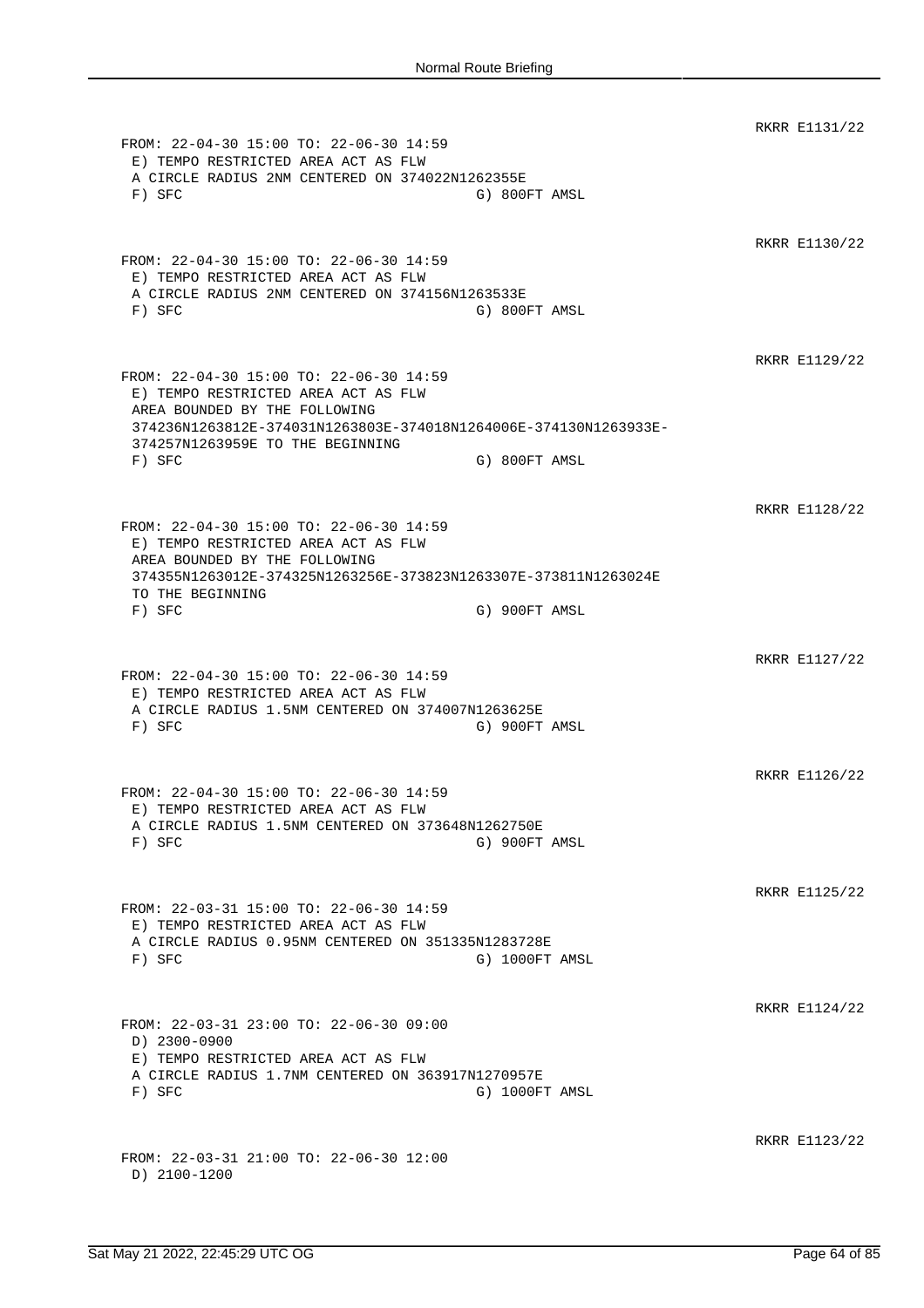E) TEMPO RESTRICTED AREA ACT AS FLW A CIRCLE RADIUS 2NM CENTERED ON 360852N1274330E F) SFC G) 1000FT AMSL RKRR E1122/22 FROM: 22-04-01 00:00 TO: 22-06-30 07:00 D) 0000-0700 E) TEMPO RESTRICTED AREA ACT AS FLW A CIRCLE RADIUS 2NM CENTERED ON 365805N1274407E F) SFC G) 500FT AMSL RKRR E1121/22 FROM: 22-04-01 00:00 TO: 22-06-30 08:00 D) 0000-0800 E) TEMPO RESTRICTED AREA ACT AS FLW A CIRCLE RADIUS 1.6NM CENTERED ON 353922N1271525E RMK : EXC WEEKEND AND HOLIDAY F) SFC G) 1000FT AMSL RKRR E1120/22 FROM: 22-03-31 21:00 TO: 22-06-30 12:00 D) 2100-1200 E) TEMPO RESTRICTED AREA ACT AS FLW A CIRCLE RADIUS 2NM CENTERED ON 370633N1281422E F) SFC G) 1000FT AMSL RKRR E1119/22 FROM: 22-03-31 23:00 TO: 22-06-30 09:00 D) 2300-0900 E) TEMPO RESTRICTED AREA ACT AS FLW A CIRCLE RADIUS 1.4NM CENTERED ON 365521N1270929E F) SFC G) 1000FT AMSL RKRR E1118/22 FROM: 22-03-31 15:00 TO: 22-06-30 14:59 D) MAR 31 1500-2359, APR 01-30 0000-0300 1300-2359, MAY 01-31 0000-0300 1300-2359, JUN 01-29 0000-0300 1300-2359, 30 0000-0300 1300-1459 E) TEMPO RESTRICTED AREA ACT AS FLW AREA BOUNDED BY THE FOLLOWING 352112N1291959E-352407N1292112E-352358N1292220E-351935N1292155E TO THE BEGINNING F) SFC G) 1500FT AMSL RKRR E1117/22 FROM: 22-03-31 15:00 TO: 22-06-30 14:59 D) MAR 31 1500-2359, APR 01-30 0000-0300 1300-2359, MAY 01-31 0000-0300 1300-2359, JUN 01-29 0000-0300 1300-2359, 30 0000-0300 1300-1459 E) TEMPO RESTRICTED AREA ACT AS FLW AREA BOUNDED BY THE FOLLOWING 353643N1292709E-353642N1292948E-353350N1292948E-353351N1292709E TO THE BEGINNING F) SFC G) 1000FT AMSL RKRR E1116/22 FROM: 22-03-31 15:00 TO: 22-06-30 14:59 D) MAR 31 1500-2359, APR 01-30 0000-0300 1300-2359, MAY 01-31 0000-0300 1300-2359, JUN 01-29 0000-0300 1300-2359, 30 0000-0300 1300-1459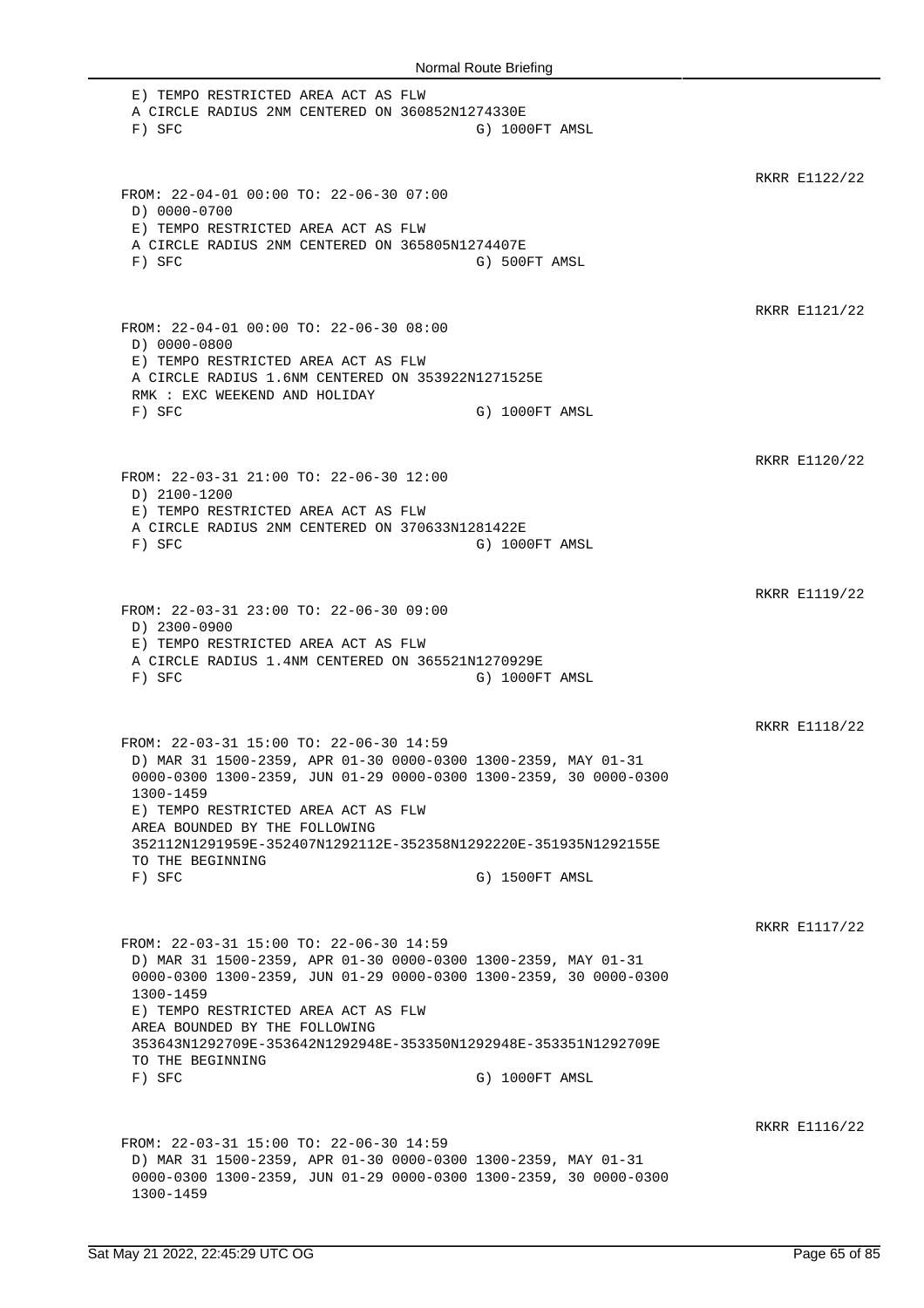E) TEMPO RESTRICTED AREA ACT AS FLW AREA BOUNDED BY THE FOLLOWING 353925N1292631E-353925N1292910E-353642N1292910E-353643N1292630E TO THE BEGINNING F) SFC G) 1000FT AMSL RKRR E1115/22 FROM: 22-03-31 15:00 TO: 22-06-30 14:59 D) MAR 31 1500-2359, APR 01-30 0000-0700 1100-2359, MAY 01-31 0000-0700 1100-2359, JUN 01-29 0000-0700 1100-2359, 30 0000-0700 1100-1459 E) TEMPO RESTRICTED AREA ACT AS FLW AREA BOUNDED BY THE FOLLOWING 350758N1290901E-350709N1290948E-350926N1291242E-351005N1291159E TO THE BEGINNING F) SFC G) 1500FT AMSL RKRR E1114/22 FROM: 22-03-31 15:00 TO: 22-06-30 14:59 D) MAR 31 1500-2359, APR 01-30 0000-0700 1100-2359, MAY 01-31 0000-0700 1100-2359, JUN 01-29 0000-0700 1100-2359, 30 0000-0700 1100-1459 E) TEMPO RESTRICTED AREA ACT AS FLW A CIRCLE RADIUS 2NM CENTERED ON 351439N1291501E F) SFC G) 1500FT AMSL RKRR E1113/22 FROM: 22-03-31 15:00 TO: 22-06-30 14:59 D) MAR 31 1500-2359, APR 01-30 0000-0700 1100-2359, MAY 01-31 0000-0700 1100-2359, JUN 01-29 0000-0700 1100-2359, 30 0000-0700 1100-1459 E) TEMPO RESTRICTED AREA ACT AS FLW A CIRCLE RADIUS 2NM CENTERED ON 351119N1291311E F) SFC G) 1500FT AMSL RKRR E1112/22 FROM: 22-03-31 15:00 TO: 22-06-30 14:59 D) MAR 31 1500-2359, APR 01-30 0000-0700 1100-2359, MAY 01-31 0000-0700 1100-2359, JUN 01-29 0000-0700 1100-2359, 30 0000-0700 1100-1459 E) TEMPO RESTRICTED AREA ACT AS FLW AREA BOUNDED BY THE FOLLOWING 350616N1290539E-350732N1291012E-350621N1291038E-350500N1290615E TO THE BEGINNING F) SFC G) 1500FT AMSL RKRR E1111/22 FROM: 22-03-31 22:00 TO: 22-06-30 09:00 D) 2200-0900 E) TEMPO RESTRICTED AREA ACT AS FLW A CIRCLE RADIUS 0.7NM CENTERED ON 351113N1291056E F) SFC G) 400FT AMSL RKRR E1110/22 FROM: 22-03-31 15:00 TO: 22-06-30 14:59 D) MAR 31 1500-1700 2100-2359, APR 01-30 0000-0200 1300-1700 2100-2359, MAY 01-31 0000-0200 1300-1700 2100-2359, JUN 01-29 0000-0200 1300-1700 2100-2359, 30 0000-0200 1300-1459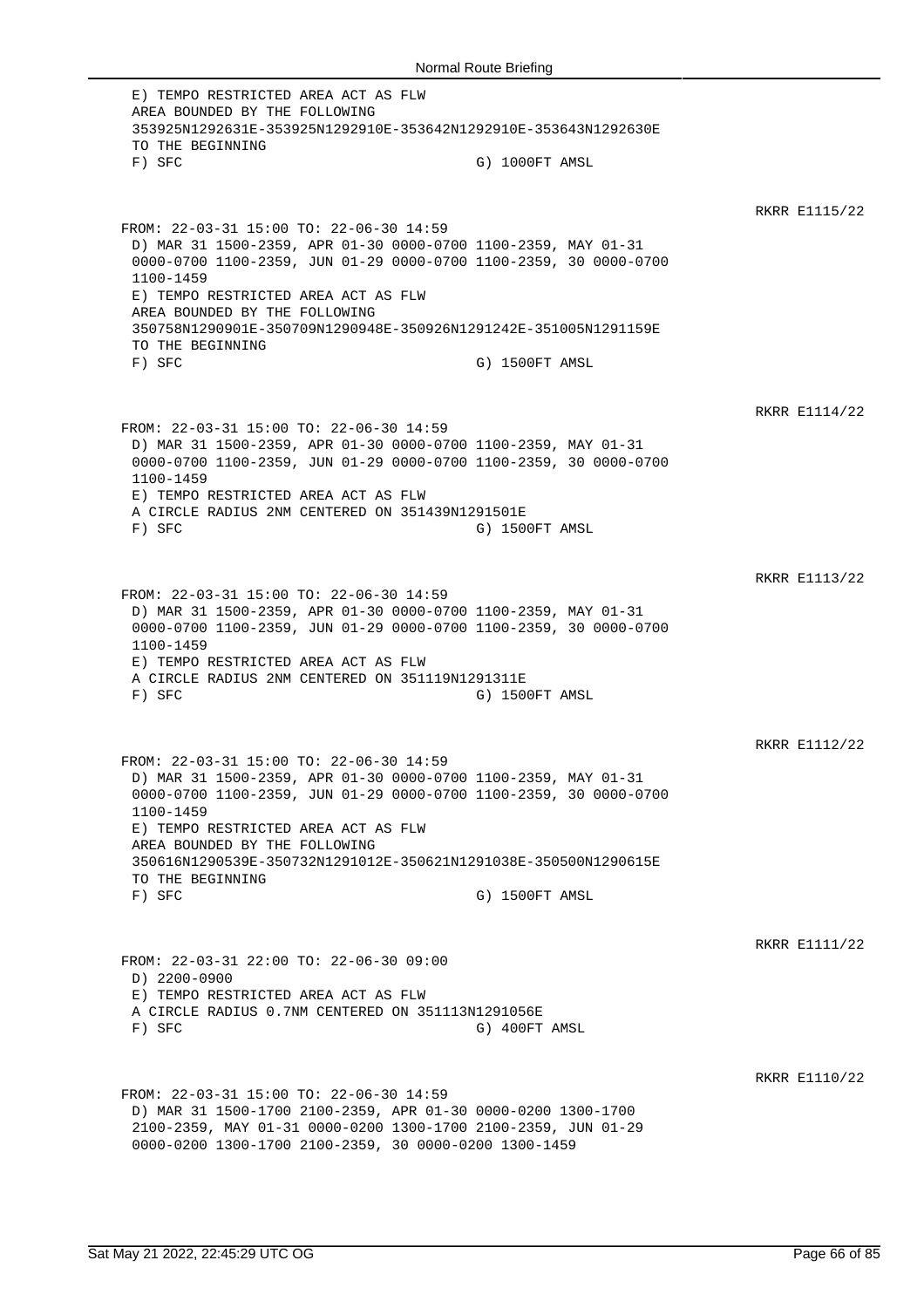E) TEMPO RESTRICTED AREA ACT AS FLW AREA BOUNDED BY THE FOLLOWING 350504N1285950E-350545N1290125E-350017N1290039E-350044N1290708E TO THE BEGINNING F) SFC G) 1000FT AMSL RKRR E1109/22 FROM: 22-03-31 15:00 TO: 22-06-30 14:59 D) MAR 31 1500-1700 2100-2359, APR 01-30 0000-0200 1300-1700 2100-2359, MAY 01-31 0000-0200 1300-1700 2100-2359, JUN 01-29 0000-0200 1300-1700 2100-2359, 30 0000-0200 1300-1459 E) TEMPO RESTRICTED AREA ACT AS FLW AREA BOUNDED BY THE FOLLOWING 350237N1290009E-350040N1290024E-350140N1290604E-350506N1290155E TO THE BEGINNING F) SFC G) 1500FT AMSL RKRR E1108/22 FROM: 22-03-31 15:00 TO: 22-06-30 14:59 D) MAR 31 1500-1700, APR 01-30 1400-1700, MAY 01-31 1400-1700, JUN 01-29 1400-1700, 30 1400-1459 E) TEMPO RESTRICTED AREA ACT AS FLW AREA BOUNDED BY THE FOLLOWING 350650N1285054E-350545N1290125E-350044N1290708E-350016N1285101E TO THE BEGINNING F) SFC G) 1500FT AMSL RKRR E1107/22 FROM: 22-03-31 15:00 TO: 22-06-30 14:59 D) MAR 31 1500-2359, APR 01-30 1100-2359, MAY 01-31 1100-2359, JUN 01-29 1100-2359, 30 1100-1459 E) TEMPO RESTRICTED AREA ACT AS FLW A CIRCLE RADIUS 5NM CENTERED ON 362149N1292335E F) SFC G) 1500FT AMSL RKRR E1106/22 FROM: 22-03-31 15:00 TO: 22-06-30 14:59 D) MAR 31 1500-2359, APR 01-30 1100-2359, MAY 01-31 1100-2359, JUN 01-29 1100-2359, 30 1100-1459 E) TEMPO RESTRICTED AREA ACT AS FLW A CIRCLE RADIUS 5.5NM CENTERED ON 361405N1292243E F) SFC G) 1500FT AMSL RKRR E1104/22 FROM: 22-03-31 15:00 TO: 22-06-30 14:59 D) MAR 31 1500-2300, APR 01-30 1300-2300, MAY 01-31 1300-2300, JUN 01-29 1300-2300, 30 1300-1459 E) TEMPO RESTRICTED AREA ACT AS FLW A CIRCLE RADIUS 4NM CENTERED ON 362824N1292601E F) SFC G) 1500FT AMSL RKRR E1103/22 FROM: 22-03-31 15:00 TO: 22-06-30 14:59 D) MAR 31 1500-2300, APR 01-30 1300-2300, MAY 01-31 1300-2300, JUN 01-29 1300-2300, 30 1300-1459 E) TEMPO RESTRICTED AREA ACT AS FLW AREA BOUNDED BY THE FOLLOWING 364542N1292539E-364603N1293049E-364050N1293053E-364053N1292538E TO THE BEGINNING F) SFC G) 1500FT AMSL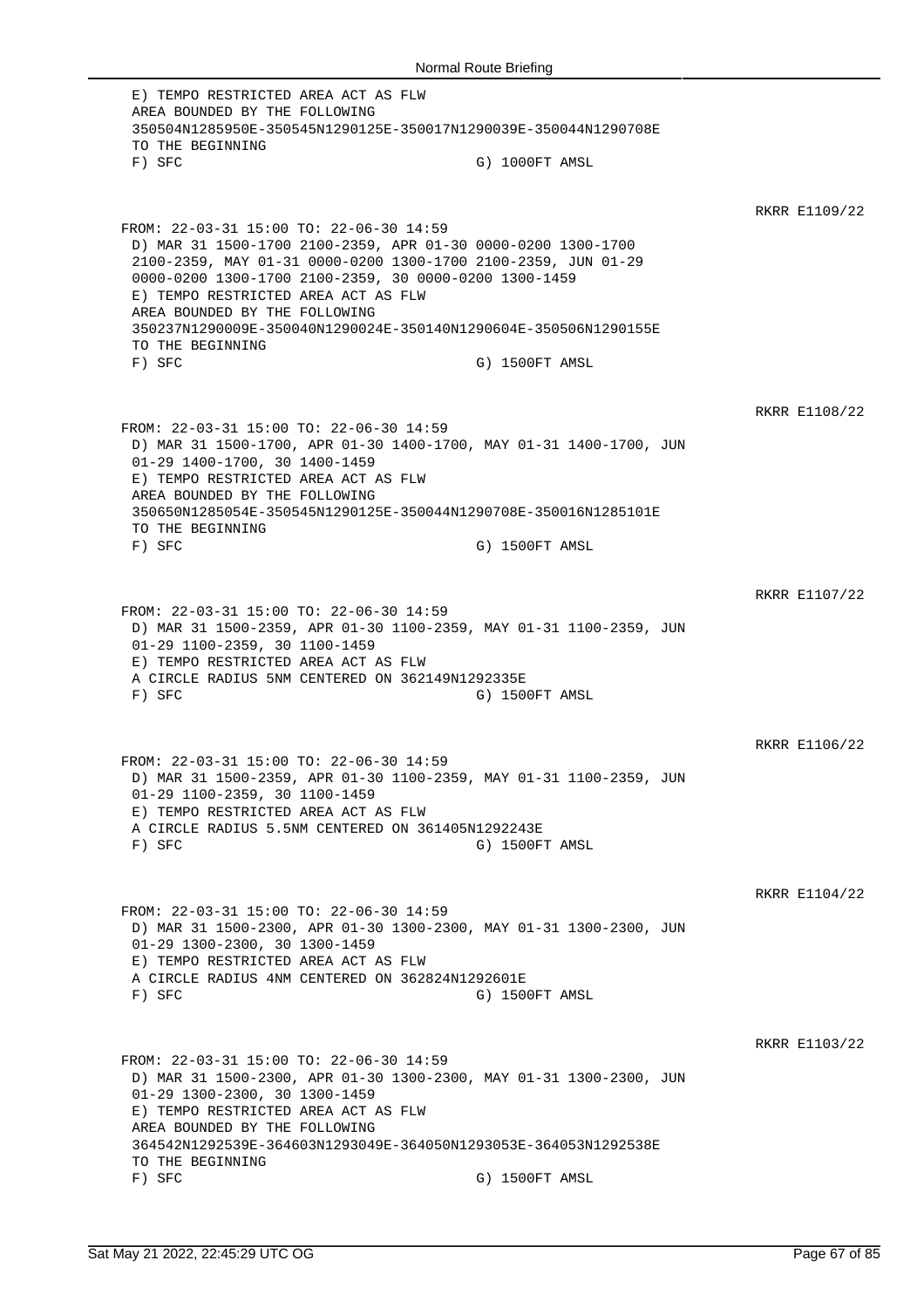RKRR E1102/22 FROM: 22-03-31 15:00 TO: 22-06-30 14:59 D) MAR 31 1500-2300, APR 01-30 1300-2300, MAY 01-31 1300-2300, JUN 01-29 1300-2300, 30 1300-1459 E) TEMPO RESTRICTED AREA ACT AS FLW A CIRCLE RADIUS 5NM CENTERED ON 363549N1292437E F) SFC G) 1500FT AMSL RKRR E1101/22 FROM: 22-03-31 15:00 TO: 22-06-30 14:59 D) MAR 31 1500-2300, APR 01-30 1300-2300, MAY 01-31 1300-2300, JUN 01-29 1300-2300, 30 1300-1459 E) TEMPO RESTRICTED AREA ACT AS FLW A CIRCLE RADIUS 4NM CENTERED ON 370000N1292513E F) SFC G) 1500FT AMSL RKRR E1100/22 FROM: 22-03-31 15:00 TO: 22-06-30 14:59 D) MAR 31 1500-2300, APR 01-30 1300-2300, MAY 01-31 1300-2300, JUN 01-29 1300-2300, 30 1300-1459 E) TEMPO RESTRICTED AREA ACT AS FLW A CIRCLE RADIUS 5NM CENTERED ON 365050N1292548E F) SFC G) 1500FT AMSL RKRR E1099/22 FROM: 22-03-31 15:00 TO: 22-06-30 14:59 E) TEMPO RESTRICTED AREA ACT AS FLW A CIRCLE RADIUS 1.7NM CENTERED ON 344149N1280408E F) SFC G) 1700FT AMSL RKRR E1098/22 FROM: 22-03-31 15:00 TO: 22-06-30 14:59 E) TEMPO RESTRICTED AREA ACT AS FLW A CIRCLE RADIUS 2.5NM CENTERED ON 344553N1280254E F) SFC G) 1700FT AMSL RKRR E1097/22 FROM: 22-03-31 15:00 TO: 22-06-30 14:59 E) TEMPO RESTRICTED AREA ACT AS FLW A CIRCLE RADIUS 2.5NM CENTERED ON 344924N1274951E F) SFC G) 1700FT AMSL RKRR E1096/22 FROM: 22-03-31 15:00 TO: 22-06-30 14:59 E) TEMPO RESTRICTED AREA ACT AS FLW A CIRCLE RADIUS 1.7NM CENTERED ON 344128N1280002E F) SFC G) 1700FT AMSL RKRR E1095/22 FROM: 22-03-31 15:00 TO: 22-06-30 14:59 E) TEMPO RESTRICTED AREA ACT AS FLW A CIRCLE RADIUS 2.5NM CENTERED ON 344432N1275121E F) SFC G) 1700FT AMSL RKRR E1094/22 FROM: 22-03-31 15:00 TO: 22-06-30 14:59 D) MAR 31 1500-2359, APR 01-30 0000-0200 1300-2359, MAY 01-31 0000-0200 1300-2359, JUN 01-29 0000-0200 1300-2359, 30 0000-0200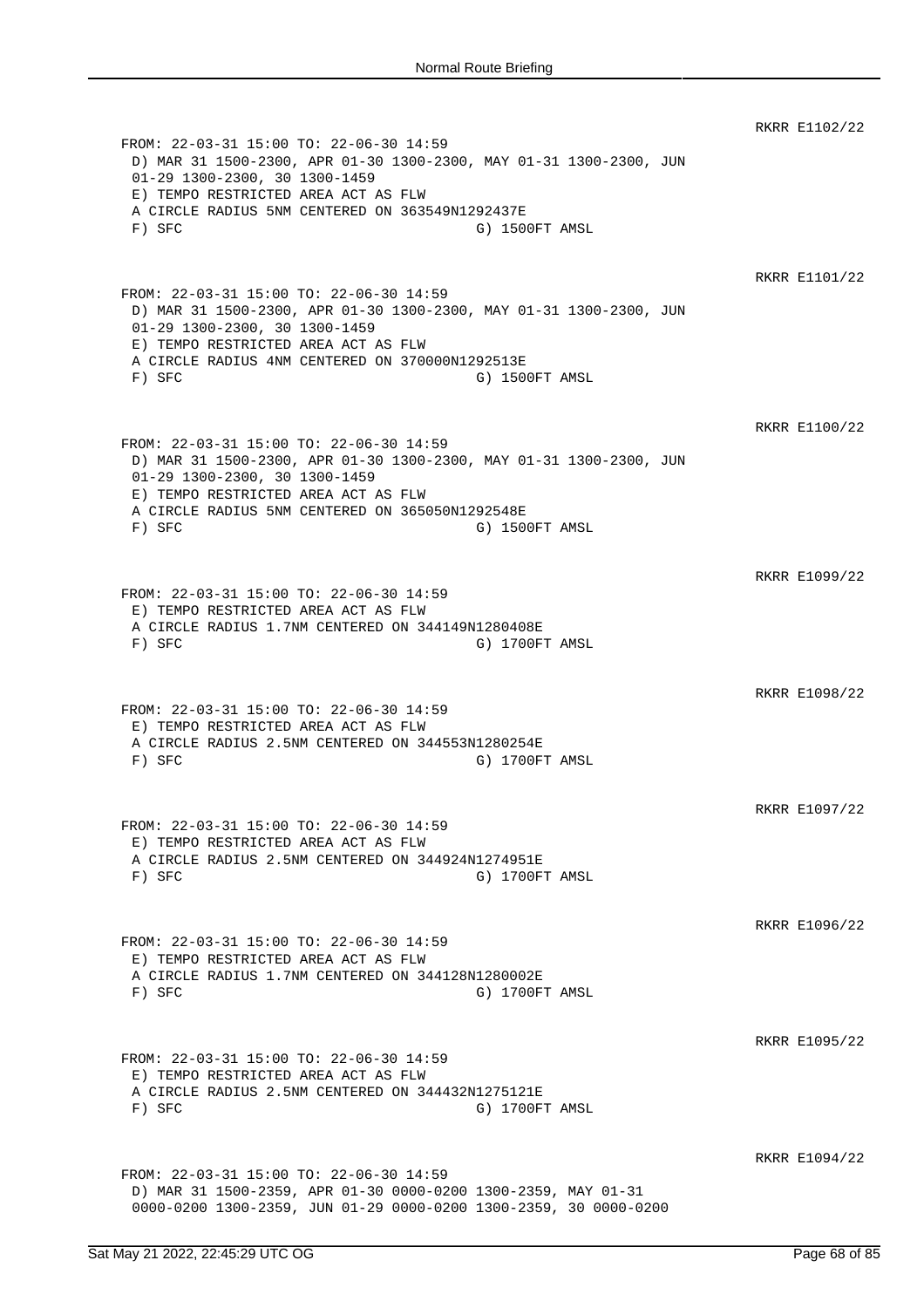1300-1459 E) TEMPO RESTRICTED AREA ACT AS FLW AREA BOUNDED BY THE FOLLOWING 345355N1281638E-345355N1282352E-344937N1282357E-344932N1281639E TO THE BEGINNING F) SFC G) 1000FT AMSL RKRR E1093/22 FROM: 22-03-31 15:00 TO: 22-06-30 14:59 D) MAR 31 1500-2300, APR 01-30 1300-2300, MAY 01-31 1300-2300, JUN 01-29 1300-2300, 30 1300-1459 E) TEMPO RESTRICTED AREA ACT AS FLW A CIRCLE RADIUS 1.5NM CENTERED ON 344335N1283613E F) SFC G) 1000FT AMSL RKRR E1092/22 FROM: 22-03-31 15:00 TO: 22-06-30 14:59 D) MAR 31 1500-2300, APR 01-30 1300-2300, MAY 01-31 1300-2300, JUN 01-29 1300-2300, 30 1300-1459 E) TEMPO RESTRICTED AREA ACT AS FLW A CIRCLE RADIUS 2.5NM CENTERED ON 344803N1284358E F) SFC G) 800FT AMSL RKRR E1091/22 FROM: 22-03-31 23:00 TO: 22-06-30 03:00 D) 2300-0300 E) TEMPO RESTRICTED AREA ACT AS FLW AREA BOUNDED BY THE FOLLOWING 345529N1281123E-345353N1281322E-345214N1281125E-345351N1280926E TO THE BEGINNING F) SFC G) 1000FT AMSL RKRR E1090/22 FROM: 22-03-31 15:00 TO: 22-06-30 14:59 D) MAR 31 1500-2300, APR 01-30 1100-2300, MAY 01-31 1100-2300, JUN 01-29 1100-2300, 30 1100-1459 E) TEMPO RESTRICTED AREA ACT AS FLW AREA BOUNDED BY THE FOLLOWING 345538N1281315E-345541N1280404E-345126N1280401E-345132N1281319E TO THE BEGINNING F) SFC G) 1000FT AMSL RKRR E1089/22 FROM: 22-03-31 15:00 TO: 22-06-30 14:59 D) MAR 31 1500-2359, APR 01-30 0000-0200 1300-2359, MAY 01-31 0000-0200 1300-2359, JUN 01-29 0000-0200 1300-2359, 30 0000-0200 1300-1459 E) TEMPO RESTRICTED AREA ACT AS FLW AREA BOUNDED BY THE FOLLOWING 344754N1282037E-344756N1282715E-344518N1282715E-344514N1282040E TO THE BEGINNING F) SFC G) 1000FT AMSL RKRR E1088/22 FROM: 22-03-31 15:00 TO: 22-06-30 14:59 D) MAR 31 1500-2100, APR 01-30 1100-2100, MAY 01-31 1100-2100, JUN 01-29 1100-2100, 30 1100-1459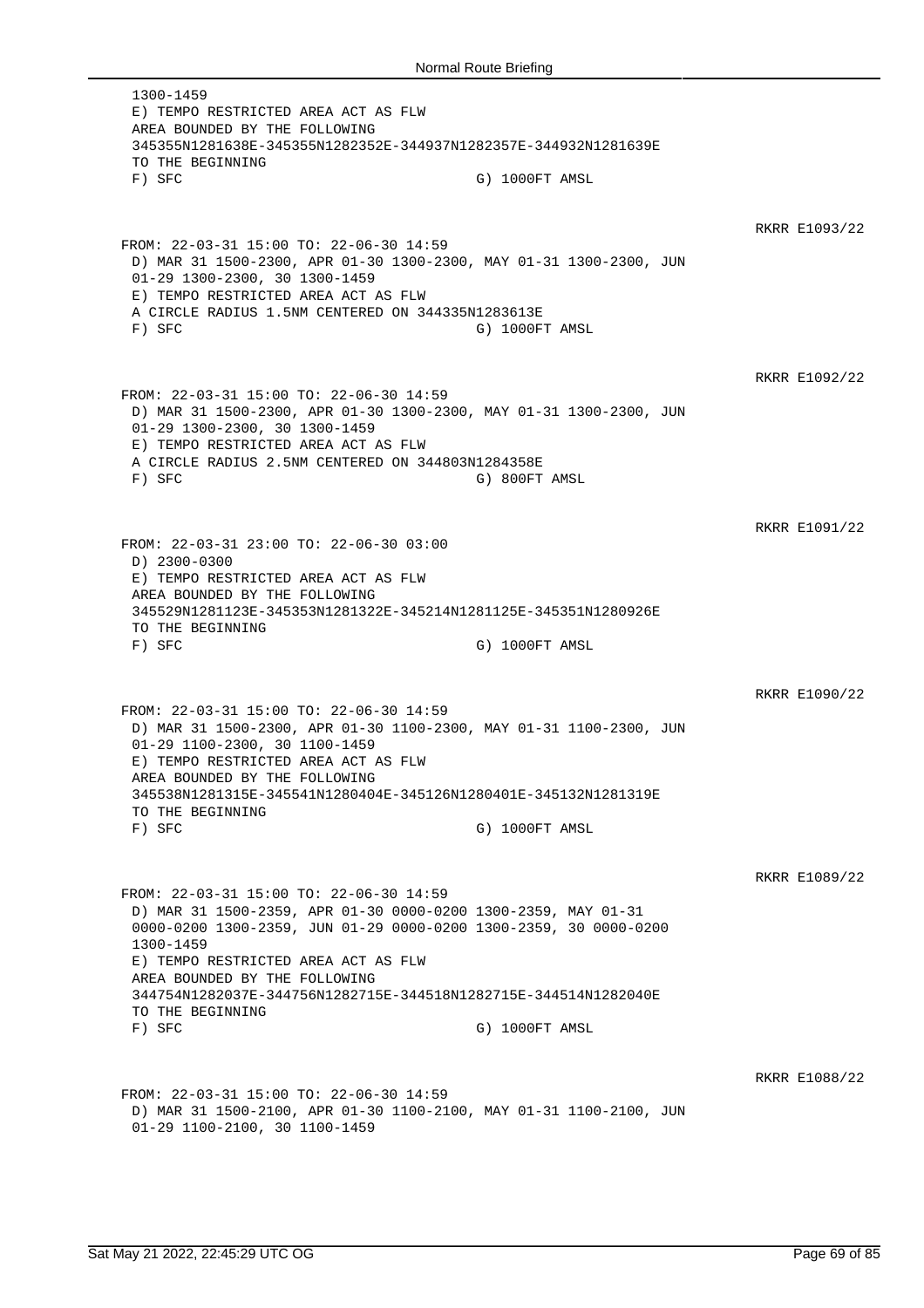E) TEMPO RESTRICTED AREA ACT AS FLW AREA BOUNDED BY THE FOLLOWING 363130N1261959E-362614N1262029E-362606N1261929E-363130N1261931E TO THE BEGINNING F) SFC G) 1000FT AMSL RKRR E1087/22 FROM: 22-03-31 15:00 TO: 22-06-30 14:59 D) MAR 31 1500-2300, APR 01-30 1300-2300, MAY 01-31 1300-2300, JUN 01-29 1300-2300, 30 1300-1459 E) TEMPO RESTRICTED AREA ACT AS FLW AREA BOUNDED BY THE FOLLOWING 365039N1260935E-364558N1260807E-364614N1260619E-365035N1260845E TO THE BEGINNING F) SFC G) 1000FT AMSL RKRR E1086/22 FROM: 22-03-31 15:00 TO: 22-06-30 14:59 D) MAR 31 1500-2300, APR 01-30 1300-2300, MAY 01-31 1300-2300, JUN 01-29 1300-2300, 30 1300-1459 E) TEMPO RESTRICTED AREA ACT AS FLW AREA BOUNDED BY THE FOLLOWING 365143N1260825E-365459N1261156E-364901N1261414E-364628N1261006E TO THE BEGINNING F) SFC G) 1500FT AMSL RKRR E1085/22 FROM: 22-03-31 15:00 TO: 22-06-30 14:59 D) MAR 31 1500-2359, APR 01-30 0000-0700 1100-2359, MAY 01-31 0000-0700 1100-2359, JUN 01-29 0000-0700 1100-2359, 30 0000-0700 1100-1459 E) TEMPO RESTRICTED AREA ACT AS FLW AREA BOUNDED BY THE FOLLOWING 365859N1261452E-365407N1261433E-365232N1261728E-365324N1262509E-365917N1262410E TO THE BEGINNING F) SFC G) 1500FT AMSL RKRR E1084/22 FROM: 22-03-31 15:00 TO: 22-06-30 14:59 D) MAR 31 1500-2359, APR 01-30 0000-0700 1100-2359, MAY 01-31 0000-0700 1100-2359, JUN 01-29 0000-0700 1100-2359, 30 0000-0700 1100-1459 E) TEMPO RESTRICTED AREA ACT AS FLW AREA BOUNDED BY THE FOLLOWING 370003N1262713E-370030N1262653E-370253N1262903E-370300N1263009E TO THE BEGINNING F) SFC G) 1500FT AMSL RKRR E1083/22 FROM: 22-03-31 15:00 TO: 22-06-30 14:59 D) MAR 31 1500-2359, APR 01-30 0000-0700 1100-2359, MAY 01-31 0000-0700 1100-2359, JUN 01-29 0000-0700 1100-2359, 30 0000-0700 1100-1459 E) TEMPO RESTRICTED AREA ACT AS FLW AREA BOUNDED BY THE FOLLOWING 365759N1264019E-370259N1262935E-370254N1263354E-370017N1264037E TO THE BEGINNING F) SFC G) 1500FT AMSL RKRR E1082/22

FROM: 22-03-31 15:00 TO: 22-06-30 14:59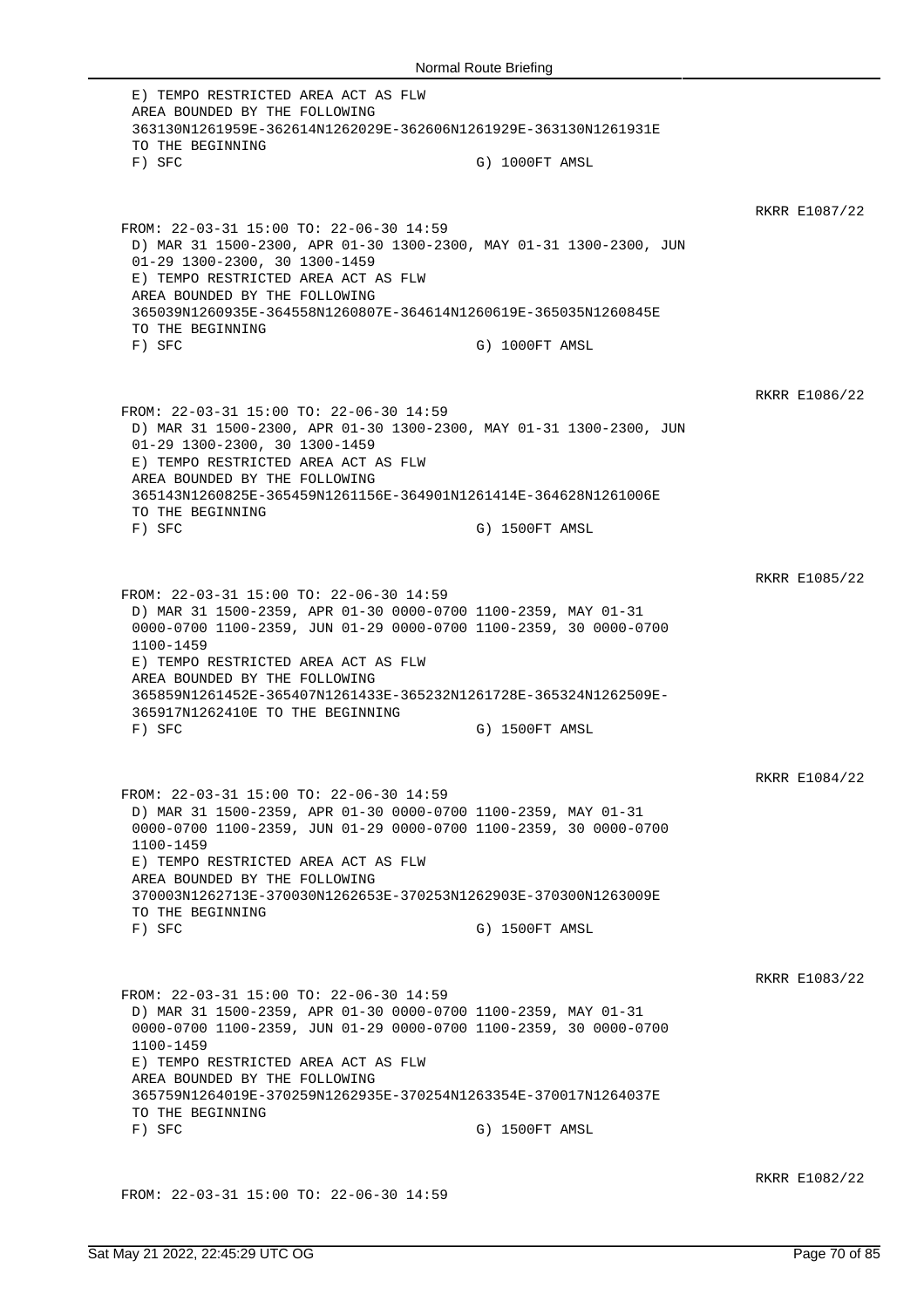D) MAR 31 1500-2300, APR 01-30 1300-2300, MAY 01-31 1300-2300, JUN 01-29 1300-2300, 30 1300-1459 E) TEMPO RESTRICTED AREA ACT AS FLW A CIRCLE RADIUS 3NM CENTERED ON 362214N1262505E F) SFC G) 1500FT AMSL RKRR E1081/22 FROM: 22-03-31 15:00 TO: 22-06-30 14:59 D) MAR 31 1500-2359, APR 01-30 0000-0700 1100-2359, MAY 01-31 0000-0700 1100-2359, JUN 01-29 0000-0700 1100-2359, 30 0000-0700 1100-1459 E) TEMPO RESTRICTED AREA ACT AS FLW AREA BOUNDED BY THE FOLLOWING 362424N1262847E-362247N1262831E-362100N1263256E-362115N1263346E TO THE BEGINNING F) SFC G) 1500FT AMSL RKRR E1080/22 FROM: 22-03-31 15:00 TO: 22-06-30 14:59 D) MAR 31 1500-2300, APR 01-30 1100-2300, MAY 01-31 1100-2300, JUN 01-29 1100-2300, 30 1100-1459 E) TEMPO RESTRICTED AREA ACT AS FLW AREA BOUNDED BY THE FOLLOWING 361907N1263008E-361420N1263055E-361450N1263313E-361951N1263206E TO THE BEGINNING F) SFC G) 1500FT AMSL RKRR E1079/22 FROM: 22-03-31 15:00 TO: 22-06-30 14:59 D) MAR 31 1500-2300, APR 01-30 1100-2300, MAY 01-31 1100-2300, JUN 01-29 1100-2300, 30 1100-1459 E) TEMPO RESTRICTED AREA ACT AS FLW AREA BOUNDED BY THE FOLLOWING 362005N1262937E-361907N1263008E-362016N1263312E-362115N1263346E TO THE BEGINNING F) SFC G) 1500FT AMSL RKRR E1078/22 FROM: 22-03-31 15:00 TO: 22-06-30 14:59 D) MAR 31 1500-2300, APR 01-30 1100-2300, MAY 01-31 1100-2300, JUN 01-29 1100-2300, 30 1100-1459 E) TEMPO RESTRICTED AREA ACT AS FLW AREA BOUNDED BY THE FOLLOWING 362843N1262838E-362428N1262849E-362428N1263207E-362637N1263203E TO THE BEGINNING F) SFC G) 1500FT AMSL RKRR E1077/22 FROM: 22-03-31 15:00 TO: 22-06-30 14:59 D) MAR 31 1500-2100, APR 01-30 1100-2100, MAY 01-31 1100-2100, JUN 01-29 1100-2100, 30 1100-1459 E) TEMPO RESTRICTED AREA ACT AS FLW AREA BOUNDED BY THE FOLLOWING 363125N1262832E-362843N1262838E-362843N1262959E-363126N1262953E TO THE BEGINNING<br>F) SFC G) 1500FT AMSL RKRR E1076/22 FROM: 22-03-31 15:00 TO: 22-06-30 14:59 D) MAR 31 1500-2300, APR 01-30 1300-2300, MAY 01-31 1300-2300, JUN 01-29 1300-2300, 30 1300-1459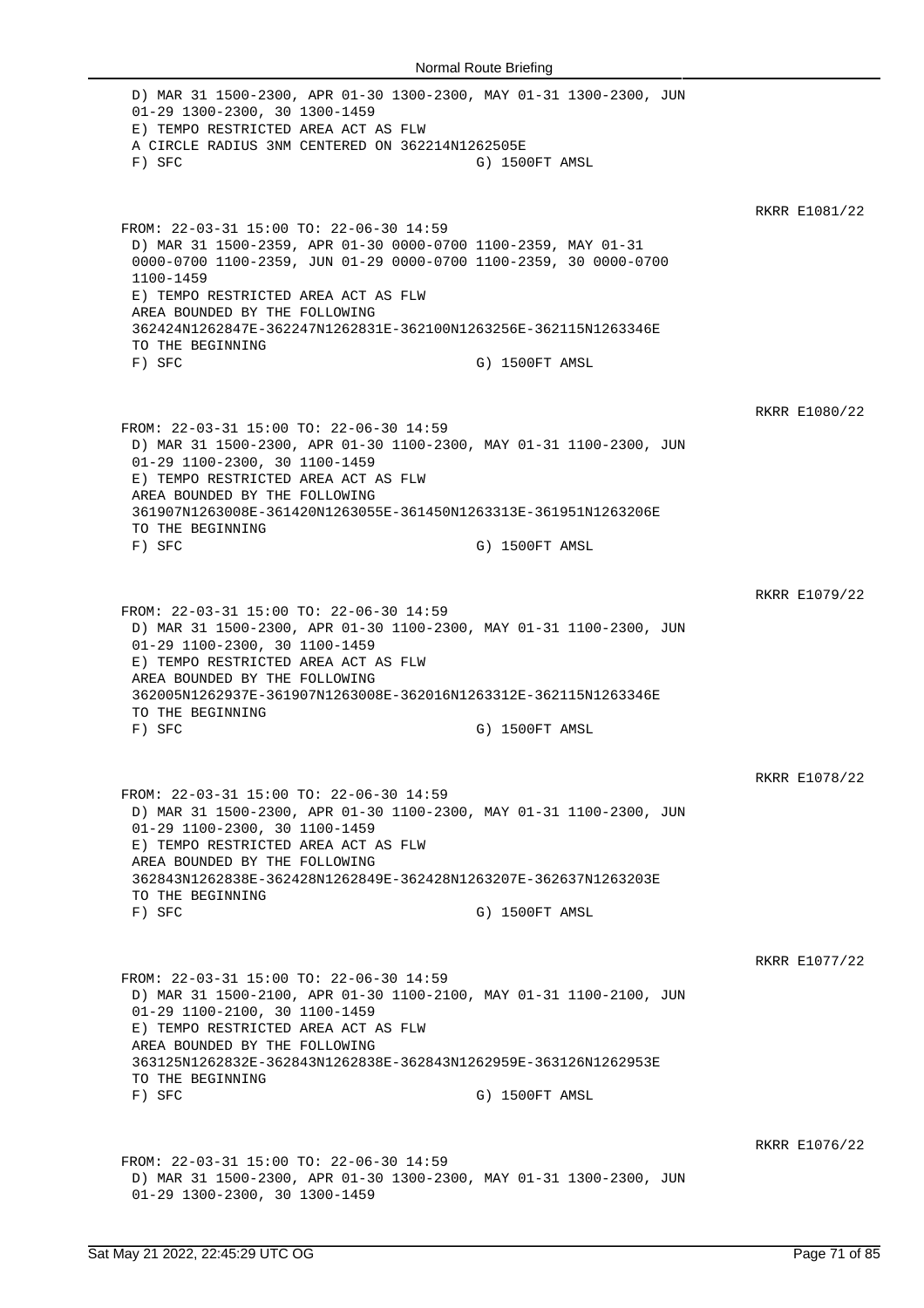E) TEMPO RESTRICTED AREA ACT AS FLW AREA BOUNDED BY THE FOLLOWING 360809N1263319E-360907N1263127E-360747N1263112E-360734N1263245E TO THE BEGINNING F) SFC G) 1500FT AMSL RKRR E1075/22 FROM: 22-03-31 15:00 TO: 22-06-30 14:59 D) MAR 31 1500-2300, APR 01-30 1300-2300, MAY 01-31 1300-2300, JUN 01-29 1300-2300, 30 1300-1459 E) TEMPO RESTRICTED AREA ACT AS FLW AREA BOUNDED BY THE FOLLOWING 361212N1263219E-360955N1262915E-360726N1262920E-360847N1263227E TO THE BEGINNING F) SFC G) 1500FT AMSL RKRR E1074/22 FROM: 22-03-31 22:00 TO: 22-06-30 10:00 D) 2200-1000 E) TEMPO RESTRICTED AREA ACT AS FLW A CIRCLE RADIUS 0.27NM CENTERED ON 351137N1265427E F) SFC G) 200FT AGL RKRR E1073/22 FROM: 22-03-31 22:00 TO: 22-06-30 10:00 D) 2200-1000 E) TEMPO RESTRICTED AREA ACT AS FLW A CIRCLE RADIUS 1NM CENTERED ON 362534N1271528E F) SFC G) 500FT AMSL RKRR E1051/22 FROM: 22-03-31 15:00 TO: 22-06-30 14:59 D) MAR 31 1500-2300, APR 01-30 1300-2300, MAY 01-31 1300-2300, JUN 01-29 1300-2300, 30 1300-1459 E) TEMPO RESTRICTED AREA ACT AS FLW A CIRCLE RADIUS 3NM CENTERED ON 344802N1260410E F) SFC G) 800FT AMSL RKRR E1050/22 FROM: 22-03-31 15:00 TO: 22-06-30 14:59 D) MAR 31 1500-2300, APR 01-30 1300-2300, MAY 01-31 1300-2300, JUN 01-29 1300-2300, 30 1300-1459 E) TEMPO RESTRICTED AREA ACT AS FLW A CIRCLE RADIUS 5NM CENTERED ON 352619N1262555E F) SFC G) 800FT AMSL RKRR E1049/22 FROM: 22-03-31 15:00 TO: 22-06-30 14:59 D) MAR 31 1500-2300, APR 01-30 1300-2300, MAY 01-31 1300-2300, JUN 01-29 1300-2300, 30 1300-1459 E) TEMPO RESTRICTED AREA ACT AS FLW A CIRCLE RADIUS 5NM CENTERED ON 351209N1262114E F) SFC G) 800FT AMSL RKRR E1048/22 FROM: 22-03-31 15:00 TO: 22-06-30 14:59 D) MAR 31 1500-2300, APR 01-30 1300-2300, MAY 01-31 1300-2300, JUN 01-29 1300-2300, 30 1300-1459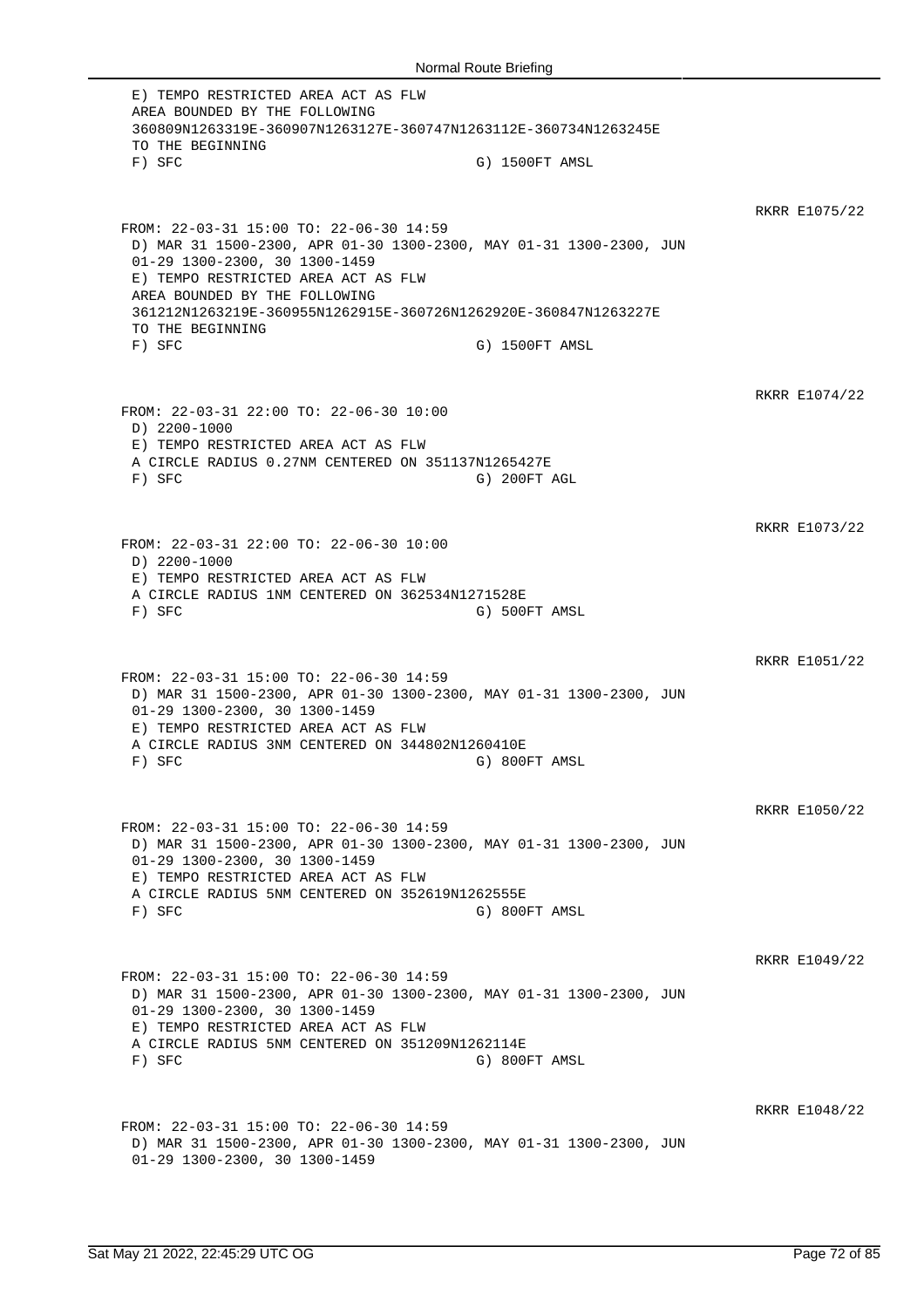E) TEMPO RESTRICTED AREA ACT AS FLW A CIRCLE RADIUS 4NM CENTERED ON 350626N1260446E F) SFC G) 500FT AMSL RKRR E1047/22 FROM: 22-03-31 15:00 TO: 22-06-30 14:59 D) MAR 31 1500-2300, APR 01-30 1300-2300, MAY 01-31 1300-2300, JUN 01-29 1300-2300, 30 1300-1459 E) TEMPO RESTRICTED AREA ACT AS FLW A CIRCLE RADIUS 3NM CENTERED ON 350222N1260840E F) SFC G) 500FT AMSL RKRR E1046/22 FROM: 22-03-31 15:00 TO: 22-06-30 14:59 D) MAR 31 1500-2300, APR 01-30 1300-2300, MAY 01-31 1300-2300, JUN 01-29 1300-2300, 30 1300-1459 E) TEMPO RESTRICTED AREA ACT AS FLW A CIRCLE RADIUS 2.5NM CENTERED ON 345923N1260802E F) SFC G) 500FT AMSL RKRR E1045/22 FROM: 22-03-31 15:00 TO: 22-06-30 14:59 D) MAR 31 1500-2300, APR 01-30 1300-2300, MAY 01-31 1300-2300, JUN 01-29 1300-2300, 30 1300-1459 E) TEMPO RESTRICTED AREA ACT AS FLW A CIRCLE RADIUS 3NM CENTERED ON 345433N1260311E F) SFC G) 500FT AMSL RKRR E1044/22 FROM: 22-03-31 15:00 TO: 22-06-30 14:59 D) MAR 31 1500-2300, APR 01-30 1300-2300, MAY 01-31 1300-2300, JUN 01-29 1300-2300, 30 1300-1459 E) TEMPO RESTRICTED AREA ACT AS FLW A CIRCLE RADIUS 3NM CENTERED ON 345217N1255854E F) SFC G) 800FT AMSL RKRR E1040/22 FROM: 22-03-31 15:00 TO: 22-06-30 14:59 D) MAR 31 1500-2300, APR 01-30 1300-2300, MAY 01-31 1300-2300, JUN 01-29 1300-2300, 30 1300-1459 E) TEMPO RESTRICTED AREA ACT AS FLW A CIRCLE RADIUS 2NM CENTERED ON 343449N1272913E F) SFC G) 800FT AMSL RKRR E1039/22 FROM: 22-03-31 15:00 TO: 22-06-30 14:59 D) MAR 31 1500-2359, APR 01-30 0000-0600 1300-2359, MAY 01-31 0000-0600 1300-2359, JUN 01-29 0000-0600 1300-2359, 30 0000-0600 1300-1459 E) TEMPO RESTRICTED AREA ACT AS FLW A CIRCLE RADIUS 2NM CENTERED ON 342556N1273210E F) SFC G) 1000FT AMSL RKRR E1038/22 FROM: 22-03-31 15:00 TO: 22-06-30 14:59 D) MAR 31 1500-2359, APR 01-30 0000-0600 1300-2359, MAY 01-31 0000-0600 1300-2359, JUN 01-29 0000-0600 1300-2359, 30 0000-0600 1300-1459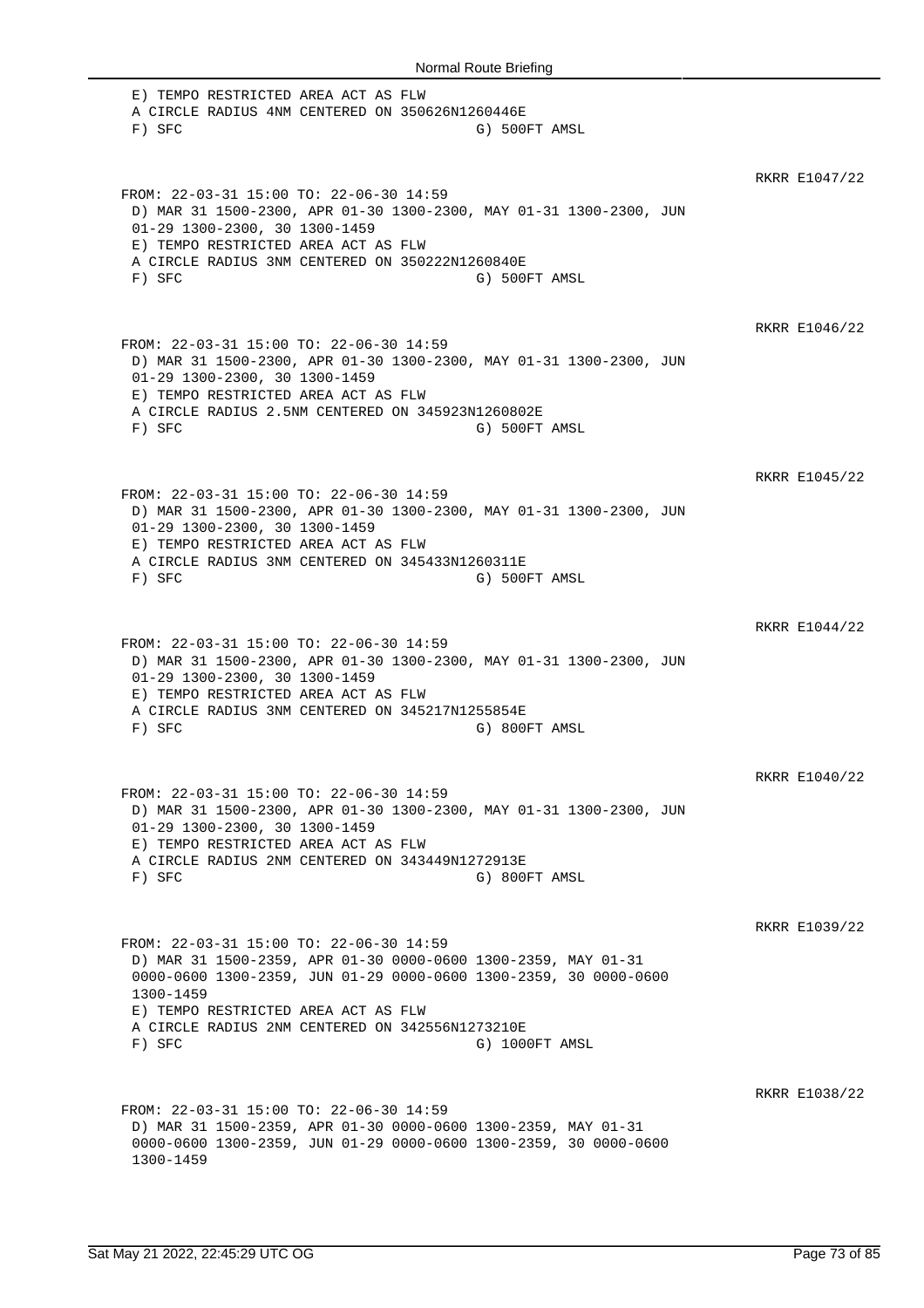E) TEMPO RESTRICTED AREA ACT AS FLW A CIRCLE RADIUS 2NM CENTERED ON 342542N1271314E F) SFC G) 800FT AMSL RKRR E1037/22 FROM: 22-03-31 15:00 TO: 22-06-30 14:59 E) TEMPO RESTRICTED AREA ACT AS FLW A CIRCLE RADIUS 3NM CENTERED ON 343200N1261406E F) SFC G) 1000FT AMSL RKRR E1036/22 FROM: 22-03-31 15:00 TO: 22-06-30 14:59 E) TEMPO RESTRICTED AREA ACT AS FLW A CIRCLE RADIUS 3NM CENTERED ON 342350N1261636E F) SFC G) 1500FT AMSL RKRR E1035/22 FROM: 22-03-31 15:00 TO: 22-06-30 14:59 D) MAR 31 1500-2359, APR 01-30 0000-0300 1100-2359, MAY 01-31 0000-0300 1100-2359, JUN 01-29 0000-0300 1100-2359, 30 0000-0300 1100-1459 E) TEMPO RESTRICTED AREA ACT AS FLW A CIRCLE RADIUS 3NM CENTERED ON 342506N1262643E F) SFC G) 1000FT AMSL RKRR E1034/22 FROM: 22-03-31 15:00 TO: 22-06-30 14:59 D) MAR 31 1500-2359, APR 01-30 0000-0300 1100-2359, MAY 01-31 0000-0300 1100-2359, JUN 01-29 0000-0300 1100-2359, 30 0000-0300 1100-1459 E) TEMPO RESTRICTED AREA ACT AS FLW A CIRCLE RADIUS 3NM CENTERED ON 341813N1263359E F) SFC G) 1000FT AMSL RKRR E1033/22 FROM: 22-03-31 15:00 TO: 22-06-30 14:59 D) MAR 31 1500-2359, APR 01-30 0000-0600 1100-2359, MAY 01-31 0000-0600 1100-2359, JUN 01-29 0000-0600 1100-2359, 30 0000-0600 1100-1459 E) TEMPO RESTRICTED AREA ACT AS FLW A CIRCLE RADIUS 3NM CENTERED ON 342020N1263006E F) SFC G) 1000FT AMSL RKRR E1032/22 FROM: 22-03-31 15:00 TO: 22-06-30 14:59 D) MAR 31 1500-2359, APR 01-30 0000-0300 0800-2359, MAY 01-31 0000-0300 0800-2359, JUN 01-29 0000-0300 0800-2359, 30 0000-0300 0800-1459 E) TEMPO RESTRICTED AREA ACT AS FLW A CIRCLE RADIUS 2.5NM CENTERED ON 342844N1265622E F) SFC G) 1500FT AMSL RKRR E1031/22 FROM: 22-03-31 15:00 TO: 22-06-30 14:59 D) MAR 31 1500-2359, APR 01-30 0000-0800 1300-2359, MAY 01-31 0000-0800 1300-2359, JUN 01-29 0000-0800 1300-2359, 30 0000-0800 1300-1459 E) TEMPO RESTRICTED AREA ACT AS FLW A CIRCLE RADIUS 3NM CENTERED ON 341735N1264618E F) SFC G) 1500FT AMSL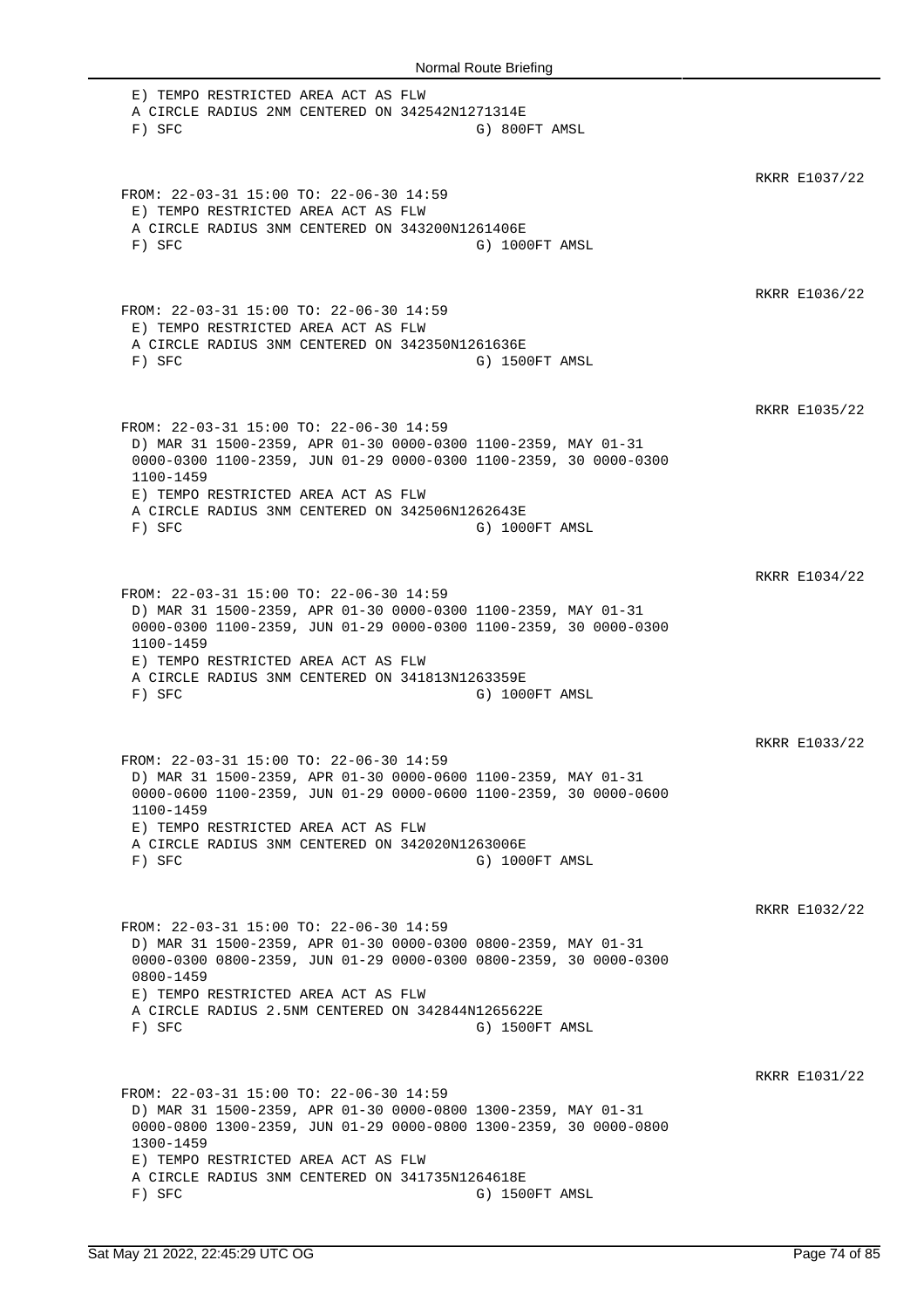RKRR E1030/22 FROM: 22-03-31 15:00 TO: 22-06-30 14:59 D) MAR 31 1500-2359, APR 01-30 0000-0800 1300-2359, MAY 01-31 0000-0800 1300-2359, JUN 01-29 0000-0800 1300-2359, 30 0000-0800 1300-1459 E) TEMPO RESTRICTED AREA ACT AS FLW A CIRCLE RADIUS 3NM CENTERED ON 341756N1264759E F) SFC G) 1500FT AMSL RKRR E1029/22 FROM: 22-03-31 19:00 TO: 22-06-30 14:59 D) MAR 31 1900-2359, APR 01-30 0000-0800 1300-1459 1900-2359, MAY 01-31 0000-0800 1300-1459 1900-2359, JUN 01-29 0000-0800 1300-1459 1900-2359, 30 0000-0800 1300-1459 E) TEMPO RESTRICTED AREA ACT AS FLW A CIRCLE RADIUS 0.4NM CENTERED ON 372432N1265228E F) SFC G) 900FT AMSL RKRR E1028/22 FROM: 22-03-31 19:00 TO: 22-06-30 14:59 D) MAR 31 1900-2359, APR 01-30 0000-0800 1300-1459 1900-2359, MAY 01-31 0000-0800 1300-1459 1900-2359, JUN 01-29 0000-0800 1300-1459 1900-2359, 30 0000-0800 1300-1459 E) TEMPO RESTRICTED AREA ACT AS FLW A CIRCLE RADIUS 0.5NM CENTERED ON 372347N1265304E F) SFC G) 900FT AMSL RKRR E1027/22 FROM: 22-03-31 19:00 TO: 22-06-30 14:59 D) MAR 31 1900-2359, APR 01-30 0000-0800 1300-1459 1900-2359, MAY 01-31 0000-0800 1300-1459 1900-2359, JUN 01-29 0000-0800 1300-1459 1900-2359, 30 0000-0800 1300-1459 E) TEMPO RESTRICTED AREA ACT AS FLW A CIRCLE RADIUS 0.42NM CENTERED ON 372304N1265328E F) SFC G) 900FT AMSL RKRR E1026/22 FROM: 22-03-31 15:00 TO: 22-06-29 23:59 D) 1500-1800 2100-2359 E) TEMPO RESTRICTED AREA ACT AS FLW A CIRCLE RADIUS 1.6NM CENTERED ON 371105N1263913E F) SFC G) 300FT AMSL RKRR E1025/22 FROM: 22-03-31 15:00 TO: 22-06-29 23:59 D) 1500-1800 2100-2359 E) TEMPO RESTRICTED AREA ACT AS FLW A CIRCLE RADIUS 3NM CENTERED ON 370658N1264111E F) SFC G) 500FT AMSL RKRR E1024/22 FROM: 22-03-31 15:00 TO: 22-06-29 23:59 D) 1500-1800 2100-2359 E) TEMPO RESTRICTED AREA ACT AS FLW A CIRCLE RADIUS 4NM CENTERED ON 370202N1264726E F) SFC G) 500FT AMSL RKRR E1023/22 FROM: 22-03-31 15:00 TO: 22-06-29 23:59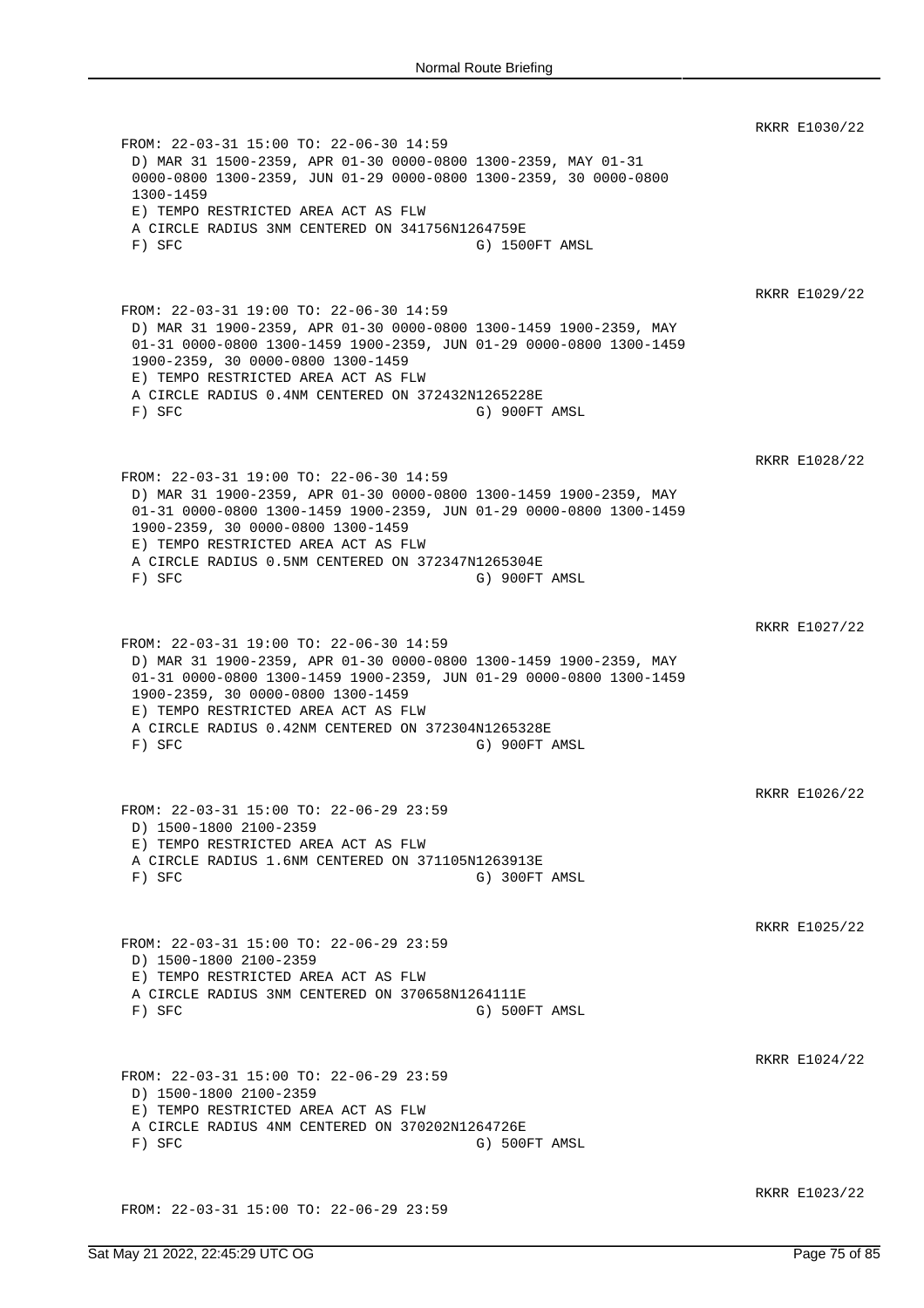D) 1500-1800 2100-2359 E) TEMPO RESTRICTED AREA ACT AS FLW A CIRCLE RADIUS 4NM CENTERED ON 370235N1264449E F) SFC G) 500FT RKRR E1022/22 FROM: 22-03-31 21:00 TO: 22-06-30 12:00 D) MAR 31 2100-2359, APR 01-30 0900-1200 2100-2359, MAY 01-31 0900-1200 2100-2359, JUN 01-29 0900-1200 2100-2359, 30 0900-1200 E) TEMPO RESTRICTED AREA ACT AS FLW A CIRCLE RADIUS 1.5NM CENTERED ON 371515N1263133E F) SFC G) 300FT AMSL RKRR E1021/22 FROM: 22-03-31 21:00 TO: 22-06-30 12:00 D) MAR 31 2100-2359, APR 01-30 0900-1200 2100-2359, MAY 01-31 0900-1200 2100-2359, JUN 01-29 0900-1200 2100-2359, 30 0900-1200 E) TEMPO RESTRICTED AREA ACT AS FLW A CIRCLE RADIUS 2NM CENTERED ON 371400N1262604E F) SFC G) 300FT AMSL RKRR E1020/22 FROM: 22-03-31 21:00 TO: 22-06-30 12:00 D) MAR 31 2100-2359, APR 01-30 0900-1200 2100-2359, MAY 01-31 0900-1200 2100-2359, JUN 01-29 0900-1200 2100-2359, 30 0900-1200 E) TEMPO RESTRICTED AREA ACT AS FLW A CIRCLE RADIUS 2NM CENTERED ON 371602N1262613E F) SFC G) 300FT AMSL RKRR E1019/22 FROM: 22-03-31 21:00 TO: 22-06-30 12:00 D) MAR 31 2100-2359, APR 01-30 0900-1200 2100-2359, MAY 01-31 0900-1200 2100-2359, JUN 01-29 0900-1200 2100-2359, 30 0900-1200 E) TEMPO RESTRICTED AREA ACT AS FLW A CIRCLE RADIUS 2NM CENTERED ON 371713N1262814E F) SFC G) 300FT AMSL RKRR E1018/22 FROM: 22-03-31 21:00 TO: 22-06-30 12:00 D) MAR 31 2100-2359, APR 01-30 0900-1200 2100-2359, MAY 01-31 0900-1200 2100-2359, JUN 01-29 0900-1200 2100-2359, 30 0900-1200 E) TEMPO RESTRICTED AREA ACT AS FLW A CIRCLE RADIUS 2NM CENTERED ON 372009N1264132E F) SFC G) 300FT AMSL RKRR E1017/22 FROM: 22-03-31 15:00 TO: 22-06-30 14:59 E) TEMPO RESTRICTED AREA ACT AS FLW AREA BOUNDED BY THE FOLLOWING 374030N1264112E-374003N1264033E-373908N1264208E-373850N1264247E-373927N1264309E-373954N1264215E TO THE BEGINNING<br>F) SFC G) 500FT AMSL RKRR E1016/22 FROM: 22-03-31 15:00 TO: 22-06-30 14:59 E) TEMPO RESTRICTED AREA ACT AS FLW A CIRCLE RADIUS 2NM CENTERED ON 372353N1263638E F) SFC G) 500FT AMSL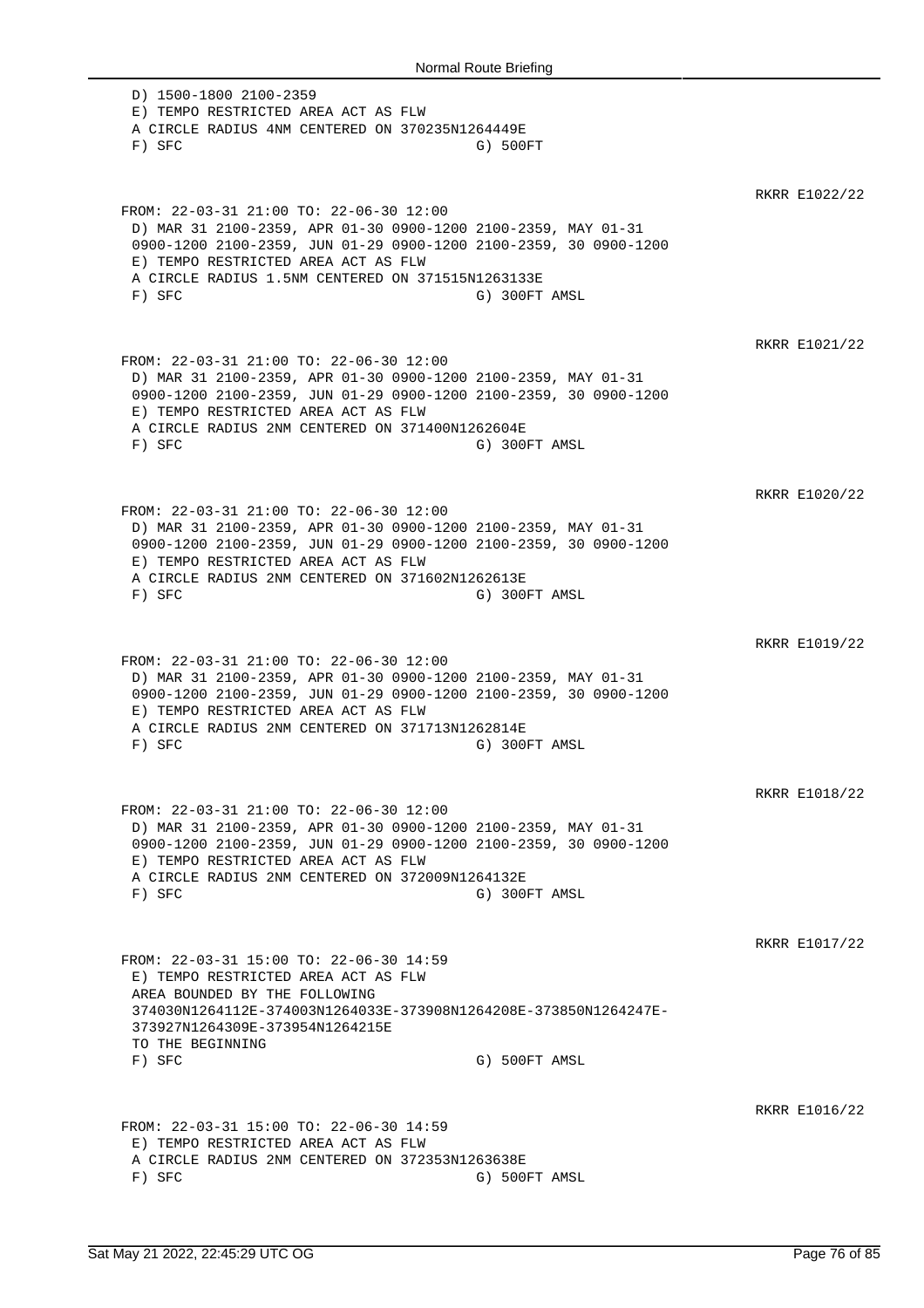RKRR E1015/22 FROM: 22-03-31 15:00 TO: 22-06-30 14:59 E) TEMPO RESTRICTED AREA ACT AS FLW A CIRCLE RADIUS 2NM CENTERED ON 372524N1263542E F) SFC G) 500FT AMSL RKRR E1014/22 FROM: 22-03-31 15:00 TO: 22-06-30 14:59 E) TEMPO RESTRICTED AREA ACT AS FLW A CIRCLE RADIUS 1.2NM CENTERED ON 372223N1264004E F) SFC G) 500FT AMSL RKRR E1013/22 FROM: 22-03-31 15:00 TO: 22-06-30 14:59 E) TEMPO RESTRICTED AREA ACT AS FLW A CIRCLE RADIUS 2NM CENTERED ON 372124N1263917E F) SFC G) 500FT AMSL RKRR E1012/22 FROM: 22-03-31 15:00 TO: 22-06-30 14:59 E) TEMPO RESTRICTED AREA ACT AS FLW A CIRCLE RADIUS 2NM CENTERED ON 372053N1263622E F) SFC G) 500FT AMSL RKRR E1011/22 FROM: 22-03-31 15:00 TO: 22-06-30 14:59 E) TEMPO RESTRICTED AREA ACT AS FLW A CIRCLE RADIUS 2.5NM CENTERED ON 373112N1263612E F) SFC G) 700FT AMSL RKRR E1010/22 FROM: 22-04-01 00:00 TO: 22-06-30 07:00 D) 0000-0700 E) TEMPO RESTRICTED AREA ACT AS FLW A CIRCLE RADIUS 1.5NM CENTERED ON 373718N1263717E F) SFC G) 800FT AMSL RKRR E1009/22 FROM: 22-03-31 15:00 TO: 22-06-30 14:59 E) TEMPO RESTRICTED AREA ACT AS FLW AREA BOUNDED BY THE FOLLOWING 373802N1263245E-373737N1263211E-373234N1263417E-373316N1263611E TO THE BEGINNING F) SFC G) 700FT AMSL RKRR E1008/22 FROM: 22-03-31 21:30 TO: 22-06-30 08:00 D) MAR 31 2130-2359, APR 01-30 0000-0130 0400-0800 2130-2359, MAY 01-31 0000-0130 0400-0800 2130-2359, JUN 01-29 0000-0130 0400-0800 2130-2359, 30 0000-0130 0400-0800 E) TEMPO RESTRICTED AREA ACT AS FLW AREA BOUNDED BY THE FOLLOWING 380907N1283552E-381038N1283550E-381051N1283825E-380915N1283826E TO THE BEGINNING F) SFC G) 800FT AMSL RKRR E1006/22 FROM: 22-03-31 15:00 TO: 22-06-30 14:59 D) MAR 31 1500-2300, APR 01-30 0900-2300, MAY 01-31 0900-2300, JUN 01-29 0900-2300, 30 0900-1459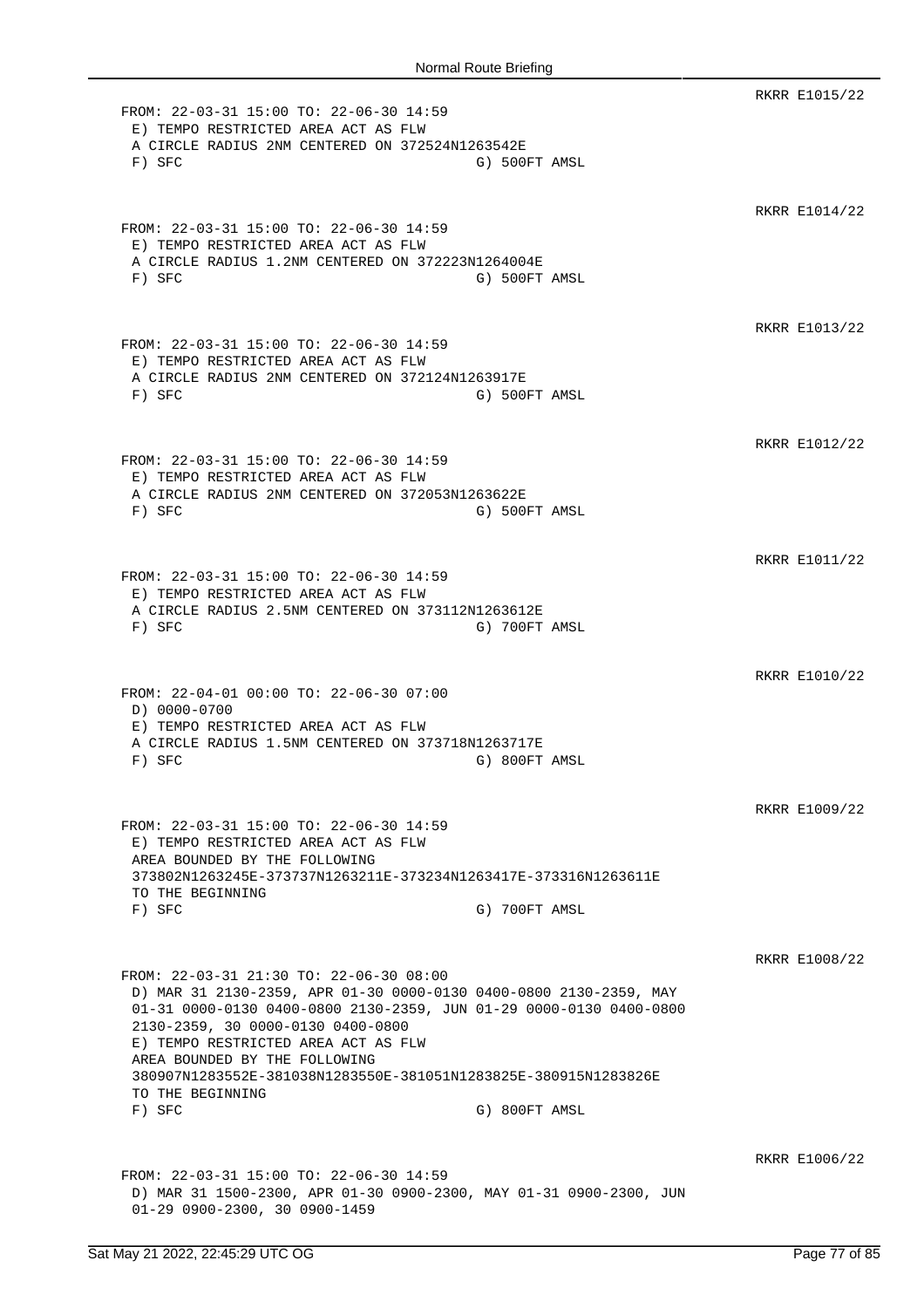E) TEMPO RESTRICTED AREA ACT AS FLW AREA BOUNDED BY THE FOLLOWING 375351N1284827E-375514N1285247E-374935N1285828E-374823N1285252E TO THE BEGINNING F) SFC G) 800FT AMSL RKRR E1005/22 FROM: 22-03-31 15:00 TO: 22-06-30 14:59 E) TEMPO RESTRICTED AREA ACT AS FLW AREA BOUNDED BY THE FOLLOWING 371556N1291916E-371621N1292118E-371432N1292233E-371402N1292051E TO THE BEGINNING F) SFC G) 800FT AMSL RKRR E1004/22 FROM: 22-03-31 15:00 TO: 22-06-30 14:59 E) TEMPO RESTRICTED AREA ACT AS FLW A CIRCLE RADIUS 0.5NM CENTERED ON 372802N1290929E F) SFC G) 300FT AMSL RKRR E1003/22 FROM: 22-03-31 15:00 TO: 22-06-30 14:59 E) TEMPO RESTRICTED AREA ACT AS FLW A CIRCLE RADIUS 3NM CENTERED ON 371146N1292037E F) SFC G) 800FT AMSL RKRR E1002/22 FROM: 22-03-31 15:00 TO: 22-06-30 14:59 E) TEMPO RESTRICTED AREA ACT AS FLW AREA BOUNDED BY THE FOLLOWING 372516N1291114E-372702N1291539E-371651N1292537E-371526N1291755E-371953N1291409E TO THE BEGINNING F) SFC G) 800FT AMSL RKRR E1001/22 FROM: 22-03-31 15:00 TO: 22-06-30 14:59 E) TEMPO RESTRICTED AREA ACT AS FLW AREA BOUNDED BY THE FOLLOWING 373658N1290338E-372913N1290838E-372959N1291136E-373509N1290941E-373756N1290539E TO THE BEGINNING F) SFC G) 800FT AMSL RKRR E1000/22 FROM: 22-03-31 15:00 TO: 22-06-30 14:59 E) TEMPO RESTRICTED AREA ACT AS FLW AREA BOUNDED BY THE FOLLOWING 374113N1290149E-374143N1290242E-374039N1290607E-373536N1290726E-373458N1290548E-373701N1290242E TO THE BEGINNING<br>F) SFC G) 800FT AMSL RKRR E0999/22 FROM: 22-03-31 21:00 TO: 22-06-30 14:59 D) MAR 31 2100-2300, APR 01-30 1300-1459 2100-2300, MAY 01-31 1300-1459 2100-2300, JUN 01-29 1300-1459 2100-2300, 30 1300-1459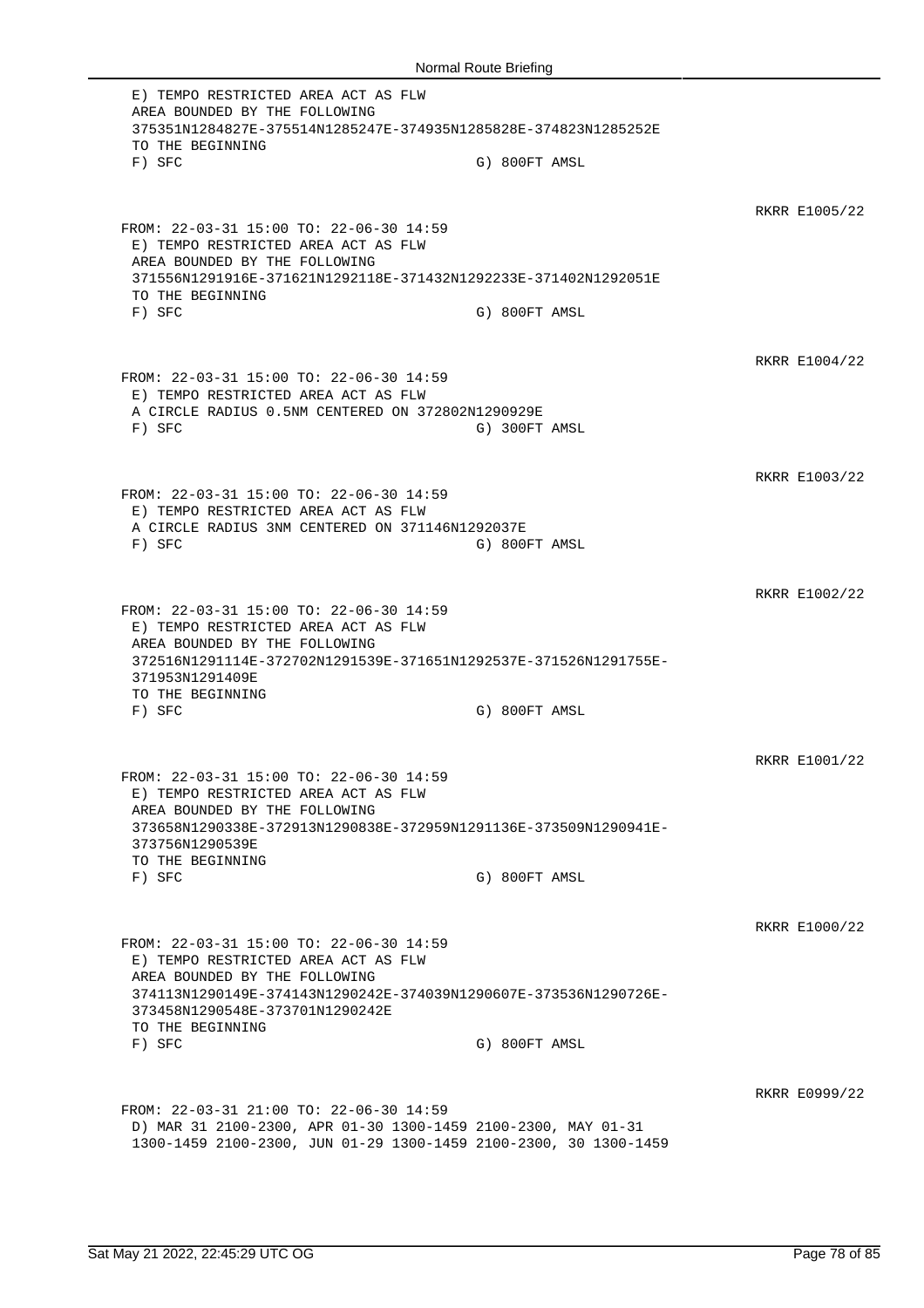E) TEMPO RESTRICTED AREA ACT AS FLW AREA BOUNDED BY THE FOLLOWING 374410N1285841E-374457N1290102E-374102N1290456E-374022N1290248E TO THE BEGINNING F) SFC G) 500FT AMSL RKRR E0998/22 FROM: 22-03-31 21:00 TO: 22-06-30 14:59 D) MAR 31 2100-2300, APR 01-30 1300-1459 2100-2300, MAY 01-31 1300-1459 2100-2300, JUN 01-29 1300-1459 2100-2300, 30 1300-1459 E) TEMPO RESTRICTED AREA ACT AS FLW AREA BOUNDED BY THE FOLLOWING 375840N1284452E-375933N1284749E-375440N1285220E-375357N1284928E TO THE BEGINNING F) SFC G) 500FT AMSL RKRR E0997/22 FROM: 22-04-01 13:00 TO: 22-06-30 19:00 D) 1300-1900 E) TEMPO RESTRICTED AREA ACT AS FLW AREA BOUNDED BY THE FOLLOWING 381330N1284218E-372442N1291854E-372443N1290327E-380711N1283342E TO THE BEGINNING F) 7000FT AMSL G) 10000FT AMSL RKRR E0996/22 FROM: 22-03-31 15:00 TO: 22-06-30 14:59 E) TEMPO RESTRICTED AREA ACT AS FLW AREA BOUNDED BY THE FOLLOWING 383402N1282418E-383317N1282443E-383307N1282445E-382932N1282621E-382652N1282358E-382026N1282259E-381842N1282117E-380628N1283245E-381330N1284218E-383403N1282950E TO THE BEGINNING F) 7000FT AMSL G) 10000FT AMSL RKRR E0995/22 FROM: 22-03-31 15:00 TO: 22-06-30 14:59 E) TEMPO RESTRICTED AREA ACT AS FLW 1NM EITHER SIDE OF CENTER LINE 381033N1283630E-381544N1283809E-382350N1283230E F) 1000FT AGL G) 7000FT AMSL RKRR E0994/22 FROM: 22-03-31 15:00 TO: 22-06-30 14:59 E) TEMPO RESTRICTED AREA ACT AS FLW 1NM EITHER SIDE OF CENTER LINE 380836N1283554E-381033N1283630E F) SFC G) 1000FT AGL RKRR E0993/22 FROM: 22-03-31 15:00 TO: 22-06-30 14:59 E) TEMPO RESTRICTED AREA ACT AS FLW A CIRCLE RADIUS 2NM CENTERED ON 380836N1283554E F) SFC G) 3500FT AGL RKRR E0992/22 FROM: 22-03-31 15:00 TO: 22-06-30 14:59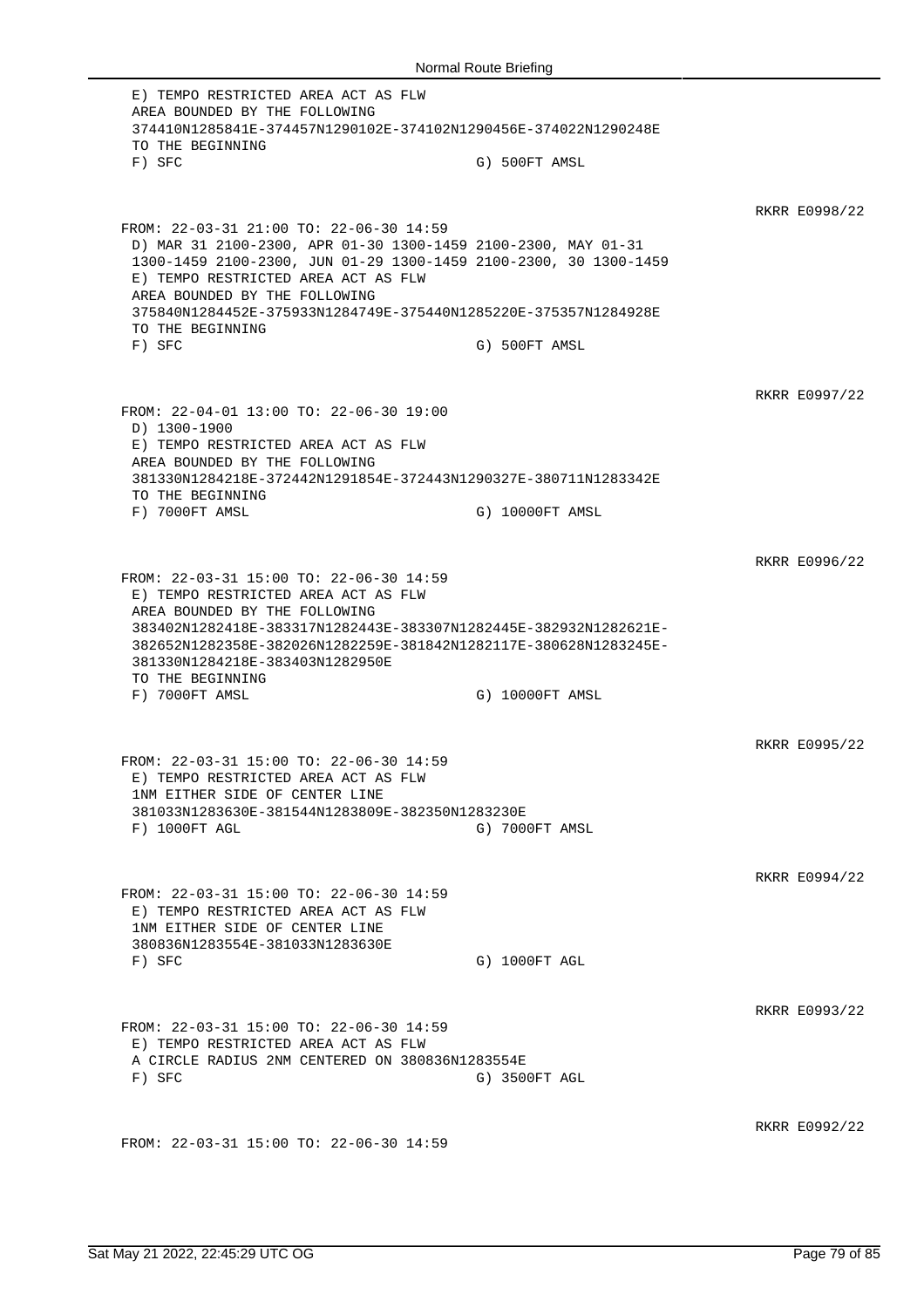E) TEMPO RESTRICTED AREA ACT AS FLW 1NM EITHER SIDE OF CENTER LINE 374100N1275200E-374000N1274500E-375310N1274144E-380550N1273805E F) 4000FT AGL G) 8500FT AMSL RKRR E0991/22 FROM: 22-03-31 15:00 TO: 22-06-30 14:59 E) TEMPO RESTRICTED AREA ACT AS FLW 1NM EITHER SIDE OF CENTER LINE 374212N1275421E-374100N1275200E F) SFC G) 4000FT AGL RKRR E0990/22 FROM: 22-03-31 15:00 TO: 22-06-30 14:59 E) TEMPO RESTRICTED AREA ACT AS FLW A CIRCLE RADIUS 2NM CENTERED ON 374212N1275421E F) SFC G) 4000FT AGL RKRR E0973/22 FROM: 22-04-03 15:00 TO: 22-07-03 14:59 E) TEMPO RESTRICTED AREA ACT AS FLW A CIRCLE RADIUS 3.5NM CENTERED ON 364844N1264748E F) 2000FT AMSL G) 4000FT AMSL RKRR E0972/22 FROM: 22-04-03 15:00 TO: 22-07-03 14:59 E) TEMPO RESTRICTED AREA ACT AS FLW 1NM EITHER SIDE OF CENTER LINE 365454N1265648E-365433N1265045E-365114N1265021E-365454N1265648E F) 2000FT AMSL G) 4000FT AMSL RKRR E0971/22 FROM: 22-04-03 15:00 TO: 22-07-03 14:59 E) TEMPO RESTRICTED AREA ACT AS FLW AREA BOUNDED BY THE FOLLOWING 370444N1244748E-365221N1244748E-365221N1243440E-370444N1243440E TO THE BEGINNING F) 6000FT AMSL G) 7000FT AMSL RKRR E0970/22 FROM: 22-04-03 15:00 TO: 22-07-03 14:59 E) TEMPO RESTRICTED AREA ACT AS FLW 1NM EITHER SIDE OF CENTER LINE 370645N1254804E-370444N1244748E F) 3000FT AMSL G) 6000FT AMSL RKRR E0969/22 FROM: 22-04-03 15:00 TO: 22-07-03 14:59 E) TEMPO RESTRICTED AREA ACT AS FLW 1NM EITHER SIDE OF CENTER LINE 370300N1262430E-370646N1261027E-370645N1254804E F) 2000FT AMSL G) 3000FT AMSL RKRR E0968/22 FROM: 22-04-03 15:00 TO: 22-07-03 14:59 E) TEMPO RESTRICTED AREA ACT AS FLW 1NM EITHER SIDE OF CENTER LINE 365433N1265045E-365725N1264450E-370300N1262430E F) 1500FT AMSL G) 2500FT AMSL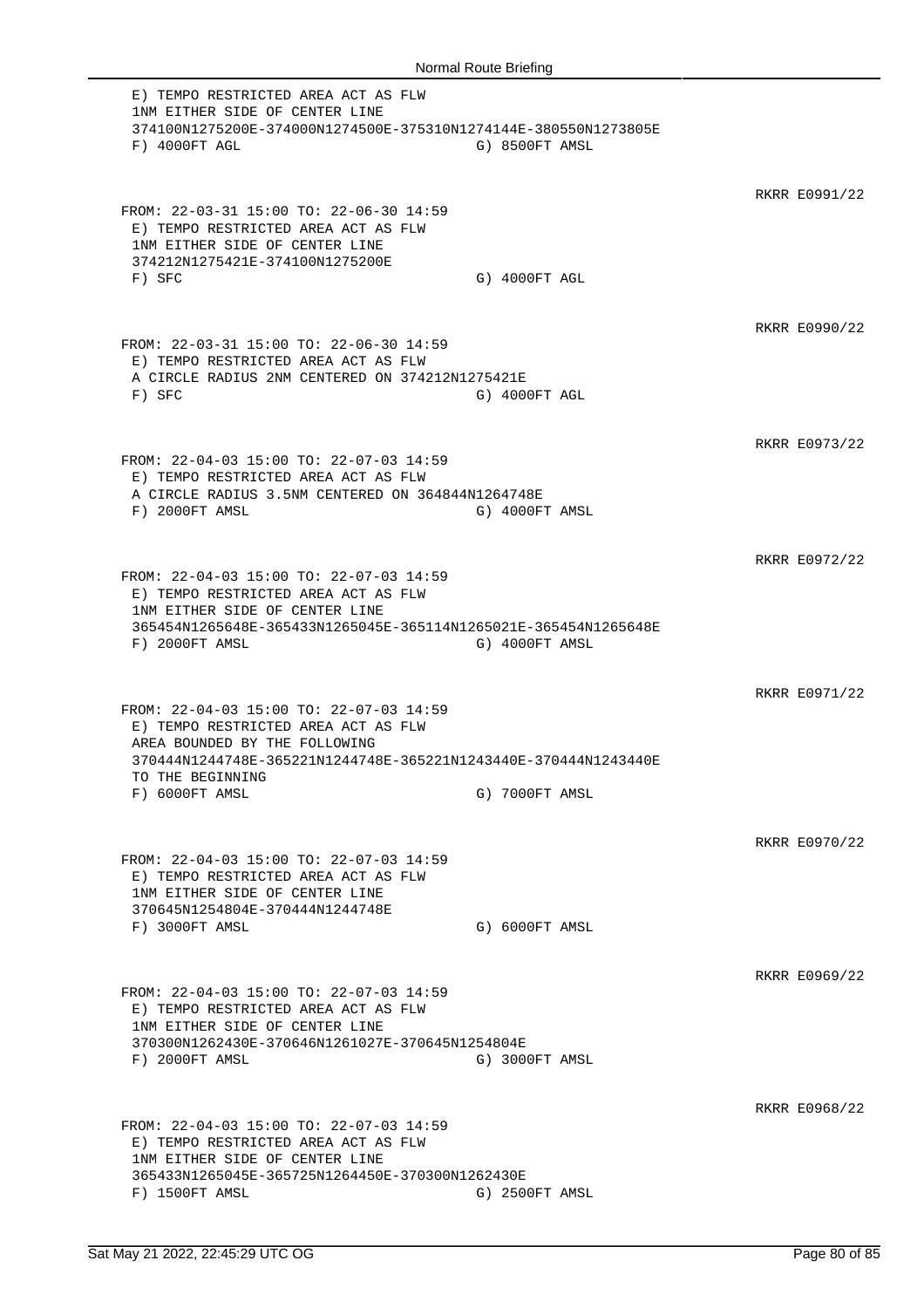RKRR E0886/22 FROM: 22-03-31 18:00 TO: 22-05-31 11:00 D) 1800-1100 E) TEMPO RESTRICTED AREA ACT AS FLW A CIRCLE RADIUS 0.2NM CENTERED ON 365647N1264826E F) SFC G) 1640FT AMSL RKRR E0885/22 FROM: 22-03-21 04:00 TO: 22-05-23 06:00 D) 0400-0600 E) TEMPO RESTRICTED AREA ACT AS FLW A CIRCLE RADIUS 0.5NM CENTERED ON 362429N1263015E F) SFC G) 1000FT AMSL RKRR E0884/22 FROM: 22-03-19 00:00 TO: 22-05-27 08:00 D) 0000-0800 E) TEMPO RESTRICTED AREA ACT AS FLW A CIRCLE RADIUS 0.2NM CENTERED ON 372048N1265812E F) SFC G) 1640FT AMSL RKRR E0881/22 FROM: 22-05-02 01:00 TO: 22-07-29 08:00 D) 0100-0800 E) TEMPO RESTRICTED AREA ACT AS FLW A CIRCLE RADIUS 1.5NM CENTERED ON 372746N1283609E TEL : 033-560-2184 F) SFC G) 990FT AGL RKRR E0645/22 FROM: 22-02-28 22:00 TO: 22-05-31 09:00 D) 2200-0900 E) TEMPO RESTRICTED AREA ACT AS FLW A CIRCLE RADIUS 0.1NM CENTERED ON 350708N1290251E CONTACT POINT : 051-442-8871 F) SFC G) 800FT AGL RKRR E0463/22 FROM: 22-03-02 04:00 TO: 22-05-31 05:00 D) 0400-0500 E) TEMPO RESTRICTED AREA ACT AS FLW A CIRCLE RADIUS 0.1NM CENTERED ON 350924N1290320E F) SFC G) 700FT AGL **UIII - IRKUTSK** NOTAM WARN UUUU J6713/22 FROM: 22-05-22 05:00 TO: 22-05-22 09:30 E) AIRSPACE CLSD WI CIRCLE RADIUS 0.4KM CENTRE 523415N1035013E. F) SFC G) 730M AMSL UUUU J6710/22 FROM: 22-05-22 03:00 TO: 22-05-24 11:00 D) 22-24 0300-1100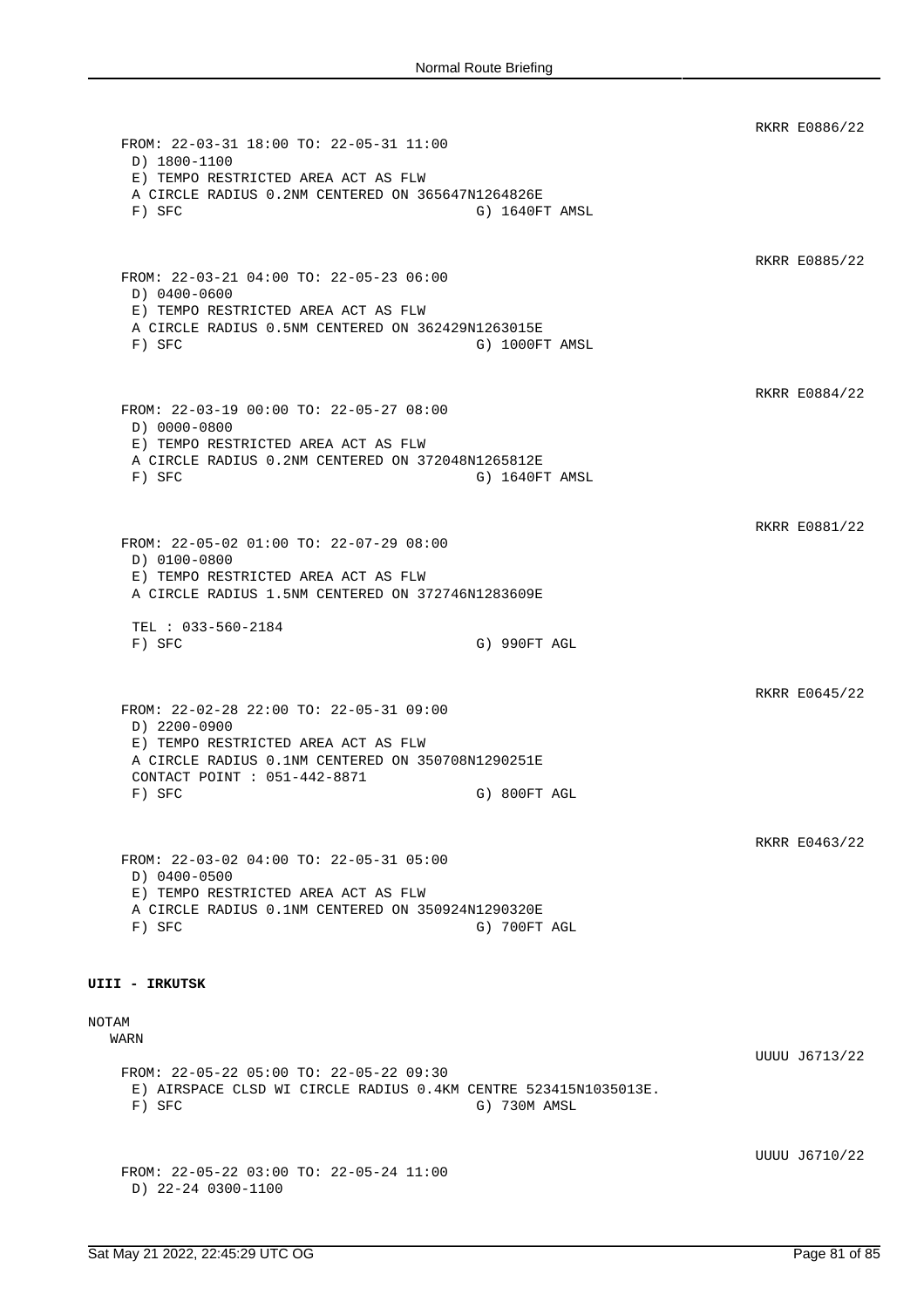E) AIRSPACE CLSD WI AREA: 583338N1143545E-583342N1143718E-583305N1143721E-583304N1143548E-583338N1143545E. F) SFC G) 3000M AMSL UUUU J6700/22 FROM: 22-05-22 02:00 TO: 22-05-24 09:00 D) 22-24 0200-0900 E) AIRSPACE CLSD WI CIRCLE RADIUS 0.8KM CENTRE 530800N1173400E. F) SFC G) 2000M AMSL UUUU J6694/22 FROM: 22-05-22 01:00 TO: 22-05-26 10:00 D) 22-26 0100-1000 E) AIRSPACE CLSD WI AREA: 550353N1060346E-551601N1055344E-551128N1053512E-552104N1052800E-552505N1054538E-552907N1054137E-553732N1060400E-551357N1063457E-550353N1060346E. F) 1200M AMSL G) 1400M AMSL UUUU J6663/22 FROM: 22-05-21 04:00 TO: 22-05-24 10:00 D) DAILY 0400-1000 E) AIRSPACE CLSD WI AREA: 584327N1150311E-584207N1150920E-584100N1150826E-584221N1150217E-584327N1150311E. F) SFC G) 3000M AMSL UUUU J6656/22 FROM: 22-05-21 01:00 TO: 22-05-24 11:00 D) DAILY 0100-1100 E) AIRSPACE CLSD WI AREA: 583500N1152700E-583300N1153500E-583000N1153200E-583300N1152500E-583500N1152700E. F) 1000M AMSL G) 1500M AMSL UUUU J6639/22 FROM: 22-05-21 03:00 TO: 22-05-24 11:00 D) 21-24 0300-1100 E) AIRSPACE CLSD WI AREA: 584504N1153206E-584501N1153548E-584401N1153546E-584404N1153204E-584504N1153206E F) SFC G) 3000M AMSL UUUU J6508/22 FROM: 22-05-22 05:00 TO: 22-05-24 12:00 D) DAILY 0500-1200 E) AIRSPACE CLSD WI CIRCLE RADIUS 3KM CENTRE 525833N1113614E. F) SFC G) 2000M AMSL UUUU J6451/22 FROM: 22-05-21 00:00 TO: 22-05-26 11:00 D) 21-26 0000-1100 E) AIRSPACE CLSD WI AREA: 601023N1104730E-600710N1105743E-600006N1104928E-595318N1110131E-594709N1110045E-594617N1110456E-593708N1112150E-592917N1112954E-592851N1112836E-593532N1111711E-594013N1105635E-592951N1104100E-593956N1102711E-594659N1104331E-600158N1102758E-600630N1103125E-601023N1104730E. F) 750M AMSL G) 800M AMSL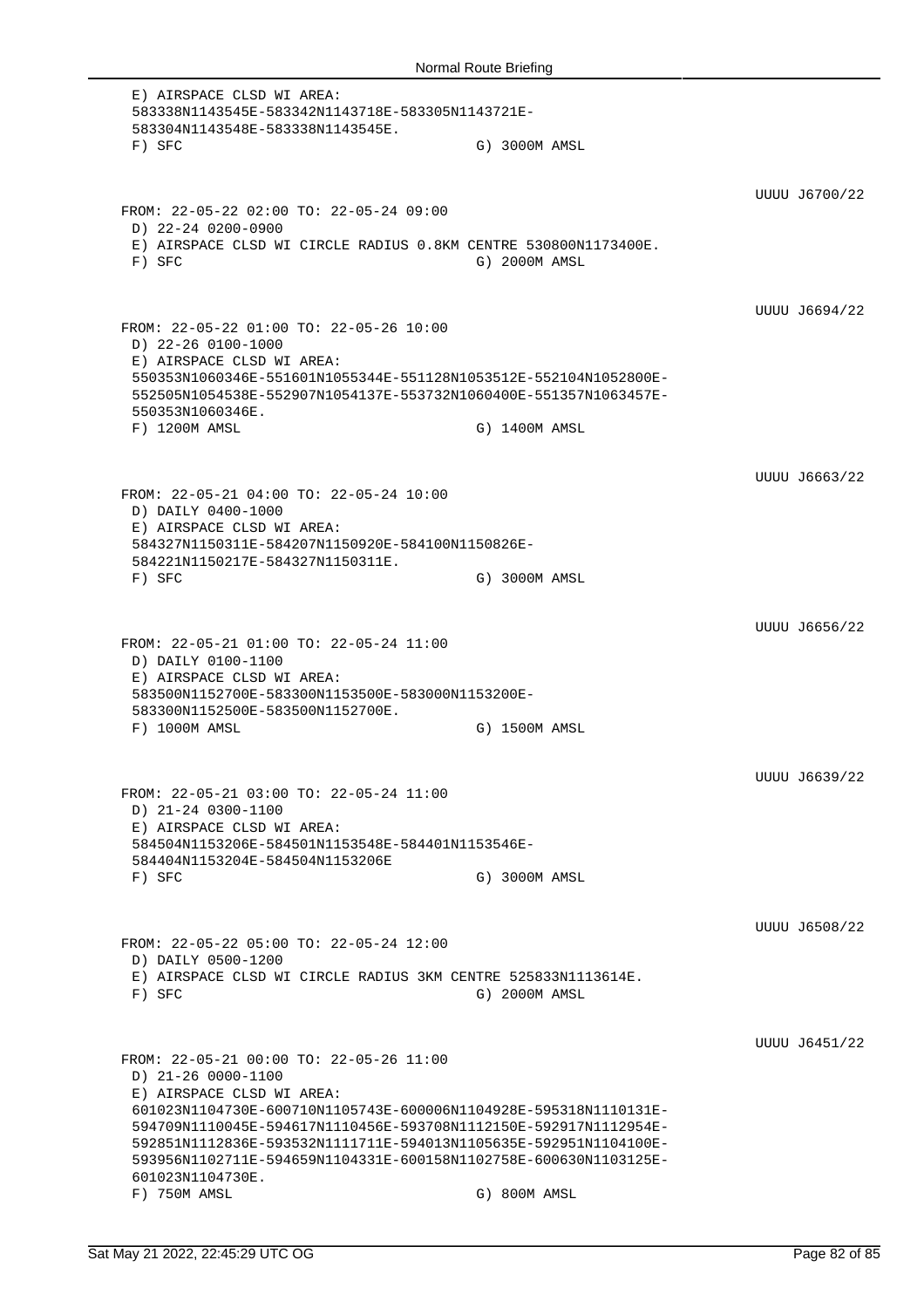UUUU J6377/22 FROM: 22-05-16 00:00 TO: 22-05-31 15:00 D) 16-27 30 31 0000-1500 E) RESTRICTED AREA ACT: UNR1112. F) GND G) FL050 UUUU J6375/22 FROM: 22-05-16 00:00 TO: 22-05-31 16:50 D) 16-27 30 31 0000-1010 1200-1650 E) RESTRICTED AREA ACT: UNR1104. F) GND G) FL200 UUUU J6325/22 FROM: 22-05-20 02:00 TO: 22-05-25 12:00 D) 20-25 0200-1200 E) AIRSPACE CLSD WI CIRCLE RADIUS 3KM CENTRE 563658N1182339E. F) SFC G) 2500M AMSL UUUU J5687/22 FROM: 22-05-04 04:00 TO: 22-05-31 06:00 D) 04-31 0400-0600 E) RESTRICTED AREA ACT: UNR1271. F) GND G) 1400M AMSL UUUU J5502/22 FROM: 22-05-01 02:00 TO: 22-05-31 08:00 D) 01-31 0200-0800 E) RESTRICTED AREA ACT: UNR1132. F) GND G) 900M AGL UUUU J5296/22 FROM: 22-05-01 04:00 TO: 22-05-31 10:00 D) 01-31 0400-1000 E) RESTRICTED AREA ACT: UNR1153. F) GND G) 1300M AGL UUUU J5212/22 FROM: 22-05-01 01:00 TO: 22-05-31 14:59 D) 01-31 0100-1459 E) RESTRICTED AREA ACT: UNR1207. CIVIL ACFT OVERFLIGHT CARRING OUT APCH TO RWY 12 AD IRKUTSK PERMITTED SUBJ ATS CONTROLLER CLR. APCH TIME CAN BE EXTENDED SUBJ HOLDING PROCEDURES. F) 150M AMSL G) FL260 UUUU J5211/22 FROM: 22-05-01 01:00 TO: 22-05-31 14:59 D) 01-31 0100-1459 E) RESTRICTED AREA ACT: UNR1206. F) 2000M AGL G) 30100M AMSL UUUU J5203/22 FROM: 22-05-01 03:00 TO: 22-05-31 11:00 D) 01-31 0300-1100 E) RESTRICTED AREA ACT: UNR1155. F) GND G) 2000M AMSL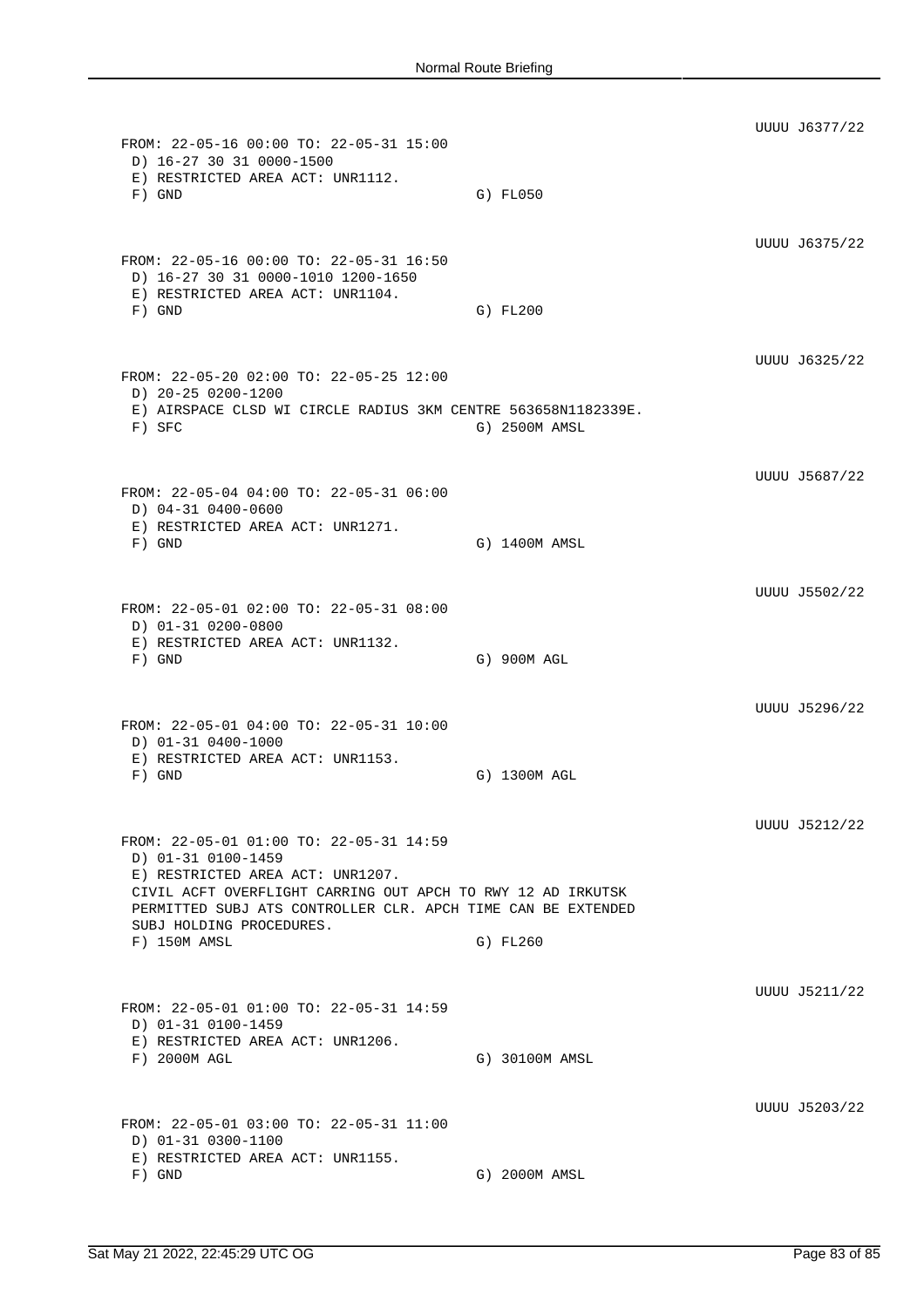UUUU J5202/22 FROM: 22-05-01 03:00 TO: 22-05-31 11:00 D) 01-31 0300-1100 E) RESTRICTED AREA ACT: UNR1154. F) GND G) 2000M AMSL UUUU J5190/22 FROM: 22-05-03 04:00 TO: 22-05-31 07:00 D) 03-06 10-31 0400-0700 E) RESTRICTED AREA ACT: UNR1144. F) GND G) 700M AGL UUUU J5183/22 FROM: 22-05-01 04:00 TO: 22-05-31 11:00 D) 01-31 0400-1100 E) RESTRICTED AREA ACT: UNR1229. F) GND G) 2150M AMSL UUUU J5038/22 FROM: 22-05-04 00:00 TO: 22-05-31 23:59 D) 04 05 06 11-13 16-20 23-27 30 31 0000-2359 E) RESTRICTED AREA ACT: UNR1115. F) GND G) FL270 UUUU J5022/22 FROM: 22-05-01 00:00 TO: 22-05-31 17:00 D) 01-31 0000-1700 E) RESTRICTED AREA ACT: UNR1952. F) GND G) FL360 UUUU J5021/22 FROM: 22-05-01 04:00 TO: 22-05-31 12:00 D) 01-31 0400-1200 E) RESTRICTED AREA ACT: UNR1182. F) GND G) 1600M AMSL UUUU J5020/22 FROM: 22-05-01 04:00 TO: 22-05-31 12:00 D) 01-31 0400-1200 E) RESTRICTED AREA ACT: UNR1181. F) GND G) 1600M AMSL UUUU J5000/22 FROM: 22-05-01 01:00 TO: 22-05-31 08:00 D) 01-31 0100-0800 E) RESTRICTED AREA ACT: UNR1177. F) GND G) 1450M AMSL UUUU J4879/22 FROM: 22-05-02 00:00 TO: 22-05-31 23:59 D) 02-06 10-13 16-20 23-27 30 31 0000-2359 E) RESTRICTED AREA ACT: UNR1228. F) FL230 G) 17000M AGL UUUU J4878/22 FROM: 22-05-02 00:00 TO: 22-05-31 23:59 D) 02-06 10-13 16-20 23-27 30 31 0000-2359 E) RESTRICTED AREA ACT: UNR1114. F) GND G) FL170